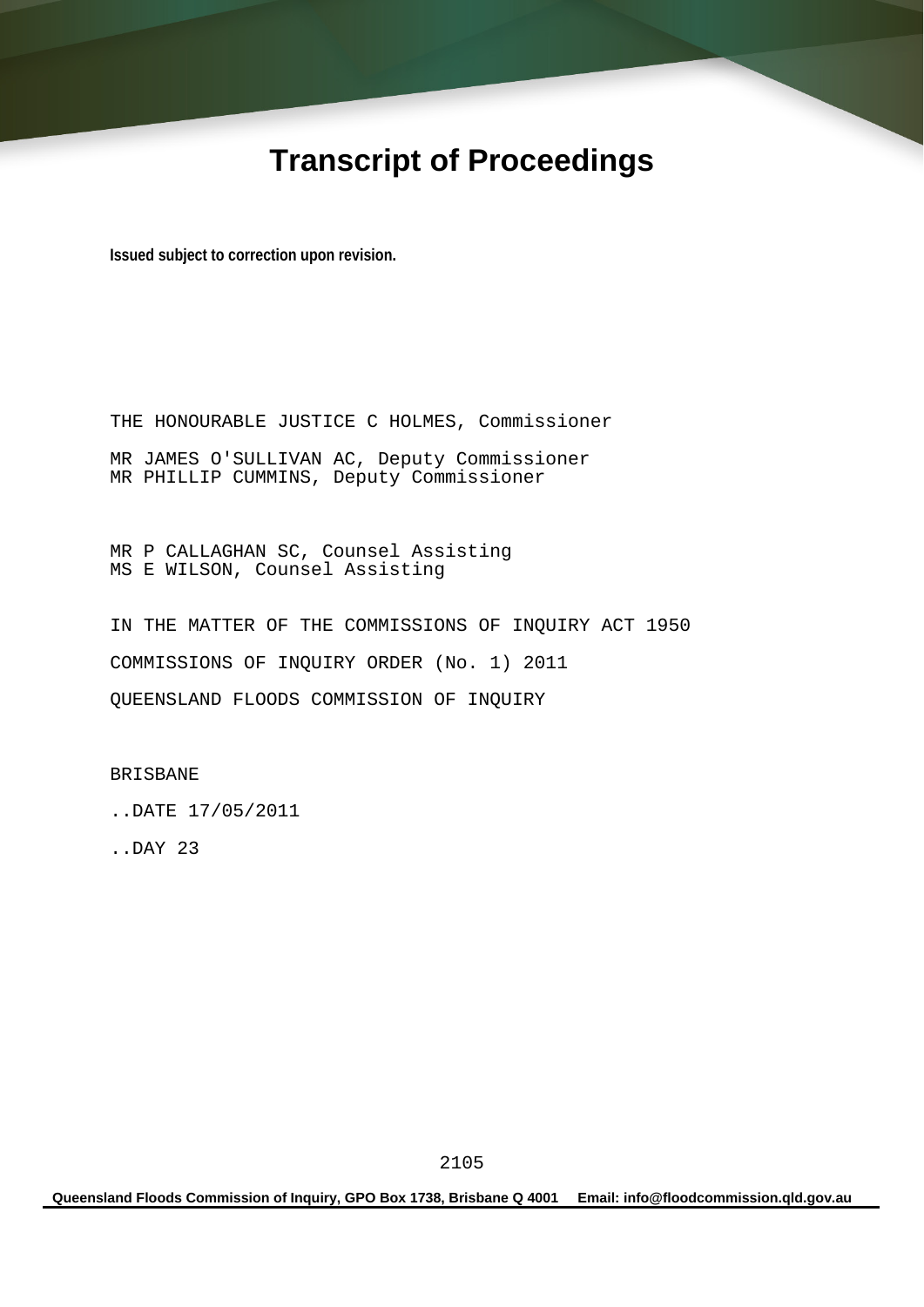THE COMMISSION RESUMED AT 10.04 A.M.

PETER HUGH ALLEN, CONTINUING:

MR O'DONNELL: Mr Allen, could I take up the subject we finished off with yesterday which was Mr Babister's two comments that revisions of the manual over nearly 30 years have not, one, been based on updated hydrology modelling or information and, two, only cope with design assumptions of a flood not more extreme or real life flood situations. Can I take those up?-- Yes, well, as I said yesterday the certainly the hydrology has been reviewed very extensively twice both in the 1992, '95 period when the then State Water ran a project which I was involved with reviewing all the hydrology and setting up the real time flood model and that was, you know, involved 27, I think it was, reports which went together to form a whole report so it was a very extensive study. Again, in - when the auxiliary spillway was being considered there was a very extensive review of all that hydrology again. Now, in terms of the real time events I know - I am not so sure about the 2003/4 hydrology studies but certainly in the 1990s we extensively modelled the historical floods at the time. There were a whole range of those floods, including the 1893, the 1974, a couple of others in there but, you know, all the calibrations were calibrated for those events, they were all routed through the dam.

That was done after the 1999 flood?-- The 1999 flood, all performed very well in terms of the hydrology. So much so that I remember the - we knew about 36 hours in advance what the level of Wivenhoe would be within about 200 millimetres so there was good calibration on all those hydrology models and that was - there was no need to further calibrate them after that event. But, I know the calibration of the models is one of the things the flood engineers consider a fair bit in their modelling exercises associated with flood events.

All right, do you have the Wivenhoe Alliance September 2005 document. I handed it up-----?-- ?-- That's the one Designed Discharges and Downstream Impacts?

That is the one, Exhibit 402. Can I take you to some of the pages so members of the Commission will know which are the relevant pages to see the updated design hydrology, I will do it fairly briefly. In the bottom right-hand corner, page 9 of 93, the third paragraph on that page?-- Page 9?

Yep?-- Is that the one titled Previous Flood Studies? I might have a different version of the report. I think I left the one you handed out on top of the table here yesterday.

No, I am going to the 2005 document?-- That's the one I have got.

**1**

**10** 

**30** 

**20** 

**40**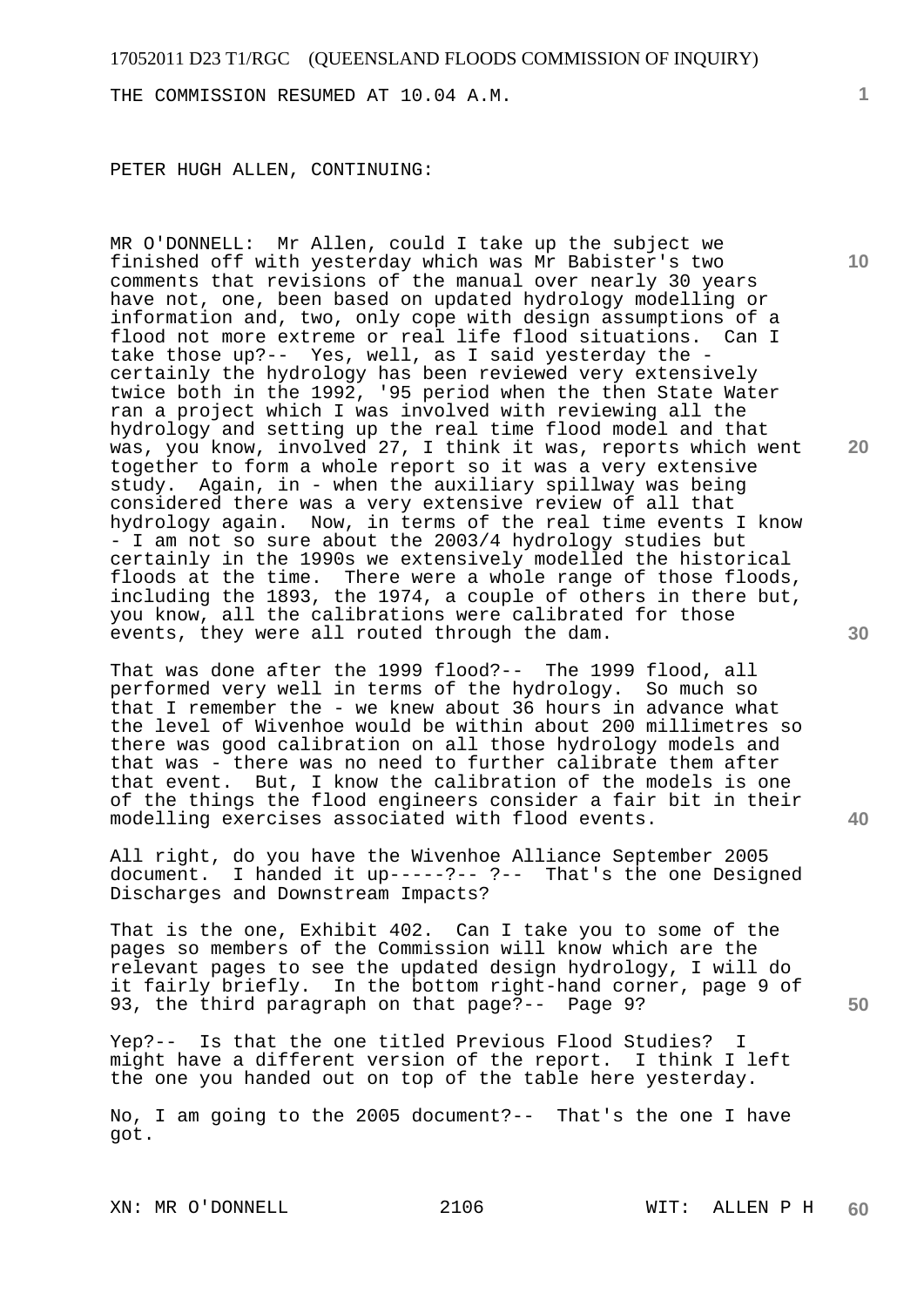17052011 D23 T1/RGC (QUEENSLAND FLOODS COMMISSION OF INQUIRY) **1 10 20 30 40 50**  That's it?-- I have page 9 which is Previous Flood Studies. Page 9 is mine is called Introduction?-- That is page 8. I have an old version. It is my version. I see?-- So if someone could give me----- Yes, we have got one here. Page 9, third paragraph?-- Yes. Page 10 the first few dot points. A identifies the hydrological models together with the model parameters. They are set out in appendix A. Appendix B deals with the development and calibration of the models. Page 11, it gives the history of previous flood studies including a history of your revision of the hydrology in the 1990 study you mentioned. We see that particularly in the third and fourth paragraphs?-- Yes. We also see in the fifth paragraph that the Bureau of Meteorology updated the probable maximum precipitation estimates for the Wivenhoe catchment in 2003, in other words-----?-- Yes, that was the main driver for the auxiliary spillway. The rainfall?-- The increase in the probable maximum precipitation. Then the hydrology studies were based on that updated rainfall?-- Yes. Using the models developed during your 1994 study, do we see that in the very last paragraph?-- Mmm. Page 23 discusses the method of analysis?-- Yes. The last sentence of 5.1 details of the three models are set out in appendix A. We then go to appendix A at page 58, paragraph 2.2 discusses the rainfall run-off routing model. This is the model developed in your 1990 studies. Then do we see on page 60 paragraph 2.2.2, the model calibration and testing that was done on that model as part of the 2005 exercise?-- Yes, it is fairly standard practice to review all these parameters as part of the design study like that. Yes, do we see in the first sentence of 2.2.2 that the model has been calibrated against ten historical flood events?-- Yes. Second last sentence?-- Certainly typically as part of that you - a case like Wivenhoe, if you are trying to calibrate hydrological models for Wivenhoe, you would tend to concentrate on the larger events that have occurred that you have reasonable data on. The last sentence of the first paragraph, "The model has now been successfully tested against several recent flood events including the large flood in 1999."?-- Yes.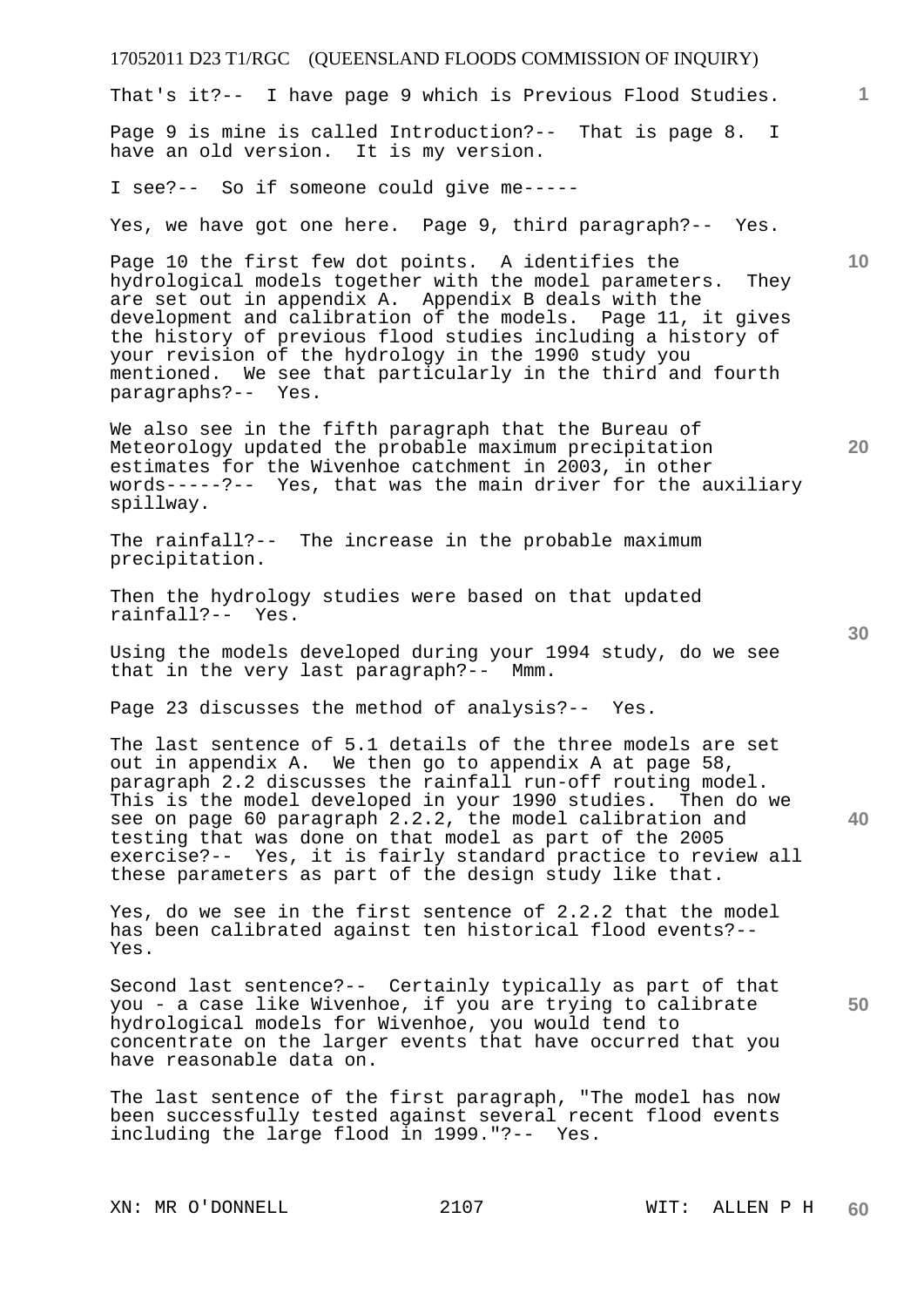At page 63, 3.2 the rainfall has been - rainfall used in the model has been updated to the recent probable maximum precipitation estimates from the Bureau?-- Yes.

Then on 64, paragraph 23.3, the second dot point, the design rainfalls are spatially weighted in accordance with the Bureau's recommendations for the subcatchments upstream of the dam. That is one of the matters Mr Babister raises, isn't it? He says under the 80s model of the rainfall was not - was assumed to be uniformly distributed?-- Yes.

That-----?-- The standard practices of the 1980s have proved - evolved a bit since that time, yes.

Close that up, thank you. Do you have the Flood Report there?-- I haven't. I left that behind yesterday.

Can I see the Flood Report please volume 1, page 101. The last paragraph on page headed "Run-Off Routing"?-- Yes.

Run-off routing is modelling the inflows to the dam, is it not?-- Well, it is modelling the flows that come off a catchment so in general terms. In this instance it was modelling the inflows into the dam, yes.

Second last paragraph on that page commencing, "The run-off routing process was calibrated using 10 historical flood events up to '94 and was used to successfully simulate operational floods at various dates from 1999 through to 2010."?-- Yes.

Has the benefit of all these studies and testing been incorporated or been utilised in the revisions of the manual that occurred-----?-- It depends how you want them revised into the manual. Certainly the hydrological modelling is a tool that is used to accompany the manual or to be used in association with the manual and all the hydrology has certainly been updated a couple of times since Ken Heggarty's and Bill Weeks' study in the 1980s.

One last things, Mr Tabaldi's second witness statement, Exhibit 52, bring that up, please. I am going to the first exhibit JT1 which is the Somerset Wivenhoe Interaction Study?-- Mmm, I know the one.

**50**  That's the study as to how to operate Somerset Wivenhoe so as to achieve the best-----?-- Yes, we were looking for - Seqwater was looking for a way to better - or provide a greater benefit from the operation of Somerset and Wivenhoe because they act in tandem. The way that Somerset is operated is there is an interaction line which goes some way towards balancing the risk in both dams and what we were looking for is the way to maximise the flood mitigation capability of the dams. That's why this report was done.

Right, I just want to go to parts of the report which deal with the updating of the hydrology and the testing against a range of flood events. If you look on page 6 of the report,

XN: MR O'DONNELL 2108 WIT: ALLEN P H

**10** 

**20** 

**1**

**30**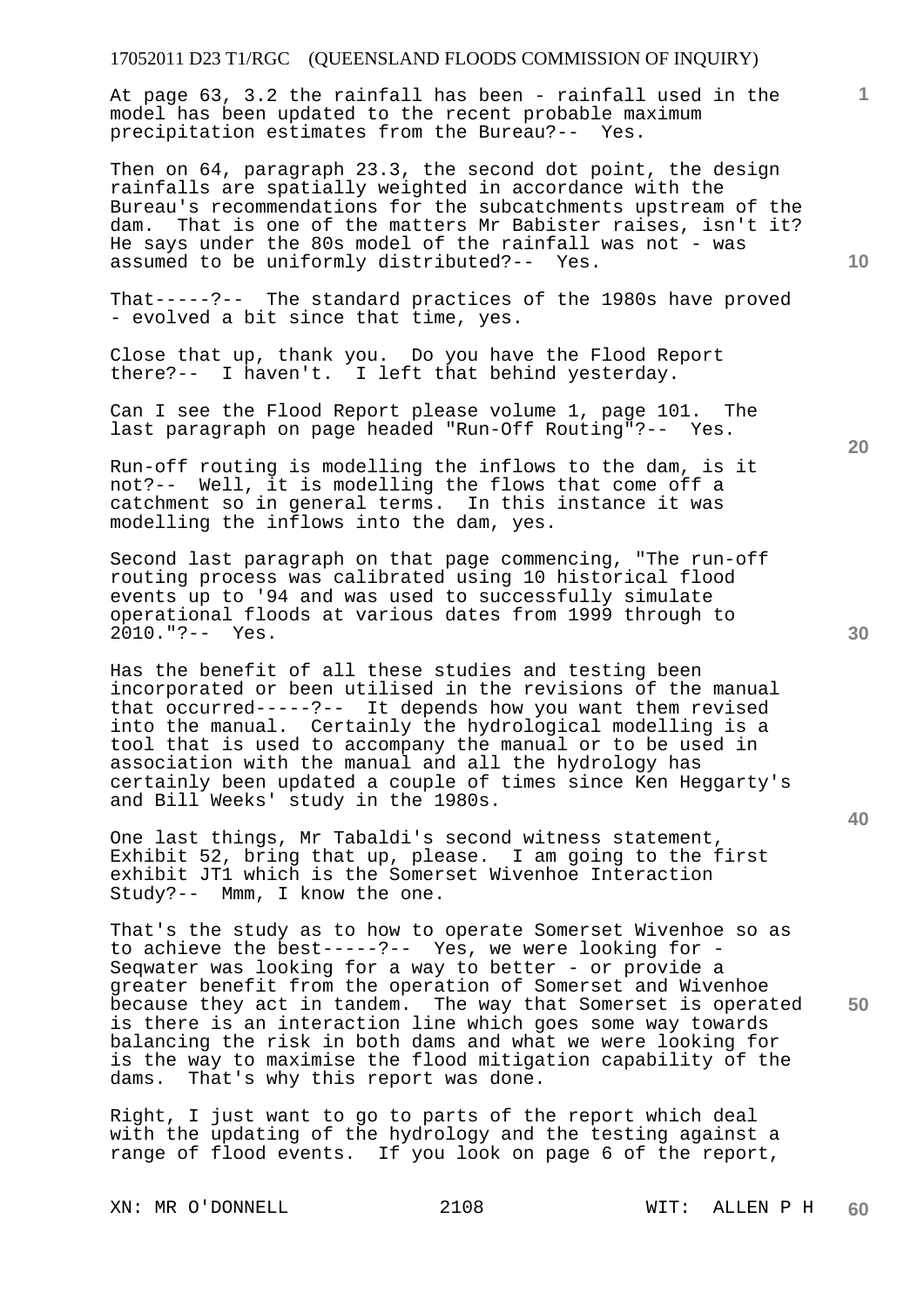please. It should be headed "2.0 Methodology". Have you got that?-- It is up on the screen.

It is the first three dot points I am interested in?-- Yes. Yes, well, that was done as I understand it, I didn't do the work myself but I understand Terry Malone and the other flood engineers did that.

That involves taking the latest information-----?-- Yes.

-----on expected flows in the river and testing the operation procedures under the manual as against a range of flood events?-- Yes.

Do we see also relevant information on page 10 in the first paragraph and under 3.1?-- I mean, certainly the hydrological models, in this case they are referred to as WT42 models, once you have established them and established that they reasonably model the actual events, you know, that calibration will remain reasonable. What you are looking for is new events that provide an extension of the range, if you like, of the calibrations which is something like the most recent event would provide the ability to calibrate over a greater range.

Mr Babister says in his report at - he says two things I want to draw your attention to. Have you got the report there?-- Yes.

Page 39 paragraph 137. He says in 137, "The procedures outlined in the manual generally provide a reasonable balance between the objectives of preserving dam safety or mitigating the dam in disruption of the flooding in the downstream area." Then at 141 he says, "It must be remembered no operation procedure can reduce the optimal outcome for all floods," and repeats that at 168?-- That's certainly the case. You just have to look at the modelling of the '74 flood to the modelling of the 1893 flood. Because they arise from different parts of the catchment with different heavy rainfalls from different parts of the catchment, the response has to be different. There is a limited ability for the dams to be able to cope with an infinite variation of floods, depending on where they arise and there will be events but are very different from past events which may require a slightly different optimal approach in hindsight. The object of the exercise, and this is why we require reports, flood reports, at the end of these events, is to examine the performance and determine whether we can do it better.

What can we learn from the January 11 flood in terms of the operating procedures in the manual?-- I suspect this is the first time we have ever got to procedure four since Wivenhoe was built and I think there is some things we are going to have to examine. Maybe there needs to be a transition between procedures three and four. We might have to get SunWater to look at options to transition between three and four without endangering the safety of the dam. Certainly because there is a future upgrade to be had for Wivenhoe currently planned before 2035, there is - there may be some ability to

XN: MR O'DONNELL 2109 WIT: ALLEN P H

**10** 

**20** 

**1**

**30** 

**40**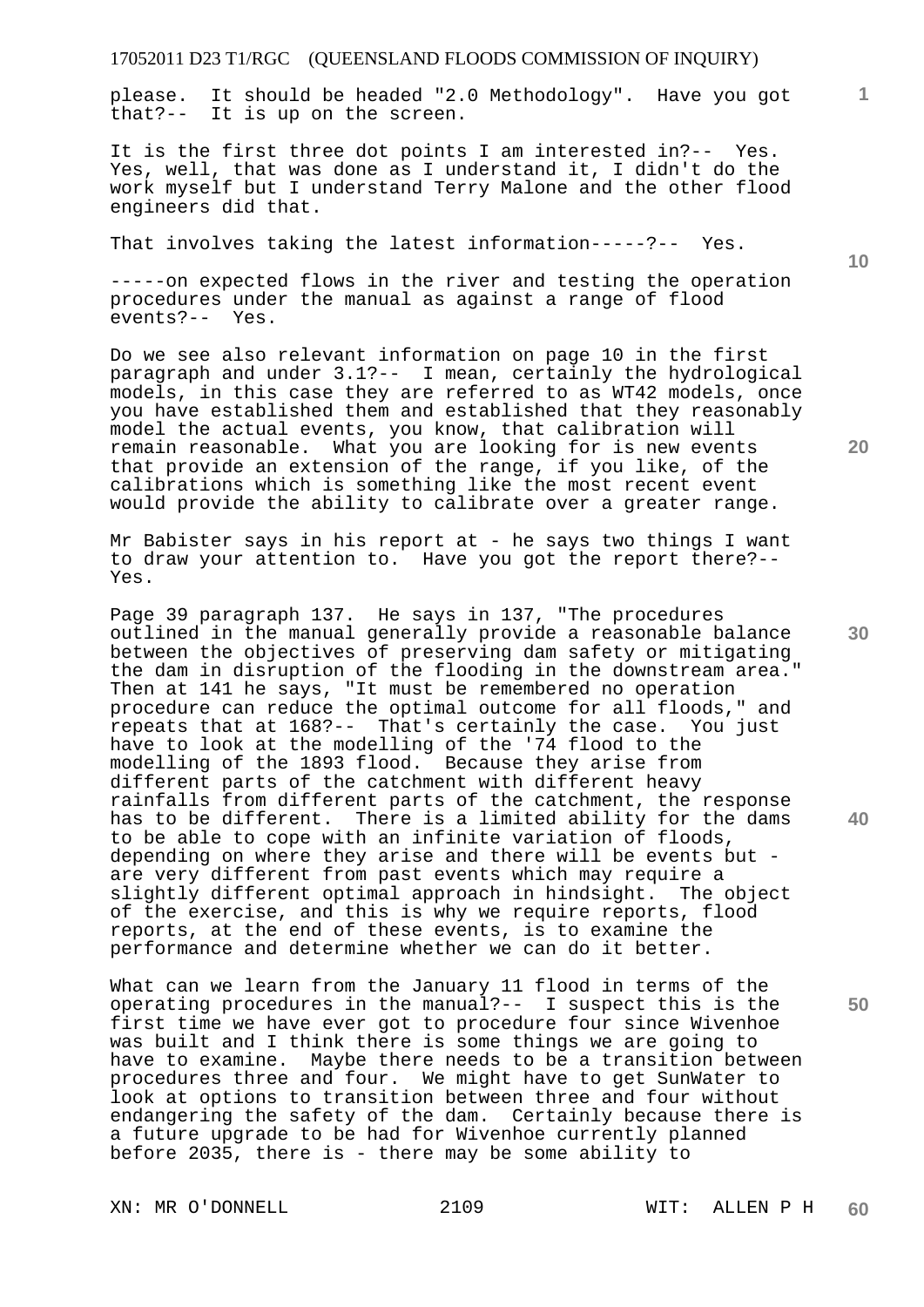compromise some of the safety and make it up again in 2035.

Just explain that for me?-- Well, currently Wivenhoe can accommodate a one in 100,000 year event.

Right?-- Those probabilities are quite notional in terms of because they are related to probability of the probable maximum precipitation. The difference between a one in 90,000 event versus a one in 100,000 event is quite, sort of, notional, if you like, and maybe if you can handle the transition between three and four in a better way it might be - you might be able to do that with, say, sacrificing the ability to pass a one in 100,000 event and drop back to a one in 90,000 event. Whatever you do, when you change those procedures there will be a cost and it is a matter of whether that cost is tolerable, if you like.

Well, if you go to a strategy between three and four - let me take it slowly. Strategy three allows you to make releases from the dam which produce the highest flow of modelling you can have without causing-----?-- Significant damages downstream.

----- significant flooding in Brisbane?-- Yes.

If you are going to a higher release strategy than that but without strategy four you are going to a level of releases from the dam which are likely to cause flooding in Brisbane, perhaps Ipswich, but where the dam safety isn't yet at risk?-- There is always a risk of failure. It will always be finite. It is a matter whether it is tolerable or not. No dam is 100 per cent safe. It will always be hopefully 99.999, sort of, per cent safe. But when you do vary the procedures you will generally have to sacrifice some of the safety of the structure to benefit other parts of the full flood regime, if you like. As I say, if it can currently carry a one in 100,000 event, and by putting some of the transition in between three and four, you may have to pay the price that it can then only cope with a one in 90,000 event. It is one of those things that you are going to have to look at what the costs are of providing some benefit.

There may be another price, mightn't there? Mightn't there be people in Brisbane who say, "Well, look, my home was flooded because the engineers went to strategy between three and four, my home has been flooded when the safety of the dam didn't require that level of releases."?-- That's certainly a risk. It is a matter of what assumptions are made, effectively, to determine the safety of the dam. What you can't do is infringe on those assumptions, if you like, because I mean, like in the January event, the two peaks were 30 hours apart or thereabouts. What happens if it had of continued raining? Because the forecasts aren't precise you have to use some judgment in what, sort of, recognition you give those forecasts and work out how you are going to pass the event. So, realistically, it is - you don't want to infringe on the safety of the dam in case there is something coming along that, you know, or the same mechanism that is sitting there

XN: MR O'DONNELL 2110 WIT: ALLEN P H

**10** 

**1**

**20** 

**30** 

**40**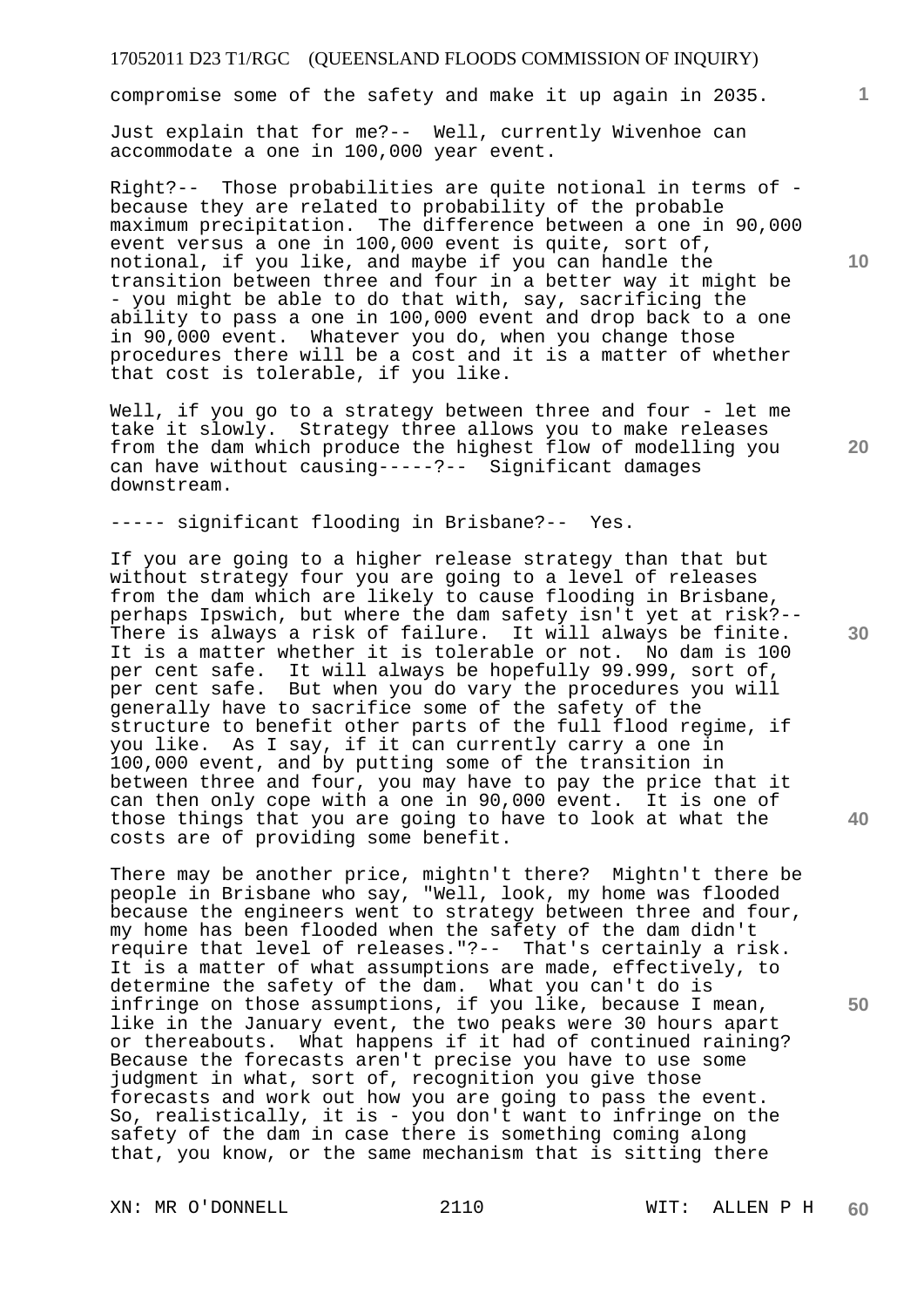just becomes more efficient and draws more moisture in and just keeps raining. The Bureau, you know, is good at predicting general weather patterns but they can't model it terribly reliably on the small weather patterns that caused this event. Whereas if it was a big rain depression they would have far more reliability on it and you would be able to trust the judgment or trust the forecast a lot better.

You mean like a slow rain depression?-- A slow rain depression, one that is moving slow, that is broad scale, you know, the flood engineers would have far more confidence in those forecasts and would be able to, sort of, go closer to the limits, if you like.

Dealing with forecasts, you discuss this in several passages in your witness statement. I have noted down 84, 87 and 140(b). Do I gather the thrust of your opinion is that the extent to which engineers, dam engineers, should rely on forecast rainfall in making operational decisions is best left to the engineers on duty at the time?-- Yes, it is very hard<br>to make a hard and fast rule prior to the event. The flood to make a hard and fast rule prior to the event. engineers have access to the Bureau of Meteorology forecasters, they go and talk to those guys and get a feel for what confidence they place in those forecasts. They are the best positioned to be able to do that. You can't do that remotely for, you know, any potential event in the future.

Mr Babister has a suggestion in his report. If you have it there. Look at paragraphs 146 to 148 on page 44. He raises in 146 for consideration incorporating predicted rainfall in the decision making process but perhaps applying a discount. He has a suggested form of words in 148?-- Yeah, you can potentially do that but you are going to have to do it with great care because you don't want to lock yourself into an event like the '99 event where we had 7,000 cubic metres a second coming in and the forecasters might have been predicting - I don't remember the actual details of the event but the forecasters might have been predicting more rain to come and you would have had to have then made some more releases which would have gone above the 1800 cubic metres a second we were releasing and then the rain didn't come. So by relying on the forecasts, and if they don't happen, you are then caught by creating damage or inconvenience that you didn't necessarily have to cause. So, I know I have seen reports that the flood engineers tend to underestimate the releases that they have to make or be fairly conservative in that line and 99 per cent of the time that is go to pay off because, you know, the event won't - you won't need to get into procedure four and you won't need to make bigger releases so it is a real balancing exercise as to what is the optimum for any particular event.

**20** 

**1**

**10** 

**30** 

**40**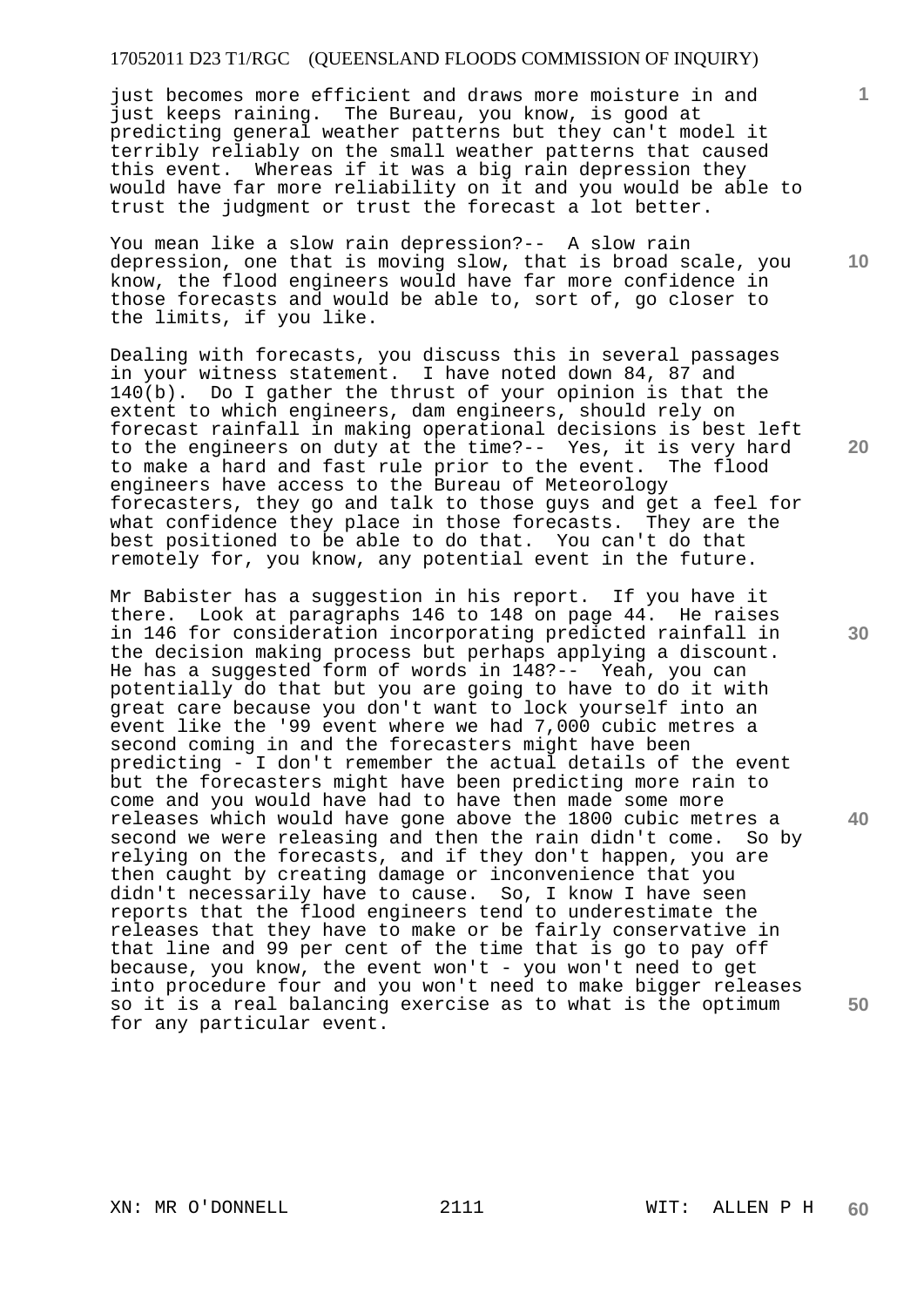You've got another problem. If you look on page 41 of Mr Babister's report, he has got Table 5 which sets out the extent to which forecasts prove correct or are an underestimate or overestimate?-- Mmm.

If we look on the crucial days from Saturday the 8th through to Tuesday the 11th, the four critical days-----?-- Yes.

-----on the first three days, the estimates were underestimated the rain that actually fell by a large margin, and on the 11th they overestimated the rain that fell by a large margin?-- Yes.

And some of the engineers have given evidence that when they were managing the dams on those days, they knew that the rain was widely different from the forecast and therefore were reluctant to rely on the forecasts?-- Yeah, I----

Is that a consideration that bears upon whether there should be some sort of prescriptive formula such as Mr Babister suggested?-- I think you've got to be very, very cautious about using a prescriptive formula, and you've just got to look at those sorts of results and then say, "What would have happened" - now, this is something that I haven't done - "What would have happened if they had have relied on the forecasts?" I understand the flood engineers have done that sort of work, but I haven't seen all of the results.

You yourself address this on page 27 of your witness statement, paragraph 87, in the third dot point?-- Third dot point on page 27?

Yes, "If forecasts instead of actual rainfall had been used as a major decision-making criteria, the releases could have been lower than they actually were in the early/middle part of the event and greater in the latter part of the event. The net effect would have been to worsen the peak flood in urban areas."?-- Yes, I mean, that's entirely possible. I haven't quantified what that effect might have been, but, you know, that's something that might have to be thought about. I just think you've got to be very, very careful about relying on every forecast that the BOM make. Certainly for the big events, they'll get it far more reliably than they will for these sorts of smaller, intense events.

Right. Mr Babister makes a number of suggestions for the manual or raises a number of matters for consideration in the manual review, I should say. Assuming that had all been in place in January during the flood event, is it your view that even with those changes, the volume of inflows to the dam were such that it would have been inevitable that there would have had to have been very large releases from the dam causing the downstream flooding?-- I haven't given every one of Mr Babister's suggestions a huge amount of thought, but I think they all need to be considered, and considered on their merits. So, you know, it's one of those things that, you know, we'll have to consider all these options and say, you

XN: MR O'DONNELL 2112 WIT: ALLEN P H

**10** 

**30** 

**40** 

**50**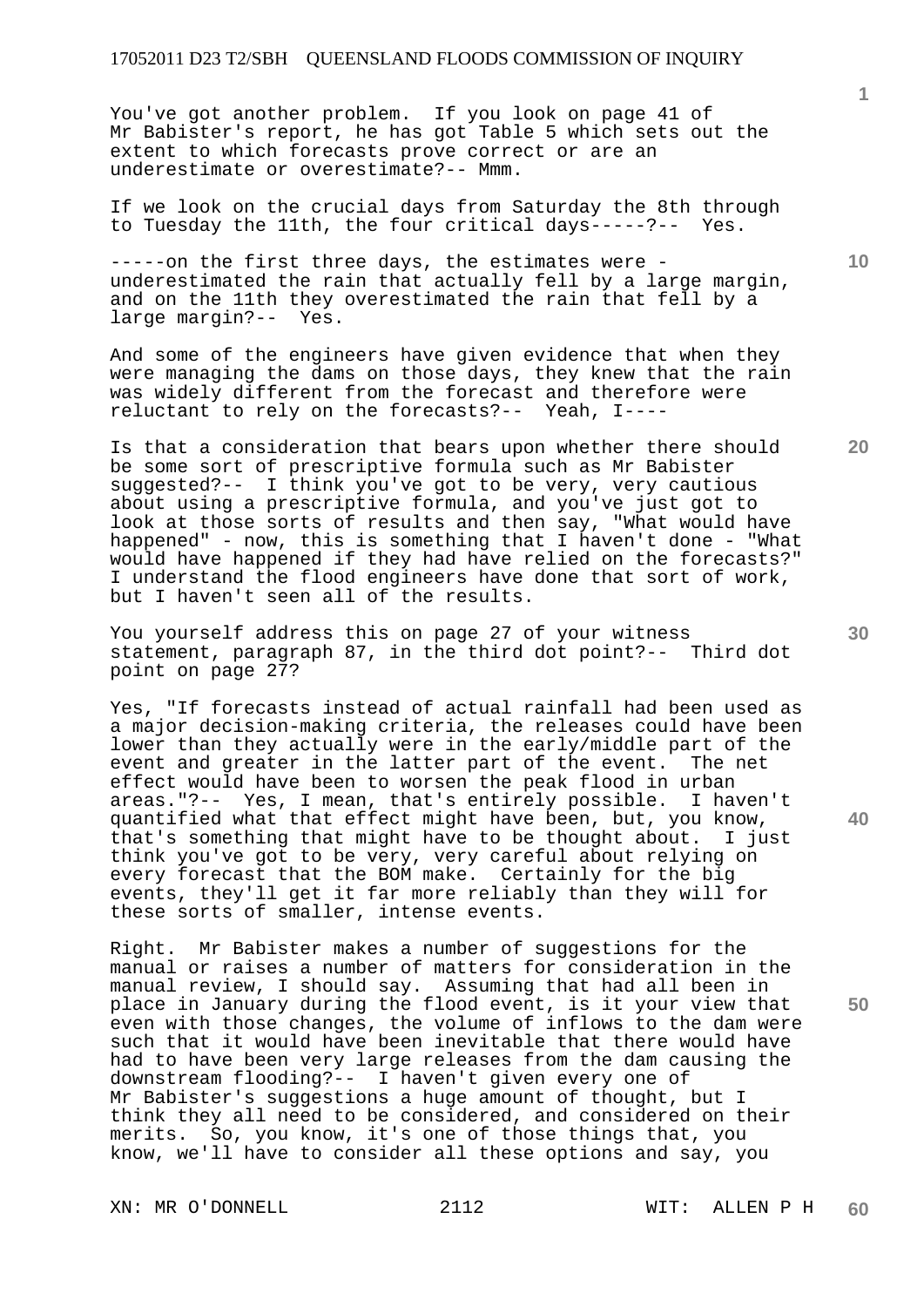know, "Is this reasonable under the circumstances? Will this provide an overall benefit for most floods?", because you can only say for most floods, because every flood will be different and it may not work for some floods.

Yes. My point was would it have made a huge difference in the January event?-- Well, I'd have to go through them one by one. I'm not in a position at the moment to say that. But, you know, it's really a case, when we review the manual, I think we need to review those sorts of things. I suspect that Mr Babister hasn't necessarily got a vast operational background in Wivenhoe, and he might benefit from some of that.

Mmm?-- But, you know, maybe the thing to do is to talk to him post event and we'll see what we can draw off it.

Thank you.

COMMISSIONER: Can I just check with you, Counsel Assisting had previously raised the same thing as you which is the possibility of a transitional strategy between three and four?-- Yes.

What have you got in mind? Just that it enables you to release more than 4,000 CUMECS without necessarily having to stabilise the lake?-- Well, the problems seem to have come primarily from the big increase in discharges that they had to make on that second peak, so maybe the way to go is to either work in a maximum rate of increase in discharge, or, say, start off, you know, Procedure 4 earlier, but limit the rate of increase that you can have.

You could remove the imperative of stabilising the lake, I suppose?-- Well, it would be all part of it, because you'd still have to pass the big events through there and say, "Are they okay under that procedure?" But what I think is needed, or what seems to be needed is some sort of avoidance of this rapid increase that occurred. Now, that hasn't been thought of before. I know in the really big events, you have to start Procedure 4 a lot lower than 74, but then in those really big events, you've got about, you know, 40,000 cubic metres per second coming in, which is about four times the size of this event. So you know something really significant is going on, so you'd probably have to trigger Procedure 4 very early on in the piece, but you'd have to phase all that in in any review of it to - you know, you'd know something really big was happening, and you'd have to just get your warnings out and people would have to wear it, because, I mean, everyone would be subject to a sort of real flood wave, if you like. It would come up very, very quickly. Even places like Brisbane it would come up very, very quickly. Now, that's - a lot of it depends on what other floods or other rainfall is occurring in the Brisbane Valley catchment. There might even be, you know, substantial local flooding in Brisbane at the same time, as happened in '74, and that was one of the causes for a lot of the damage in '74 - it was the local flooding which coincided with the flood peak from down-----

**30** 

**40** 

**50** 

**20** 

**1**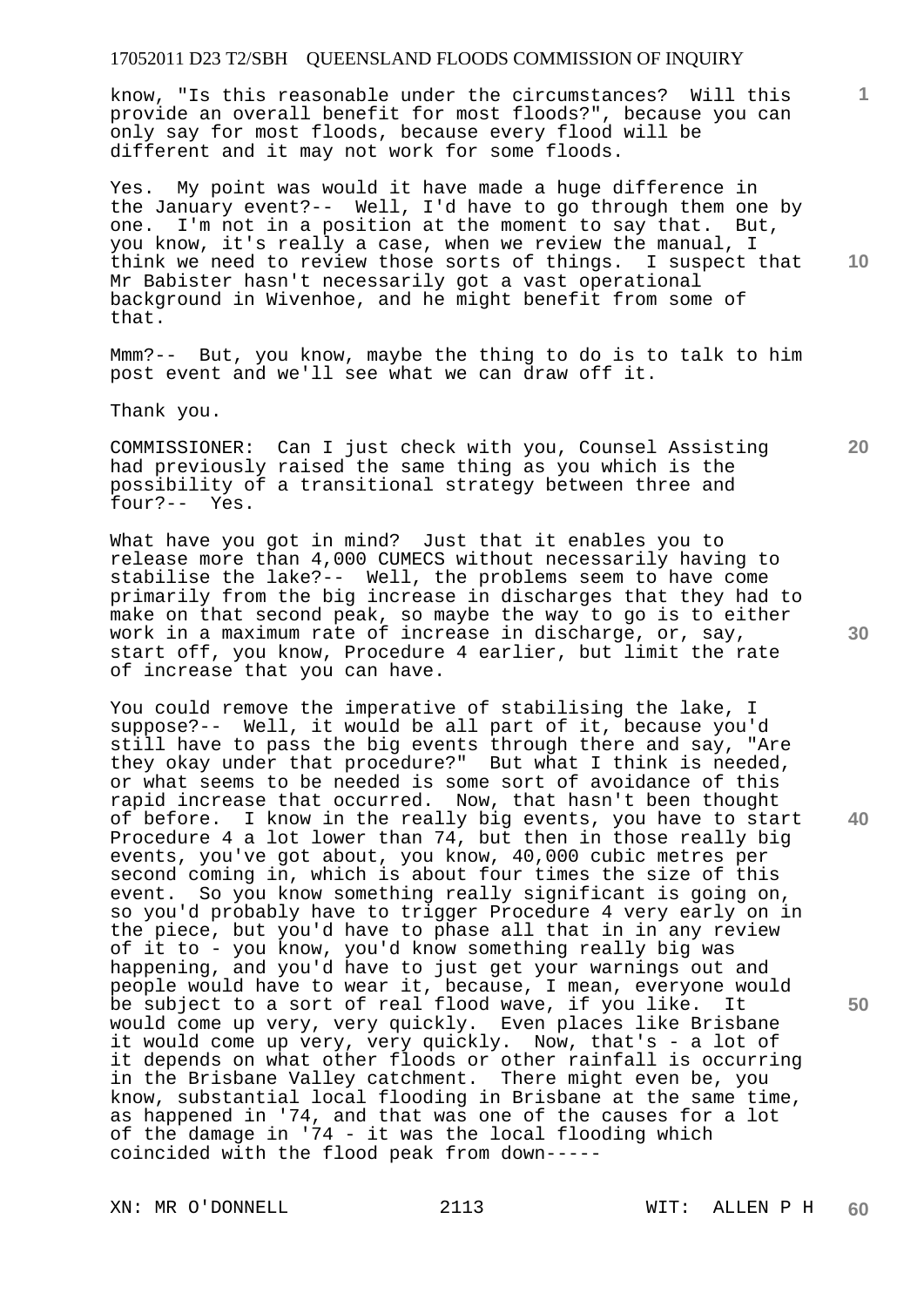You're getting off track a little. I did just want to know what you meant by transitional strategy?-- Yes.

And it is a greater flexibility, essentially, not having to do that dramatic-----?-- Yes, I think potentially there is some room for that, but I think we'll have to examine it and see what the benefits are, see what the costs in terms of risks and things like that are.

Right, thank you.

MR O'DONNELL: Can I explore that a little further? You were talking about a situation where you - the rate of acceleration of releases is smoothed off or lessened, but you are still going to have substantially the same volumes released?-- Yes, you are still going to have the same volume. There will be more time to give the warnings downstream and things like that of really big events.

There has been some evidence where the flooding downstream is as much a factor of the volume that's released as it is the rate of flow?-- Yes, it is a combination of both.

So, if you've still got the same volume, but you've got less acceleration in the rate of releases, what's going to be the effect of that on downstream flooding?-- It is a matter of how the flood peak attenuates downstream, I think, a lot of the time, because in the 2011 event - January event - they had to accelerate the discharges up to 7,000 - 7,450 cubic metres per second - they held it there for three hours and then they dropped it right back down, and when you look at the head waters there, that really matched a lot of what was coming in, because there wasn't much additional flow stored or much storage in that time. The head water didn't rise much and it didn't fall much from that peak. So, they matched it relatively well. The thing is, though, that peak was a fairly short, sharp peak. It was big, but it was - didn't occur over a very long period of time, so that would have attenuated far more than if you had have let go, say, 6,000 cubic metres per second for three times as long. So, it's a matter of how those peaks attenuate as they move downstream. Now, certainly the closer you were to the dam, the more impact those big peak rises would have had have. So, places like Fernvale would have - it would have gone up and down very quickly as a result of that. Places like Ipswich it wouldn't have been as bad from the peak, and Brisbane, which is further downstream again, more would have attenuated due to the storage effects that are in the river and things like that that would naturally tend to mitigate those sorts of things.

But given the contributions to the river flooding from the Bremer and the Lockyer, downstream of Moggill, is there going to be a great difference in the flooding downstream of Moggill if you produced a rate of acceleration of the releases but the volume was still the same?-- Well, that's one of the issues that you'd have to look at when you are examining these transitional phases, if you like, or stages in the releases,

XN: MR O'DONNELL 2114 WIT: ALLEN P H

**10** 

**1**

**30** 

**20**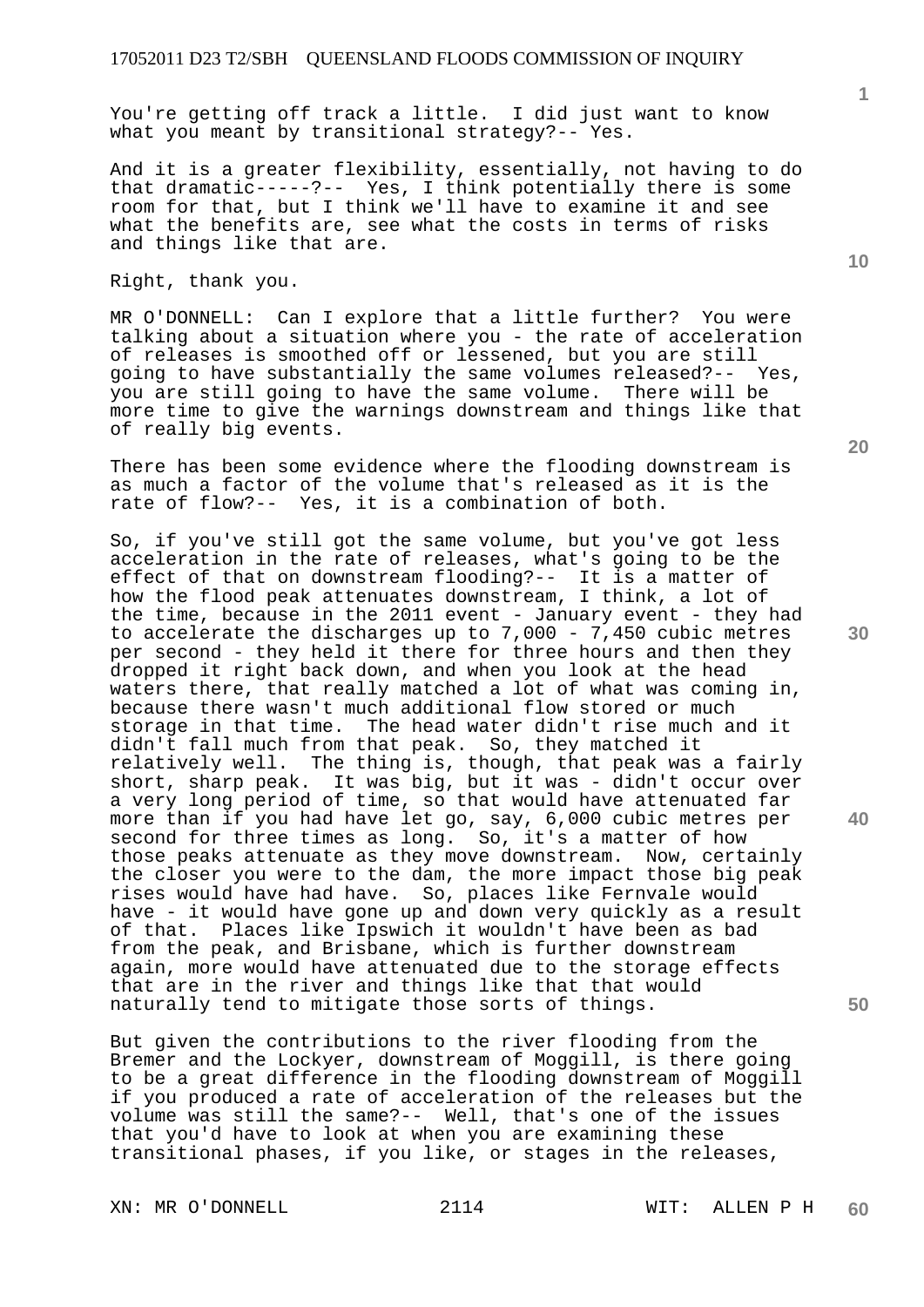and see whether - you know, how much difference it would make, and obviously when you're doing - looking at those events, you would look at the past historical events and one of them will be the January 2011 event.

So, that's a matter for manual review?-- Yes, I believe so.

Thank you, Commissioner.

COMMISSIONER: Mr Ambrose?

MR AMBROSE: Mr Allen, I appear for SunWater?-- Mmm.

Yesterday, you were asked some questions by Counsel Assisting about Exhibit 391; that's DS 5.1, the Flood Mitigation Manual for Dams?-- Yes.

And, in particular, at page 4, you were referred to the passage where the action officer would be regarded as having to consider guidelines which exist when evaluating a manual of operation. Typically, guidelines such as that produced by ANCOLD titled "Guidelines on Dam Safety Management" would be an example of the guidelines you - that document refers to?-- Yes, certainly, yes.

And, similarly, the Commonwealth Attorney-General has a guideline described as "Emergency Management Planning For Floods Affected By Dams"?-- Yes, we're aware of that. We contributed to that.

Yes. So, they're the sort of guidelines that your action officer would be aware of?-- Yes, there are a lot of industry guidelines. ANCOLD has produced a number of those, and certainly there's a lot of discussion in the industry on emergency planning and things like that.

You were also referred to Exhibit 29, the "Manual of Operational Procedures For Flood Mitigation At North Pine Dam"?-- Yes.

And you were asked yesterday whether, on the issue of pre-releases from North Pine Dam, whether such pre-releases would happen before a flood starts. Do you recall that discussion?-- Yeah, I can't remember exact details of it, but, yeah.

**50**  I wonder if you could have a look, please, at Exhibit 29? Do you have a copy of it?-- No, not in front of me. It's right on the screen.

If I can take you first of all to page 2, and the definition of Flood Operations Engineer, and it means a person designated to direct flood operations at the dam?-- Yes.

And that's in accordance with section 2.4 of the manual, and 2.4 of the manual refers to when there's a flood event, and a

**10** 

**1**

**20**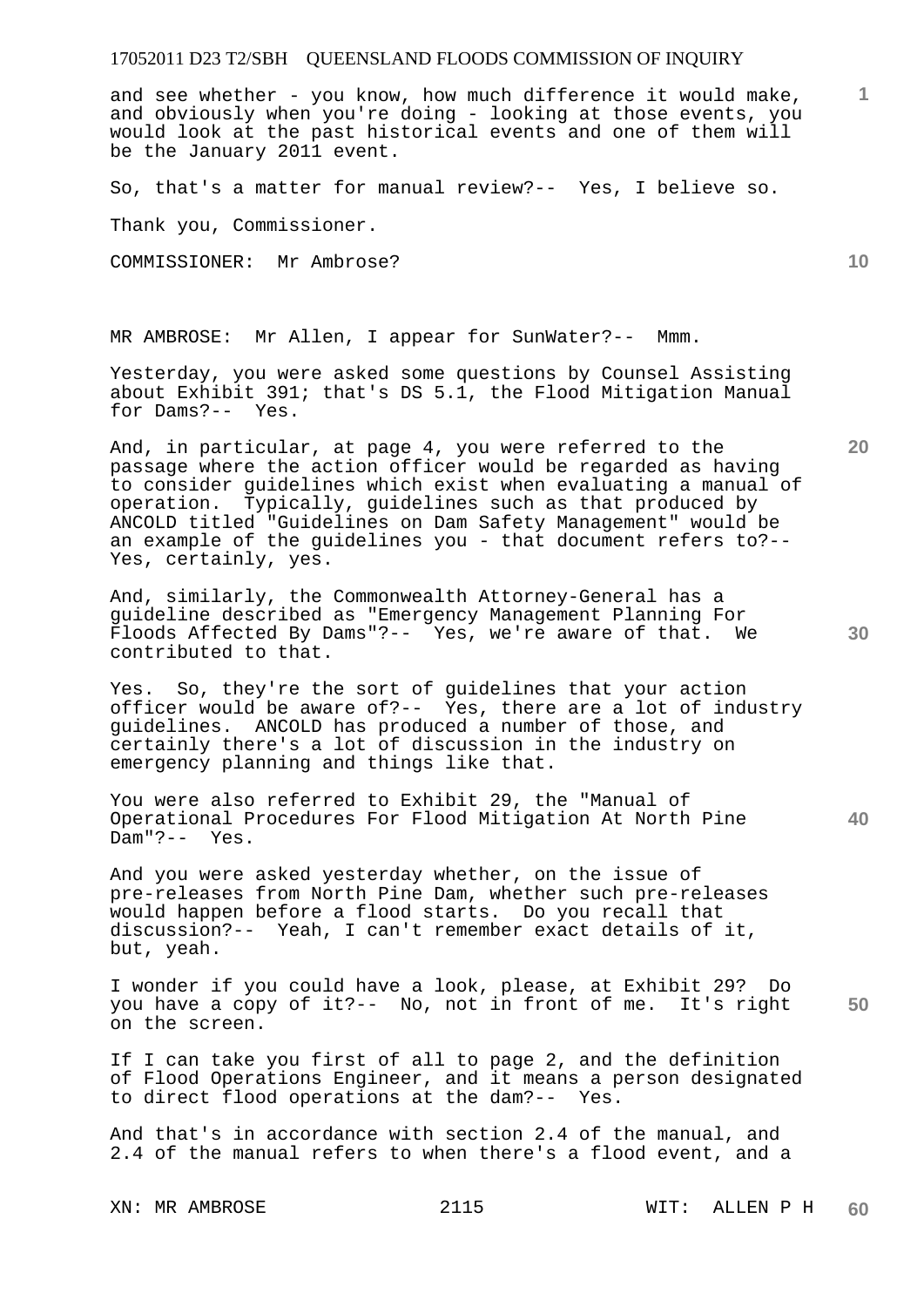flood event is defined as, "A situation where the duty flood operations engineer expects the water level at the dam to exceed full supply level"?-- Mmm.

So, it's where there's a risk of the dam overflowing that the flood operations engineer has a role to play, and not before?-- Yes, that's the way it's set up.

All right. Now, I want to take you to 8.4 of that document, and you'll see that that's titled "Flood Operations Strategies"?-- Yes.

So, the strategies to be adopted during flood operations, and about three-quarters of the way down that page, it refers to, "Departures from the tables shown in Appendix C are allowed in the following circumstances:"?-- Yes.

And the first one is the one that you were taken to yesterday: "Subject to the provisions of 2.8, pre-release of water is allowed to reduce the risk of dam overtopping."?-- Yes.

Now, first of all, dealing with the words "departures from the table shown in Appendix C", if we go to Appendix C, we'll see that they refer to the gate and valve settings?-- For given head waters.

So, there may be departures from those tables in certain circumstances?-- Yes.

The first one is, albeit, subject to the provisions of 2.8, pre-release of water to allow - is allowed to reduce the risk of dam overtopping. Now, the provisions of 2.8 relevant to this discussion, I suggest to you, are those matters of 2.8 where the senior flood engineer has to seek consultation with the Chief Executive and discuss what he intends to do?-- That tends to be the case, yes.

So, it is subject to those provisions being complied with-----?-- Yes.

-----there may be a pre-release of water?-- Yes.

All right. So, in that context, the pre-release of water is a pre-release as against those settings set out in Appendix C?-- Yes, that's basically it. I mean, if they need to accelerate the release of water for a given head water, they can under that. Effectively you're releasing more than is necessary for that level.

All right. So, if we then go to what exercises that discretion to have a pre-release or a different release strategy to that set out in Appendix C, we look at 2.4, I suggest to you. I beg your pardon, 2.8. That's at page 8. If you can just go to that, please?-- Yes.

"If in the opinion of the senior flood operations engineer, it is necessary to depart from the procedures set out in this manual" - and these are the important words I want to direct

**10** 

**20** 

**1**

**30**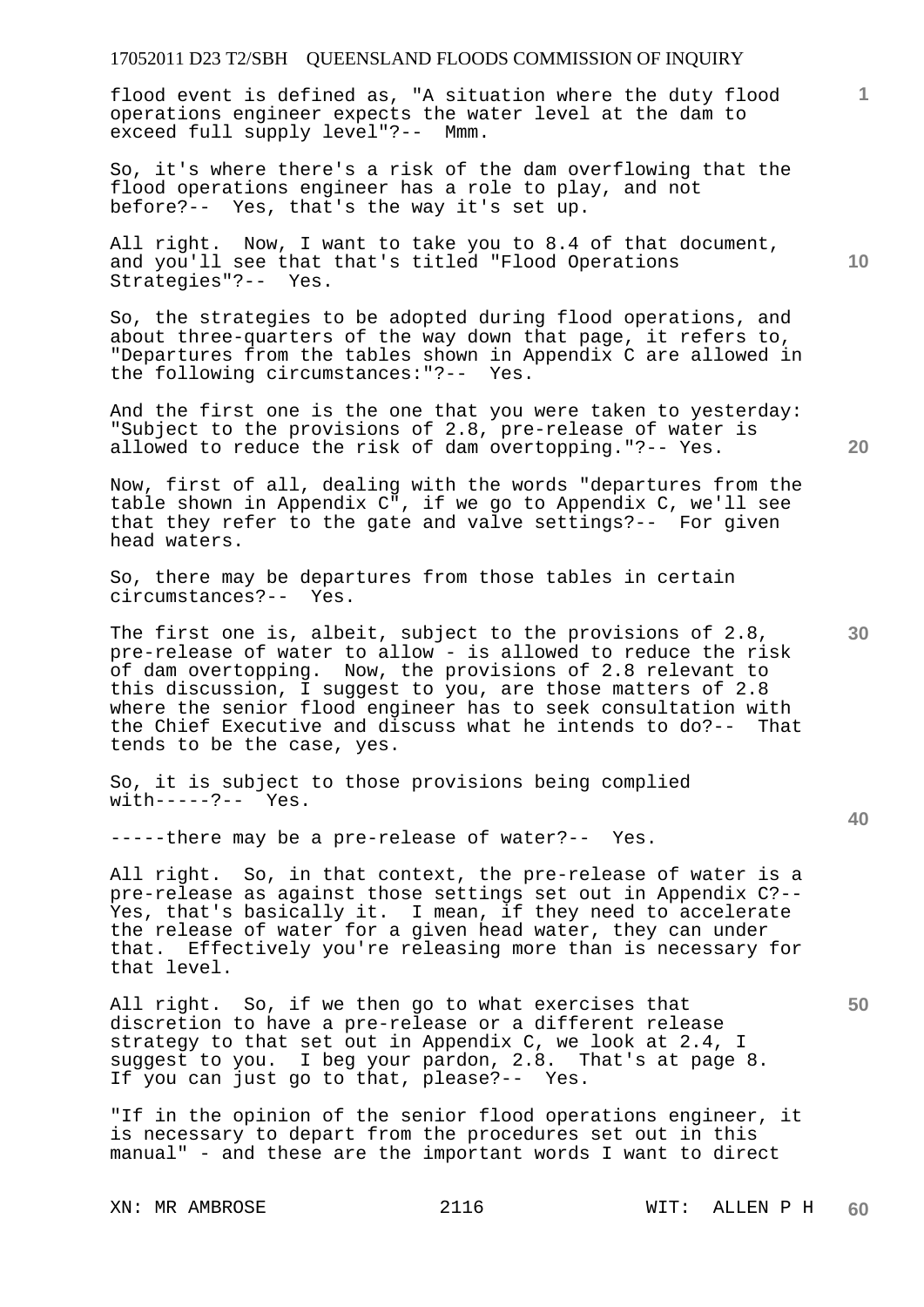you to - "to meet the flood mitigation objectives set out in section 3", then there's a discussion about what the senior flood engineer has to do. In other words, what exercises the discretion is the matters that are needed to be taken into account to meet the flood mitigation objectives?-- Yes.

Do you accept that? If we then go to those flood mitigation objectives in section 3, we see it over the page at page 9, at 3.1, the objectives, listed in descending order of importance are - and there are four of them - the first one being to ensure the structural safety of the dam, and then there are others about minimising impacts?-- Yes.

So, I suggest to you that what motivates the exercise of a discretion are these matters that are set out in 3.1?-- Yes.

And only those?-- They're the - very much the primary consideration, but certainly when you look at those objectives, minimising the disruption to the community in areas downstream of the dam really kicks in when there are very small releases from North Pine, because it inundates Youngs Crossing. Youngs Crossing is also inundated by discharges from Lake Kurwongbah and Sideling Creek Dam, so it really kicks in at small levels so that the - ensuring the structural safety of the dam is really the predominant one for the whole releases, yes.

I understand. But the point I'm making to you is that the exercise of the discretion and the pre-release strategies that might be adopted only occur when there is a flood event?-- Yes.

It can't occur before there's a flood event?-- Yes, that's the way it's set up.

That's the first thing. And the second point is that the objectives for flood mitigation do not include a consideration of the water supply security?-- No.

Thank you.

COMMISSIONER: Mr Dunning?

**50**  MR DUNNING: Thank you, Commissioner. Mr Allen, my name is Dunning, I appear on behalf of the Brisbane City Council. I've just got a couple of questions for you, and they're really aimed at putting some content around the practical consequences of moving between strategies - I'm interested in the Wivenhoe strategies - and, in particular, this prospect of some alteration of current arrangements in that area between W3 and W4. Now, my learned friend Mr Callaghan and Mr O'Donnell have asked you a number of questions. I don't want to return to the detail, I want to talk about the practical consequences. Can I start with a couple of propositions, and you'll excuse me if they're a little elementary, but I sort of need to lay the groundwork. On the

**10** 

**1**

**20** 

**40**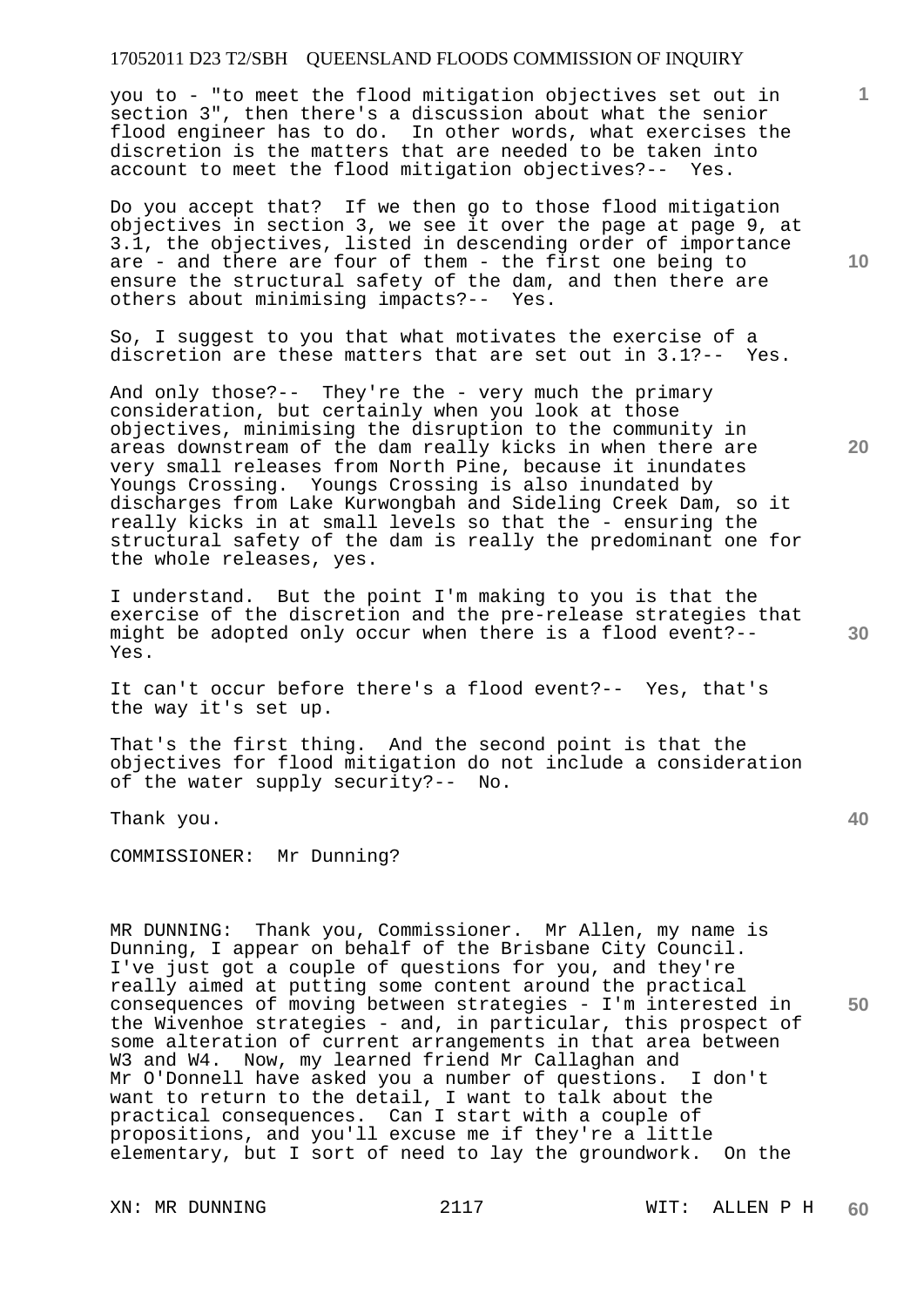whole, a flood engineer executing Wivenhoe strategy will, absent being in a region where dam security is an issue, be endeavouring to keep releases as low as practically possible, would you agree with that?-- That's the general aim, yes.

Because increased releases mean increased dislocation downstream. So, your aim is to remain as low a strategy as is reasonably possible?-- Yes.

And within that strategy keep the releases as low as possible?-- That's the idea, yes.

Yes. And, really, the exception to that general proposition is where there is a compelling case that something dramatic is happening and is going to continue to happen, so that you might move more rapidly within a strategy or change to a higher strategy than the lake level itself would suggest; you'd agree with that?-- Yes, that can happen.

Thank you. Can I then move to the topic of precautionary releases. As lower strategies - W1 - and at the beginnings of W2 and W3 - there's little, if any scope for utility in precautionary releases, are there, because there's still plenty of flood mitigation capacity left in the dam?-- Yes, certainly there's substantial volume available under those circumstances.

So, it would be - whilst no doubt, theoretically, we could conceive of circumstances of a rain event that was unfolding that was of such magnitude and we were so certain of it that we'd engage in precautionary releases in W1 and the early stages of W2 and 3, it's, for present purposes, academic, agreed?-- Yes.

All right. So there's no practical place for precautionary releases for that point, agreed?-- Yes.

Okay. We then move to - and this probably has similar application to W2, but let's focus on W3 - when we get to the execution of W3, as we've earlier agreed, the aim of a flood engineer expediently executing a task is to keep those rates of flow low, agreed?-- Yes.

Because once you are in W3, you are at damaging rates of flow?-- You are tending to get there, yes.

And the higher you move up towards 4,000 CUMECS, the greater the damage that's unfolding?-- That's right.

Right. So that once you get to the point that you're considering releases in that 3 to 4,000 CUMECS range, whilst executing W3, you have on your hands a now significant event that's unfolding, agreed?-- Yes.

All right. And with each decision to incrementally increase the rate of releases, you are necessarily incrementally increasing the damaging floods downstream?-- Yes, and I'd suggest that the dam engineers are very aware of that.

**10** 

**1**

**20** 

**50**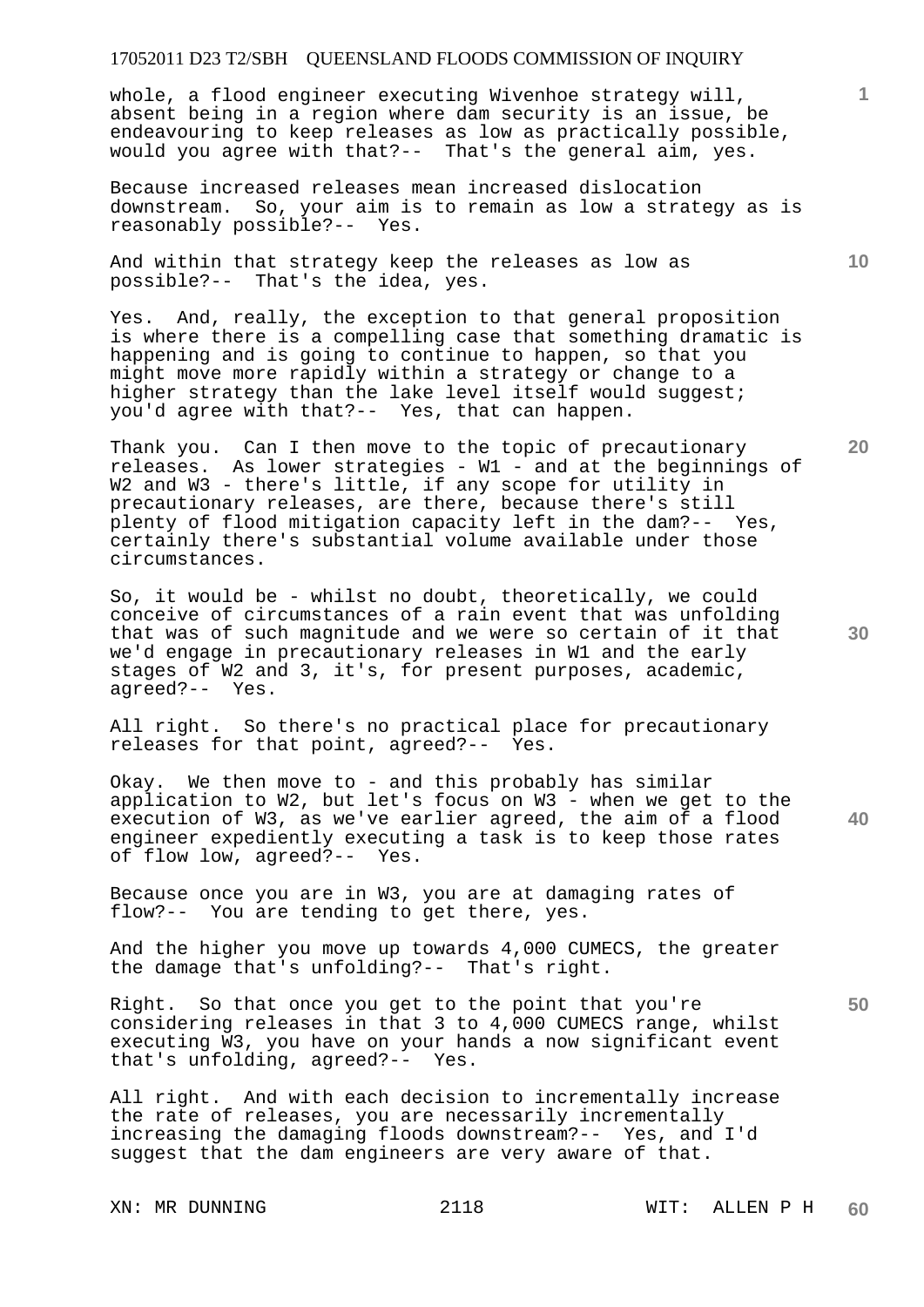Yes, and it is for that reason that they are - "conservative", I think, is the expression you've used - cautious to only increase the rates of flow when they think circumstances absolutely demand it?-- Yes.

And that's a practice that you would consider appropriate?-- Yes.

All right. And in speaking about this, you sit here today speaking - wearing, so to speak, your hat as the Regulator of Dam Safety, but, in reality, you've been involved in Wivenhoe, man and boy, so to speak, professionally?-- Yes.

So, you have got a good understanding of its flood mitigation potential as well, not just its issues of safety, agreed?-- Yep.

Well, if we get to the stage - if I can call it, the later stages of strategy W3 - where, let's say, we're talking of releases, 2,500, 3,000, through to its maximum 4,000 CUMECS, you've already observed to me that the flood engineers will be mindful of the damage that is already being caused; now, that's, as you understand it, part of the reason that flood engineers typically set their strategy according to the rain that has fallen to date, rather than the predicted rainfall into the future?-- It will depend very much on the event. As I've said, if it is - the rain is resulting from a very general, broad-scale event, they will have far more confidence in those predictions, so they will be able to make far more or be far more confident about the releases they're making.

Yes?-- But if it's in a very small, you know, intense event - I mean, when you realistically think of that second peak, and if you move the rainfall, you know, 30 kilometres east, it would have been hitting the upper reaches of North Pine. If you had have moved it 30 kilometres south, any releases that you made from Wivenhoe would have been aggravating the flooding downstream. So, you've got to treat each individual case on its own merit.

And that point that you've just illustrated for us is really the danger in precautionary releases, isn't it?-- Yes, very much so.

Because let's take the three options that you posited: one is that it was 30 kilometres away and it landed outside the catchment?-- Yes.

**50**  You would have - precautionary releases in those circumstances would be code for precautionary flooding downstream, wouldn't they?-- Would have caused a lot of potential damage downstream.

That otherwise would have been avoided?-- Yes.

Or let's take your second - or the third of your options, and that is that the rain would have fallen directly over those

**1**

**10** 

**30**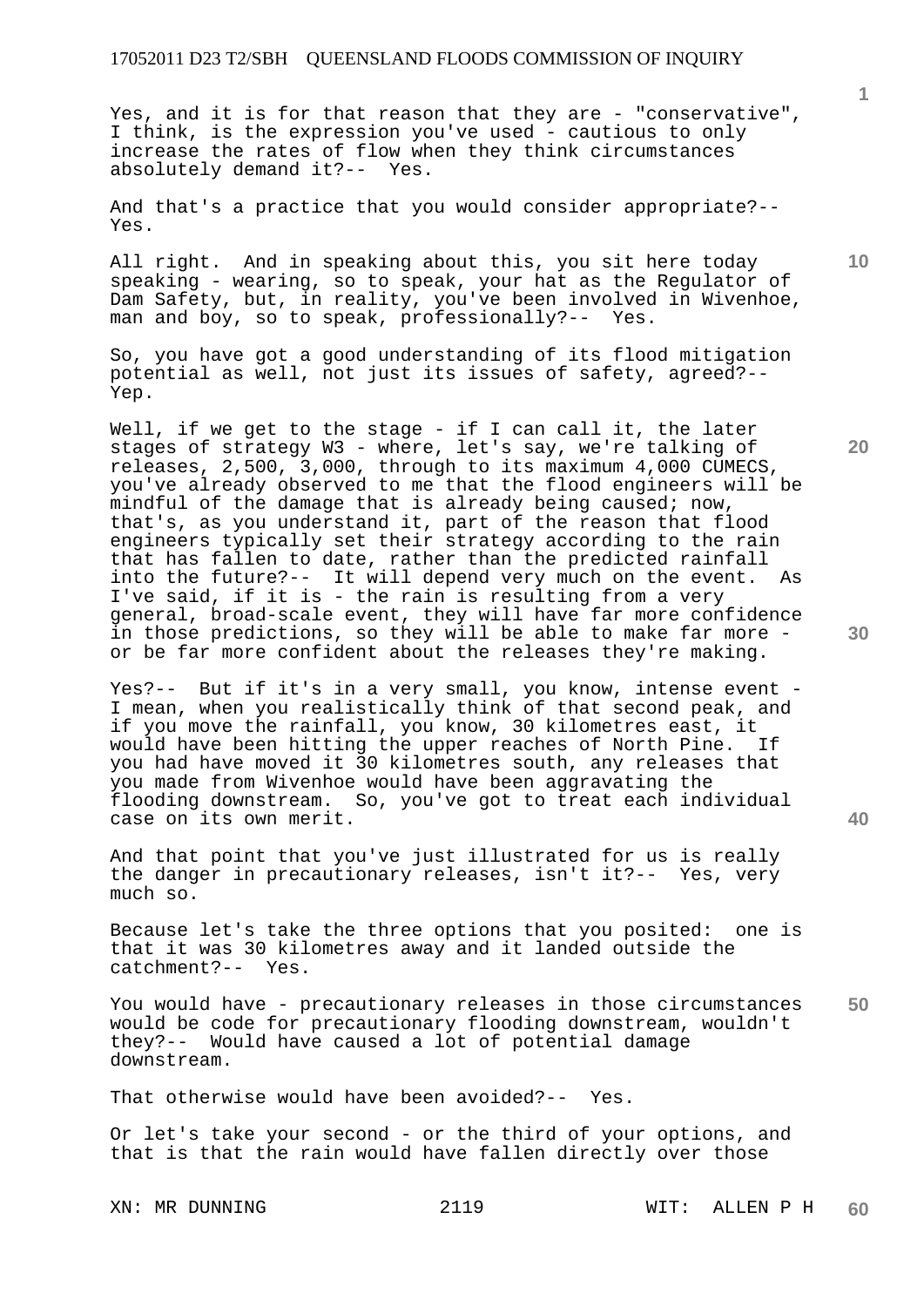areas that were to be flooded as well, you would have, in fact, exacerbated the 2011 flood?-- Yes.

If we go back then to the first of the positions you posited, as I understand your evidence, Mr Allen, you say that precautionary releases would have made minimal impact on the outcome of the 2011 flood?-- That's what I've determined to date, yes.

And would you say that that really is a - the illustration you've just given me, and I've just reflected back to you - is that a fair representation of why precautionary releases are something only to be contemplated in exceptional circumstances?-- They're something that you've got - if you do take them on, you've got to be very, very careful about them.

Yes, very good. If I can then move to - or we've discussed the prospect of precautionary releases in W3 to avoid W4. Can we then talk about the prospect of some intermediate position between W3 and W4, and that seems to be either having a let's call it three uppercase As - which is either a higher rate of discharge than 3 - 5 or 6,000 CUMECS, let's just say or, alternatively, as the Commissioner outlined to you a little earlier, the prospect that you are unlimited in your level of release, but you're not bound, as the flood engineers presently are, to have that rate of discharge such that it's stabilising the lake level and in fact bringing it down. So, that's what we're talking about now, is one of those two options. If we can go to the first one, and that is that there is some option that doesn't oblige you to bring the lake level down, but would entitle you to go above 4,000 CUMECS. Now, above 4,000 CUMECS, we are talking of generating a major flood in the areas underneath Wivenhoe, agreed?-- Yes, we are starting to get to that real damage phase of it, yes.

**50** 

**30** 

**1**

**10**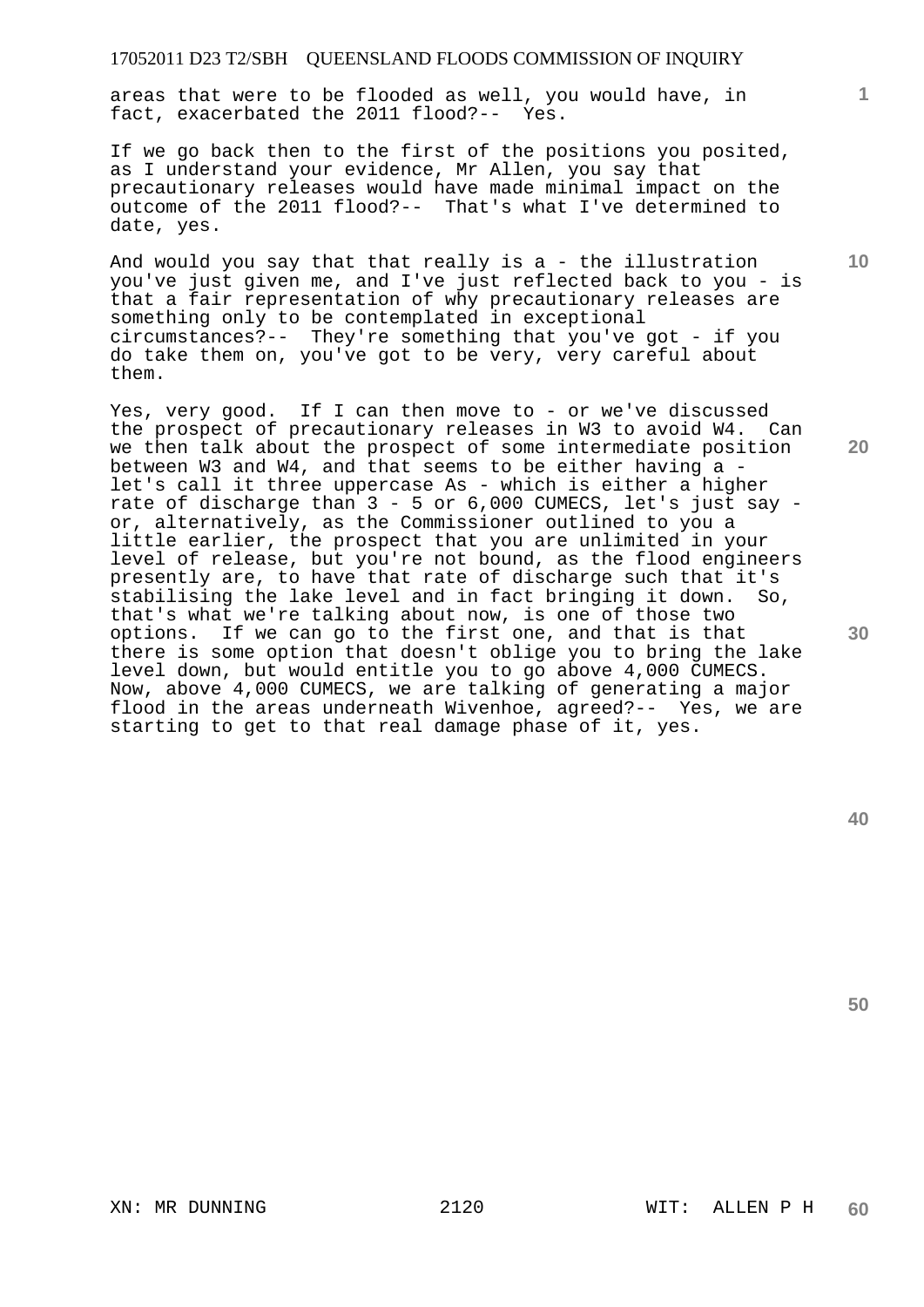Without trivialising for anybody who might have avoided a flood, even if it is just one residence, the fact is if you were to look at that sort of strategy in the 2011 event, that is permission to go to 5 or 6,000 CUMECS you really would be looking down the barrel of a similar magnitude of event as the one that unfolded; would you agree with that?-- Yes, , certainly, that's the risk the dam operators run by pre-releasing. If the forecast rainfall doesn't come then they are in serious trouble from people saying that, "You know, you flooded my house when you didn't have to."

Certainly. Do you see that a strategy of 3(a) that contemplates going up to a higher rate of at least 5 or 6,000 really suffers from the same sorts of practical vices that a pre-release strategy does?-- Yeah, it is - the sorts of events that I would suggest that you could probably significantly increase target discharges or, you know, say a target discharge at Brisbane, would be something like the '74 flood where there was already damaging flows out of the Lockyer and Bremer. That really sets the benchmark which you might be able to aim for. So, if that peaked at a discharge of something like 5,900 or something in Brisbane, you would then have a target for level three of 5,900.

You would be, in effect, be chasing the flood that had already happened-----?-- Yes.

-----because you wouldn't be doing any additional damage?-- Yes, that is right. That would be the typical sort of circumstances you would be looking for.

So when we then understand your idea of transition, what you are really speaking of is providing some discretion for releases above 4,000 in a particular set of circumstances; that's really the only exception you are promoting?-- I think you have to examine a lot of alternatives but that is certainly one alternative that would suggest that sort of operation.

**40**  All right. And finally, does your last answer indicate that really before you looked at changing any of the current operating procedures you would wish to exhaustively test against historical data what their practical consequences would be?-- I think you have got to.

You, for example, wouldn't recommend making any alterations, certainly of any substance, between now and next summer because you won't - without at least the opportunity of having-----?-- Well, I mean, you would certainly look to do as much of that modelling this year as you could.

Yes?-- If you do identify something that could mitigate some of the potential damages. I mean, it is unlikely-----

Sorry before you move past that, you would act to that if you discovered something?-- Yes, if you can identify something that is definitely going to definitely benefit you, you know, you would certainly implement that-----

**10** 

**1**

**20**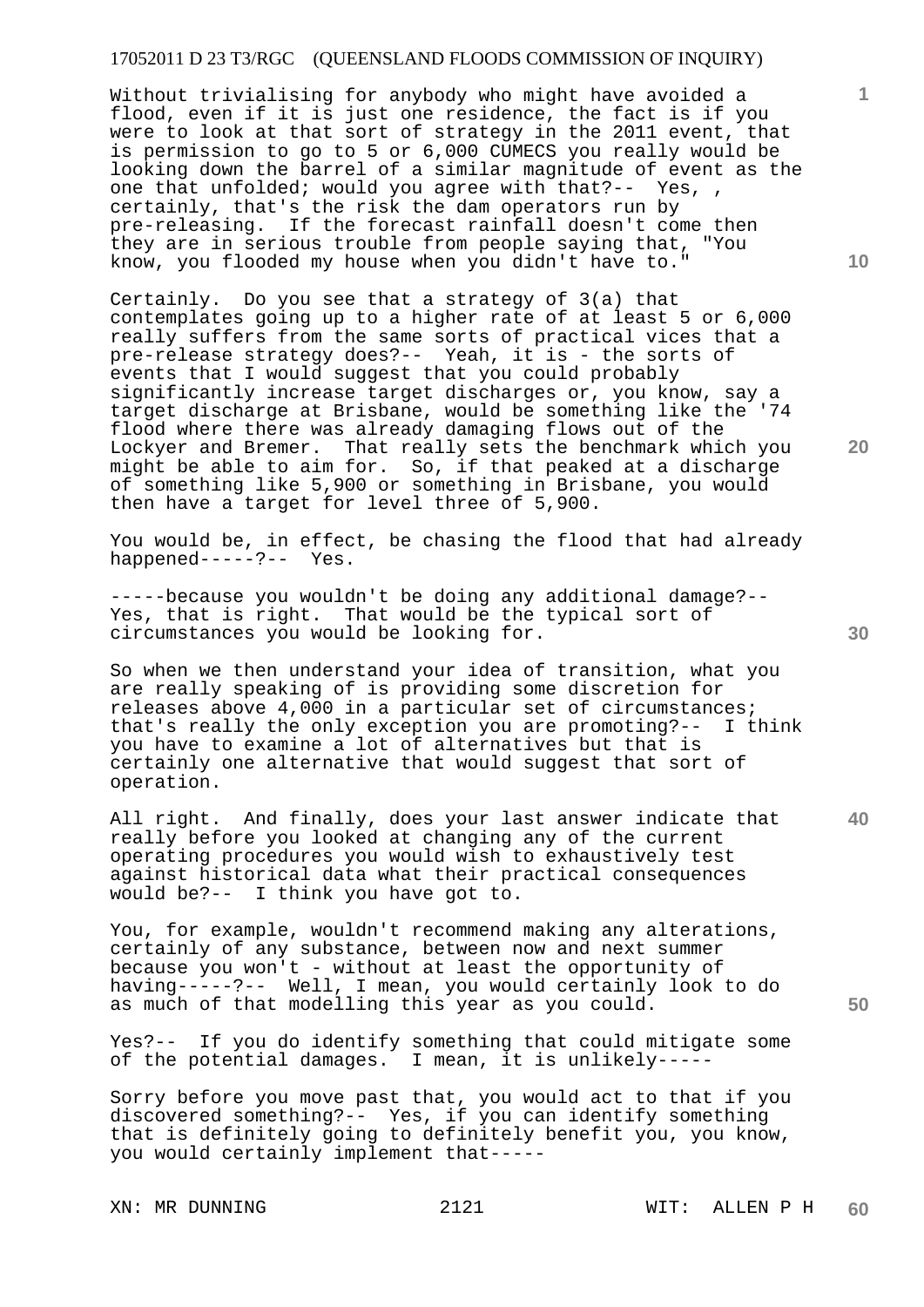Yes, but-----?-- -----as part of the manual before next wet season.

Short of satisfying yourself of something like that you wouldn't recommended a change?-- Well, I think you have to demonstrate a benefit.

Yes, Mr Allen, thank you for your attention to my questions. Thank you, Commissioner.

COMMISSIONER: Mr Rangiah?

MR RANGIAH: Thank you, Commissioner. Mr Allen, I act for the Fernvale residents. Now, you approved revision 7 of the manual in November 2009?-- It was December that gave the decision.

All right, and Seqwater gave you some notes in support of amendments to the manual?-- Yes.

You approved the amendments that Seqwater suggested in those notes?-- Yes.

The notes are attachment PHA07 to your statement?-- Yes.

Could you turn to that, please? Do you have that?-- They are on the screen.

So you, on the first page there is a heading "Approved Operational Descriptions". I will give you a moment to read the paragraph that follows to familiarise yourself with the context?-- Which paragraph is that, sorry? Is that the one up on the screen?

**40**  I can't see it from here but it is the first page heading that says "Approved Operational Descriptions" and the paragraph after that begins, "Flood events impacting the Wivenhoe."?-- Yes.

So what was being suggested there was a more practical approach to dam operations. Then in the next paragraph the third sentence there is - it says, "The strategy chosen at any point of time will depend on the actual levels in the dams and the following predictions which are to be made using the best forecast rainfall and stream flow information available at that time."?-- Yes.

See that? After the dot points it continues, "The strategies are likely to change during a flood event as forecasts change and rain is received in the catchments." See that?-- Yes.

In the last sentence, "Strategies change in response to changing rainfall forecasts and stream flow conditions." Now, those words were included by you in revision 7, weren't they?-- Yes.

**10** 

**1**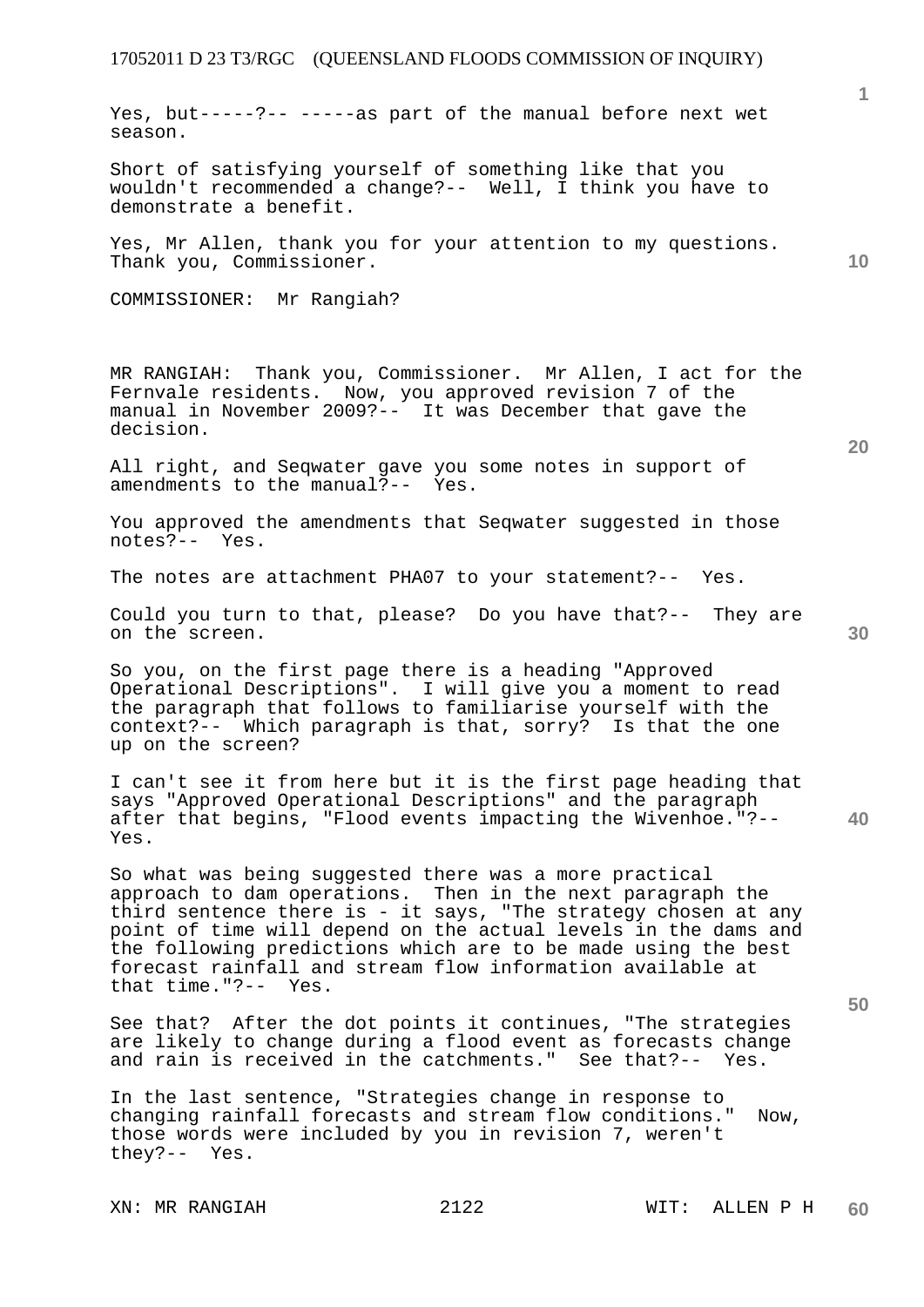Page 22. Now, if you go to paragraph 87 of your statement. You said, "In terms of gate operations once the event has begun forecasts are a very important part of determining gate operations." See that?-- Yes.

The view you expressed in paragraph 7 is consistent with the words that were added to your revision 7 of the manual at page 22, aren't they?-- Yes, they are.

In the first dot point you then set out the reasons why forecasts are an important part of determining gate operations. In particular, taking into account the rain that is forecast normally provides significant warning of incoming floods?-- Yes.

So I want to suggest to you that revision 7 does require flood operations engineers to take into account forecast rainfall when making decisions about releases of water from Wivenhoe?-- It is a matter of taking into account forecast river flows which they get from the hydrological models, and giving due consideration to the forecast rainfalls. So there is two different components of forecasts in there. Certainly there is much more reliability on the forecast river flows that come<br>into the dam and come into the tributaries downstream. There into the dam and come into the tributaries downstream. is far less reliability on the rainfalls.

Under provision 7 of the manual flood operations engineers are entitled to take into account forecast rainfall when making decisions?-- Yes but it is their discretion as to how much account they take into it when they consider it. From what I understand, they certainly consider them but it is a matter of, yeah, particular events as to how much consideration they give them.

But it would be a breach of the manual to ignore predicted rainfall?-- Yeah, to totally ignore it but, as I understand it, they consider it.

Then ignored it?-- They have considered it.

All right. Now, in paragraph 87 in the third dot point - you acknowledged, I think, in your earlier evidence that you made that comment without having done any modelling; is that correct?-- Without having done any detailed modelling, yes. I haven't personally done it.

No. Now, the manual sets out various strategies, of course, for releases of water which are described as strategies W1 to W4?-- Yes.

As the strategy changes the primary consideration changes?-- Yes.

So it is important for a flood operations engineer to know exactly what strategy is engaged at any given time, isn't it?-- Yes.

**1**

**40**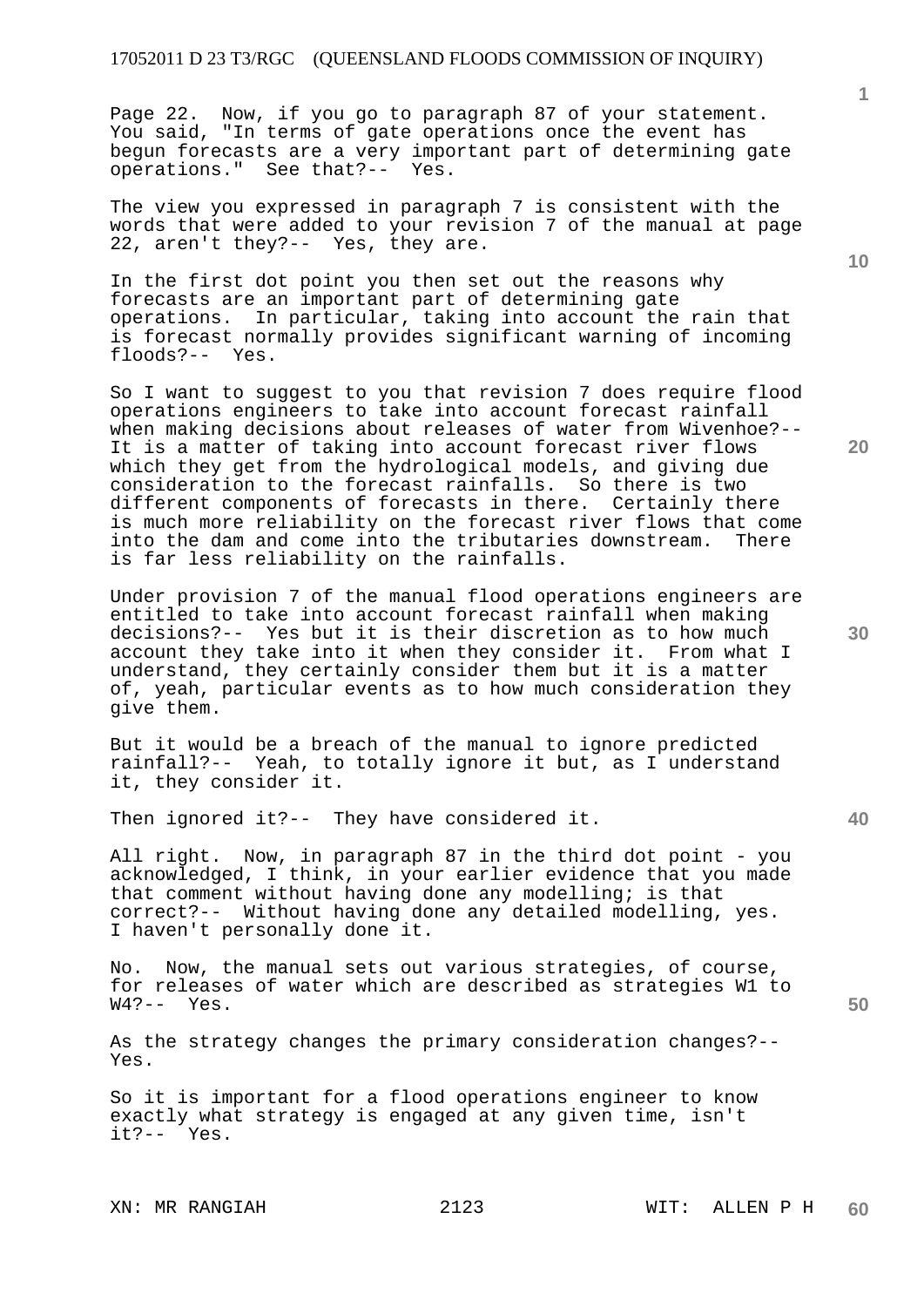# 17052011 D 23 T3/RGC (QUEENSLAND FLOODS COMMISSION OF INQUIRY) **1 10 20 30 40 50**  In revision 7 the trigger point for the W4 strategy is the dam height of 74 metres AHD?-- Yes. That is correct, isn't it? And that 74 metre trigger point was first included in revision one of the manual in 1992; is that right?-- Yeah, I have got the details in my statement. Yes, certainly. Can I suggest to you that you say that?-- Okay. You suggest that-----?-- I know it was fairly early on. -----at paragraph 61 of your statement. That trigger point hasn't changed since it was first included?-- No. Now, there was a major upgrade to Wivenhoe in 2005?-- Yes, it was completed. That was designed by the Wivenhoe Alliance?-- That is right. If you go to paragraph 77 on page 23 of your statement. About halfway through that paragraph you talk about - you say, "This meant that the original dam only had a capacity to pass about a one in 30,000 annual exceedance probability flood event prior to 2005."?-- Yes. You talk about the upgrade so that the spillway capacity is up to 80 per cent of the required acceptable flood capacity?-- Yes. Now, you also said just earlier that the acceptable flood capacity is the probable maximum flood?-- That is right, that's the theoretical maximum potential flood that can be postulated for that site. So the present capacity is 80 per cent of the probable maximum flow?-- Yes. That is to be upgraded to 100 per cent by 2035?-- Yes. A different way of describing it is that Wivenhoe now has the capacity to withstand a one in 100,000 annual exceedance probability flood?-- That is right. That's more than at three-fold increase in the level of structural safety as a result of the 2005-----?-- Well, it is not a three-fold increase in the magnitude of the flood. It is a three-fold decrease in the probability of it occurring. Now, they are not, you know, you don't - a 100,000 isn't three times the magnitude of a one in 33,000 event. Is this accurate then: to say it is a three-fold increase in the failure risk of the dam?-- Yes. the failure risk of the dam?--Now, when you go to the W4 strategy, the primary focus is on the structural safety of the dam?-- Yes, the integrity of the dam, yes.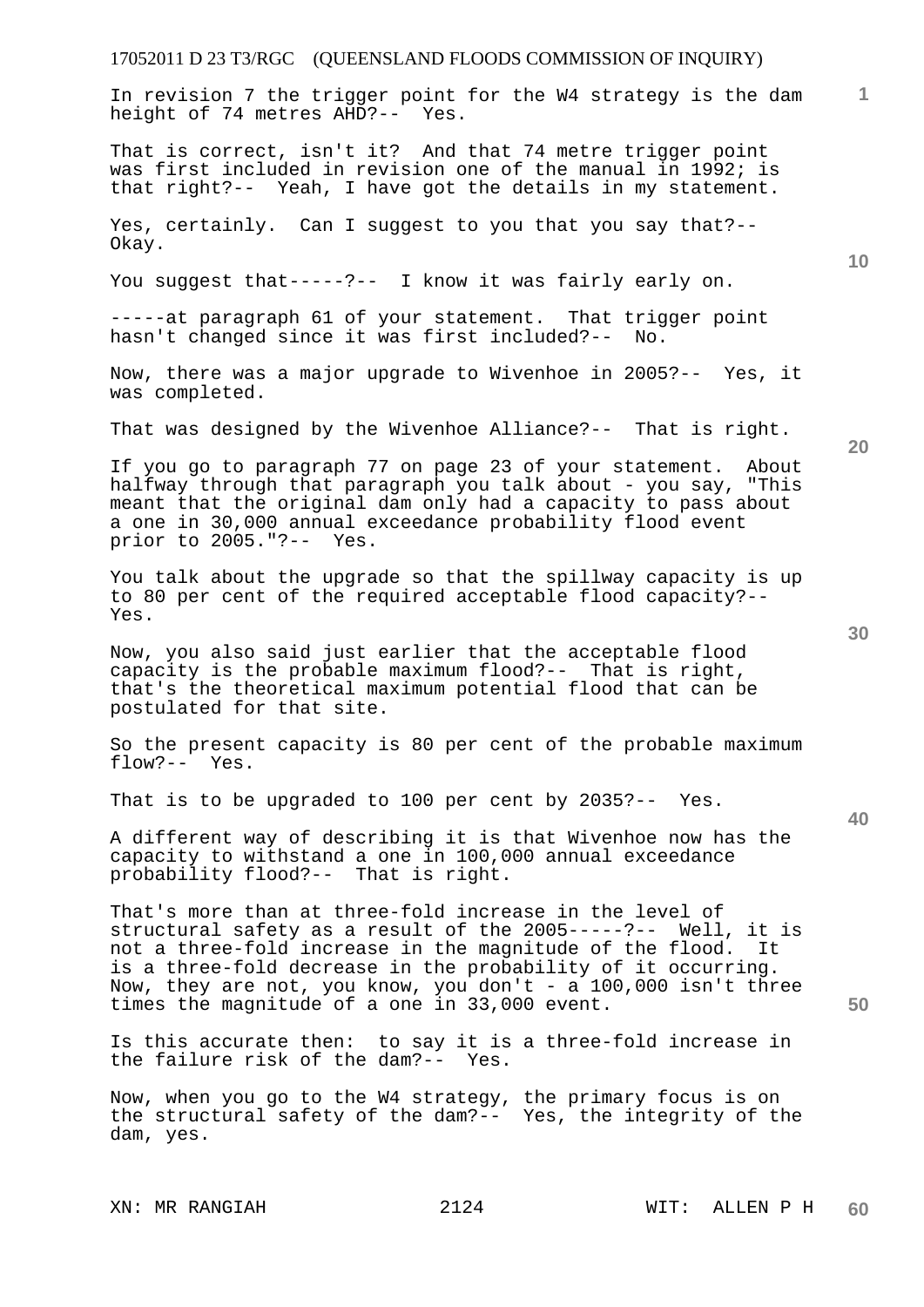Just because the water level reaches 74 does not then mean the dam is structurally unsafe?-- No.

You've been taken earlier to the document entitled Design Discharges and Downstream Impacts of the Wivenhoe Upgrade?-- Yes.

That modelled the impacts of the upgrade to Wivenhoe in 2005?-- Yes.

The report noted that one of the changes that have been made was that the embankment crest had been raised to 80 metres?-- That is right.

That was from the previous level of 77 metres?-- That is right.

So, potentially then it increased the storage capacity by three metres?-- That is right.

With the fuse plugs and auxiliary spillway the dam was then much more structurally safe than it had been before?-- That is right. It could handle a far bigger flood event than it could before.

So what I want to ask you about then: is there then potentially three metres more of capacity above 74 before the structural capacity of the dam becomes an issue?-- That's the intent. In effect, what happens, though, is the increase - or the risk of failure gradually increases and it just has a sudden rapid increase once it gets above the EL80 type criteria.

Between 74 and 77-----?-- There would certainly be an increased risk of failure but it would be a very minor increased risk of failure.

Is it the same risk of failure as there was at EL74 before the upgrade?-- There would be a slightly higher risk of EL77.

All right. Has any study been done to quantify that risk, that increased risk?-- There have been risk assessments done on Wivenhoe. Certainly one of the studies we are talking to Seqwater about at the moment is the interaction of Wivenhoe and Somerset and that addresses some of those sorts of risks and update that data.

Somewhere above 74 metres there is no increased risk in raising the water level compared to before the 2005 upgrades?-- Oh, yeah, that would be right, yes. There is an event - before the 2004 upgrade there would be an event you would almost have 100 per cent risk of failure and that elevation is much lower than that would be for today's arrangement of the dam.

What I am asking you then is there is the potential for increasing the level at which strategy W4 is engaged to a level above 74 metres?-- Oh, you would have to be very

**20** 

**40** 

**50** 

**30** 

**10**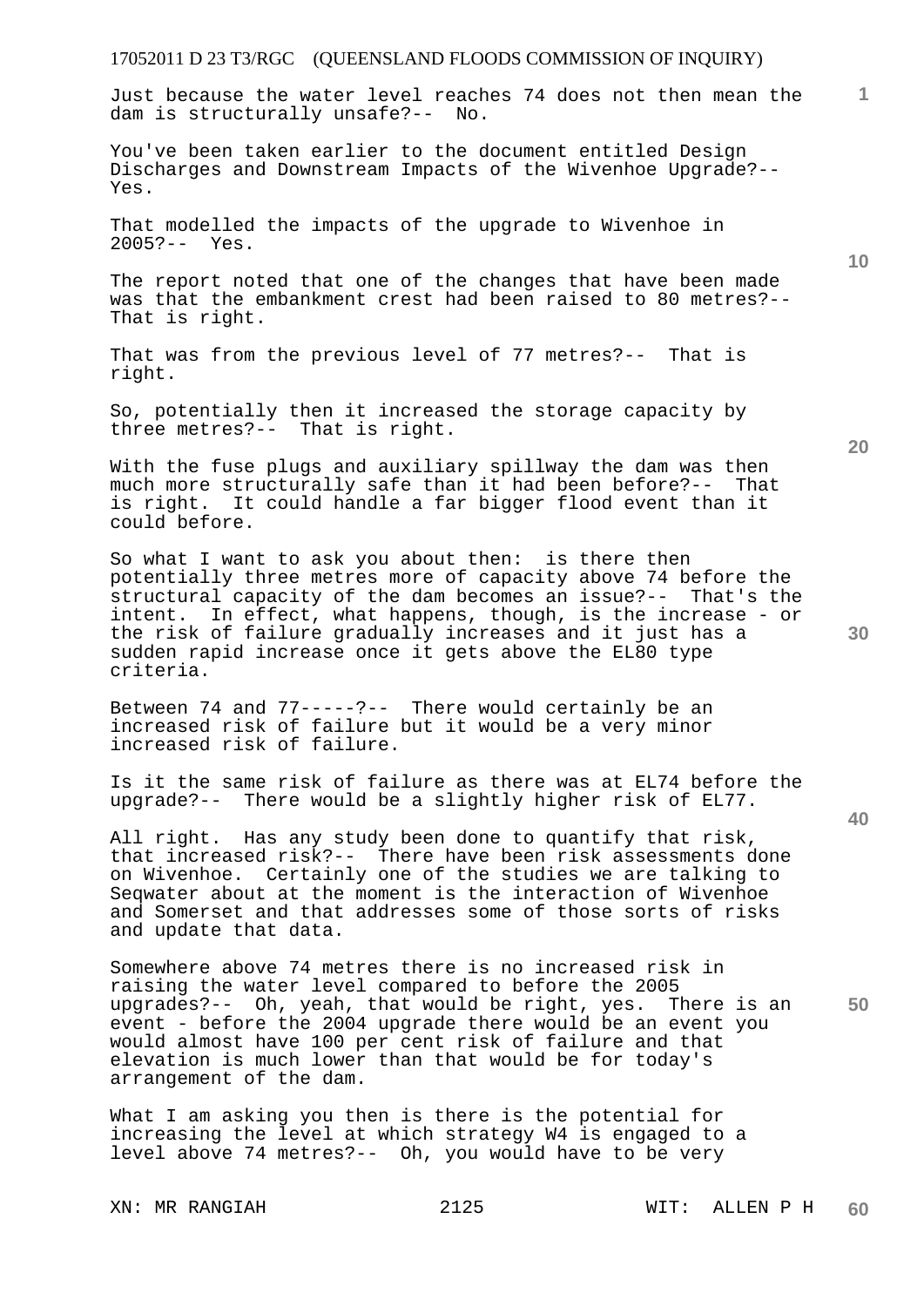careful of that.

Certainly?-- You need to pass those big flood events and to do that you need to engage strategy W4 at least at 74, if not earlier, to pass those floods. We are talking about a flood with an inflow of about, was it 49,000 cubic metres per second, four and a-half, five times the size of the January event.

If you are talking about the potential, something approaching the potential probable-----?-- That is right, that is what the probable maximum flood is.

Has consideration or was consideration given prior to approving revision 7 to whether the trigger for W4 could safely be raised?-- Not at that time but certainly I think in a review now we would have to think about it, some of those sorts of things. Certainly I know in the one in 100,000 event I put through in that paper that was distributed yesterday, I had to trigger procedure 4 down at about 72 and a-half, 73 to be able to pass the one in 100,000 event. They are big flood events. They can happen. They are a very low probability but They can happen. They are a very low probability but they can happen.

Now, the approval of the manual lasts for not more than five years?-- Yes.

That's a requirement of section 371(3) of the Water Supply Safety and Reliability Act 2008?-- Yes.

Is there an obvious reason for this time limit is that a number of factors affecting flood mitigation factors can change over time?-- Certainly. I mean, the technology has changed over the years. The arrangement of the dam has changed. There are things that change over time which, you know, you will notice that not all the manuals have been reviewed on a five yearly basis. Some have come ahead of time because of some of these changes. Certainly there were a couple of extra versions of the manual around the time of the auxiliary spillway so, you know.

Apart from the matters you mentioned, some of the changes can be dam upgrade?-- Yes.

Better flood modelling software becoming available?-- That is right.

Better forecasting technology becoming available?-- That is right.

The previous five year revision was in December 2004, wasn't it, when there was revision 6 issued?-- Yes.

Revision 7 was the first revision since the 2008 Act was introduced?-- Yes.

The notes given to you by Seqwater in support of the revision don't contain any assessment of whether the real time flood

**30** 

**20** 



**50** 

**10**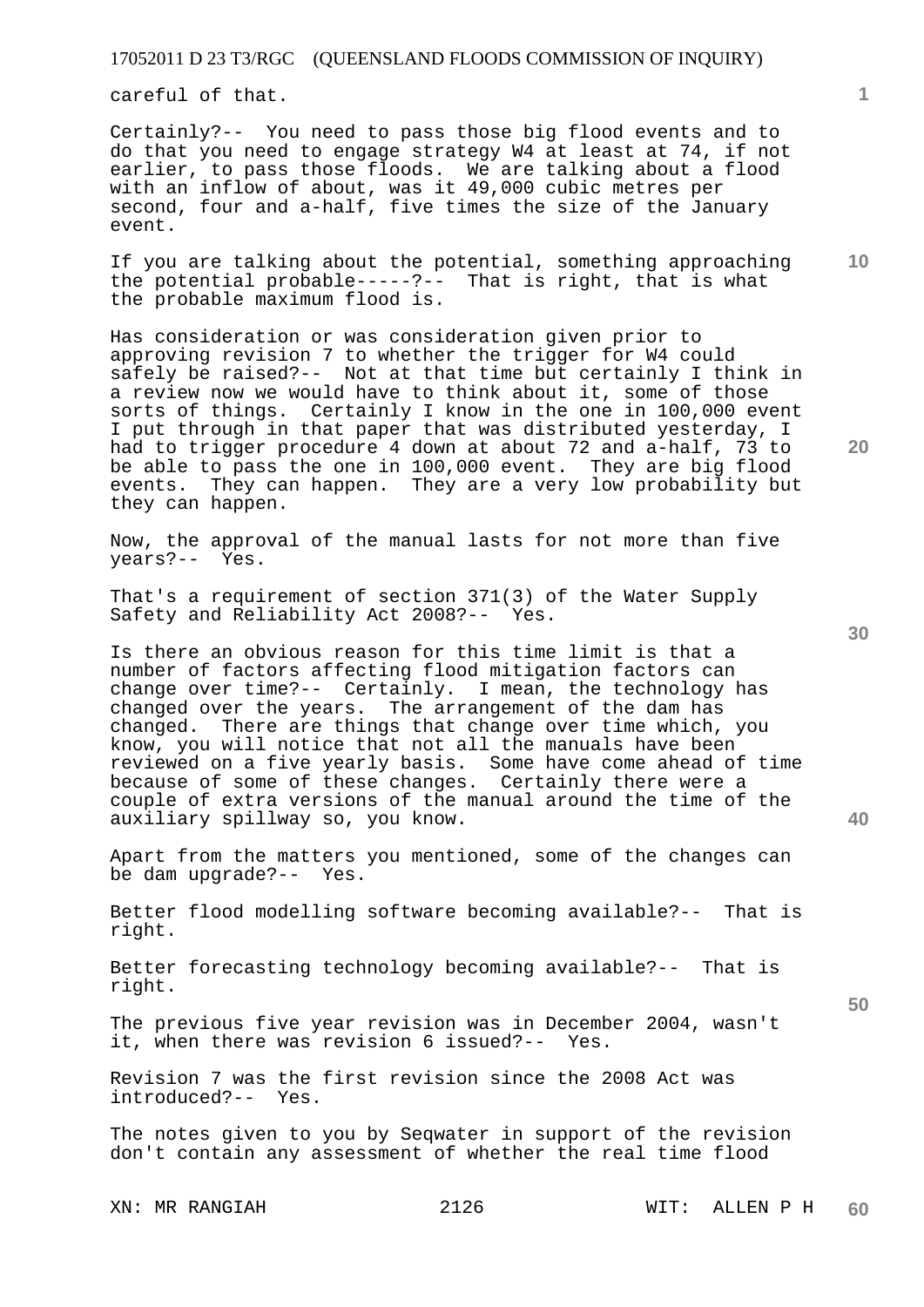modelling software was still appropriate?-- Not specifically. However, I know when it was first produced, it was world class type software. It hadn't been done too often before. Certainly the Bureau of Meteorology has used or Environmon has come out of the software developed for - in the 90s which is one of the Bureau standard packages and, you know, the software is evolving all the time and certainly at the moment I know Seqwater are looking at Deltara's software which is basically a framework that allows all these models to come together. They are looking at that at the moment with a view to introducing, you know, it next year perhaps.

What I asked you was, I think you might have confirmed, that the notes given to you recommending changes to the manual didn't contain any assessment of whether there was - the present software was still appropriate or whether there was anything better?-- Certainly there is a Flood Preparedness Report produced each year which does mention those sorts of things. I can't remember exactly what the 2010 one said about the real time flood model.

We are talking about the 2009 at the moment?-- Yeah, I know, but that's done every year. It is one of those things that there are constant developments in the area and certainly the current system of modelling does seem to work.

But the constant developments are one of the reasons why there is a requirement for-----?-- Certainly, yes.

What I am suggesting to you is that you didn't make any investigation of whether the real time flood model could be assisted or augmented by any other software?-- The real time flood model is basically a framework that brings all these models together. The models themselves are calibrated and have been recalibrated a number of times since they were first developed. So it is really a framework to bring it all together. What the reality is, is that the software of the real time flood model is just getting a bit dated. It still works.

COMMISSIONER: I think you were just asked whether you looked at the time at whether there was anything better?-- Well, I maintain a general awareness of what is out there in the industry and, you know, there is certainly developments in the area and I know Seqwater are investigating those developments.

I think you have gone way off track, Mr Allen. You were just asked at the time of the last revision whether you looked then. I gather your answer is you always know the state of affairs, is that right?-- I keep track of what is going on.

MR RANGIAH: Were you aware of, for example, Deltara's software where you approved revision 7?-- I am not sure specifically whether I was aware specifically of Deltara's but I know of - that sort of software is generally around at the moment and it is - the issue is more does it provide an immediate benefit to it.

**20** 

**10** 

**40** 

**30**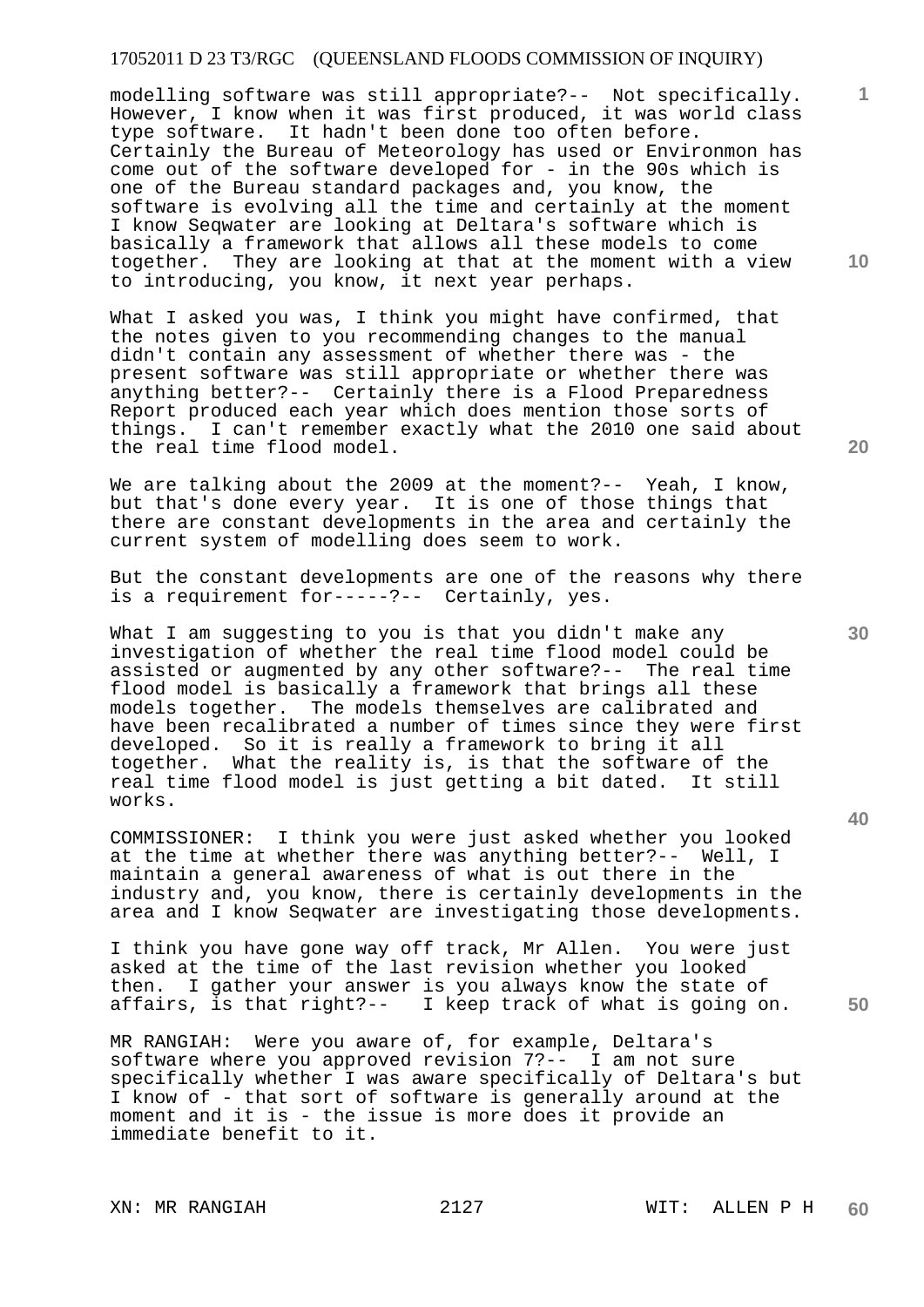Sure?-- I don't necessarily see that at the moment.

All right, but I am just asking you-----?-- Yes.

-----whether you made any independent investigation as to whether the software could be improved?-- There will always be able to be minor benefits. What I do is maintain an awareness of what software is out there.

COMMISSIONER: So is that, no, you didn't make a particular investigation at that time?-- I didn't make a particular investigation but I maintain a general awareness of what is out there.

MR RANGIAH: The Wivenhoe Alliance used software called MIKE  $11---?---$  Yes.

-----to test the improved structural safety of Wivenhoe Dam, didn't it?-- They used MIKE 11 to model the river flows coming out of - MIKE 11 is a one dimensional software package that can model river flows.

It is what is called a hydrodynamic model that monitors river flows?-- That is correct.

It takes into account water levels, flood flows and velocity of the water?-- Yes.

To predict flood levels in a flow network?-- That is right.

The real time flood models simply relies on flood volumes?-- The real time flood model has access to a model called RUBICON which does exactly the same thing.

As?-- As MIKE 11.

Now-----?-- The mechanics of it may be a bit different and a bit dated now but it does the same thing.

Would you accept that use of MIKE 11 or similar software in a hydrodynamic model might improve the ability to assess the effective flows from Wivenhoe?-- It all depends on the calibration of that model and issues like that as to whether, you know, it is a matter of garbage in garbage out. If you don't use the right discharges, the right calibration for the particular events, in other words what tends to happen is you model historical flows and say, "Does this model represent what actually occurred during that event? Can I then extend it up to the increased discharges of this new event?" But certainly, you know, RUBICON could do that exactly the same way as MIKE 11 can do it because they are basically the same systems. MIKE also has MIKE 21 which deals with two dimensional overland flow and that is coming on but there would probably be very little benefit of putting that in the real time model because there aren't too many places that would require something like MIKE 21. There are a number of packages around to like MIKE 11 and certainly - I mean, one of the key benefits that probably could happen in the Brisbane

**30** 

**20** 

**40** 

**50**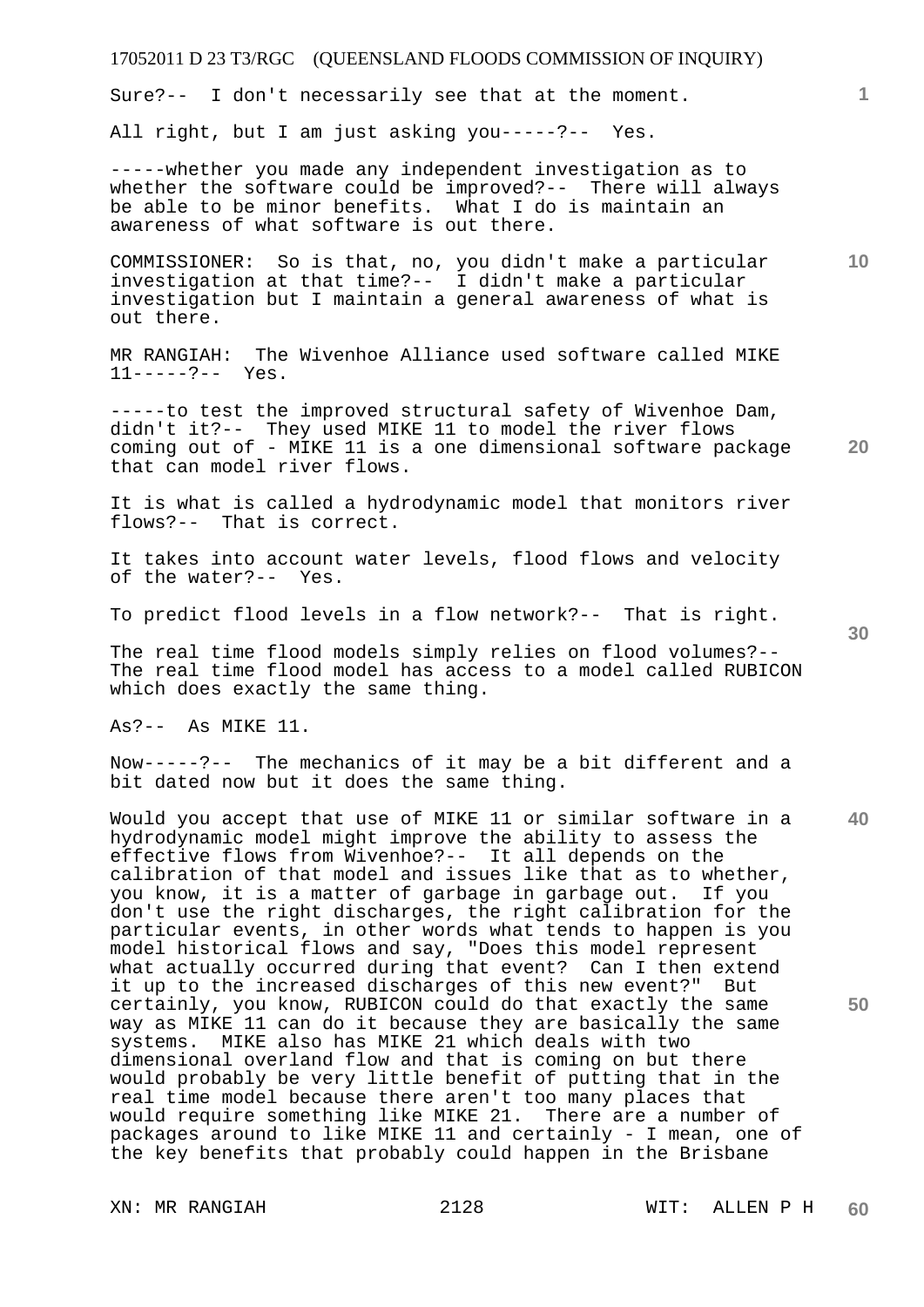system is that Seqwater and their flood engineers, the Brisbane City Council, the Bureau of Meteorology all use the same calibrated model. That would have got over some of the potential problems that the Bureau seemed to be having in predicting river heights in Brisbane.

MIKE 11 software is used by the Brisbane City Council?-- Yes.

It was used by the Wivenhoe Alliance you said?-- Yes.

Flood operations engineers in this event didn't have access to that software?-- I understand they got access to it at the end of the event.

Now, under the Act you have the power to seek advice from an independent advisory committee when you are considering approving the manual?-- Yes.

That hasn't been done since the Water Act was introduced in 2000, is that right?-- No, when you consider the way that the manuals were approved back in the 1980s and 90s, they were put forward by Seqwater's predecessors who didn't have any staff of their own so the origins of those technical advisory committees they drew them off, for instance, the precursors of DERM and SunWater and put them together and a technical committee to advise the people approving the manual. But the reality is that now Seqwater has a lot of those staff themselves and there is no need to or not nearly as much need to generate their own technical advisory committee because they have the inhouse capability to do that.

The question I asked you was to confirm that an independent advisory committee has not been appointed since the Water Act in 2000. Feel free to answer "yes" or "no"?-- No, I am not aware of one being generated.

Certainly you didn't appoint an independent advisory committee?-- No.

What you did was that you relied on Seqwater to make investigations and recommendations about appropriate changes to the manual?-- Yes, I did.

What you then did was make a decision as to whether to accept the suggested or recommended changes?-- That is right.

Now, you made no independent investigation as to whether any other changes, that is other than those suggested by Seqwater, were required or necessary or appropriate?-- I am quite happy to accept any sort of recommendation that your people or whoever might put forward to us. At the time there was, you know, we were virtually in a drought last time that I approved the manual and there was no call at all from anyone to change any of the procedures.

**10** 

**20** 

**30** 

**1**

**40**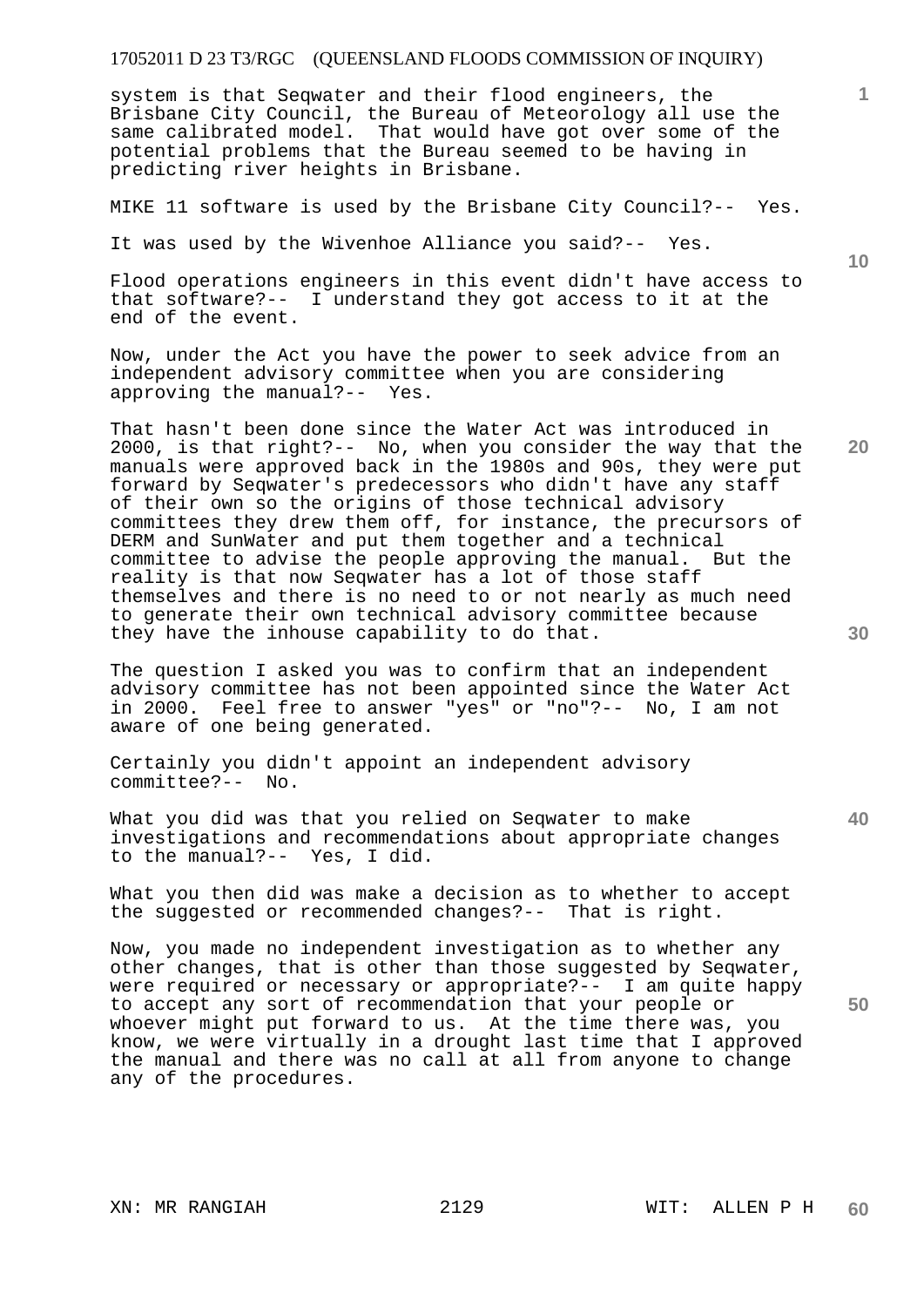So, you relied on the fact that nobody complained about it and Seqwater had suggested some minor changes - relatively minor changes to the manual, and you approved those changes?-- Yes, I did.

You didn't suggest any additional changes that might be made to improve the system?-- Oh, we certainly had a fair bit of toing and froing between us and Seqwater about some of the details of things, but nothing major. The procedures that were there had stood the test of time at the time.

Yes?-- It's only after major flood events such as this that you would really identify - or that anyone would really identify potential changes to the manual.

All right. So, you don't see it as your job - as part of your job - to look for what improvements might be able to be made ahead of major flood events in five year reviews?-- Oh, it certainly is part of my job to think of those sorts of things and, as I said, I maintain a general awareness of what is out there and what can be done.

Now, you'd accept that the manual is an important document because it directs the actions of flood operations engineers who have the lives and livelihoods of many people in their hands?-- Yes.

And it has to be clear and unambiguous, doesn't it?-- Yes.

If you have a look at the manual and turn to page 29, which deals with strategy W4?-- Yes.

And in the box dealing with conditions, the first dot point is, "Wivenhoe storage level predicted to exceed 74 metres AHD"?-- Yes.

Do you see that?-- Yes.

**40**  And in the second paragraph under the box, it is indicated that, "This strategy normally comes into effect when the water level in Wivenhoe Dam reaches 74 metres AHD." Do you see the contradiction-----?-- There is potential contradiction, and certainly next time around we'll have to clarify it.

And do you know which of the two is correct?-- My - yeah, I would tend to go for the detail in the paragraph and trigger it at 74, unless there was a reason to cause any change in it.

**50**  And do you see that that ambiguity might make it quite unclear for someone reading it as to at what point W4 is to be triggered?-- Yeah, but I don't think that there was any ambiguity amongst the flood engineers.

COMMISSIONER: Mr Allen, can I tell you, you don't really need to go into bat for them every time you're asked something?-- No, I don't, but I know that they seriously consider what they do.

**10** 

**1**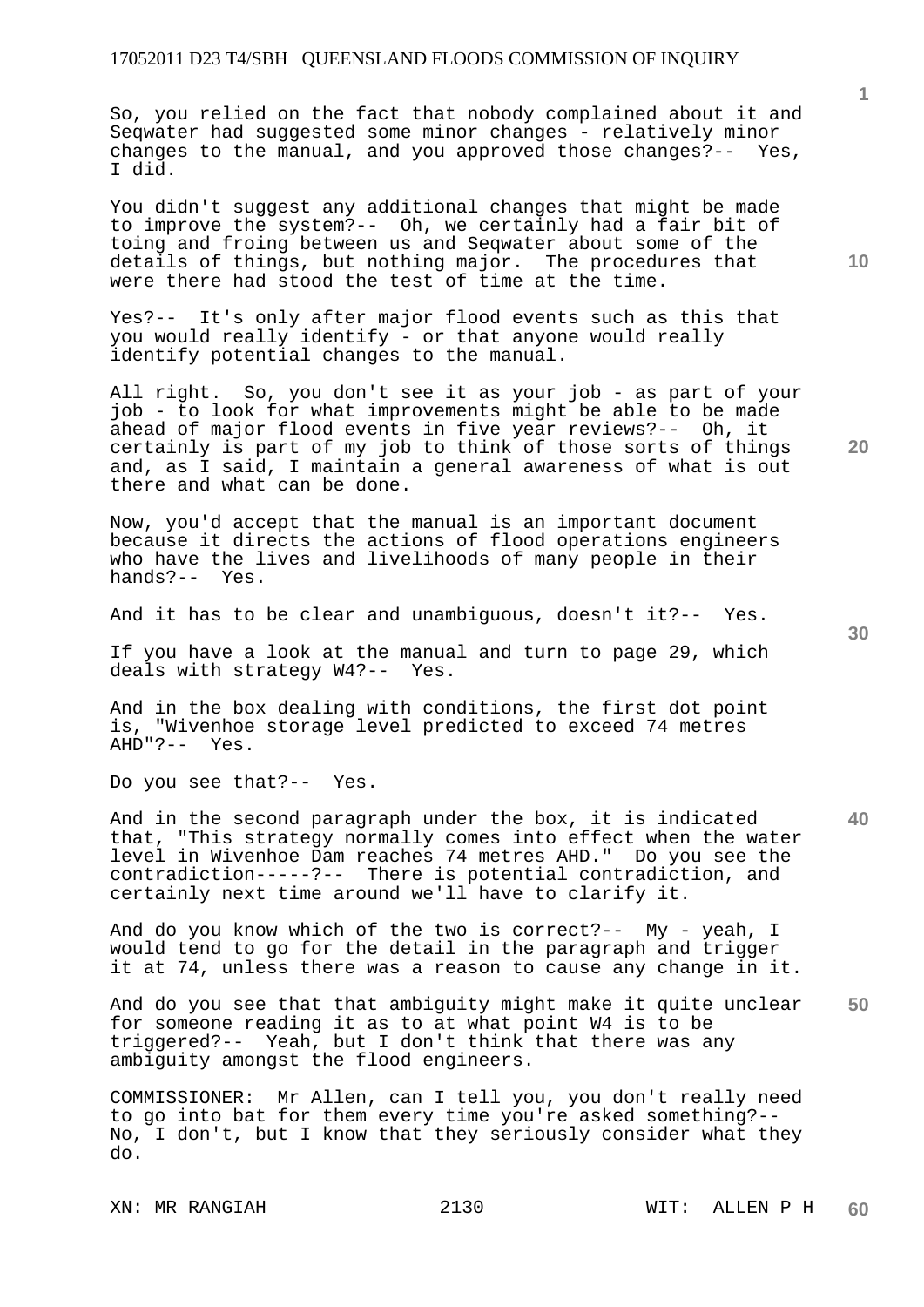You're just doing it again?-- Sorry.

When Mr Rangiah asks you a question, you can just answer it without advocating for the flood engineers?-- All right.

MR RANGIAH: Now, you accept that there's an ambiguity there, but you still approved the guideline?-- It's been pointed out to me since that time.

Didn't Mr Guppy point that out to you at the time?-- We had a lot of discussions with Seqwater as to what was intended and we came to a consensus.

So, you reached some agreement as to what it meant, but why didn't you change the manual so that it was clear?-- We didn't consider at the time it was all that significant. We've since learnt that it could be interpreted a fair bit differently.

Now, you, as I think you've said, were a flood operations engineer for many years?-- I was flood operations engineer for four years, yes.

And the manual was reviewed in 2009, principally by John Tibaldi, John Ruffini, Terry Malone and Rob Ayre?-- Yes.

They've all been flood operations engineers for years as well?-- No, they hadn't all been flood operations engineers for years. Certainly Rob Ayre and John Ruffini have been.

I see. And all of them were employees of Seqwater or SunWater  $or---?---$  DERM.

Is that right?-- Mmm.

And really they were people who were a bit like your colleagues, in the sense that you'd been a flood operations engineer and they were flood operations engineers?-- I knew them all fairly well - or, I knew certainly Rob Ayre and John Ruffini well, and I'd known John Tibaldi when he was working at SunWater. I haven't known Terry for all that long, but, you know, it's - it's one of those things that you've really got to know what you're talking about.

Yes. But there's a sort of closed shop, isn't there, among flood engineers. There's a limited number of them?-- There's certainly a limited number of them.

**50**  And your view is this manual had withstood the test of time so that only minor changes were required in Revision 7?-- At the time, yes. Certainly that's why the flood reports are required after the event so that we can reassess them.

And the only input that came as to what changes were required came from the people that we've just been talking about, the flood operations engineers?-- And ourselves, yes.

**20** 

**40** 

**10**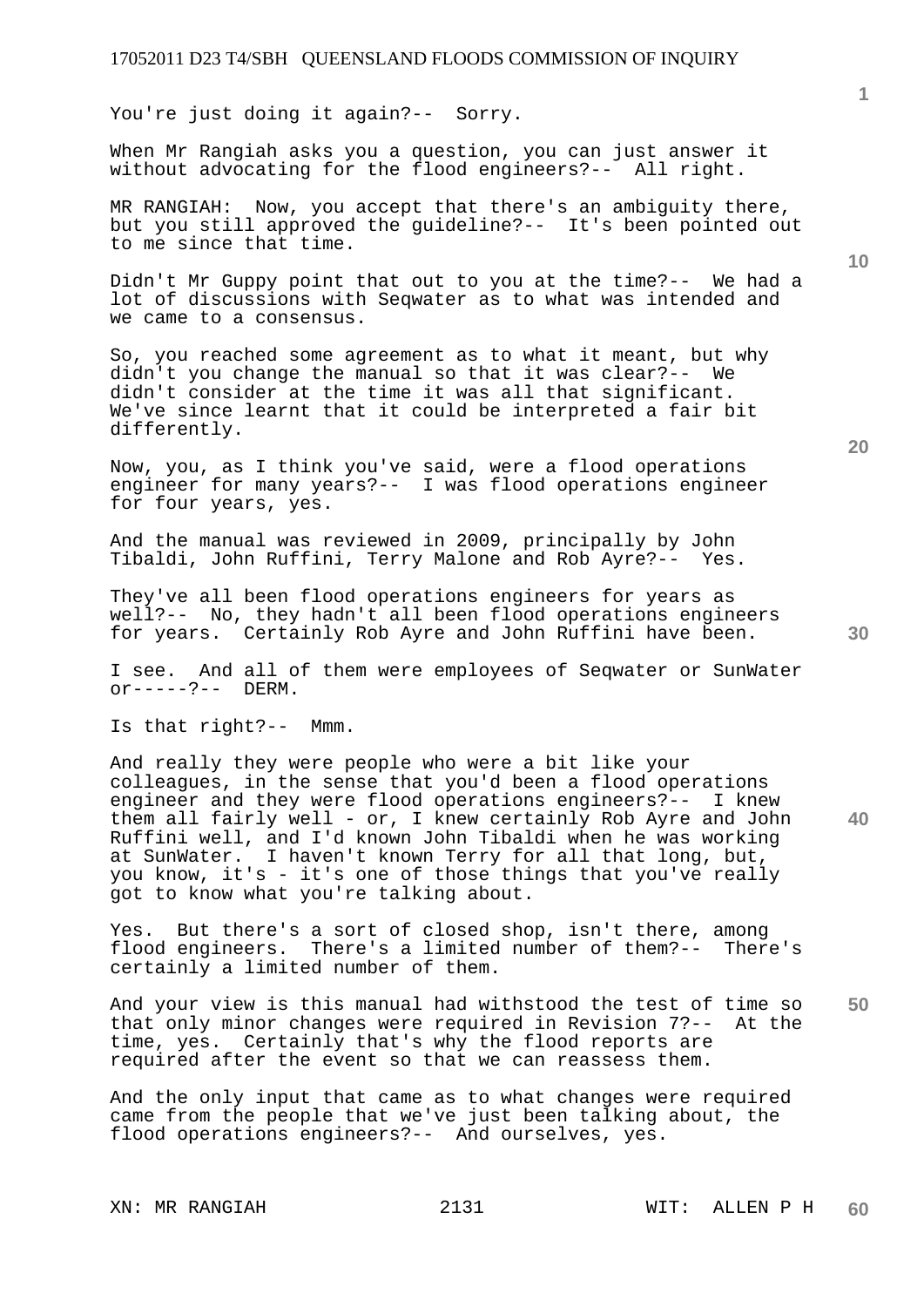And certainly there's no outside assistance or consideration of whether there might be other changes that would be prudent or appropriate?-- There was no push at the time for anything like that. As I said, we were just coming out of drought. What the pressure was on was actually could they raise the full supply level of Wivenhoe.

Well, the push, if it came, had to come from you, didn't it?-- No, the push to raise it was coming from people like the Queensland Water Commission, and we were certainly in discussions with them.

Look, did a culture of complacency develop under which you and the other flood operations engineers think that, as the system had coped before, there was no need to have any significant investigation as to whether there could be significant improvements in the system?-- There was a fairly significant reassessment of everything back in the 90s when we did everything, reviewed all the hydraulics and hydrology of the system. So, there has - it hasn't been static, and certainly the people who originally developed the system knew a fair bit about the system, too. That's where all the limits came from. There's been no incentive to change them for no reason.

Well, did a culture of complacency lead you to effectively abrogate your independent responsibility for reviewing the manual to Seqwater?-- I don't believe so. I don't believe so.

You gave some evidence yesterday about the twin peaks of the inflows into Wivenhoe and Somerset?-- Yes.

Now, it's not uncommon for there to be two closely-spaced flood events, is there?-- Certainly the requirement in the manual to drain within seven days reflects some, I think, of what you're talking about.

Yes?-- But for them to be two very sharp peaks the way they occurred, I would suggest that's fairly uncommon.

You say "fairly uncommon", but, as we know, it is entirely possible?-- Oh, totally, yes.

And something that flood operations engineers have to anticipate and prepare for?-- Yes, but until you've actually seen a case of it, you may not - you may not have specific preparations for it because there is a - there is an infinite variation out there of where the floods come from.

Right. Now, just finally, what the Commissioner was interested in was had there ever been any training or a simulated exercise involving how to deal with flood levels at the 1893 type level?-- What sort of flood exercises are you talking about?

Well, are there any simulated exercised performed by flood operations engineers to see what-----?-- I know there have been exercises done in the past. I believe - you might have

**10** 

**1**

**30** 

**20**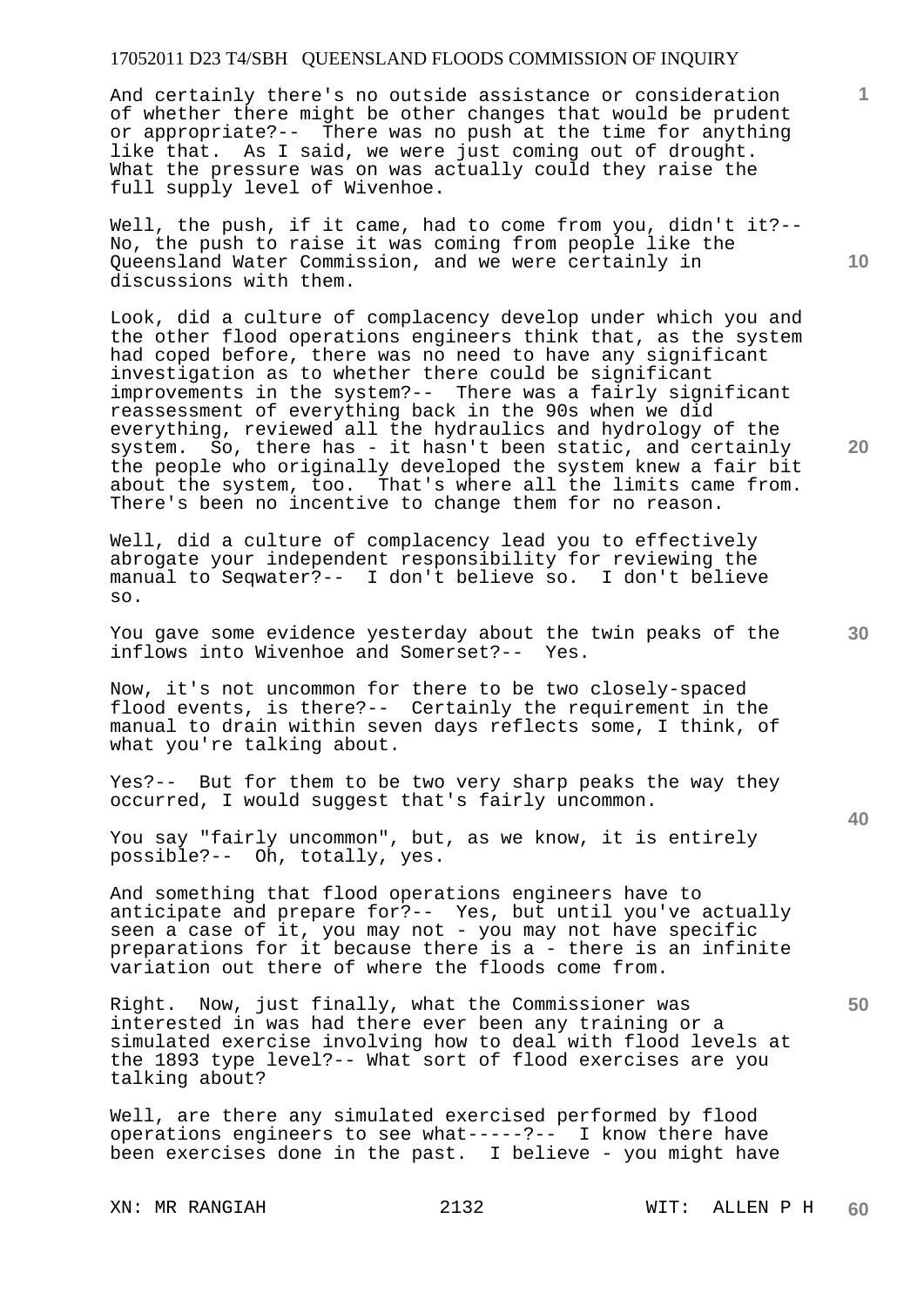**1** to ask Seqwater about the details of it, but I know there have been events where that training has gone on - they've interacted with people like, you know, the emergency services people and things like that.

Thank you. I've nothing further.

COMMISSIONER: We might take the morning break before we come to you, Mr Murdoch. We'll come back at 5 to 12.

**10** 

THE COMMISSION ADJOURNED AT 11.39 A.M.

**30** 

**20**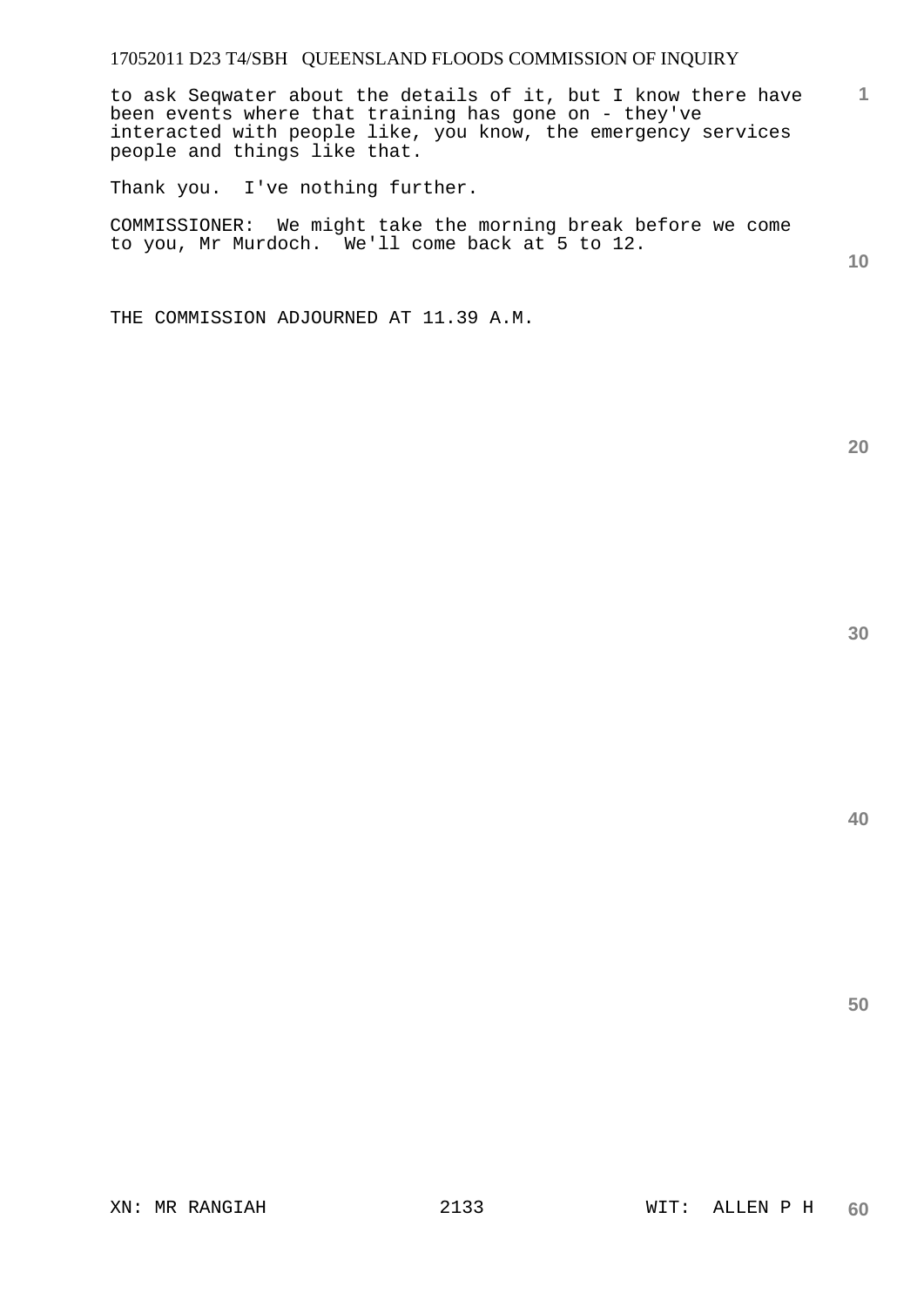THE COMMISSION RESUMED AT 11.55 A.M.

PETER HUGH ALLEN, CONTINUING EXAMINATION:

#### COMMISSIONER: Mr Murdoch?

MR MURDOCH: Mr Allen, I represent the Mid-Brisbane River Irrigators Association. When the Commission of Inquiry was at its early stages, my learned friend Mr Callaghan in opening gave a description of some of the key characteristics of the Wivenhoe Dam, and he said in relation to the upper part of the dam, which is dedicated to flood mitigation, a number of things. One of them was that the volume dedicated to flood mitigation is 1,420,000 megalitres, or 710,000 Olympic swimming pools. He went on and said, "This volume is reflected by the distance between 67 metres AHD and 79.1 AHD." Do you agree with that description of the flood mitigation capacity of Wivenhoe?-- I wouldn't call it necessarily flood mitigation capacity, what I'd call it is flood storage capacity, and I would probably go up to EL8.

I beg your pardon?-- I would probably go up to EL8, in that it has been designed to retain water to EL8.

**30**  All right. Now, if that be the case, can I ask you to explain the correlation between that flood storage or flood mitigation capacity that we've discussed and the operation of the fuse plugs? The first fuse plug triggers at 75.5 metres; is that right?-- Oh, I think they allow to 75.7, but, yeah, essentially that sort of level.

All right. And when we say the fuse plug triggers, does that mean, in effect, that that engineered plug blows from the structure, permitting water to outflow?-- That's right, yes.

And the consequence of a fuse plug blowing is that after the event, the fuse plug needs to be reinstated?-- Post-event, yes.

What sort of capital cost range are we talking about to reinstate a fuse plug?-- You'd have to ask Seqwater that.

But you've been involved in the design-----?-- Oh, it would probably be in the millions, but-----

All right. It's not in the hundreds of thousands, it's in the millions?-- It probably would be, yes. It depends which fuse plug. Certainly fuse plug 3 is bigger than fuse plug 1, for instance.

And in your statement, you've said that - near the end of paragraph 77 - and I'll read it to you - "However provision was included in the 2010 version of the manual to enable

**1**

**20** 

**10** 

**50**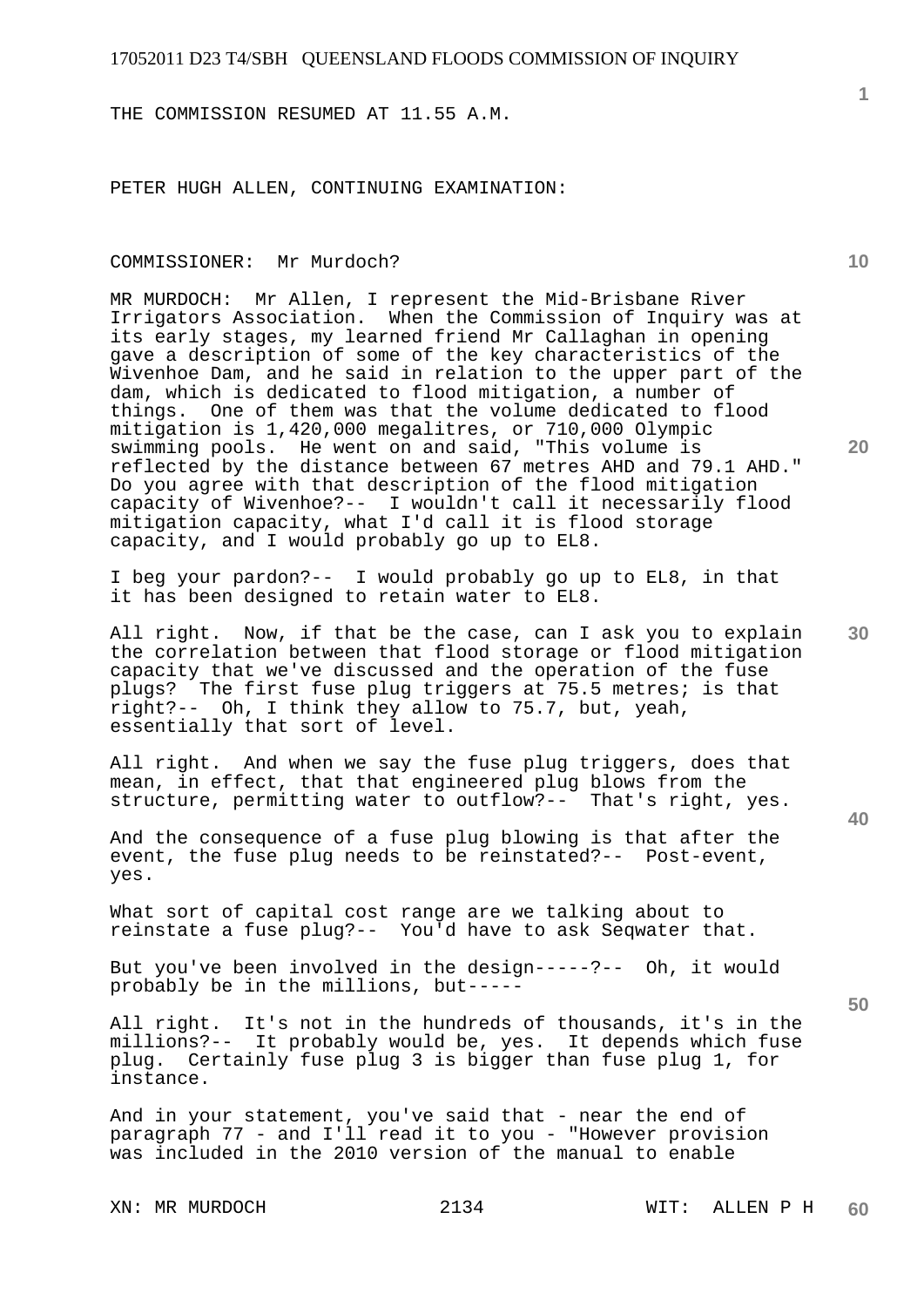earlier releases to avoid triggering a fuse plug if the predicted peak head water level in Wivenhoe was just going to exceed the trigger level."?-- Yes.

Now, in a practical sense, does that mean that the engineers involved in the operation of the dam would strive to prevent the water getting to the 75.5 or 75.7 level?-- Not in all circumstances, but if the flood was going to just get above the limit and require a small increase in flow - not to the magnitude that would go through the fuse plug - it would be an option to consider.

Look, in a de facto sense, has the installation of the fuse plugs, particularly the first fuse plug that blows at 75.7 metres, reduced the flood mitigation capacity of the dam?-- No.

Well, in the event that the first fuse plug blows, the consequence of that is there's water flowing out the spillway gates as well as out the fuse plug aperture?-- Yes, but you can also reduce the flow out of the spillway gates, if need be, so that the incremental effect of the fuse plug may not be significant at all.

But if the fuse plug's blown, why would you bother about reducing the flow out of the spillway gates?-- To limit the incremental flow out of the dam.

Well, doesn't this bring us back to what I asked you earlier, isn't it - it appears the practice - that the engineers would strive to avoid the fuse plug blowing?-- No, not necessarily.

Not necessarily?-- No, because if the fuse plug is going to breach, or to trigger, and you had to increase the flow out of the gates by another, say, 2,000 cubic metres per second to prevent it from breaching, why would you increase the flow out of the spillway when you're going to get 1,600 out of the fuse plug.

Well, then, we've got the second fuse plug at, what, 76.4 or thereabouts?-- Yes, yes.

And then we've got the third fuse plug at a little over 77 metres?-- What - the reality is is that once you get above the trigger for procedure W4, the safety of the dam is the primary criteria under which you're operating, so then it becomes a case of how do you manage the flood by increasing the discharge to ensure the safety of the dam. You're not necessarily in the flood mitigation category at that stage. You're not in Procedures 2 and 3. So, you're really looking after the safety of the dam. You're not necessarily in the flood mitigation criteria phases, what you're trying to do is ensure the safety of the dam so that you have to increase the discharges to maintain, you know - or ensure that the safety of the dam isn't compromised. So, it is part of a planned phase of upgrades of releases. If you get the 1 in 100,000 year event through there with 35,000 cubic metres per second coming in, you will need every bit of discharge capacity that

**10** 

**1**

**40** 

**50**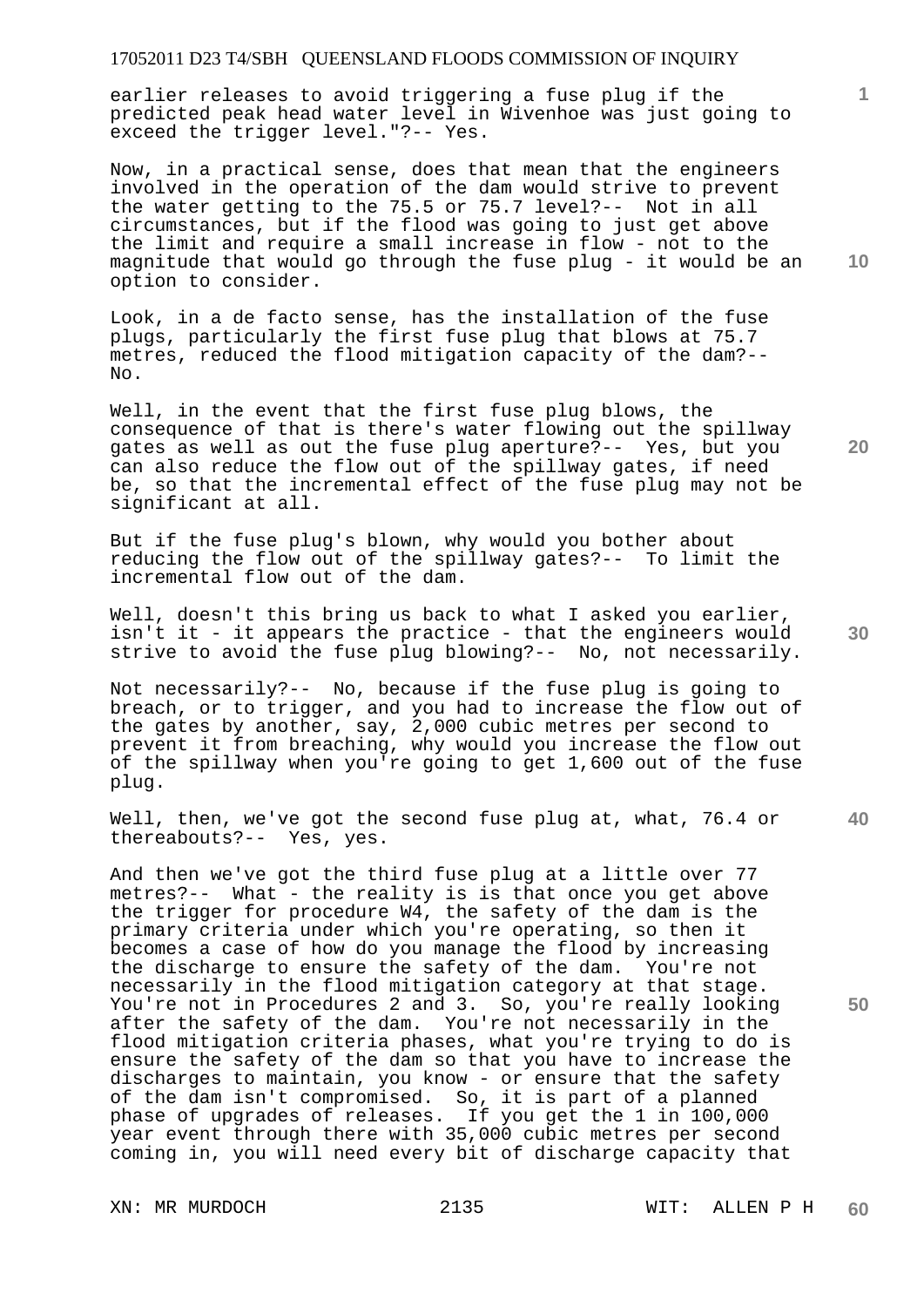you can get hold of to pass that flood, and that's why the fuse plugs are in there. It's recognised that those floods don't come along all that often, and that you will have to rebuild fuse plugs post-event.

Well, in the light of what you've said, it appears somewhat artificial, does it not, to speak of the flood mitigation capacity of the dam being the height of the dam from 67 metres to-----?-- I haven't made that statement.

I beg your pardon?-- I haven't made that statement.

No, I'm just asking you?-- What - it's the flood storage capacity that's there. It enables still to store the water temporarily. The flood mitigation capacity will certainly drop-off as you get into that flood storage - or above Procedure 4, so it may be - it's probably an error to cause to say the flood mitigation capacity exists all the way up, but it never did.

Sorry, if it ever did?-- It never did.

It never did?-- Because Procedure 4 was always there-----

I see?-- -----that the responsibility when you got Procedure 4 was to open the gates as much as necessary to cater for the safety of the dam.

Well, look, if the flood mitigation volume is not 1,420,000 megalitres, what is it?-- It's a mistake to call it a flood mitigation volume. It's a flood storage capacity.

Well, what is the flood storage capacity?-- 1.45 million plus.

Even though, as you've demonstrated, it is a dam which now has the built-in capacity with the three fuse plugs to prevent it reaching anywhere near the 80 metre height?-- Oh, if you get a 1 in 100,000 through, it will certainly test that 80 metre height, and you've just got to remember that that is only 80 per cent of the size of the probable maximum flood, so the probable maximum flood would overtop Wivenhoe Dam and cause massive consequences downstream. There would be 240,000 people downstream who would be at risk if that ever happened.

Well, could I take you back then to an earlier comment you made. At what height does the integrity of the dam structure-----?-- The risk of failure increases and significantly increases once you get up towards that EL80.

**20** 

**30** 

**40** 

**10**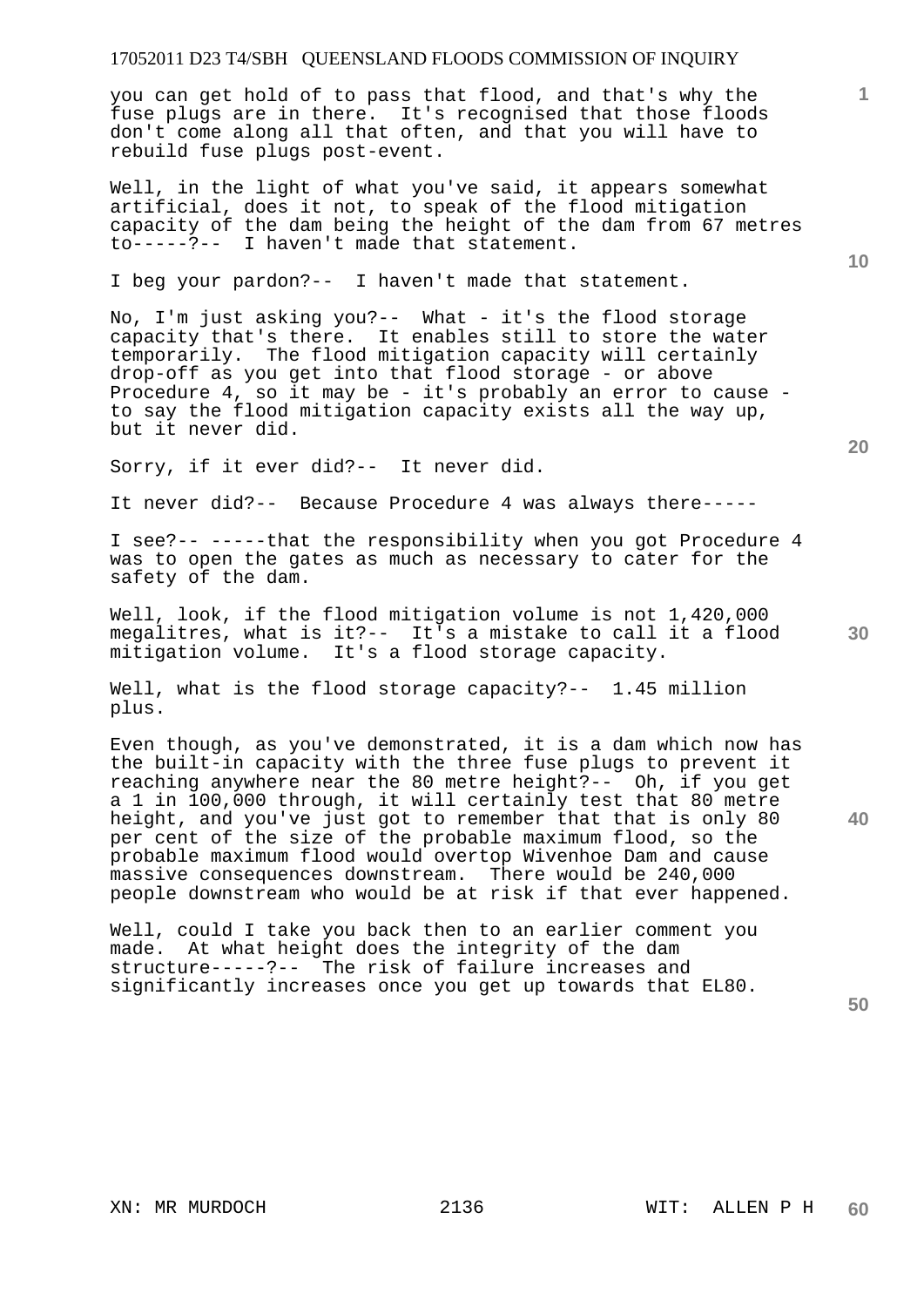Of what?-- Well, risk of failure increases.

Well, 80 is the top, isn't it ?-- Well, there is a possibility at the moment that it will overtop that now. There is - once it gets overtopped there will be an conditional probability on the dam failing as a result of erosion at that stage so there will be the probability of getting to EL80 and the probability of failing once you get there.

Given what you explained about the operational objective of not having the fuse plugs blow-----?-- No, there is no operational objective to not having the fuse plugs going. It is a consideration - when you are in procedure four, there is an option, I think it is under 4A which allows you if it is going to be just above the 75.7 trigger value - you know, if it was going to be 75.75 or whatever there may be an option to get rid of a bit more water through accelerated releases further down from, say, 75 to 75.7 that might avoid you going just over that limit. That would be the only time it would be considered to accelerate the discharges. Now, that may not be as explicitly spelled out in the manual at the moment and we are certainly going to have to clarify that.

When the alterations to the dam were commissioned in 2005 would it not have been appropriate at that time to review the manual to reflect the presence of the fuse plugs?-- That's what the version in 2004 was all about.

But it didn't drop the crossover levels from stage 1 to stage 3?-- No, because the flood - the hydrology for the upgrade was all done on the basis of the existing manual provisions.

So, again with the benefit of hindsight, there should have been new hydrology done to enable the operators to be appropriately informed post the commissioning of the alterations to the dam?-- But there was new hydrology done for that, as part of that design work.

Sorry, I misunderstood. I thought you said there wasn't new hydrology done to enable an appropriate revision of the manual to reflect -----?-- No, the hydrology was done on the basis of the existing manual. There wasn't any variations to the procedures as far as I am aware, but the Alliance may be able to tell you differently. Sorry if I got your question wrong.

As far as going to stage 4 or level 4 under the manual is concerned, that's at 74 metres, is it not?-- Yes.

Would it be the case that normally when you got to 74 metres you would also have an eye to the fact that the first fuse plug blows at 75.7 and you have only got 1.5 or 1.7 metres to go before you blow a fuse plug?-- Yes, but there is a fair bit of storage and a fair bit to go on before you get to that level.

So, is it the case that the inclusion of the fuse plugs is a factor that you believe ought to be incorporated in the review of the manual you foreshadowed?-- Certainly, it could be

**10** 

**1**

**30** 

**50**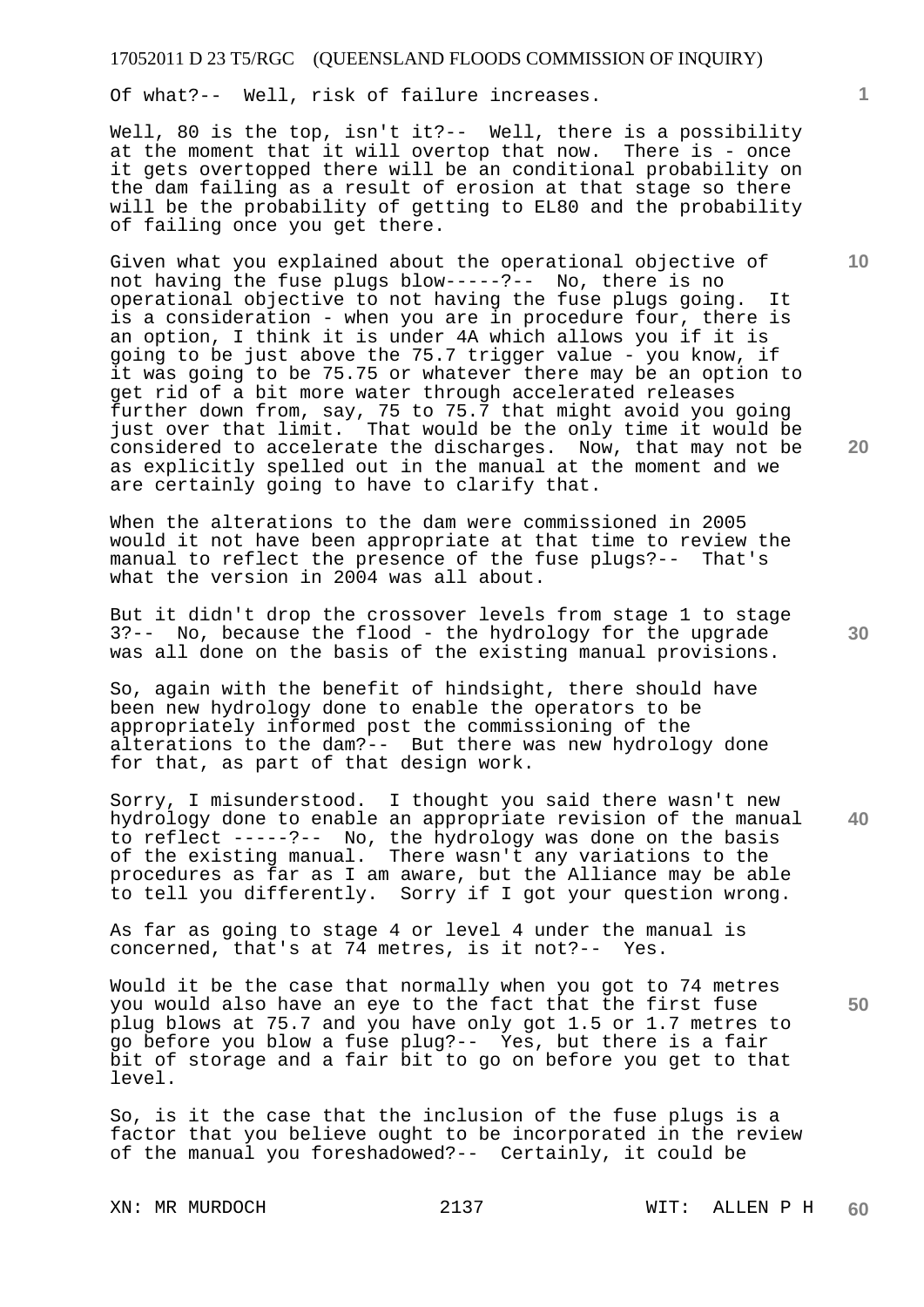looked at again. It has been considered and it can be considered again.

Well, with respect, you seem a little dismissive when you say it has been considered and it can be considered again?-- Well, in the current version of the manual there was the provision built into it that if the event was just going to increase the head water to a level that would just trigger it and not go much above that, there was provision to increase your discharges so that that didn't happen. You know, I mean, the situation you are trying to guard against is increased discharges over and beyond what would happen if the fuse plug triggered. That would be your measure.

How would that be calculated or ascertained?-- By routing all the inflow floods in on the modelling work that the flood engineers would do as part of that process. They would look at it and say, "All right, this is what is forecast to run off. If I increase the discharge by a couple of gate openings here and there I can get it so it just comes in under that level."

During your time as a flood control engineer in relation to Wivenhoe, was there a Risk Management Plan for the dam in place?-- What sort of thing do you mean by Risk Management Plan?

Well, you never heard of a Risk Management Plan?-- Certainly I have heard of Risk Management Plans but there are a couple of different varieties in terms of Risk Management Plans. In terms of risk management for the gate operations?

The dam proper and all of the risks that are associated with its operation?-- The point is there are a huge number of risks with the dam. The - the ones we are talking about now are risks associated with dam operations and things like that. When I was involved, risk management in Australia on dams was only just starting to come into prominence. The first ANCOL guideline had been approved in, was it 1994.

COMMISSIONER: No good looking at Mr Cummins, he will not tell you?-- Sorry, it was updated, the current version is 2003, I played a part in that one. You know, it has come to the fore since that time. Certainly the risk assessment for Wivenhoe that SKM did was in 2000 so it has all come about since my time as a flood engineer.

MR MURDOCH: You do, however, have an important role in relation to the vetting of amendments to the operations manual, don't you?-- Yes.

Would you not, when proposed amendments are put to you, test them against the risk management plan for the dam?-- In Queensland there are - you can either do things on a standards based approach or risk management approach.

On a what?-- On a standards based approach.

**10** 

**1**

**20** 

**40**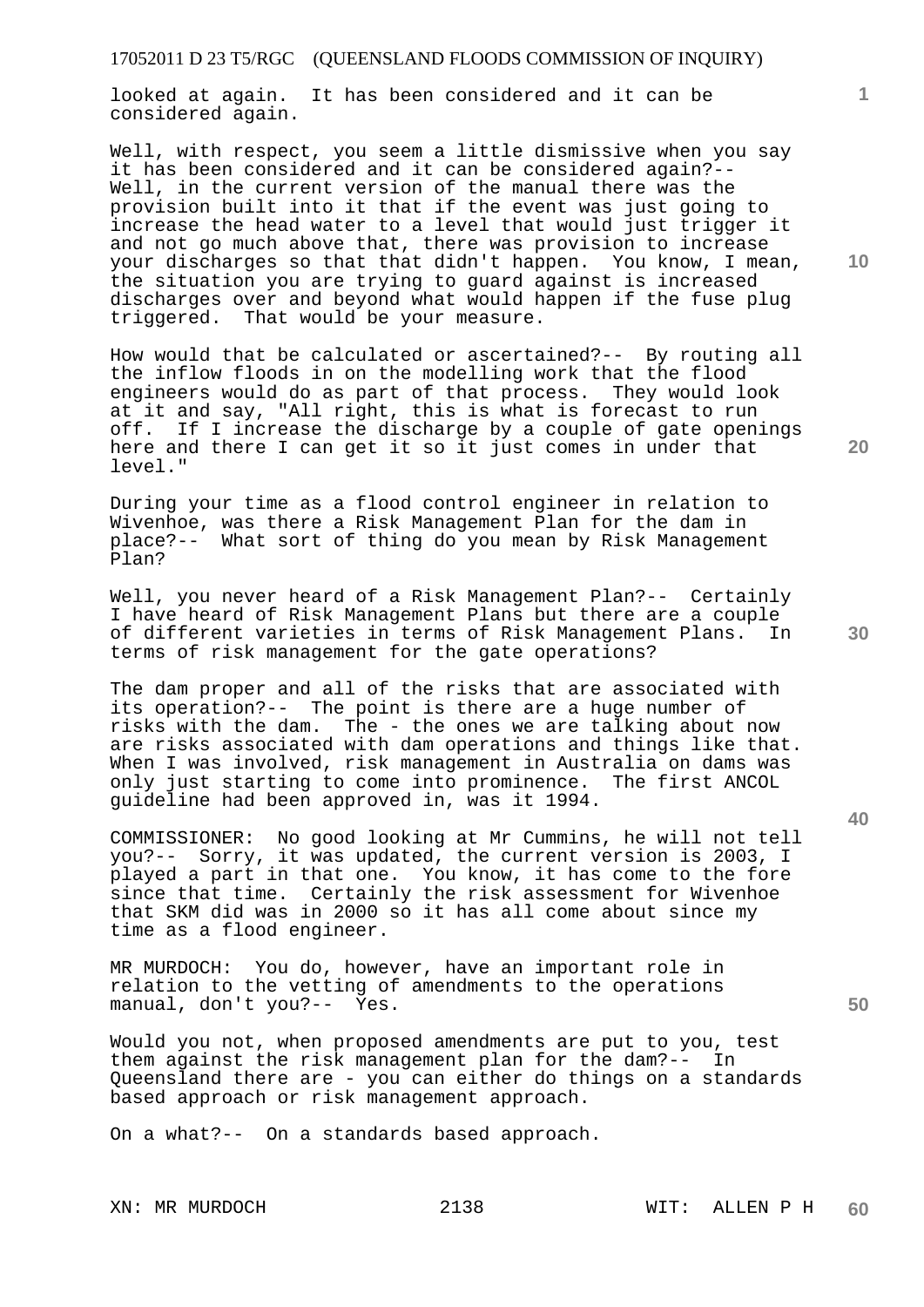Standards based, yes?-- Which is what the traditional engineering has been based on. A risk management approach, which is coming far more to the fore now and you will find that most of the dam work now is, sort of, intrinsically bound up in risk assessments but that wasn't the case back in 2000 or before 2000 and the changes that have been made to the manual have been largely based on what sort of event it can cope with. Given that it can't cope with the full probable maximum flood. A dam such as Wivenhoe with its extreme consequences requires that the highest possible standard, whether it be done on risk assessment or whether it be done on standards based, and Wivenhoe is therefore assessed against that. When I was looking at the upgrades to the manual that is done in the light of the fact that it can't handle the peak floods that can occur, it is in a transition phase until it is required to be upgraded to the full level. So it is considered in that environment. So it is a matter of getting the maximum potential spillway carrying capacity or flood carrying capacity that is possible.

Just to try to simplify this, the most recent amendments to the manual were those in early 2010, were they not?-- That is right.

You were involved in-----?-- Yes.

----- vetting those amendments and in the approval process?-- Yes.

When you were vetting those proposed amendments as part of the approval process what did you vet them against; standards or risk management?-- Would have been primarily standards but in the back of my mind would have been the risk assessment you take into account in any of those sorts of decisions.

Well, when you say the risk assessment, which risk assessment?-- One that - well, there was the formal one done in 2000 but it is a matter of having those issues in your head all the time. That is what you live and breathe.

Mr Allen, you know that a risk assessment is quite different from a Risk Management Plan, don't you?-- You produce a Risk Management Plan to implement the findings or control the findings of the risk assessment.

All right, can we cut to the chase? It appears there is no Risk Management Plan for Wivenhoe?-- I don't necessarily have one. I don't know about Seqwater.

**50**  But as the person who vets the changes one would surely expect that if there was a Risk Management Plan you would have it as part of your process of vetting and approving, wouldn't you?-- The Risk Management Plan that I have is the dam can't handle the probable maximum flood. This is a stage in getting to that capability.

Well, where do you see the Risk Management Plan will emerge as we go through this stage?-- The risk management - well,

XN: MR MURDOCH 2139 WIT: ALLEN P H **60** 

**20** 

**10** 

**1**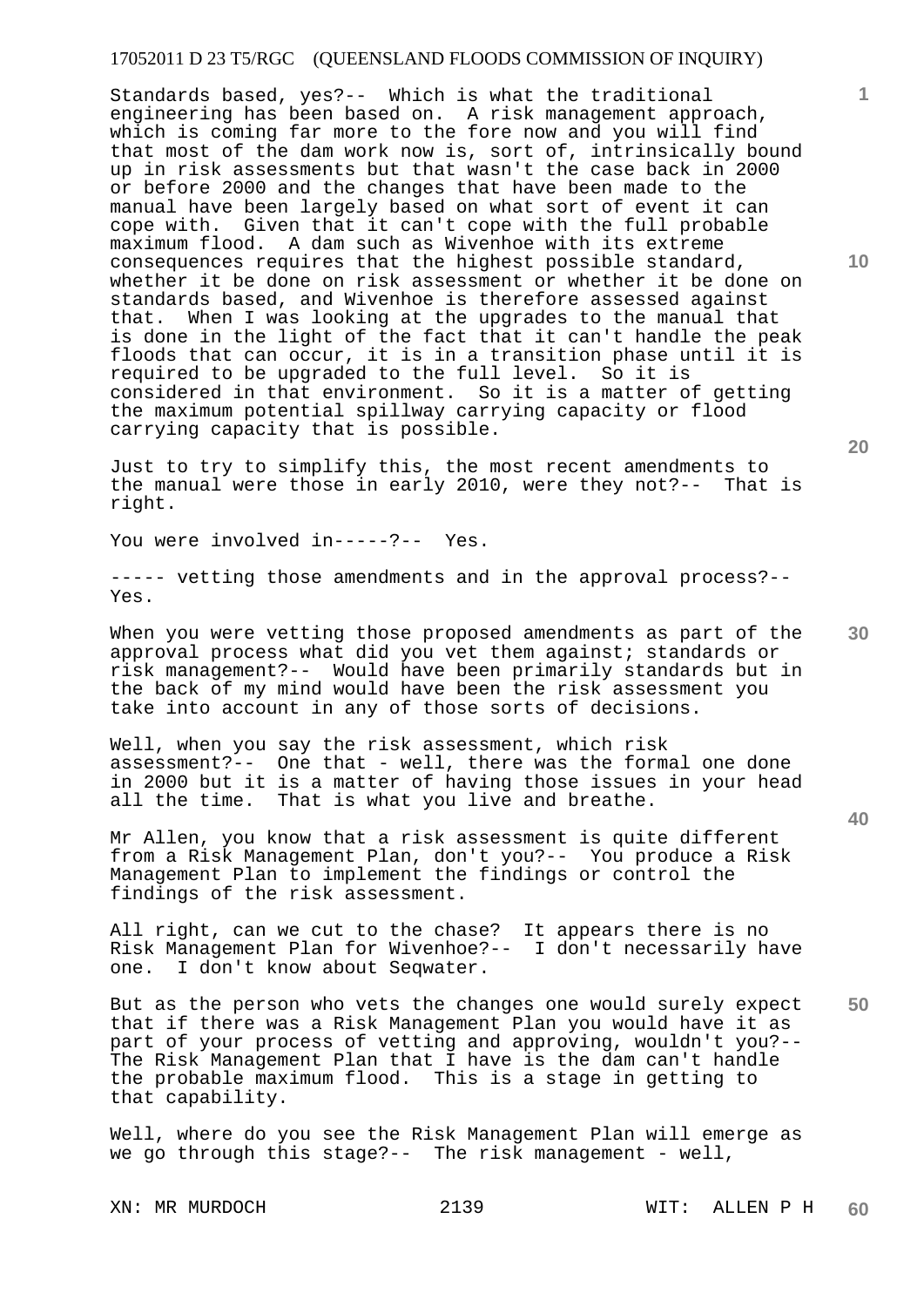putting the auxiliary spillway in was part of the Risk Management Plan. It is reducing the risks that are there to the general public of having a spillway inadequacy. That is part of the management plan. It is putting in structures, in this case at the dam, to be able to handle a much bigger flood. Isn't that part of a Risk Management Plan?

Mr Allen, I don't want to be tedious but you said putting in the spillway was part of a Risk Management Plan. Is this a plan in some sort of notional unwritten sense, is it?-- No, it is a plan - it is a plan to manage the risks of the dam.

All right?-- There is acceptable flood capacity guidelines the State has produced now. They were produced in 2007 which require that all referable dams in Queensland - there is a table in there that says there is a schedule of all the spillway upgrades in Queensland. That is a Risk Management Plan.

You were monitoring closely the operation of Wivenhoe Dam during the events that occurred in the first half of January this year, weren't you?-- I was looking at the lake levels and things like that. I only had several discussions with the flood engineers.

Who were you liaising with at the dam during that period?-- I didn't have any discussions with the dam. The dam is controlled by the flood engineers of Brisbane.

All right, you were liaising with the flood engineers in Brisbane?-- They rang me a couple of times.

All right?-- That was it. It is expected to be operated independently of the regulator.

I just wanted to establish the role, if any, that you had and when you were contacted what was the purpose of the contact? Was it to approve particular measures?-- I didn't play an operational role in the January 2011 event. I was rung on the Monday night and there were contacts that I have detailed in my statement. They were the only contacts that I had with the flood engineers and I have the outcomes of those in my statement.

As far as the areas that my clients are concerned with, they are concerned with the area between Wivenhoe Dam and the Mt Crosby weir. You were very familiar with the dam, its environs and that stretch of the river, aren't you?-- I am relatively familiar with it. I wouldn't say very familiar with all the ins and outs of it.

You know that facing the dam spillway is a seven kilometre stretch of the Brisbane River which is relatively straight?-- Yes, down around Wivenhoe Pocket or down to Wivenhoe Pocket, is that the bit you are talking about?

When the waters are released from the spillway, we will take a peak event such as that which occurred at peak on the Tuesday,

**10** 

**1**

**30** 

**20** 

**50**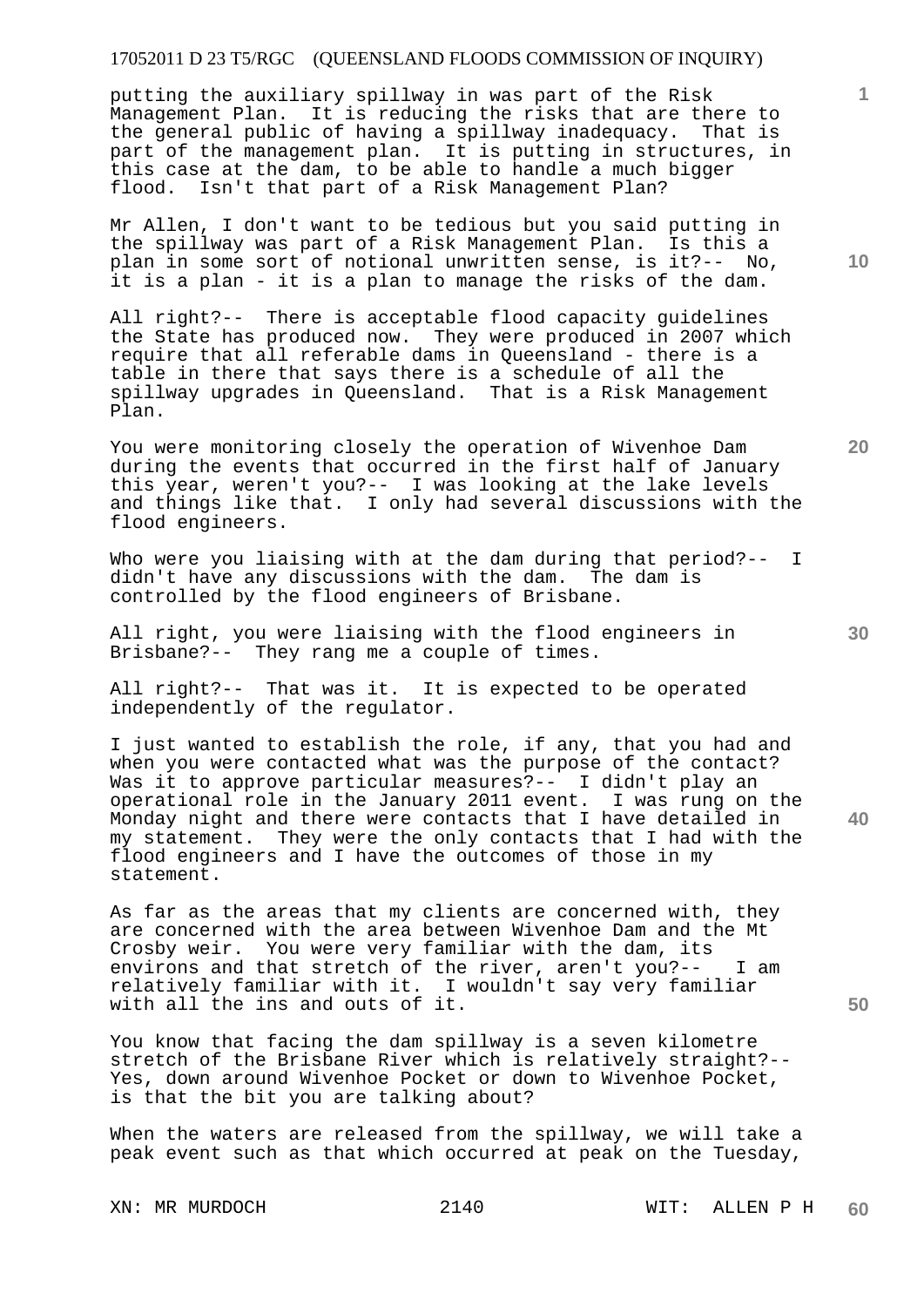what are you able to say in relation to the height from which the waters descend from the point of release and the pressure that the waters are subject to prior to release, and the velocity that results when they are released?-- I would expect that much of the energy that is contained within the stored waters upstream of the dam is dissipated in the energy dissipator. It then comes a case of how much energy is needed to drive that discharge downstream and there will certainly be a head loss in the river as it dissipates this energy in turbulence and things like that as it goes downstream, as it moves downstream. Now, that is just basic hydraulics. Any additional energy it has residual from going through the dissipator will be quickly dissipated as it moves downstream.

When you say it would be quickly dissipated, it will still be travelling at high volume, would it not, for at least the first seven kilometres?-- I don't know whether it would be as much as seven kilometres, I haven't done the hydraulic modelling to see. What you would have to do is do a - get a calibrated hydraulic model and feed it in or do the analysis without the dam in place and see what would happen in the area in question and then do the dam - do the model with the dam in place and see what would happen with the model - with the dam in place and look for comparisons. It will generally be - it will tend to be assitodic (?) to the natural state of the river.

COMMISSIONER: What does that mean, I have no idea?-- It will approach - the two will very definitely approach each other in an assitodic way. They might be that far apart and progressively get together.

MR MURDOCH: As far as the area around Lowood and Fernvale is concerned is it the case that when there is a peak outflow from the dam such as occurred on the Tuesday of the event, that the farm land on either side of the river becomes an overflow which takes the water being released from the dam?-- It would be part of the - I didn't - personally didn't see the discharge down there so I am only quoting from - I am only going from guesstimation as to what I think might have happened. But, you know, the stage discharge relationship for the river in that part of the world will - to pass say  $2,000$ cubic metres a second you would need a certain level. As the level goes up you would pass greater discharges on the rating curves for those sites but it all depends on the slope of the river and how much energy is available to drive that discharge. So you would need to do a full hydraulic analysis of it. Certainly the energy available - any excess energy available from the dam would be very quickly dissipated, I would estimate.

So, if it is not energy from the dam that caused the overflow into the areas around Fernvale and Lowood was it simply a matter of volume?-- It is a matter of discharge. Certainly you need the energy to drive that discharge but the issue that you talking about - if you have say 7 and a-half thousand cubic metres a second going through Fernvale.

XN: MR MURDOCH 2141 WIT: ALLEN P H

**10** 

**1**

**20** 

**50**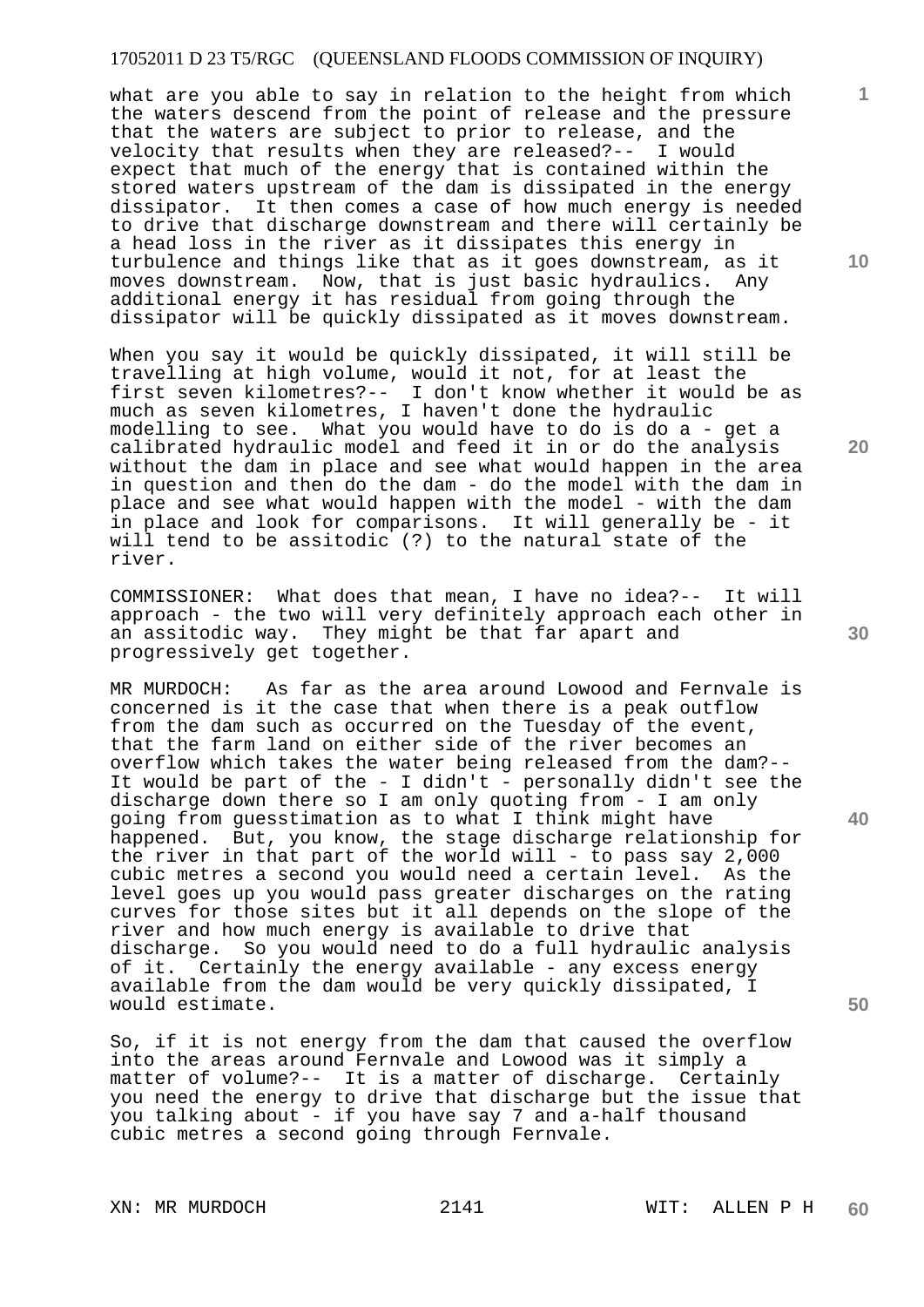Yes?-- The - what you have to look for is what it looks like with the dam in place and what it would look like without the dam even there. Because even if you have got - you know the difference between the two may be negligible because you do dissipate an enormous amount of energy in the dissipator.

You refer to the dissipator when you are talking about the curve structure at the foot of the dam wall?-- The curve is the flip bucket. The dissipator is the pool downstream of it. That has been modelled physically in a hydraulics laboratory and that the observance of the flow down there, it has been shaped to provide maximum energy dissipation.

You carefully used the expression maximum energy dissipation. I think from your earlier comment you are uncertain how much energy is dissipated?-- I can't say that so many million horsepower have been generated but there will be some additional energy at the tail of the dissipator but that will dissipate as it moves downstream. Now, I don't know just how long it will take to dissipate. You have to do separate models or - hydraulic model studies to determine that.

If one were to put in place a full Risk Management Plan for Wivenhoe Dam, factors such as the effect on the communities within the immediate vicinity downstream of the dam would need to be factored in, wouldn't they?-- I would suggest that, yes.

When one looks at the operations manual currently in place for Wivenhoe there are references, are there not, to impacts of releases for the dam - from the dam on communities in the lower reaches of the Brisbane River, aren't there?-- Yes.

But it would appear that the impacts that the persons writing the plan had in mind were the impacts so far as Brisbane and Ipswich were concerned?-- I have no doubt that was the original basis for it. It is - Fernvale and areas like that have only really taken off in the last five to 10 years and maybe now they - it needs to be reconsidered.

Those areas have been centres of agriculture for over 100 years, haven't they?-- It becomes a matter of who - how do you provide maximum benefit to those downstream? So if you have 200,000 people in Ipswich and Brisbane what you have to try to do, perhaps, is to balance some of those risks and maybe there is room to consider more of areas like Fernvale.

**50** 

**40** 

**10** 

**1**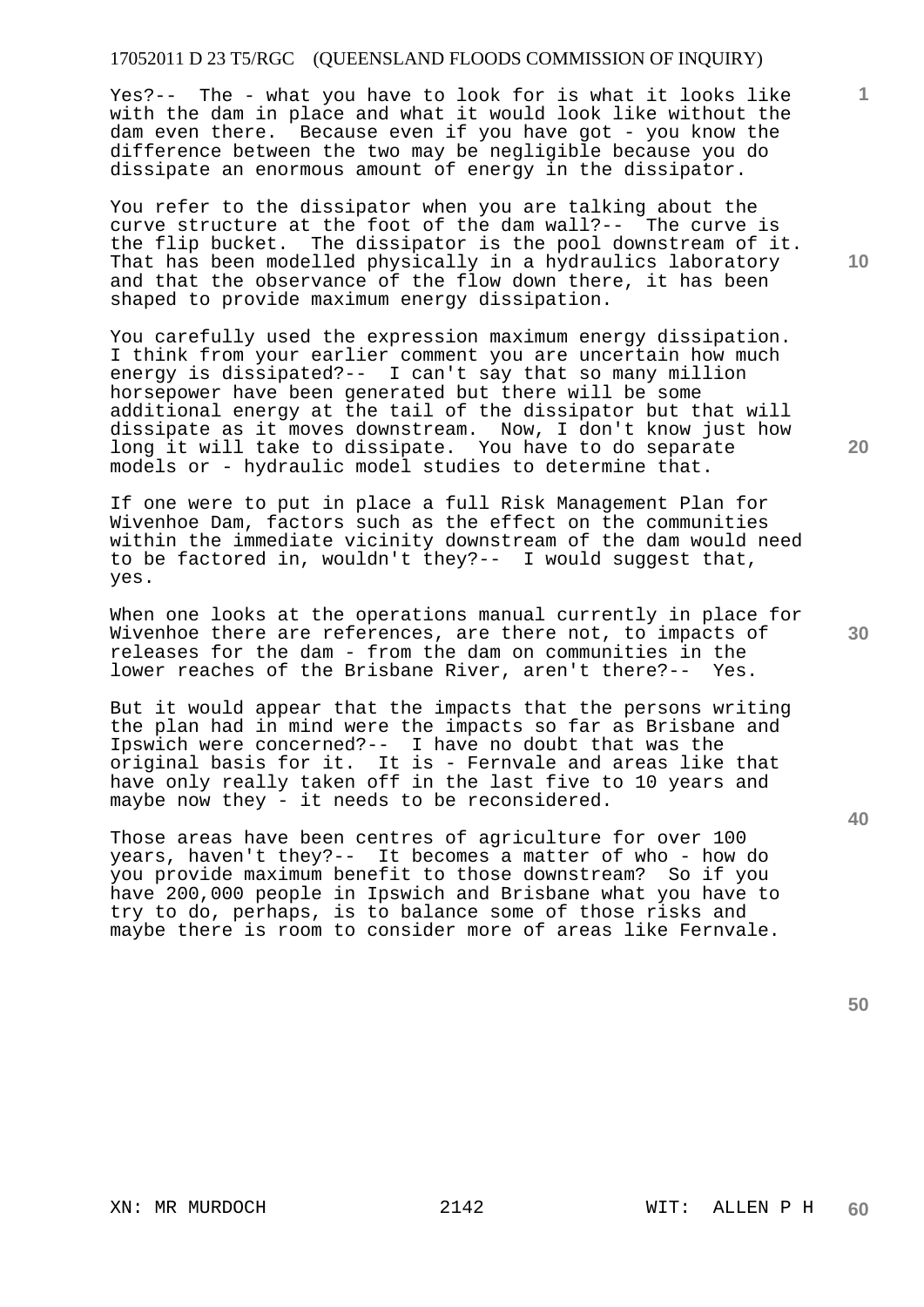And currently, from what you've said, that's happening without the guidance of a risk management plan for the dam?-- I just don't know exactly what a risk management plan would necessarily add to that. I mean, I'm not sure that I understand your risk management plan philosophy. Certainly there is room - once you've got the discharge, you've got to release it. It then becomes a matter of mitigating the impacts of that release downstream. So, whether the issue is to provide more warning or better warning, it's a matter of how that might be done.

Isn't it also an issue of whether you release water earlier in anticipation of the peak event?-- You've got to be very careful of releasing water earlier. What can happen if you you know, for instance, in the last event, if you had have released water earlier, you might have got to the stage where you were trying to control the damage in areas downstream and held the - or closed the gates up too much. Then you would have had to have opened them significantly as Procedure 4 came along, so you would have still had that rapid rise at some stage along there. So, it's not a simple matter to build all that into it. Now, I'm not saying it perhaps shouldn't be done, but it's not a simple matter to do it.

So far as the residents downstream of the dam - and I mean between Wivenhoe Dam and Mt Crosby Weir are concerned - the current Operations Manager seems to only contemplate their interests when it comes to keeping bridges and crossings open; that's the case, isn't it?-- That's primarily the case, I believe, in Procedure 1.

And the actual levels 1 and 2 do seem to put a lot of emphasis on the availability of those downstream bridges and crossings, don't they?-- Yes. If you can at all keep them open, they do, as I understand it.

And that's been a feature of the manual right from Version 1, hasn't it?-- Yes.

The need to keep those downstream bridges and crossings open wherever possible is an inhibition on the operation of the dam, isn't it?-- In 99 per cent of floods, it will be the way to go, because what you are trying to - you know, those floods won't be bigger - they won't trigger Procedure 4 when those sorts of criteria are effectively sort of reduced in magnitude - or in importance relative to the need to maintain the integrity of the dam.

But we're talking at the moment in the lower levels?-- Yes.

In the ones and the twos. I just asked you whether that need to keep the downstream bridges and crossings open is an inhibition when it comes to the release of water levels when they exceed the full supply level?-- Sorry, yes, it is certainly the criteria for primarily Procedure 1, but it does hang over into Procedures 2 and 3 when you can maintain them open.

**10** 

**1**

**20** 

**30**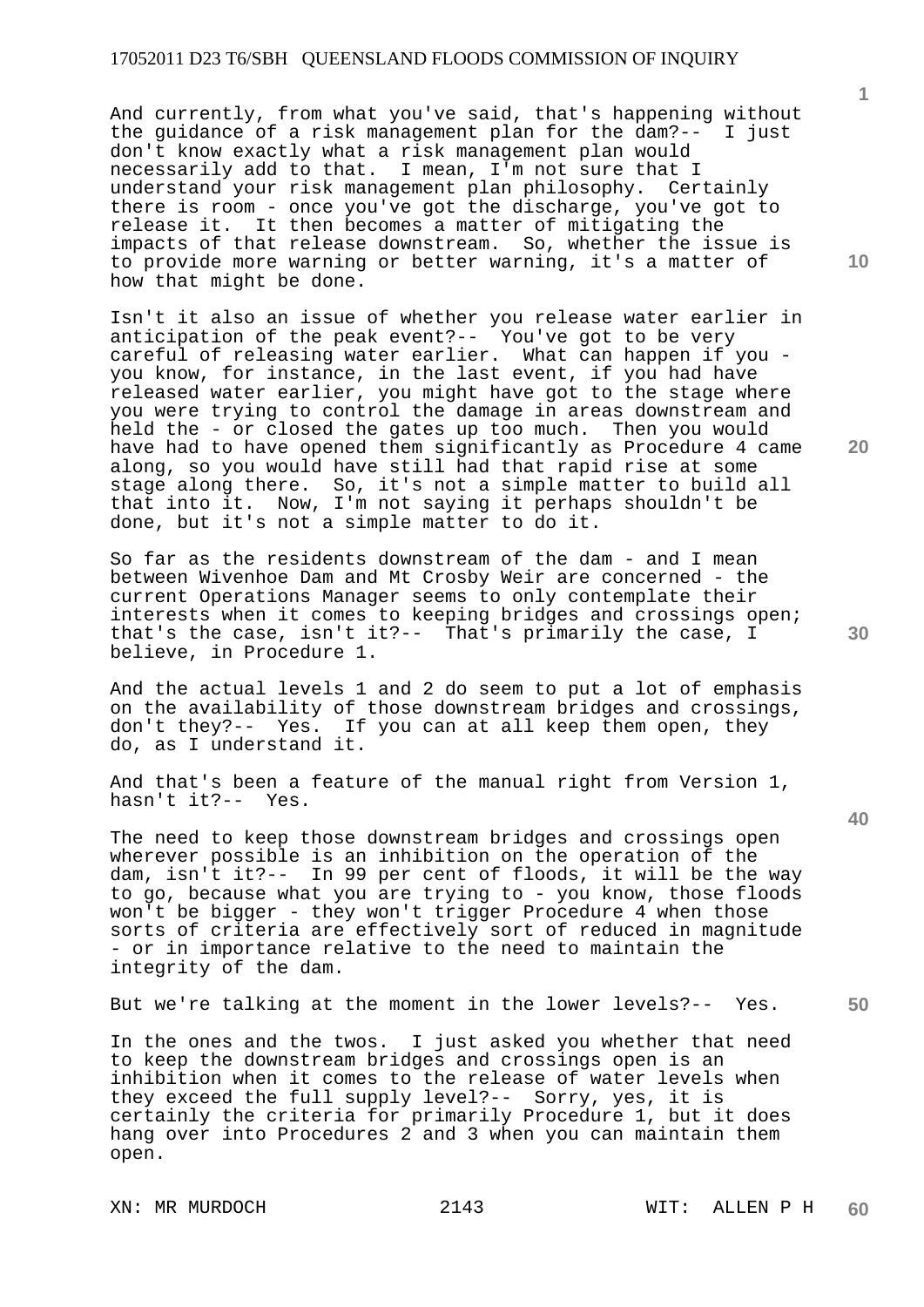And during your time of involvement with the management of the dam and design of engineering features associated with the dam, are you able to say whether there's ever been a program or tentative program for the elevation - the lifting of those bridges or crossings to remove that inhibition on the operation of the dam?-- I would love that to happen, but it's not in my control.

I know that?-- Mmm.

Has it ever been factored into the planning for the dam and its overall operational methodology?-- Not as far as I'm aware.

It would make a lot of sense, wouldn't it?-- It would be very helpful to dam operations.

So, no-one in your Department or other-----?-- The Department doesn't control bridges downstream.

No, I know that, but it can make proposals to other departments of Government, can't it?-- There would be a significant cost involved, and it would be a Government decision, I dare say.

But, in any event, it seems to be a matter that's never been on the agenda, so far as you know?-- Not as far as I'm aware.

Nothing further, thank you.

COMMISSIONER: Thank you. Ms Brien, did you have anything?

MS BRIEN: I have nothing for this witness, thank you.

COMMISSIONER: Ms McLeod?

**40**  MS McLEOD: Just a couple of things, thank you. Mr Allen, I appear for the Commonwealth. Just a couple of questions about your evidence yesterday about the second peak and the prediction of the second peak, and you said that the Bureau hadn't predicted before 4 a.m. on the 11th the second peak in the floods?-- It wasn't modelled until 4 a.m.

Okay. I understand what you're saying and what you said this morning is that when the rainfall is so localised, the Bureau can't predict a second or subsequent peak until that water actually hits the ground and flows into the systems?-- I understand there are greater difficulty when that happens.

And one of the difficulties is that you'd need to see that peak actually begin to form before you can predict how it will flow downstream?-- Pretty well, yeah, that's the way I understand it, yes.

Very well. Now, I just want to clarify something you said

**1**

**10** 

**30** 

**50**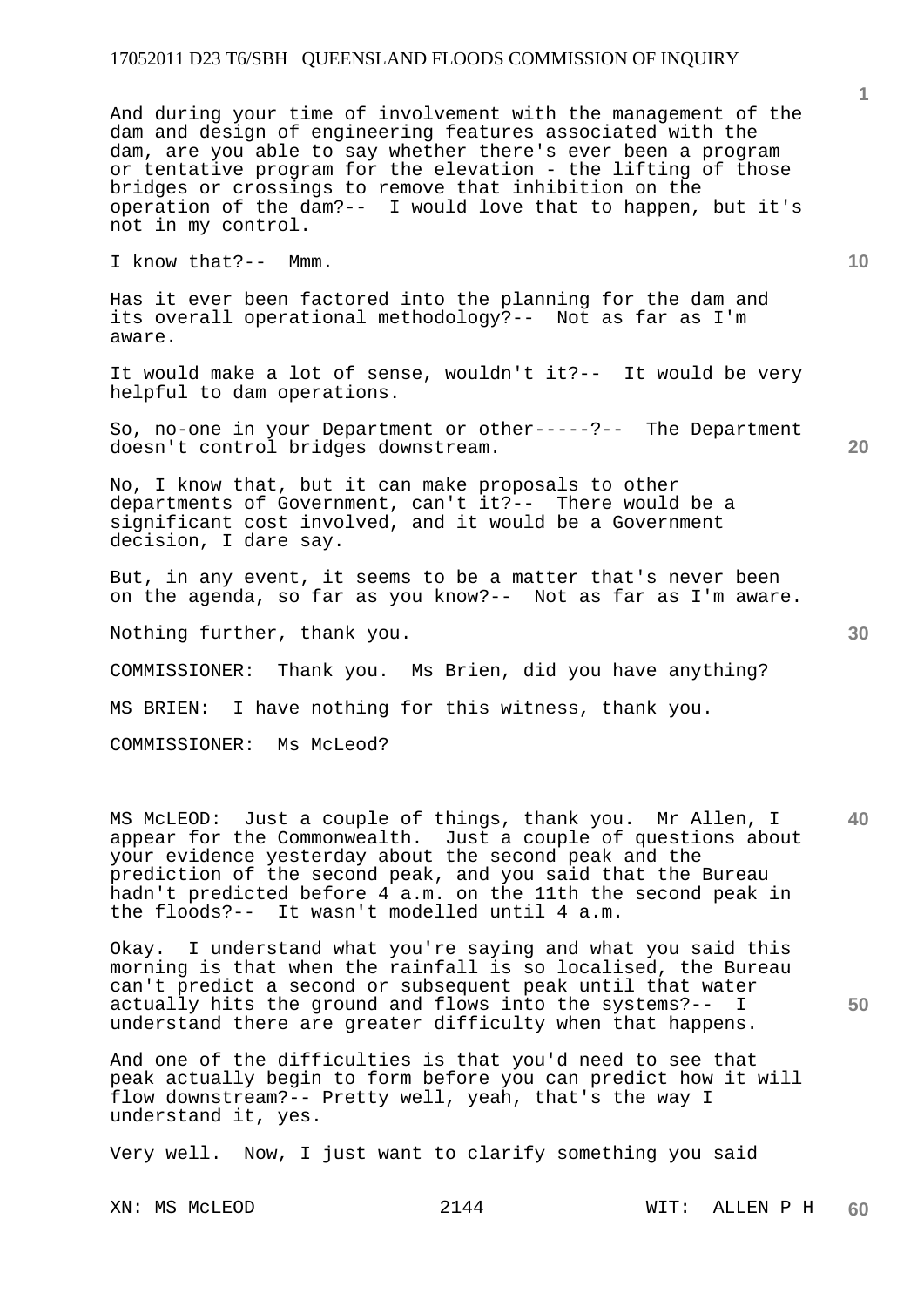yesterday afternoon which might be misinterpreted as the Bureau having, somehow, a role in making operational decisions about releases from the dams. You were asked this yesterday afternoon - or your evidence yesterday afternoon was - talking about the second peak - "The Bureau didn't really forecast it. When they rang me on the Monday night, they said it's going to come over and just go over the 74" - level - "for a short period before it drops away. We don't want to go to Procedure 4." Mr O'Donnell then asked you who "they" was, and you said, "The flood engineers." Now, just to be clear, the flood engineers is not the Bureau hydrologists; is that correct?-- That's correct, yes.

So, the reference to the conversation on Monday night, was that with dam operations engineers or Bureau hydrologists?-- No, it was with dam operations engineers.

And to be absolutely clear, the Bureau does not provide advice about which stage or when or whether to go from one procedure to another?-- No. I understand the flood engineers talk to the Bureau, but, you know - and they form their operational decisions on the basis of those discussions, but I'm not a party to them.

So, certainly the Bureau hydrologists are giving advice about what they expect?-- Yes.

And the flood operations engineers are making decisions which incorporates as best they can-----?-- Consideration of those, yes.

Thank you.

COMMISSIONER: Mr Cummins, I think, might have some questions.

MR CUMMINS: Mr Allen, I just wondered, do you know what the probability of a dam crest flood from elevation 74 is?-- Do you mean a flood event that hits 74-----

No?-- Sorry, a flood that reaches EL74.

Sorry, with the reservoir at EL74, what is the probability of a dam crest flood?-- No, I don't know.

In other words, a flood that's on the point of failure?-- No, I don't that.

So, we don't have a measure on the risk we're taking at EL74?-- I don't know specifically. There may be a number somewhere. I'm not aware of it.

A second aspect of that is, having got a single flood, do we have a knowledge about the probability of a second flood, given that the meteorological conditions change relatively slowly?-- The concept of the second event coming has been in - well, was in the operation of Somerset Dam before Wivenhoe

**10** 

**1**

**30** 

**20** 

**40**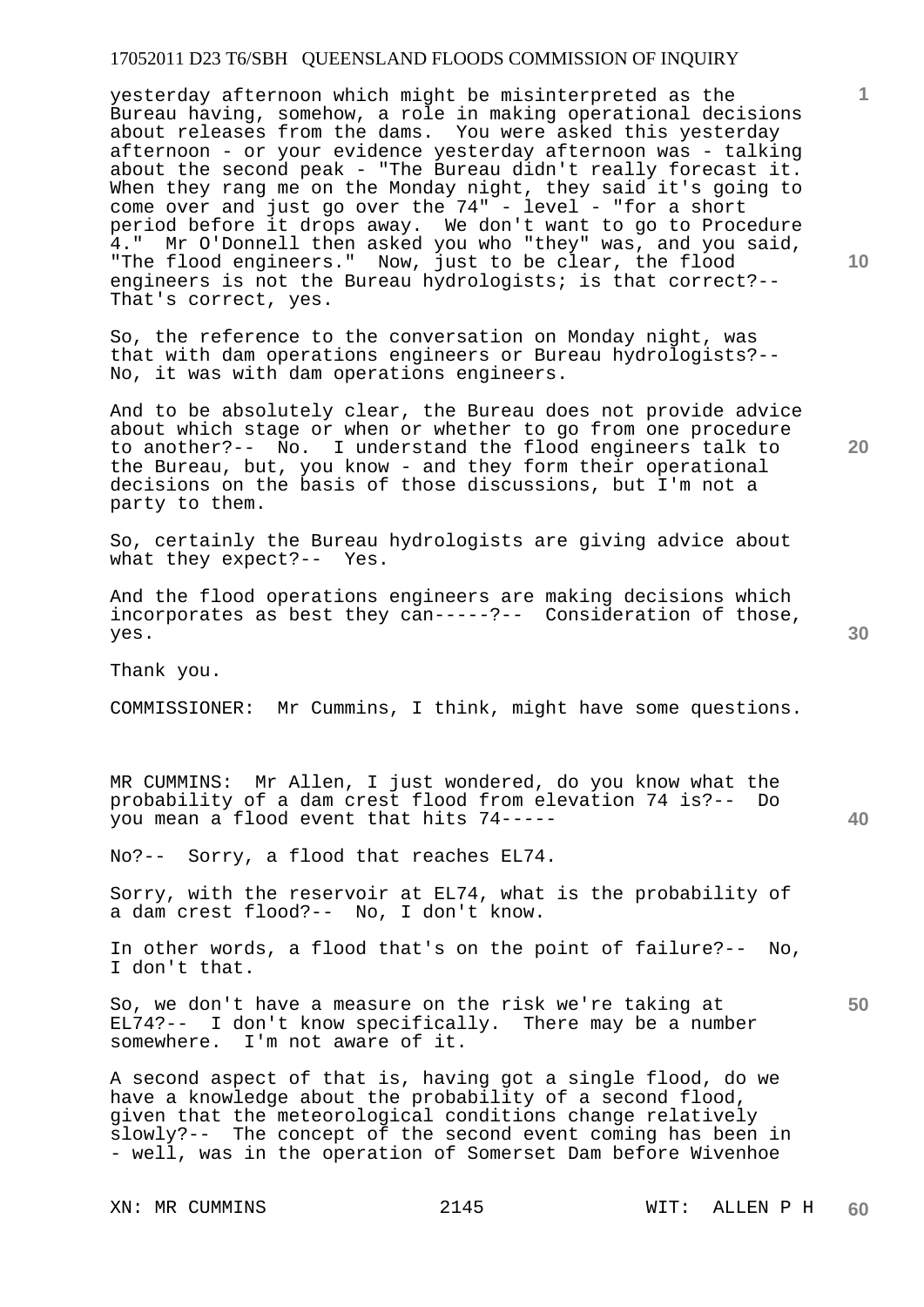was built. What it relies on is things - historical events like, you know, the 1893 flood when they had three events in two weeks, or about a week apart. The 1974 event, when there was another cyclone just off the coast a week later, and that's why the drainage period is in there for seven days. That's the primary reason for that. So, I don't think it's been allocated a specific probability. It would be nice if it could, but I don't think the regional modelling of the Bureau is up to that sort of - you know, ability to get a full week in advance.

Okay. Now, it's true, isn't it, that as the volume of the flood increases, our ability to mitigate the flood decreases?-- Yes.

So that at very large floods, virtually no mitigation occurs?-- Yes.

Perhaps I shouldn't use that. The mitigation is - compared to the damage downstream - is actually relatively slight?-- Yes.

Do we have an understanding at these - at the relatively low levels - when we're passing around the 4,000 CUMECS downstream, do we have a methodology for balancing the risks of certain damage - the certain damage that could be caused that will be caused by raising that, against the larger damage that may occur downstream if we get an event similar to what we got this year, and I'm not suggesting we should have used hindsight as a method of planning at that stage-----?-- Yes.

-----but do we have a balance of those risks?-- No, we don't at the moment, and certainly that might well be a good consideration to take into account. You would need to do a fairly close examination and discussion with the Bureau to try to come up with some of those sorts of risks, as to how they might be best managed, what might forecast something like that happening, things like that.

And the other aspect, I think, is the risk that we're exposed to of a fuse plug fusing. Do we have a feeling of the costs of that as opposed to the costs on the community of increasing the downstream discharge?-- When the fuse plug goes, it depends entirely on what is happening around it, as to whether you can, in fact, close the gates to virtually say there is no incremental effect of the fuse plug going. So, there's no hard and fast rules, if you like, associated with that. It will depend on what else is going on around at the same time, as to whether the flood is still increasing in magnitude - I mean, the paper that was handed out yesterday modelled the 1893 flood, and it was a case of - with starting out at full supply level in both storages, it just triggered the fuse plug, but it was a very short, sharp peak. You were able to well, I found you were able to close the gates down so that that short sharp peak wouldn't have gone very far downstream, if you like - it would have been attenuated very quickly.

Perhaps I was asking you to confirm for me, Mr Allen, that the - while the fuse plug has to be reconstructed, the cost of

**20** 

**40** 

**50** 

**1**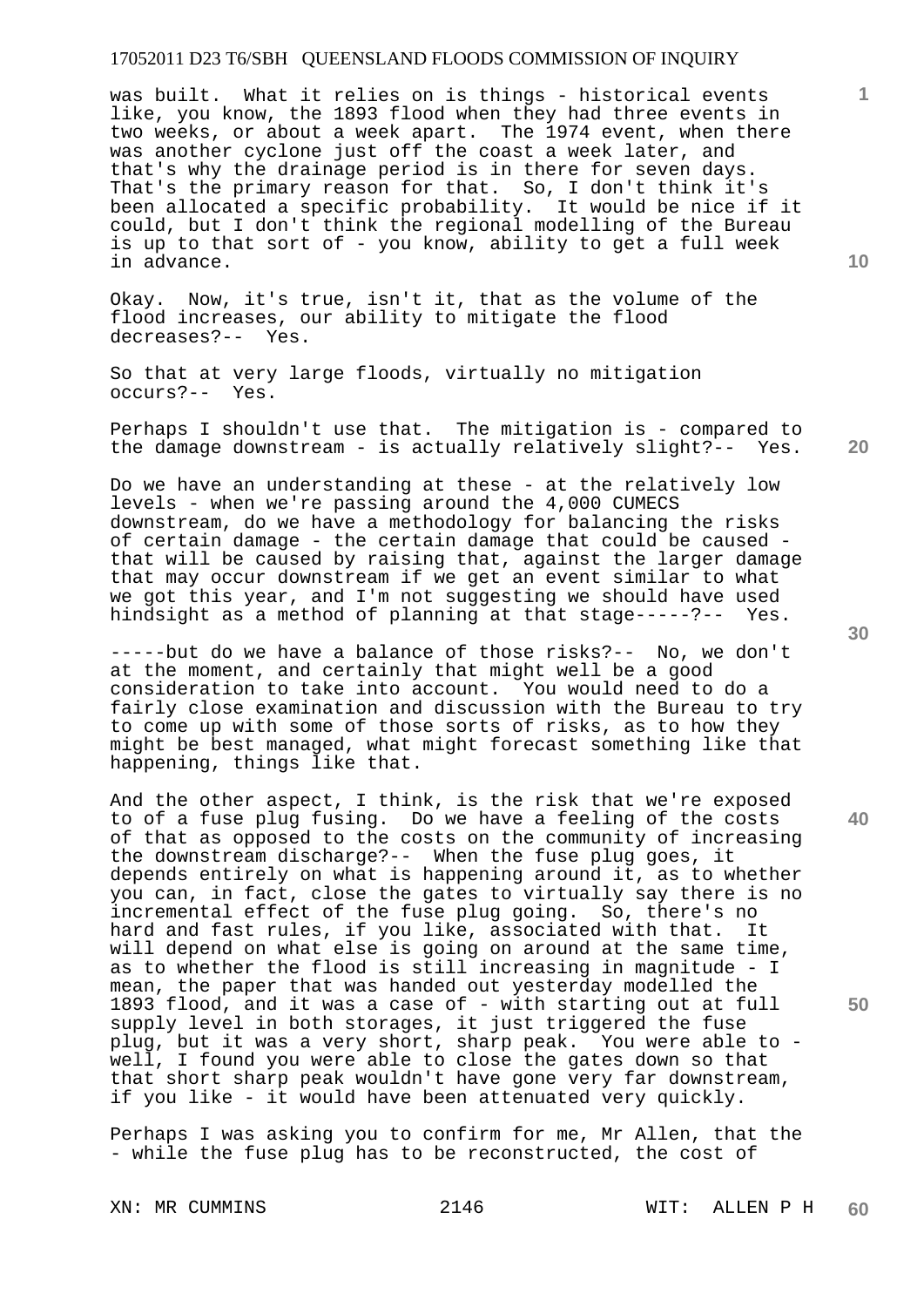# 17052011 D23 T6/SBH QUEENSLAND FLOODS COMMISSION OF INQUIRY **1 10 20 30 40 50**  losing the first fuse plug may not be much different to inundating 10 houses?-- That might well be the case, yes. Okay. Thank you, Mr Allen. COMMISSIONER: Mr MacSporran? MR MacSPORRAN: Thank you, Commissioner. Mr Allen, just a housekeeping matter, since signing your statement, have you noticed a number of reasonably minor errors in it?-- There are a number of editorials, if you like, yes. All right. And did you do an addendum just to draw those together and correct them?-- Yes. Would you look at this, please? That's your addendum?-- That's my addendum, yes. Commissioner, perhaps I should tender that for completeness. Perhaps it can be part of the other exhibit - the statement exhibit? COMMISSIONER: All right. I'll just check what that was. It can be part of Exhibit 397. MR MacSPORRAN: Thank you. Mr Allen, I want to ask you something briefly about the use of forecast rainfall. If we assume for a moment that the flood operation engineers are working within strategy W3, firstly, W2 allows discharges up to a maximum - or not to exceed 3,500 CUMECS. Under W3, they're not to exceed 4,000 CUMECS?-- Mmm. Operating within W3, you have the option of having discharges from 3,500 up to the maximum 4,000 CUMECS; is that so?-- W3 and W2 virtually overlap each other, and they're almost interchangeable. It depends a lot on what's coming out of the Bremer as to whether you choose W2 or W3. Yes. But wherever you are, there is an ability to increase the discharges up to - for W3, up to a maximum  $4,000?$ -- Yes that model. When you're looking at whether you will increase the discharges or keep them as low as you can within W3, you might consider, for instance, the forecasts for rainfall south of the dam?-- Oh, very much so. You don't want to be releasing - you know, the time-span between the dam and, for instance, the junction of the Bremer River is typically somewhere around about 15 hours. In bigger events, it might be a little bit shorter; in smaller events, a little bit longer in terms of time taken to get there. So, that's what you've got to look for in the future as to what might happen to cause the Bremer to produce additional discharge downstream, and take that into account. Now, that may mean that you are forced to - instead

XN: MR MacSPORRAN 2147 WIT: ALLEN P H

of going to the 4,000 limit, you know, which would probably be considered fairly aggressive, you might say, "All right, if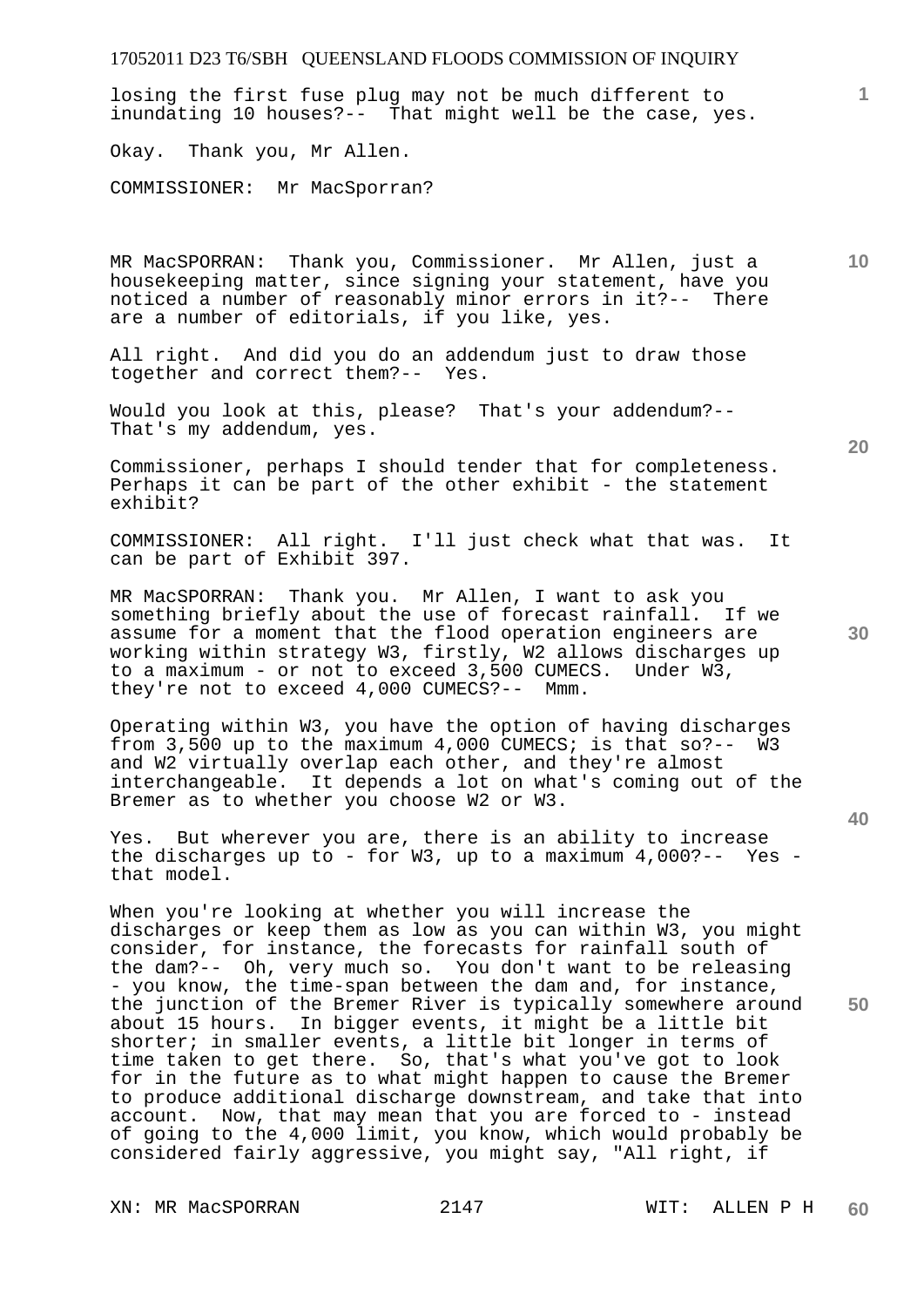I'm going to get an extra 500 out of the Bremer, maybe I target 3,500 and allow for that extra 500 to come and raise the levels."

So, an assessment of a prediction that rainfall might fall south of the dam closer to Brisbane might be a reason to not ramp up the discharges to the maximum under W3, for instance?-- Yes, you'd have to look at it in the context of the overall flood event, but certainly that might be an option to consider.

And if you made that decision, you would, in fact, be taking into account the forecast rainfall, wouldn't you?-- You would have to take what might occur into account.

And is that an example of what the manual seems to indicate by the need to take into account forecast rainfall?-- Yes, that would be one consideration.

That's one example?-- Yes.

Similarly, if you lose a fuse plug, the question of whether you can close the gates fully or partially to limit the flow of the fuse plug discharge might depend upon forecast rainfall south of the dam, amongst other considerations?-- Yes, that would be - you know, it's really a balancing between what's coming in upstream versus what is going on downstream.

All right. Now, am I correct that in the events in January, the flood operations engineers did not use hydrodynamic modelling?-- That's what I understand.

Is there a limitation in the use of that modelling in terms of the time it takes to run a model?-- It certainly takes physically takes, you know, 15 minutes, half an hour to run each model, so you can't use it as extensively as you might like to do in hindsight.

Because when the events are changing rapidly, as they were here, you can't afford the time-----?-- Yes.

-----15 minutes, half an hour to run such a model?-- It's not even so much the time it physically takes to run the model, it's the time that it takes to assemble the data, the flow forecasts and things like that that go into it as well.

All right. Now, you said when there was consideration given to lowering the full supply level of Wivenhoe, you weren't consulted?-- Oh, that was before Christmas. Yeah, I didn't realise that was on.

Would it be - was it an unusual situation that you wouldn't be consulted when the consideration was being given to lowering the level?-- Lowering the level is a far simpler dam safety exercise than it is in raising the level.

And if you lower the level, you increase the flood mitigation capacity?-- It improves the dam safety and improves - yeah,

**10** 

**1**

**30** 

**20**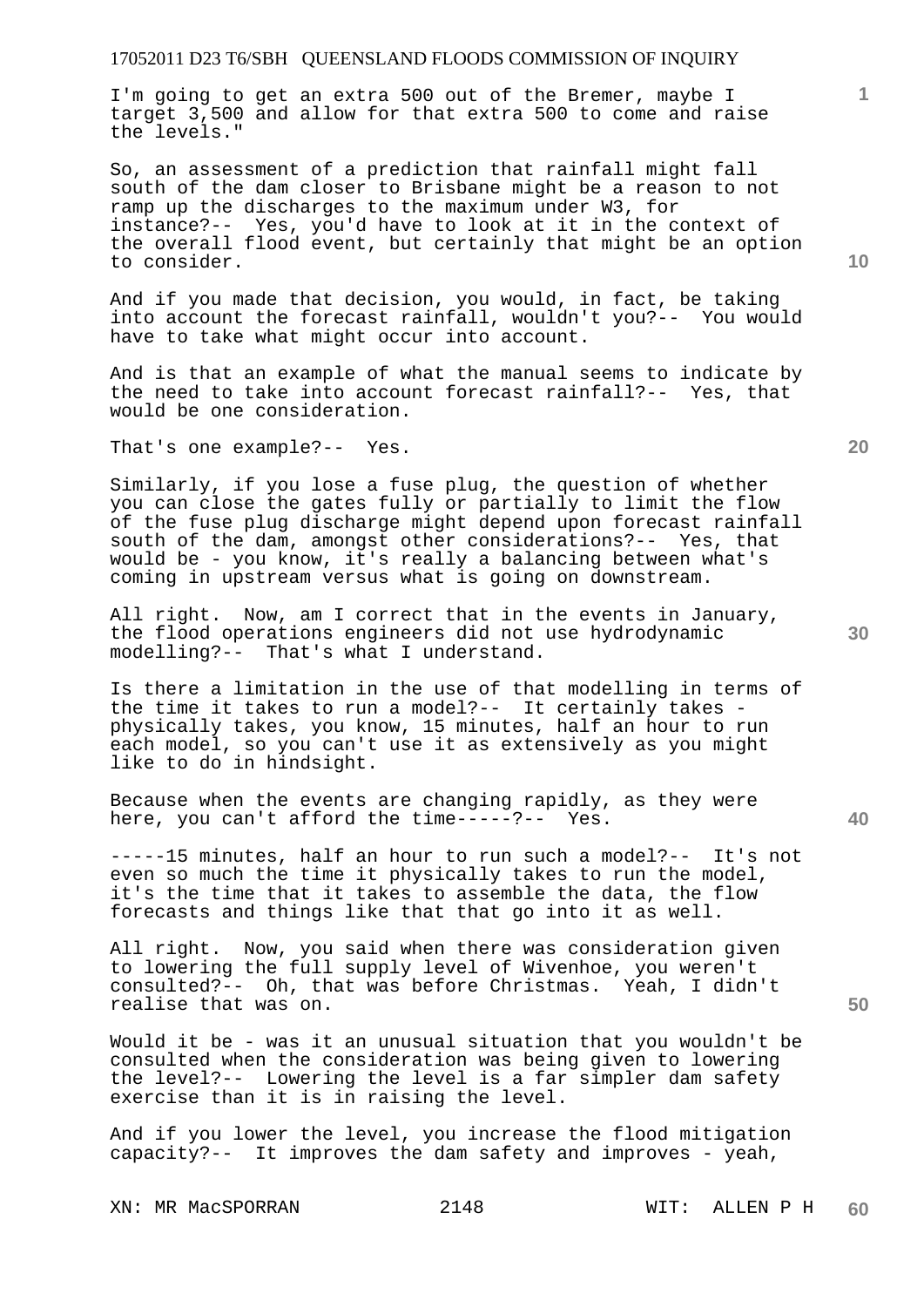17052011 D23 T6/SBH QUEENSLAND FLOODS COMMISSION OF INQUIRY the flood mitigation capability.

So, lowering the full supply level is not something you'd ever object to?-- Yeah, I wouldn't object to that in any way. It improves things from a dam safety perspective. The penalty is from a water supply security perspective.

Whereas any suggestion that the full supply level might be raised would be a matter that would be directly of concern-----?-- Yeah, I would get very concerned, and certainly when the consideration of raising it to 68 and a half was being discussed, I was fairly heavily involved in that because I wanted to know how the gates were going to be operated during a flood event.

All right. That's all I have, thank you, Commissioner.

COMMISSIONER: Mr Callaghan?

MR CALLAGHAN: Just one topic, Mr Allen, which has been touched upon, and that's on the seven day drawdown requirement. Looking ahead to some review of the manual, is that something where there might be some room for flexibility, especially, say, in circumstances where there was a confident forecast of fine weather for a foreseeable period?-- That's always been on the cards. I know in the '99 event, we extended the drainage by a day or two then to do that. It's within the scope of the duty engineers to do that.

And there's going to be more confidence, perhaps, about a forecast of fine weather than there would be about the amount of rain that might fall?-- Certainly, yeah.

That's all I have. May Mr Allen be excused?

COMMISSIONER: Yes, thanks, Mr Allen. You're excused.

WITNESS EXCUSED

MR CALLAGHAN: I call Kenneth Morris. As I do so, can I just say this, Madam Commissioner: that Mr Morris prepared two statements. Unfortunately, one of them was only circulated to some of the parties this morning. It would be appropriate, in my submission, if all parties were allowed to reserve their position in respect of anything arising out of material that they're only seeing-----

COMMISSIONER: All right, they can have the lunch break to consider it further if they want to.

MR CALLAGHAN: There's a fair bit of volume there, but, in any case, I propose to proceed to call him and take things as far

**40** 

**50** 

**20** 

**10**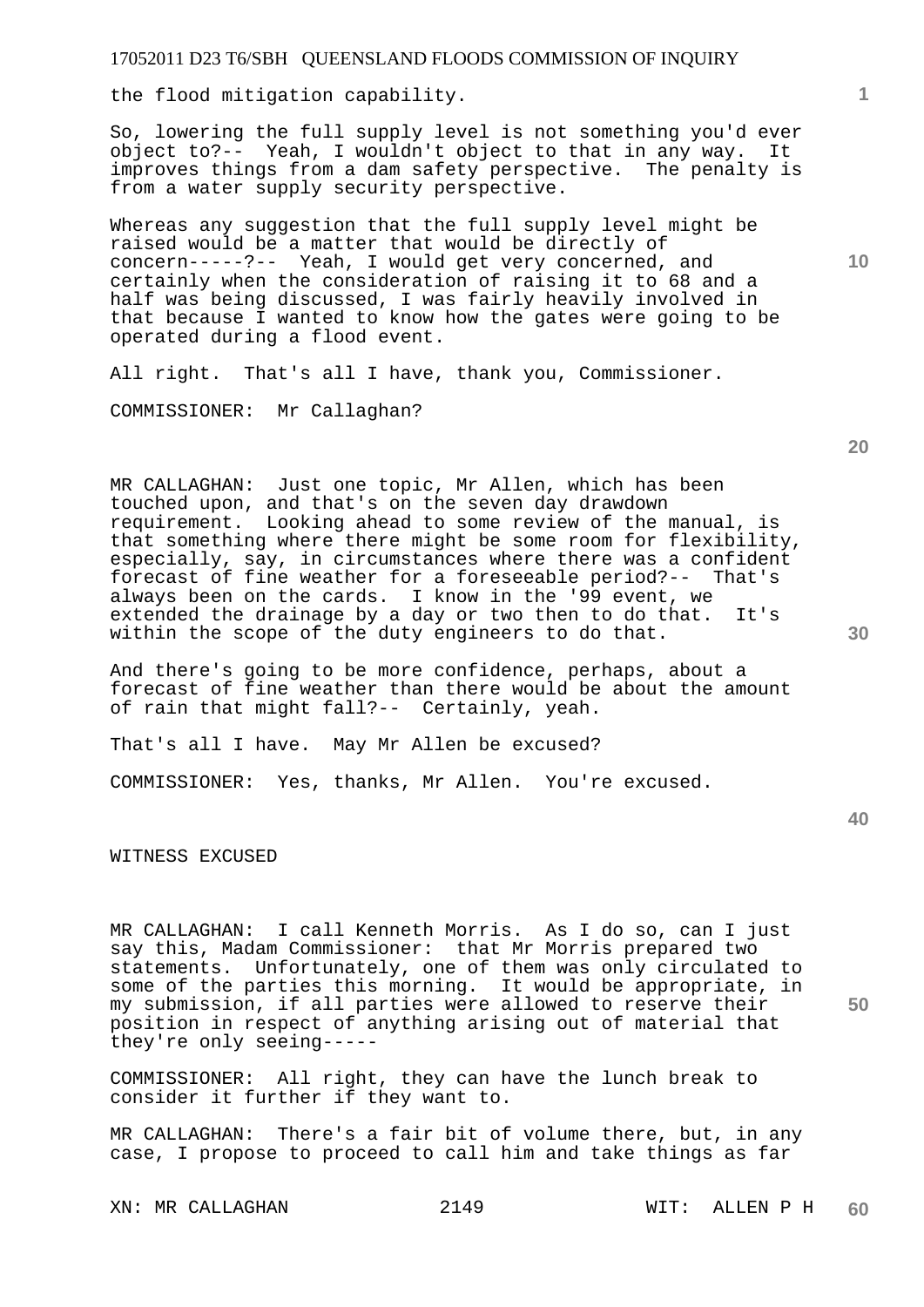as we can. If something does arise, the scope may be there for concerns to be addressed in writing or in some other way.

KENNETH JOHN MORRIS, SWORN AND EXAMINED:

MR CALLAGHAN: Mr Morris, can you tell the Commission your full name and occupation, please?-- My name is Kenneth John Morris. I'm a Principal Engineer in the Water Environment Section, City Design, Brisbane City Council.

You've prepared two statements for the purposes of this Commission; is that correct?-- That's correct.

I'm just going to have copies of that shown to you. They're statements with a number of attachments to them; is that right?-- That's correct.

Just take a quick look at each of those?-- Yep.

I tender that those - or I tender that one.

COMMISSIONER: Do they have different dates? I'll make them separate exhibits, I think.

MR CALLAGHAN: They do. The date of the first will be 5th of April 2011.

COMMISSIONER: That will be 403.

ADMITTED AND MARKED "EXHIBIT 403"

**40**  MR CALLAGHAN: And the second is the 3rd of May.

COMMISSIONER: That will be 404.

ADMITTED AND MARKED "EXHIBIT 404"

**50**  MR CALLAGHAN: Mr Morris, you were consulted, were you, as the representative of the Brisbane City Council for the purposes of the seventh edition of the Operations Manual for the Wivenhoe Dam?-- Yes.

What was the nature of that consultation?-- It was more to let us know what was being changed.

It was just to let you know what was being done?-- And to see

XN: MR CALLAGHAN 2150 WIT: MORRIS K J **60** 

**30** 

**20** 

**1**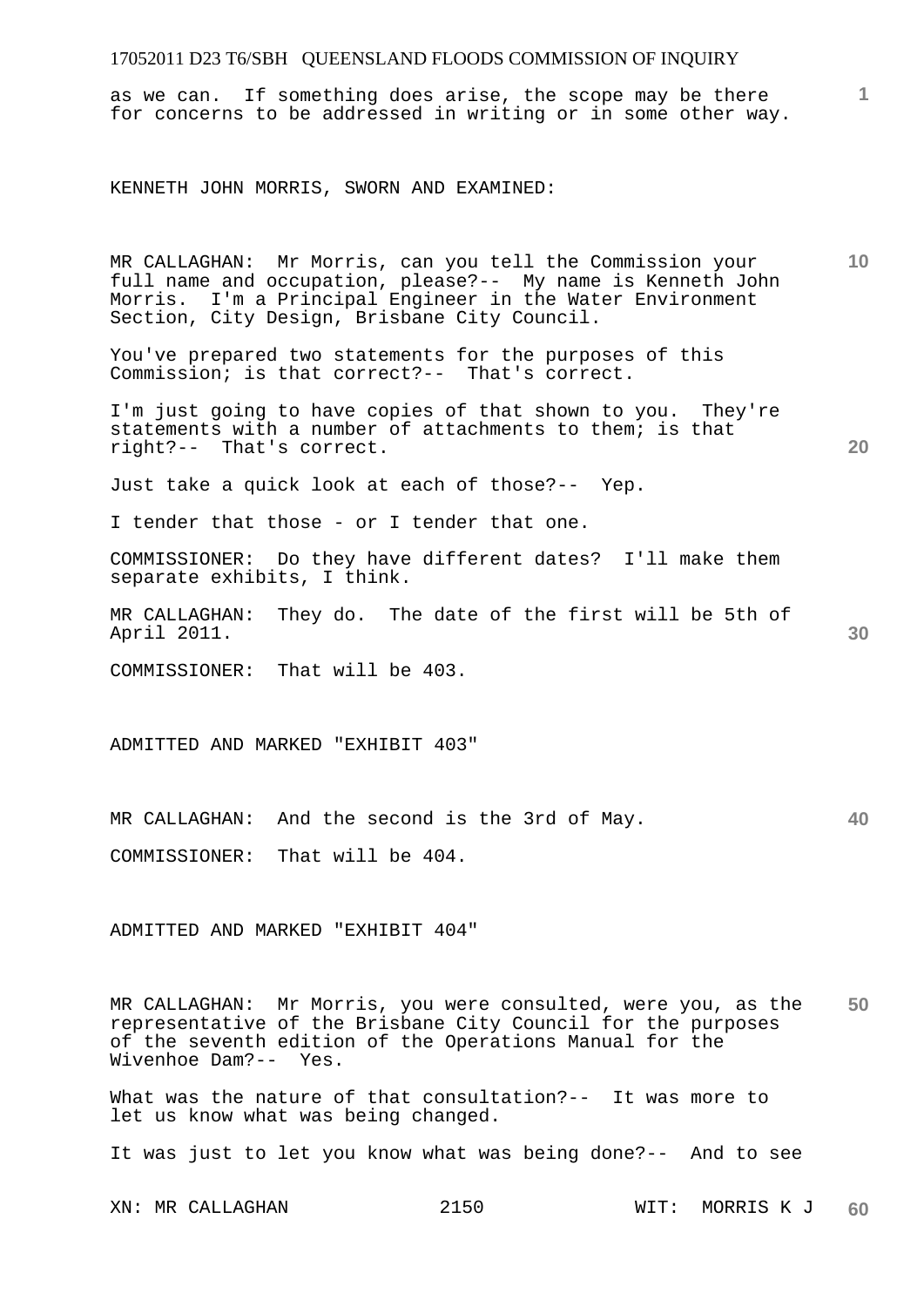if I had any objection to that.

All right. You didn't make any positive contribution or suggestions to anything?-- No.

We understand that in approving that manual, Mr Allen took account of the lack of adverse comment from parties such as the Brisbane City Council. Was any comment invited when you were given the manual?-- The way it went was that they were making some minor changes to the model, so we really only discussed those minor changes.

Now, in your first statement, there's an exhibit KJM3. Can you take a look at that?-- Yes.

It's the Phase 3 Damage Mitigation Feasibility - Feasibility and Final Report for Brisbane Valley Flood Damage Minimisation Study?-- That's correct.

**20**  Can you just tell us what that document is?-- It's a document whereby, as a result of a number of things that had been happening about the Brisbane River and about Wivenhoe, we decided that what we needed to do - we were getting more information about - we had a flood study done of the Brisbane River. We had a lot more information than we had when the first manuals were ever done, and we felt it was time to revisit those operations to see if we could come to some conclusion as to whether they could be operated a different way, based on new information about - that we had that would help flooding in Brisbane.

And so when was this done?-- 2000 and - I think it started in 2005 to 2007, I think.

All right. So, is any of the content of this document in fact reflected in the current edition of the manual?-- No, I don't think it is.

All right. I want to - you can put that aside now, thanks. I want to ask you some questions about the flood information centre?-- Yes.

And in your first statement, I think you say - I think it's at paragraph 15 - that the role of the flood information centre is, in effect, to interpret the information that's received from the Bureau of Meteorology to inform the LDCC and to directly inform the public through the call centre; is that right?-- That's correct.

**50**  Can you just elaborate a little on how the public is informed through the call centre?-- We have a system whereby anybody who rings up the - sorry, can I go back to why it was done that way?

Sure?-- In 1974, what happened there was that all the people heard about was the Bureau of Meteorology forecast for the City gauge, and one of the things that happened in that particular flood was that nobody knew what effect that was

**1**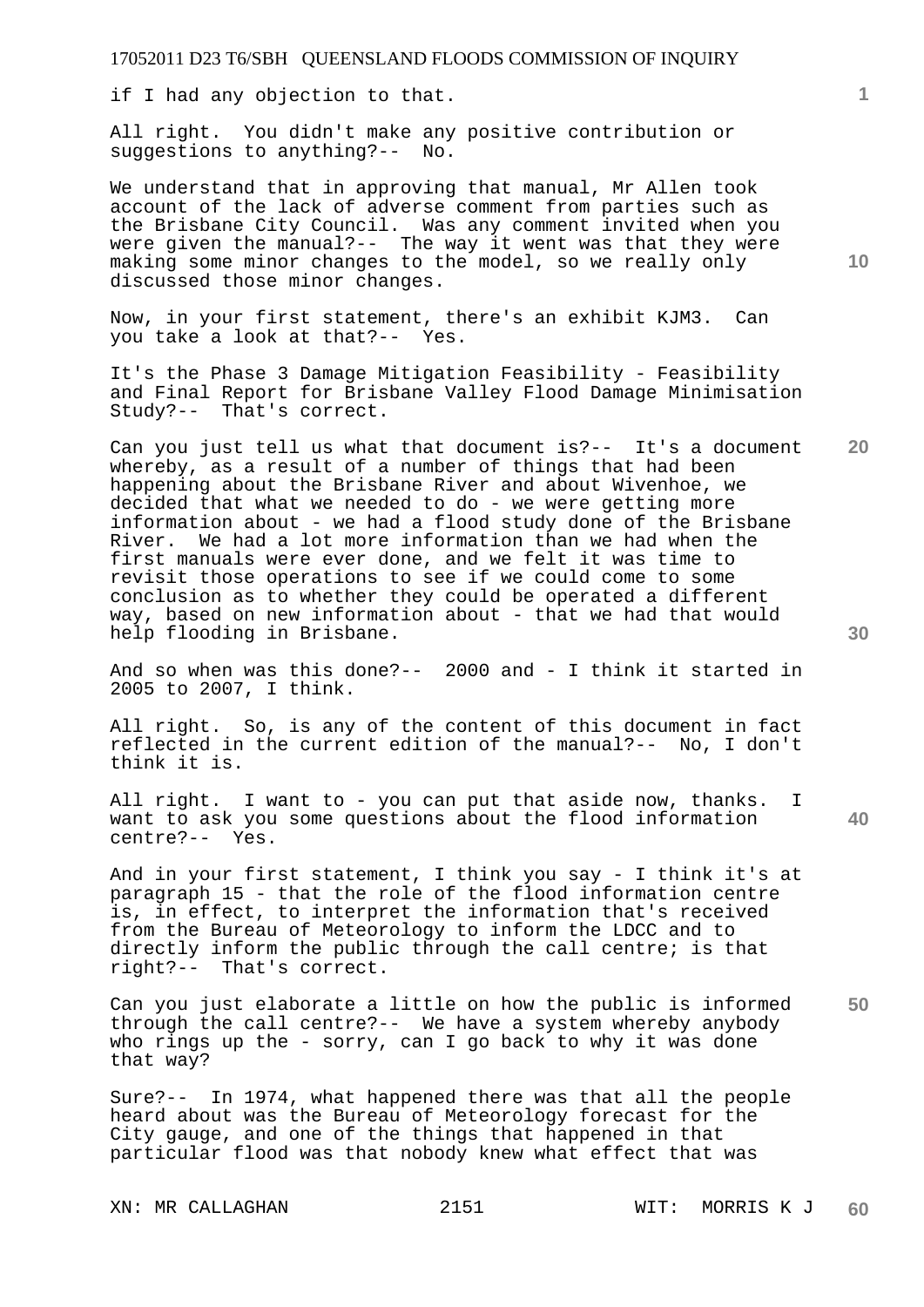going to have on them, and there was a lot of confusion by the public, so this was a way of attempting to get past that to be able to inform the public directly to what was happening at their property. So, this system was created that interpreted the Bureau of Meteorology forecasts - we got the Bureau of Meteorology to forecast not just for the City gauge - but for five other gauges - so, six gauges in total along the river which we could then adopt a profile for that particular flood and then align it to each property via what we call flood cells. That information was stored in a database, together with the information about each property, so when somebody rang up the Council and said, "I live at such and such a street at such and such a place.", a call centre operator who was not a flood operator could press some buttons on the screen and tell the person what was going to happen at their place in terms of depth over the lowest part of their property and depth over the highest part of the property and when that was likely to happen.

Is that the only means by which the flood information centre directly informs the public if they call in?-- That's the only means at this point, yes.

In terms of public announcements or broadcasts, that's an LDCC?-- Yes, all the rest of the information goes to the LDCC and that goes out from there.

All right. Now, can I ask you about some communications with - and in the Flood Information Centre on the 11th of January this year? The centre was in contact with the Bureau and specifically with Mr Baddiley; is that correct?-- Yes.

And just going by reference to Mr Baddiley's statement, he suggests that there were discussions with the Flood Information Centre - and I'm reading from 129(d), page 32 of Mr Baddiley's statement - I don't think it has been tendered yet, but the parties have it - and I'm only referring to it for the purposes of suggesting that there was conversation at 1.40 p.m. and perhaps another at 2.15 p.m. on the 11th. Are you familiar with that?-- I had lots of calls.

All right. Well, what I'm suggesting to you is that - by no later than 2.15 p.m. anyway, it was suggested by Mr Baddiley that the wording that was intended to be used in the next flood warning was that the flood level would be as high as January 1974 on the coming Thursday?-- Yes.

Do you recall that?-- Yes.

**10** 

**1**

**20** 

**30** 

**40**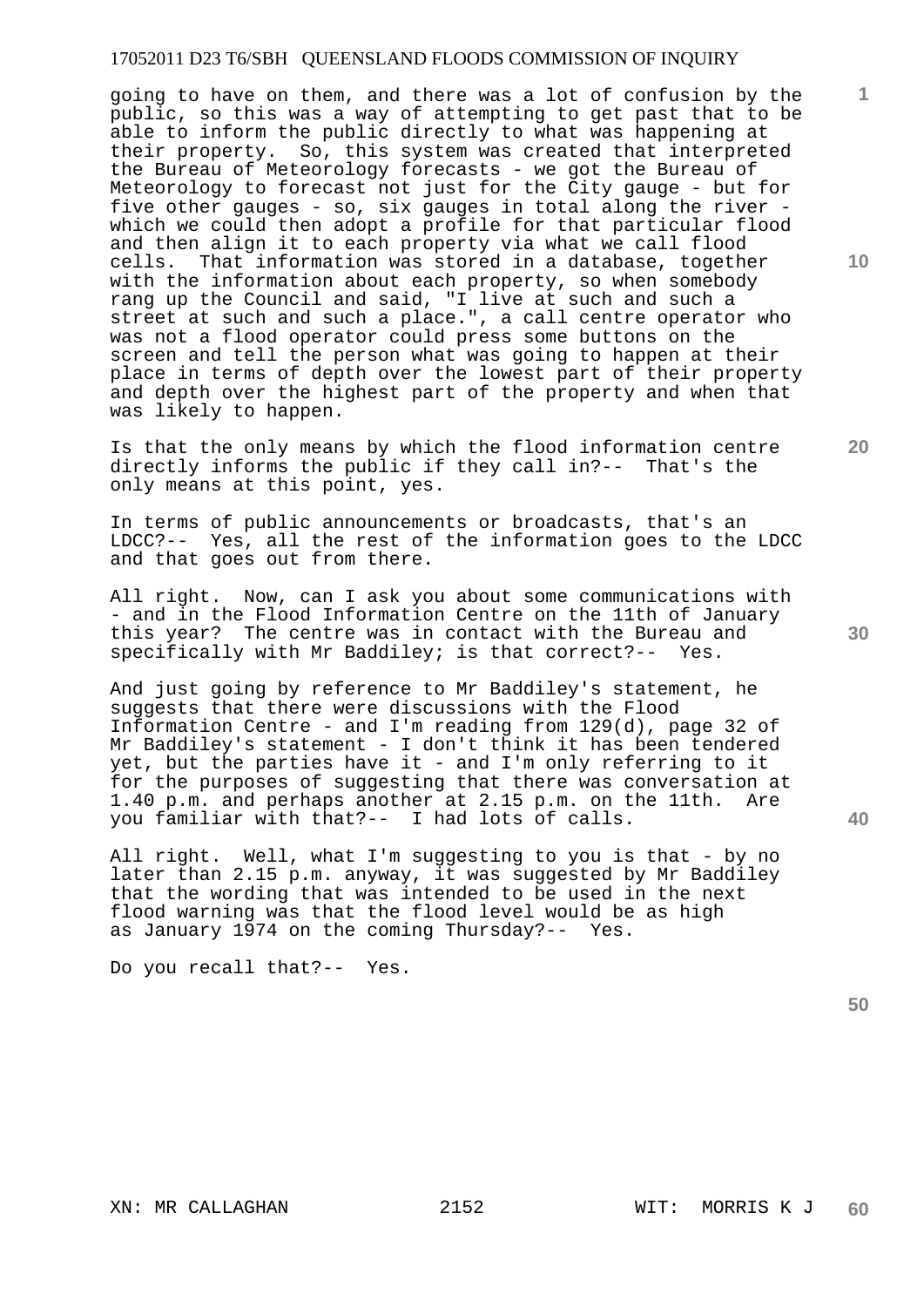Do you recall that?-- Yes.

If we look at your second statement and the attachments to them, if I take you to page 437 of those?-- 400 and?

Thirty-seven?-- Yes.

That is an email from you to the LDCC which, in effect, passes on that information or paraphrases it in your communication to the LDCC; is that right?-- That is correct.

You can stay in that volume and turn over two pages to 439. There was another email at, it seems, almost exactly 3 p.m. again to the LDCC, where you advised that on the basis of what you had been told by the Bureau the peak flood levels were actually going to exceed 1974 because the previous one had been similar to; is that right?-- That is correct.

That would appear to reflect a further conversation which you had with Mr Baddiley at perhaps 2.55 p.m., just before this was sent?-- Correct.

Okay, and relevantly, I think you have included or exhibited to your statement then the bomb alert which issued at 3.25 p.m., that is at 441?-- Yes.

I think the only other document of relevance at this stage is the situation report you sent to the LDCC at 3.30 p.m. I don't think that's in the material you have but we have a copy to show to you. Turn to the second page. That is not a particularly good photocopy, I'm sorry, but you can at least read the words which say it was created at - on the 11/1 at 3.30 p.m.; is that right?-- Yes.

This is what you sent to the LDCC?-- It was sent from my area.

Yes, all right, what you the Flood Information Centre sent to the LDCC?-- That is correct.

All right. Now, are you aware of anything I have missed in terms of relevant communication as to the prediction of the level of the expected flood? Communication between yourself and BOM or yourself and the LDCC?-- One of the things that we do as far as the operation of the LDCC is concerned and their requests of us, is that not only do they want to know what the predictions are but they want to know what likely changes could occur, could it get any bigger and, if so, by how much. Not they would send that off to the public but they would then be prepared for some eventuality that could occur in the future. That is what we were talking about in the 12,000. So one of the discussions we had with the Bureau of Meteorology was, you know, if the worst came to the worst and things happened that we weren't really expecting, and rainfalls were heavier than we thought, how high could this thing go, we got the number of 12,000 CUMECS which we related then to the LDCC and we even got them to pull out those maps to have a look and see what would happen if that was the case.

**10** 

**1**

**20** 

**30** 

**40**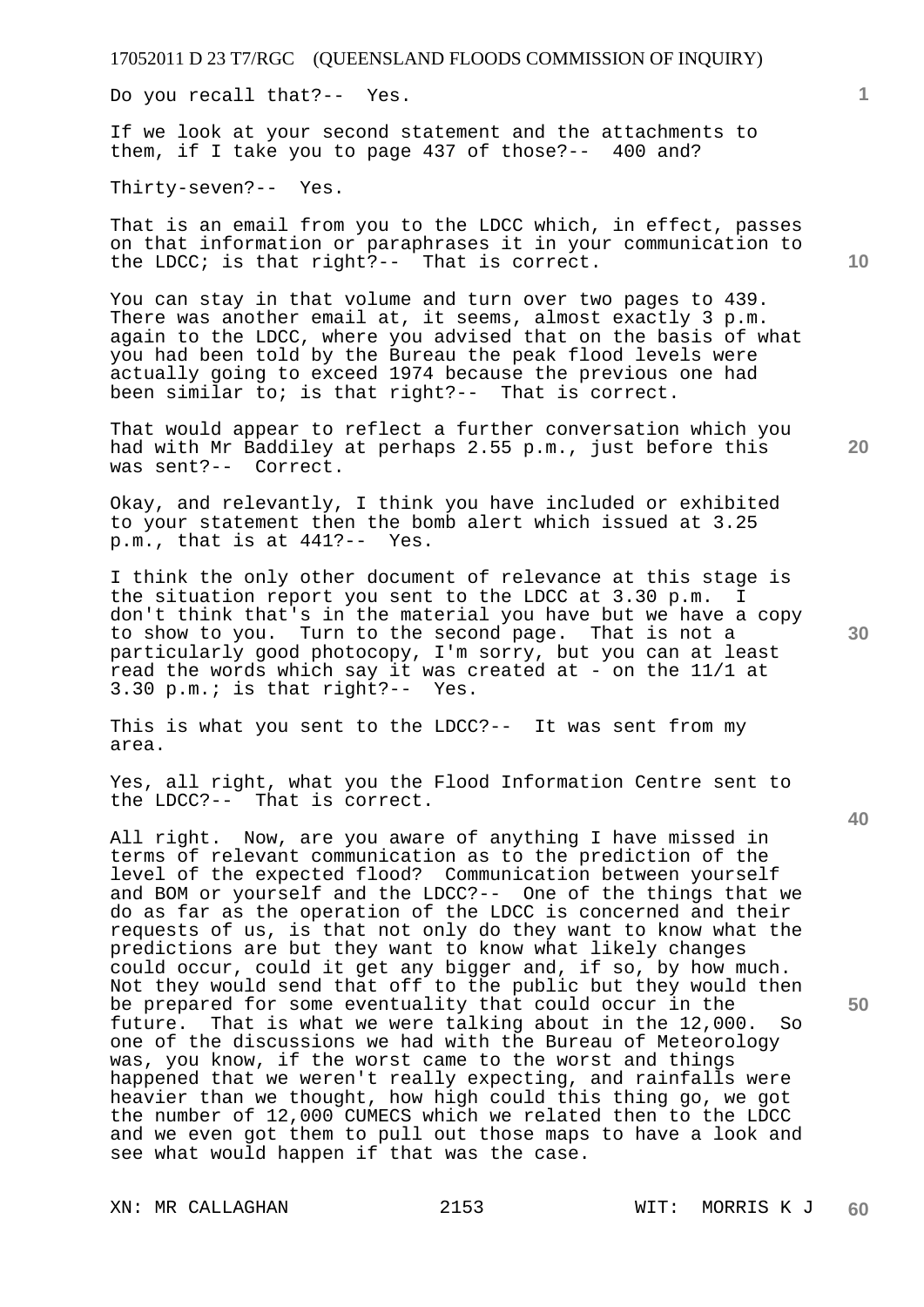| 17052011 D 23 T7/RGC (QUEENSLAND FLOODS COMMISSION OF INQUIRY)                                                                                                                                                                                                                                                                                 |                 |
|------------------------------------------------------------------------------------------------------------------------------------------------------------------------------------------------------------------------------------------------------------------------------------------------------------------------------------------------|-----------------|
| You are at the moment explaining the entry on the cover sheet<br>of the document I've just shown you?-- Sorry.                                                                                                                                                                                                                                 | 1               |
| Is that what you are doing at the moment?-- Yes, I am.                                                                                                                                                                                                                                                                                         |                 |
| All I was asking you, though, was whether there were any other<br>relevant communications that I might have missed, because<br>there are a lot of them, either between yourself and BOM or<br>yourself and the LDCC on the 11th which touched upon the<br>predicted level of the flood?-- Well, I can't remember.<br>Could have, I don't know. | 10 <sup>°</sup> |
| I tender that.                                                                                                                                                                                                                                                                                                                                 |                 |
| COMMISSIONER: Exhibit 405.                                                                                                                                                                                                                                                                                                                     |                 |
| ADMITTED AND MARKED "EXHIBIT 405"                                                                                                                                                                                                                                                                                                              | 20              |
| Is that a convenient time?<br>COMMISSIONER:                                                                                                                                                                                                                                                                                                    |                 |
| That is a convenient time, Madam Commissioner.<br>MR CALLAGHAN:<br>Thank you.                                                                                                                                                                                                                                                                  |                 |
| THE COMMISSION ADJOURNED AT 1.05 P.M. TILL 2.30 P.M.                                                                                                                                                                                                                                                                                           | 30              |
| THE COMMISSION RESUMED AT 2.30 P.M.                                                                                                                                                                                                                                                                                                            |                 |
| KENNETH JOHN MORRIS, CONTINUING:                                                                                                                                                                                                                                                                                                               | 40              |
| COMMISSIONER: Could somebody give Mr Morris a hand with that<br>jug? I must say the jugs here are diabolical, I can't work<br>mine either.                                                                                                                                                                                                     |                 |
| MR CALLAGHAN: Mr Morris, before we adjourned you made mention<br>of the fact that the flood information was set up by reason of<br>difficulties in communication experienced during the 1974<br>floods; is that right?-- That is correct.                                                                                                      | 50              |
| One aspect of those difficulties is that a prediction of a<br>height at the Brisbane City gauge doesn't necessarily mean<br>much to the people in the other parts of Brisbane; is that<br>right?-- That is correct.                                                                                                                            |                 |
| Of course, that information is still necessary?-- It is.                                                                                                                                                                                                                                                                                       |                 |
|                                                                                                                                                                                                                                                                                                                                                |                 |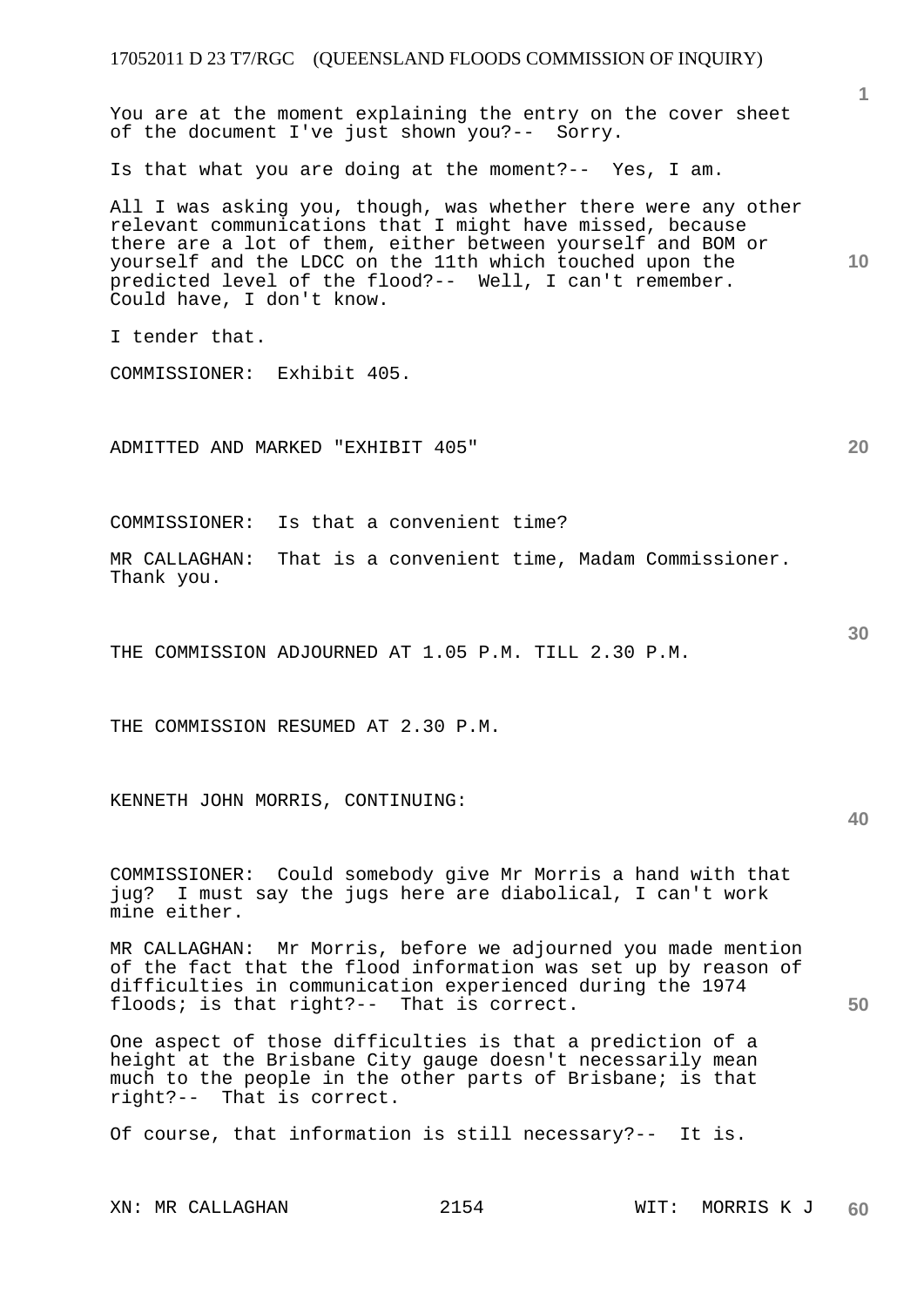That's why it is included in the sit rep such as the one that you sent on the 11th of January at 3.30 p.m.?-- Yes, what I meant by that is it doesn't mean much to the general citizens. It does mean a lot to the people who know what it means.

That is right. But one thing that does mean a lot to the general population is a phrase such as "1974" or now "2011", and we know that that was in the language used by Mr Baddiley to you between 1.45 and 2.15, I think it was, on the 11th. What I am interested in is the first occasion on which that term, "1974", was used in communication issued by the council. Now, your difficulties here may be you can't say what the LDCC said; is that right?-- That is correct.

But what you can say is that you forwarded that email at 2.45 p.m. which used that language, similar to 1974, is that right?-- That is correct.

You don't know what they did with it after that?-- No.

The other problem might be that is that sort of language anything that would be used by the call centre?-- No. The call centre would have just responded to the information that is in the Bender. They have a script which doesn't have that sort of language in it.

No, so if the phrase 1974 was use in the communication issued by council it wasn't something of which you would necessarily have knowledge?-- No, I wouldn't.

With the call centre information can you tell us anything about the speed with which that's updated?-- Yes, the Bureau of Meteorology provide us by phone generally with the levels, the predicted levels, and that is followed shortly after by an official communicae from the Bureau of Meteorology with those levels on it. Sometimes even before we get the official communicae we have already entered that information into what has been termed the Bender. That is checked by the assistant controller in the control room to make sure that the information has been entered correctly. From that point on it is just a button press which transfers that information on to the database. Once that happens it is available to the call centre. It all happens within 20 minutes of receiving the advice.

You've addressed the concept of the Bender in your second statement; is that right?-- That is correct.

And explained a bit about that. But the simple question about that, I suppose, is; would information from more gauges improve its accuracy?-- In a third way. In a third party way, if you like. More gauge information would imply there was more information on which to base a model and make the model more accurate. The Bender information is then based on that model.

The question was probably badly worded. Would it make it more informative, more helpful to the wider population, I suppose

**10** 

**1**

**30** 

**20** 

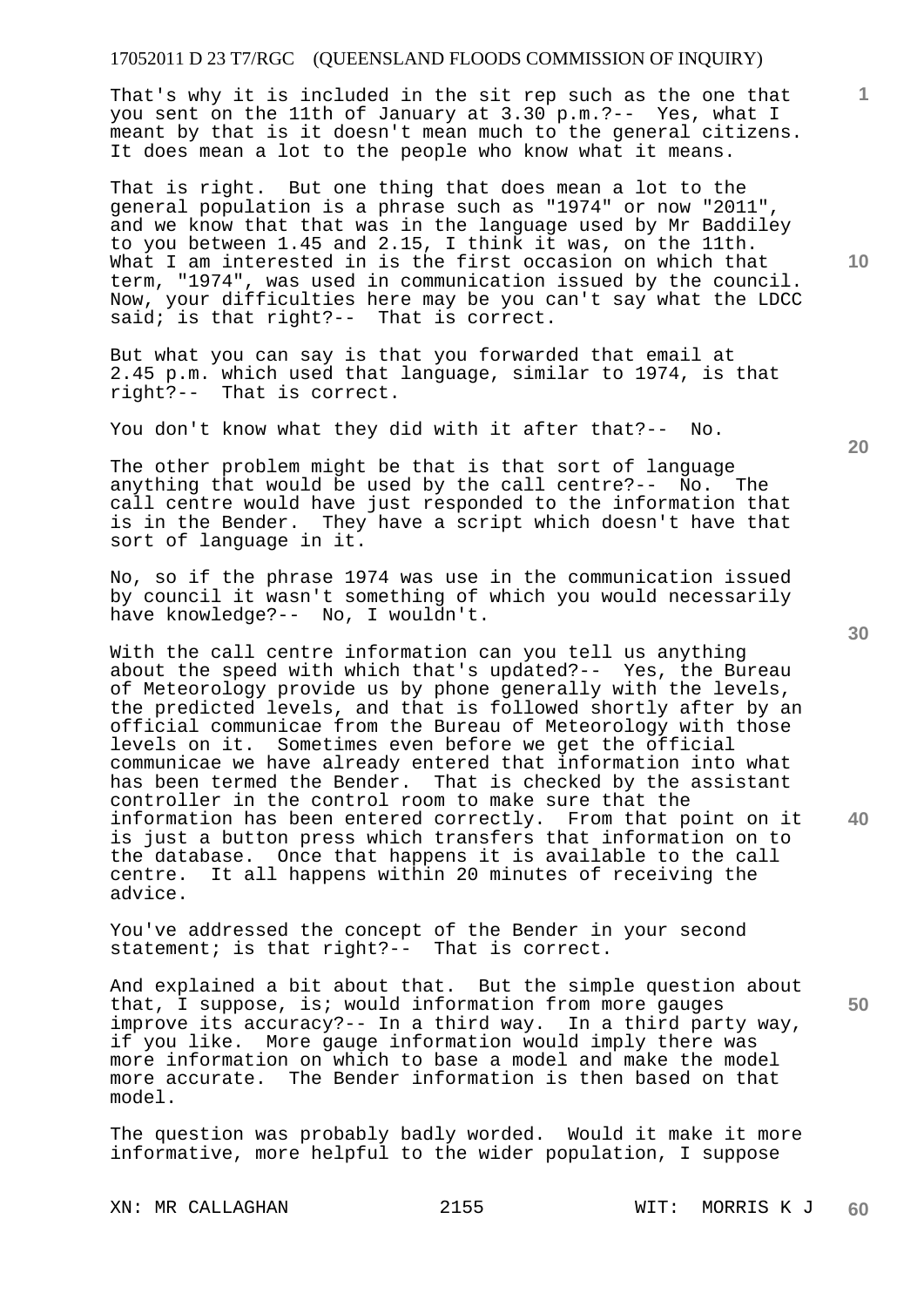if there were more?-- I don't know of anybody was actually using the Bureau of Meteorology forecasts for Jindalee and forecasts for Moggill as part of their decision making process. All I know is that on a property to property based bit of information we would have taken a profile, bent it to fit the Bureau of Meteorology's forecast and then used that as an interpolating procedure to work out what the flood levels were along the river between those two points and applied that.

What I am getting at is we have a gauge at Jindalee?-- Yes.

A gauge in the city?-- Yes.

And none in between, is that right?-- We do have other gauges. We have a gauge at the mouth of Bulimba Creek, we have a gauge at the mouth of Breakfast Creek, we have a gauge at the mouth of Oxley Creek.

Breakfast Creek and Bulimba would be-----?-- Downstream of the city gauge. Oxley Creek is between the city and Jindalee.

The question - I may not be making it clear - if there were more gauges between Jindalee and the city, would the information yielded by those gauges be helpful in providing information about which properties are likely to be inundated by flood water?-- Very marginally.

Marginally only?-- Yes.

Why is that?-- Just it would help refine the model a bit.

Yes. All right. If I could turn to your dealings with the Flood Operations Centre. There has already been a bit said about communications with the Flood Operations Centre and the whole question of whether the limit for damaging flows was 3,500 or 4,000, are you aware of that?-- Yes.

**40**  You addressed that in your statement at paragraphs 81 to 95, is that right?-- Do you want me to look? I will assume what you are saying is correct.

All right. The only things I wanted to ask you about that were - two aspects of it. One is Mr Malone didn't have a copy of the damage curve, do you recall referring to that conversation?-- I do recall it, yes, I do recall it, remember that.

**50**  Is there any real need for someone in his position to have a copy of the damage curve or is it just really something that might be useful background?-- I think it was more useful background.

Because presumably what he needs to know is reflected in the manual already?-- Yes - oh, yes.

All right. The other point about these communications is that you record the fact that at paragraph 108 that you had a

**1**

**10** 

**20**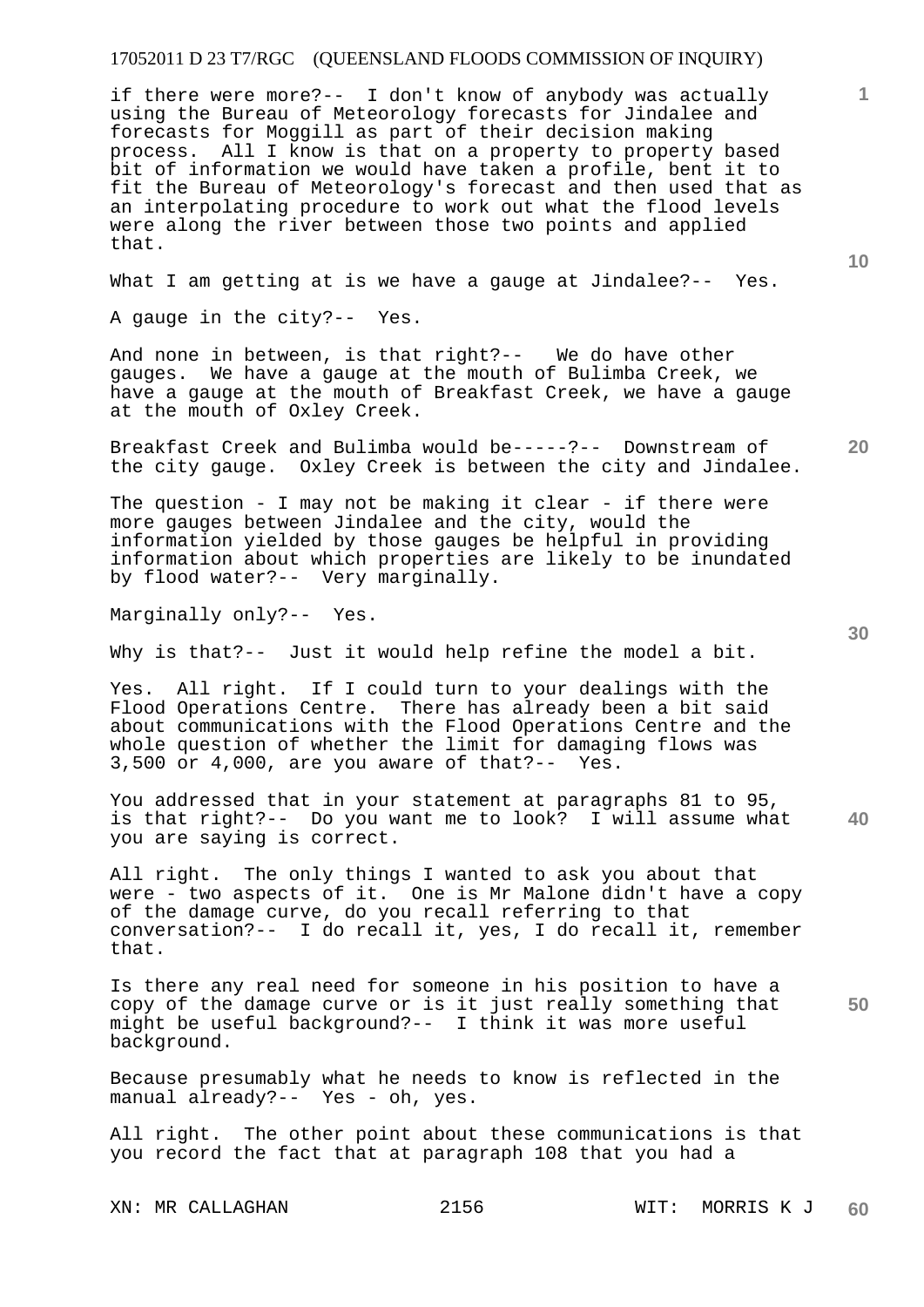strong view about the desirability of allowing the fuse plugs to activate; is that right?-- Yes.

Can you just share that, and your reasons for it, with us?-- When we were told - we had a meeting up at Wivenhoe with members of - various members of the State Government telling us about the fuse plug spillways and asking us if we had - it was before the fuse plug spillways were built, it was during their design. At that time we were told that the fuse plug spillways wouldn't be coming into operation until something like around about a one in 5,000 year event. That was fixed in my mind that's when the fuse plugs spillways would be starting to be activated. We gave our approval for - did not object to that sort of system of securing the dam because in a 5,000 year event all hell would be breaking loose down in Brisbane anyway and no-one would notice a slight bit of extra flood as a result of the fuse plug breaking. What I was surprised about was this was nowhere near a one in 5,000 year event and suddenly a fuse plug was mentioned so I was surprised about that and I said, "Don't let it happen."

Whilst on that part of your statement down at paragraph 115 you were talking about the drawdown - sorry, you were in communications with the Flood Operations Centre during drawdown phase?-- Yes.

You were interested to know whether that could be extended a little to assist with the clean up, is that right?-- That is correct.

Could you elaborate on that for us?-- I was at the LDMG meeting that was discussing about the problems happening with the clean up. By that stage the clean up was underway. People had been moving into some properties and cleaning them up and having them reflooded with the high tide and part of that reason was because there was the flow that was sitting on top of the high tide that was raising the tide higher than it normally would have been. That would have been helped had there been less flow coming down from the dam to combine with the high tide. So I rang up the State Government off my own bat to see if they could lower that flow so there would be less impact during the clean up operation.

Your response was an emphatic no; is that right?-- That is correct.

Did you feel that that was an unnecessary sort of-----?-- Not at all. The - we are, sort of, third in line of all the information. We just deal with the information we get. If the State Government said no, they had very good reasons as to why they said no and I wasn't going to debate that with them. That is their control, not mine.

Nevertheless an extension of that period might have been helpful to you?-- It would have been helpful otherwise I wouldn't have asked but if it wasn't to be, it wasn't to be.

You also - I won't reverse what is already in your statement

XN: MR CALLAGHAN 2157 WIT: MORRIS K J **60** 

**10** 

**1**

**20** 

**40**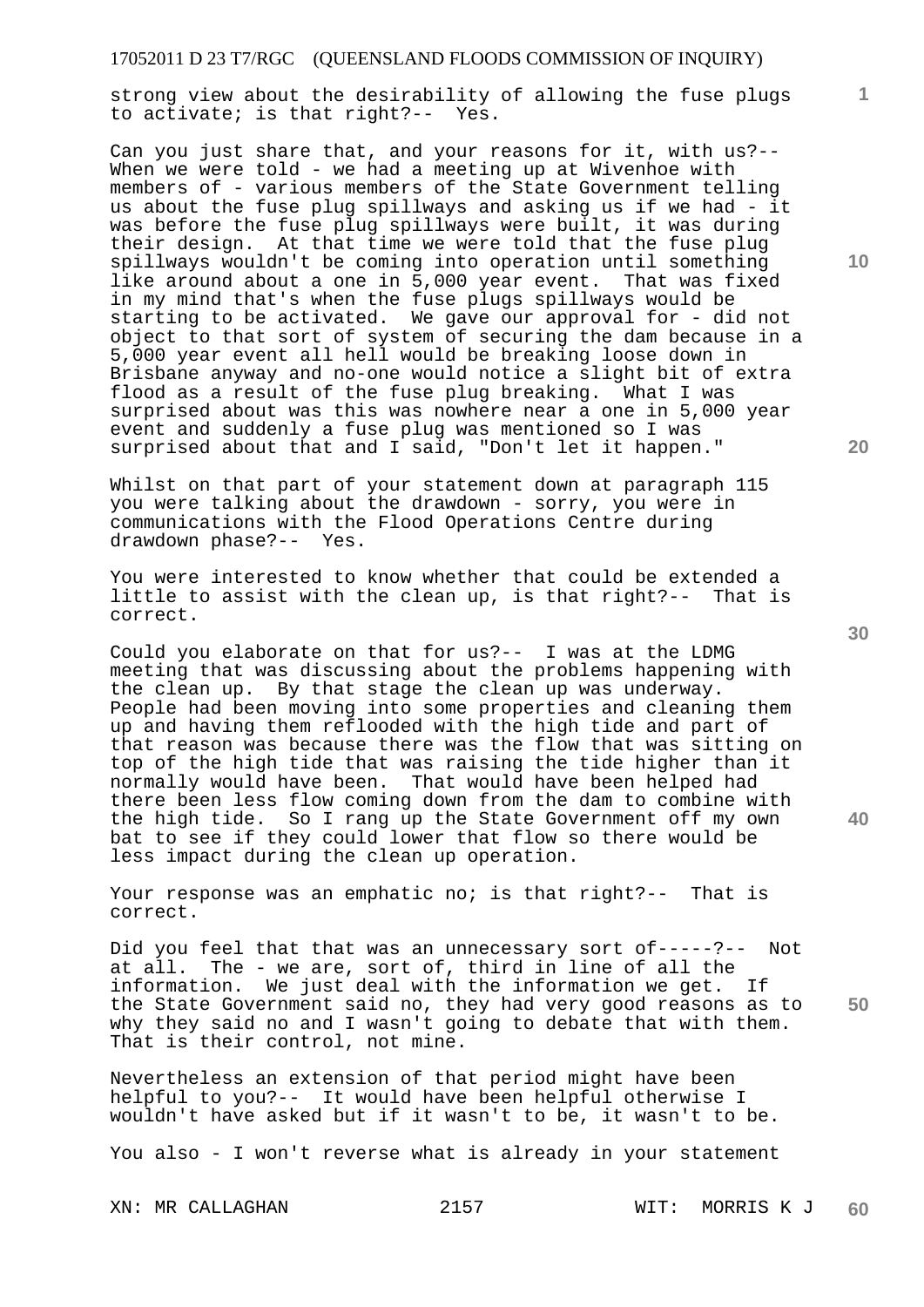about what you say about Bender and Flood Wise but can you tell me this: are you aware as to whether other councils use those programs?-- Flood Wise has been provided to every council in South-East Queensland including Tweed Heads.

The Bender program?-- Just the Brisbane City Council.

**10**  Do you perceive that is for reasons of cost or-----?-- No, it is specific to - the Bender - other councils could use a program similar to the Bender but they would have to put their own data in it. They could use something very similar to Bender but Bender is only for Brisbane City Council.

Do you know, though, whether other councils do use something similar to Bender?-- I believe the Gold Coast - it is not exactly the same as the Bender but the Gold Coast City Council use as system using GLS to do the same sort of thing.

That's the only one of which you are aware?-- That is the only one of which I am aware.

**20** 

Thank you.

MR POMERENKE: Mr Morris, you were asked some questions about attachment KJM3 to your statement?-- Yes.

Could you turn that attachment up, please?-- Yes.

You were asked what this document was about and you said it was about revisiting the operations in the manual. The manual you were referring to there was the Manual of Operating Procedures for Wivenhoe and Somerset Dam?-- That is correct.

When you say "revisiting the operations" you were concerned to determine whether the operating rules set out in the manual should be changed?-- That is correct.

**40**  Just for the benefit of the Commission do we see the purposes of the study reflected on - if we look in the bottom right-hand cornier of this document there should be page numbers, page 5 of 15?-- Yes.

You see section 3.0, "Project Purpose"?-- Yes.

"It was anticipated" - this is the second sentence - "that this could lead to the modification of the operating rules for Somerset and Wivenhoe Dams and thus minimise potential damage."?-- That is correct.

Section 4.0, "Project Objectives". In particular the second dot point. Does that reflect the objective of determining whether the operating rules could be changed?-- Yes, it does.

Also over the page, section 5.0, the second dot point, that again reflects your purpose was to try and determine whether the operating rules could be changed in the manual?-- That is

**1**

**30**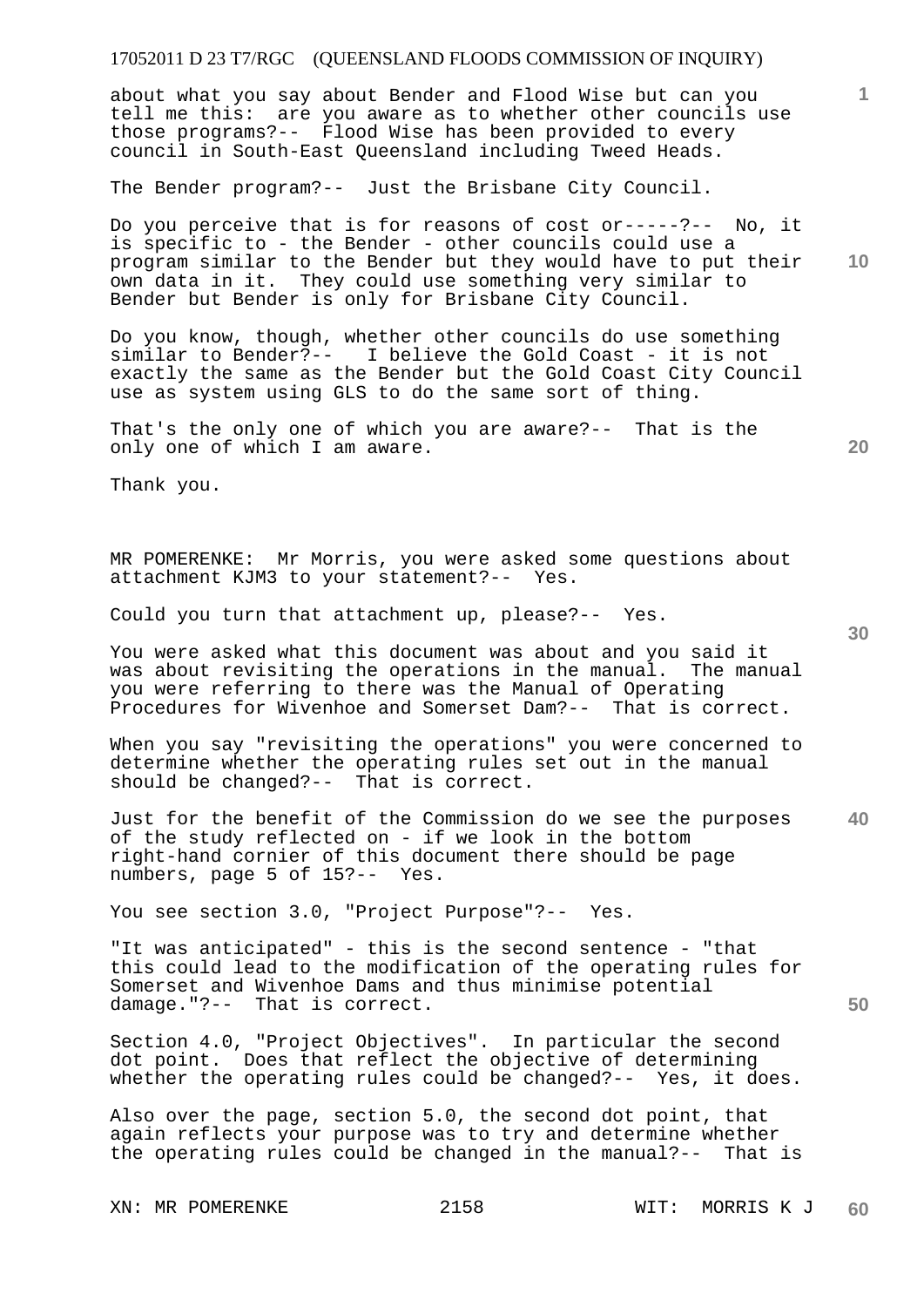correct.

Now, the study was conducted in stages; is that correct?-- Yes.

Focusing just for the moment on phase 2 which we see at the bottom of page 6 of 15, phase 2, "Damage Assessment", I am interested in understanding precisely what it is that you were measuring or estimating. Do we see in the last paragraph on the page a reference to potential direct flood damage?-- Yes, that is correct.

Is that what you were estimating or measuring in this study?-- It was the easiest one to estimate. The indirect damages were much harder and more ethereal, if you like, so we would rather have something that is fairly concrete to say, "This is definitely going to happen therefore we should try and minimise that."

So the answer is yes that is what you were seeking to estimate?-- Yes, that is correct.

The potential direct flood damage, do we see that comprises internal, external and structural damage?-- That is correct.

Three different categories?-- That is correct.

I want to show you a document that deals with those three categories of damage. If Mr Morris could be shown this document and I have copies are for the Commission.

COMMISSIONER: Does everyone else have copies?

MR POMERENKE: The Commission was notified about this document this morning. I am not sure if everyone else does.

COMMISSIONER: So it is WRM Water and Environment Brisbane City Council City Design, Brisbane Valley Flood Damage Minimisation Study From 2006 so everybody knows what we are all looking at.

MR DUNNING: Could I trouble Mr Pomerenke to speak up a little bit, because I am obviously paying particular attention to this evidence and it is a little hard to hear.

MR POMERENKE: Mr Morris, have you seen that document before?-- I have.

**50**  Was that part of a review of the study that council was conducted?-- It was part of the study we were conducting. We didn't have the expertise to do this sort of work so we hired WRM to provide expertise for us.

Very good. Could you turn please to page 3 of the document, in particular section 2.1.1. Do you see there a heading "Direct Damage"?-- Yes.

About halfway down the page do you see the paragraph

**20** 

**10** 

**1**

**30**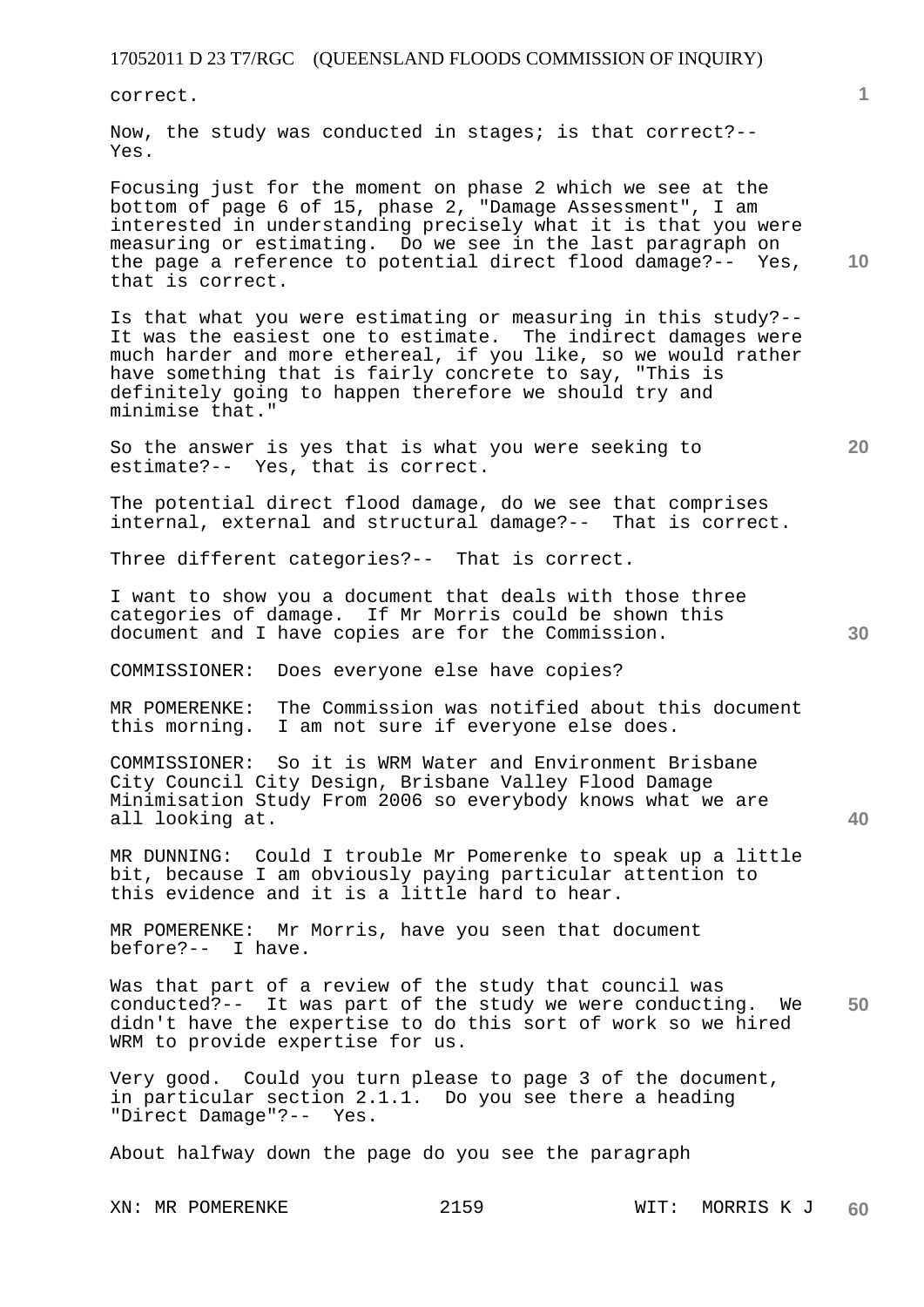commencing, "Direct damage is divided into three categories, internal, external and structural damage."?-- I do.

Could you read for me please, just to yourself, the description of those three categories of damage that are set out in that paragraph?-- Yep.

Do you agree with those?-- I do agree with those.

Those descriptions. So they describe what it is that was being estimated or measured in this study?-- That is correct.

Just focusing on external damage for the moment. We see that it refers to damage occurring in items external to the main building including fences, gardens and so on. That would include, wouldn't it, damage that occurs on people's properties before the water reaches the floor boards of the dwelling?-- Yes.

Returning then to attachment 3 to your statement please, Mr Morris. In particular, if I could direct your attention to page 10 of 15. Do we see on page 10 of 15 the damage curve to the Brisbane area?-- Yes.

Is it fair to say that at the commencement of this exercise what you had anticipated was that this curve that we see in the centre of the page would show or might possibly show a distinct step up or an increase in the damage before you got to 4000 cubic metres per second?-- That is correct.

If you wish to explain?-- No.

This, on page 10 sets out the results of the study and it is an accurate reflection of the results of the study?-- It is.

We see that it shows no such distinct step up or increase before flows reached 4,000 cubic metres a second per second, instead we see a smooth working through that flow rate?-- That is correct.

The consequence of that, I suggest, was that the study was halted at that stage?-- Not because there wasn't any step up. We actually did a little bit further than that.

Yes?-- What we were looking for was - before we started - the second phase of the study was quite a detailed modelling exercise. It was, in fact, more than half the cost of the total study. We didn't want to go down that track if there was no value in going down it. So there was a lot of lively discussion amongst all the participants to see - because there was no step, to see whether there was any way of reducing the outflow from the dam to what it currently was. We were looking - we were discussing with members of the State about any possibility of changing the operating rules to make, say, a 6,000 CUMEC flow into a 5,000 CUMEC flow or something less. It was quite a long discussion. There were many challenges that I was certainly throwing at them saying, "I don't believe you, let's see if we can do something better," but at the end

**20** 

**1**

**10** 

**40**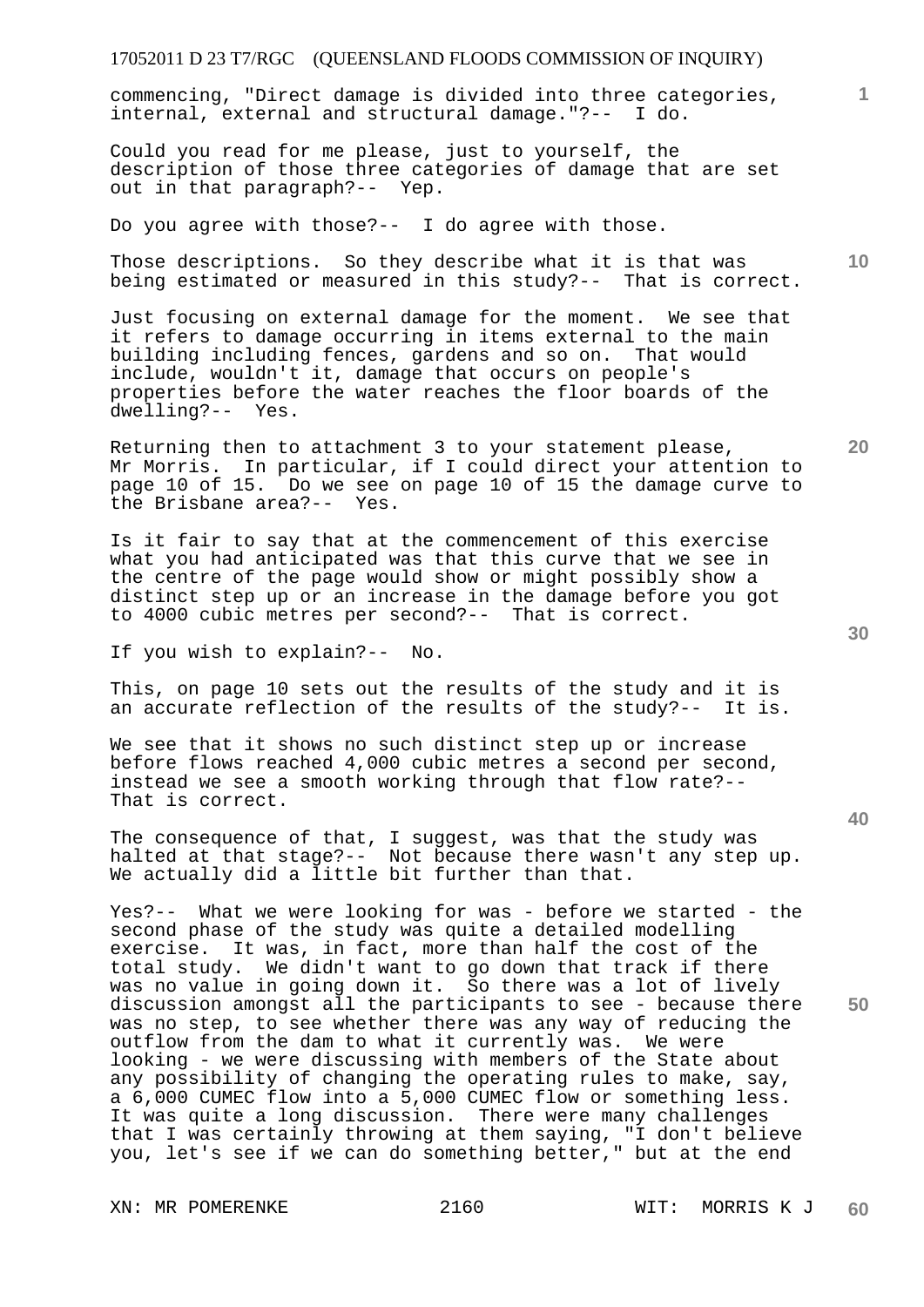of the exercise it was decided there was really nothing that could be changed out of the operating rules that would help lower the damages from what we currently had. So at that stage we drew the line and said we will stop this particular study.

Can I take you please back to page 7 of 15? You should see a section 6.3, "Phrase 3 Damage Mitigation Feasibility"?-- Yes.

We see in the first paragraph, the second sentence, "Discussion of the project HALT being incorporated at this stage."?-- Yes.

"Given there are no clear damage threshold points identified on the flood damage curves."?-- That is correct.

In the note it says, "It was agreed by the steering committee the damage curves derived did not indicate an opportunity to target changes in the dam operations in order to avoid a damage threshold."?-- That is correct.

So at this point you've reached the decision that there is no opportunity to target changes in the manual?-- That is correct.

So in consequence there was no suggestion by the council that the manual would be changed?-- That is correct.

Could I tender the WRM report?

COMMISSIONER: Exhibit 406.

ADMITTED AND MARKED "EXHIBIT 406"

**40**  MR POMERENKE: Finally, Mr Morris, you were asked some questions about the consultation process in relation to the manual review, the most recent manual review. I think you said that you were asked whether you objected to any changes that were proposed?-- Yes.

You were invited to have input at that stage. At that stage if you had thought changes were justified to the manual, you had the opportunity to say so, would you agree?-- I would, yes.

If you had thought a change was justified you would have suggested it?-- Yes.

Thank you, Mr Morris.

COMMISSIONER: Mr Ambrose?

MR AMBROSE: No questions.

**30** 

**50** 

**20** 

**10**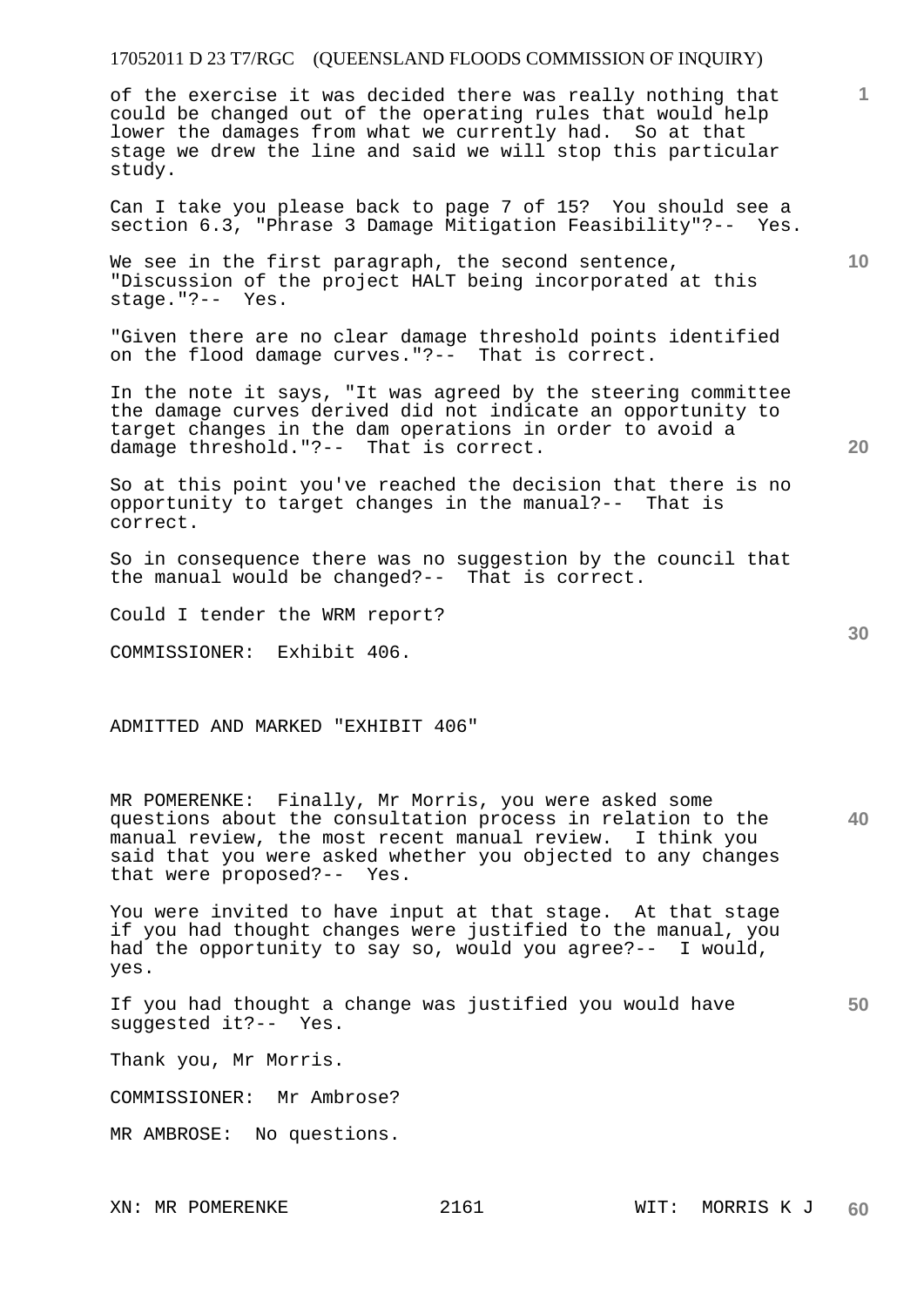COMMISSIONER: Mr Murdock, I think you might be next.

MR MURDOCH: No questions, thank you.

MR MacSPORRAN: No questions, thank you.

COMMISSIONER: Ms O'Brien?

MS O'BRIEN: No questions, thank you.

COMMISSIONER: Ms McLeod.

MS McLEOD: Just a couple, thank you, Mr Morris. Paragraph 31 of your first statement concerns the technical workings and the development of the protocol?-- Yes.

**20**  I should say I appear for the Commonwealth. Just to clarify, the technical meetings involved the Bureau, Seqwater and the Brisbane City Council engineers and hydrologists?-- That is correct.

Do you agree? Those were meetings that discussed technical details and the various roles of each of the players in terms of how they would operate together during floods broadly?-- Yes.

**30**  Would you agree with that this? But it was not a role of those technical meetings to develop the protocol, do you agree with that?-- The protocol came out of those meetings.

Well, the protocol followed those meetings, did it not, but the protocol was developed by a State Government committee chaired by DERM?-- That is correct.

Can I ask you about paragraph 64 of your statement, that first statement. You are referring to a telephone call there with a representative from the Bureau and some advice you say you had from the Bureau at that time. By Sunday the 9th of January you were aware that the Flood Warning Centre had been providing flood warnings for the Brisbane River Basin since Thursday 6 January?-- And longer, yes.

Yes, certainly and before that time but at least in terms of this rain event, if we like, since the 6th of January?-- I didn't personally look.

Before 9 January?-- I didn't look at the site to see if there were.

You say you had a call from the Bureau that informed you heavy rainfall was forecast, they were not sure whether it was going to cause a flood. Can I suggest the only uncertainty in the advice from the Bureau at that stage related to the expectation of flooding in the lower Brisbane River below Moggill?-- Yes, that is correct.

XN: MS McLEOD 2162 WIT: MORRIS K J

**60** 

**10** 

**1**

**40**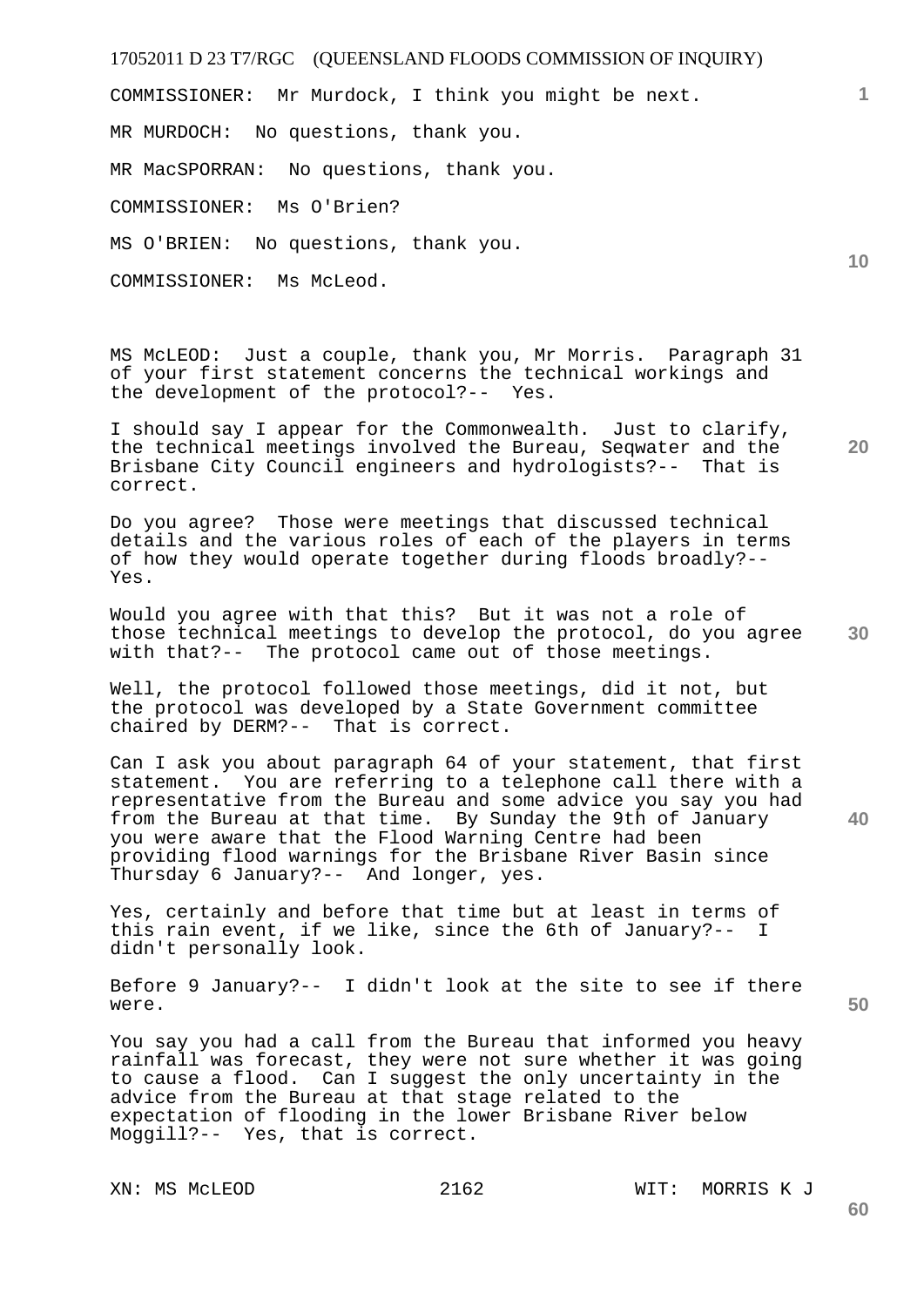Flood warnings were already current for upstream areas, were they not?-- Yes, they were.

So the 10.55 warning on the 9th of January indicated, for example, that moderate flooding was expected in Mt Crosby on the Monday?-- What time was it?

10.55 p.m. on the Sunday night?-- I would have to have a look.

You may not remember that but you do remember that warnings for lower Brisbane, including perhaps Moggill, Jindalee and Brisbane City were not in the flood warnings by that time because they were below the reporting thresholds, if you like?-- That is correct.

The model results for the Brisbane River had been continuously published to the Bureau website and were updated, as you say, from prior to 6 January but at least from 6 January and 8 January, 9 January and so on; do you agree with that?-- That is correct.

Okay. Still on that paragraph. Do you recall phoning the flood warning centre on the 8th of January, this is the previous evening, and a number of times during the evening on the 9th of January in the evening of the 9th of January?-- I remember more than the 9th of January.

Okay. During those calls, as was the usual case, the flood warning hydrologists provided briefings on the Brisbane River flooding which was developing at that time?-- The call that stands out in my mind was the call I made specifically looking for a model result as a result of the latest South-East Queensland water warnings saying they are now increasing the flow to 4,000.

Which was on 11 January?-- No, which was on the 9th.

On the 9th?-- Yes.

You were aware there was flood mitigation from the operations of the Wivenhoe Dam?-- Yes.

A number of emails were routinely provided to you updating you on the weather situation?-- Yes.

The flood warning predictions?-- Yes.

**50**  And the likely releases from Wivenhoe as far as the Bureau were aware of them?-- Yes, we were getting the same sort of emails the Bureau were getting.

So, in paragraph 64 where you say, "At this stage," that's the time of the Sunday evening call "the Bureau had not started their modelling process." Do you mean they hadn't on that evening of the 9th started their evening models?-- No, I told you I didn't - I didn't look at the Bureau site before that

**10** 



**30** 

**60**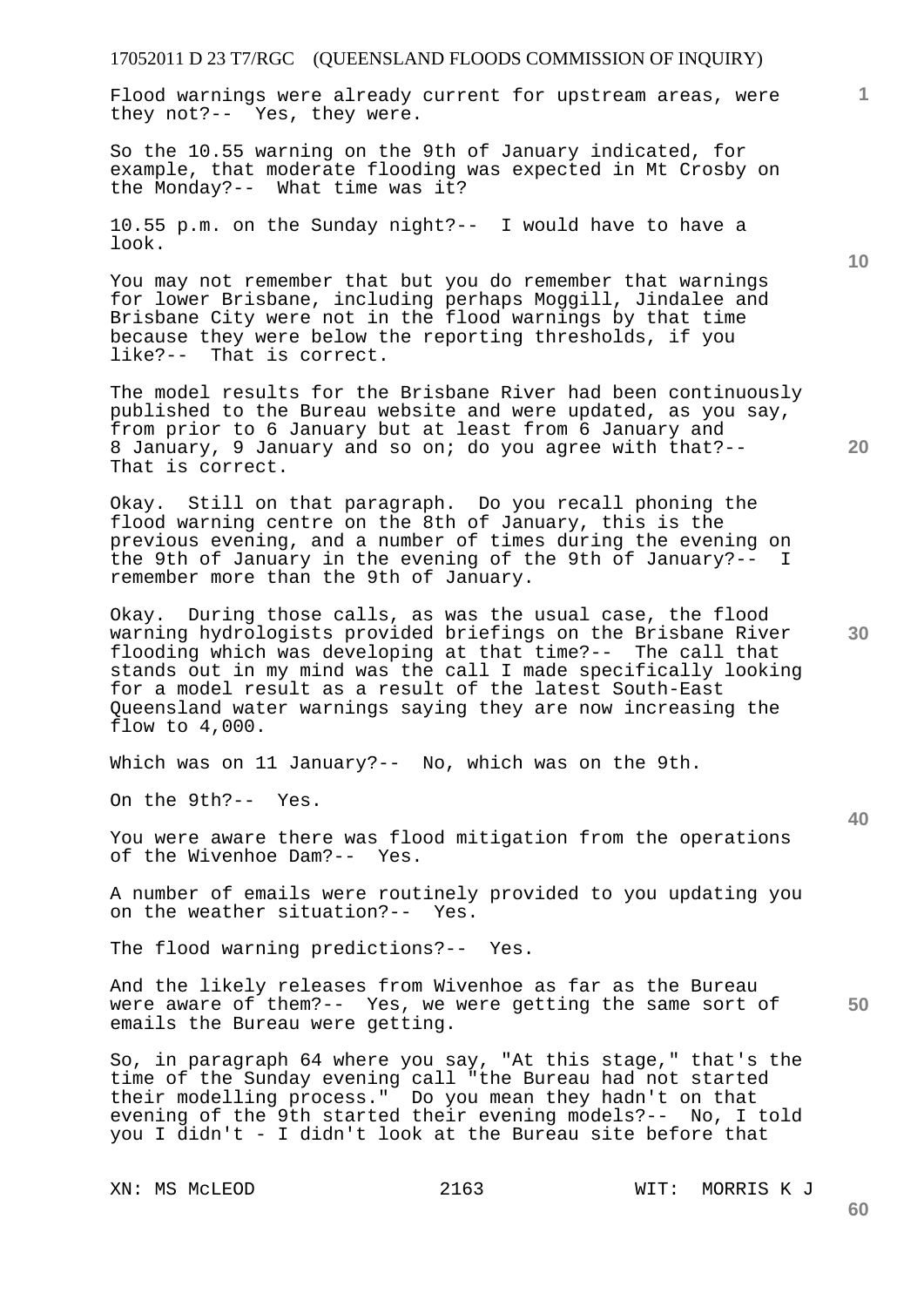because there wasn't any forecast of any flood for us so we were - if there was no forecast of the flood for us we weren't doing anything about it.

Were you aware in your communications with the Bureau which I think you already agreed with me that there were flood publications about the Upper Brisbane?-- That is correct.

You certainly were aware of the rainfall predictions?-- Yes.

Do you remember the emails that came very early in the morning of the 10th of January, 12.36 is the first, and then 1 a.m. copied to you on 10 January?-- I will have to have a look. I was getting lots and lots of emails from the Bureau of Meteorology.

The 12.36 a.m. one just to remind you, indicated that minor flood levels were possible on the high tied at the Brisbane City gauge through Tuesday and Wednesday, again predicted the heavy rain but then at 1 a.m. predicted water levels exceeding the threshold of damaging discharge in urban areas within 24 to 48 hours?-- Yes.

You may not have specific recollection of these?-- I don't have specific but we would have discussed that with the Bureau as well.

Okay, in fact, at something close to 5.30 a.m. the follow day on the 10th you had a telephone conversation with Mr Baddiley?-- Yes.

Where he updated you on the situation?-- Yes.

**10** 

**20** 

**1**

**40** 

**50** 

**30**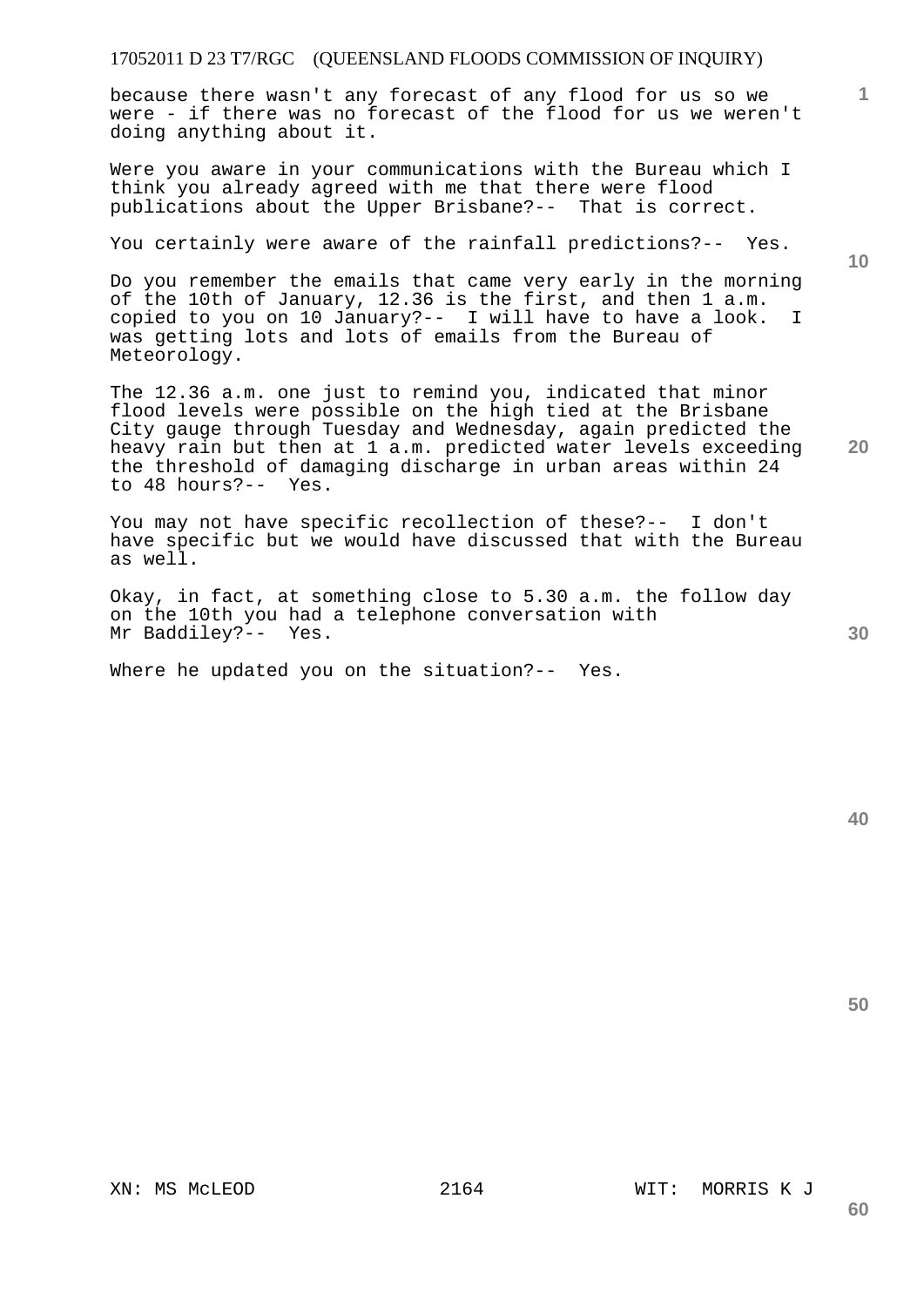Paragraph 77, do I understand that this paragraph, if you read it together with 76, that this paragraph relates to some time after you received the 9 p.m. situation report?-- That's correct.

By this time, you had the Bureau models published just before 7 p.m., I presume?-- They could have been. I didn't look.

Okay. If you had looked at those models, they would, as per usual, have included predicted heights and flows in the model runs?-- They wouldn't have included the prediction of the 2100 figures, so that was new information. The new information that came out was that there's the change in strategy that the dam operators were using to lift it to 4,000, so we didn't have - so that was new information to me. I presumed it was new information to the Bureau of Meteorology and that's why I rang the Bureau of Meteorology to find out what that was going to do to their model runs.

Are you saying that you weren't aware until 9 p.m., after receiving the situation report, that there was the change in release strategy from Wivenhoe?-- That's correct.

And if those - if that information had been published on the Bureau website, are you saying it had not been brought to your attention, or you hadn't seen it?-- I would be surprised if it was. I thought we were getting E-mails at the same time.

You certainly were having ongoing discussions with the Bureau at that time - phone calls with the Flood Warning Centre?-- Yes, yes. Some people were. I mightn't have been doing all of them. We had other people working in the Flood Information Centre at that time. So, we had a  $24/7$  operator who was a young engineer who was doing the duties of the FIC 24/7 part of the operation, which is just a monitoring activity in case something happens.

Okay. Can I invite you to look at your second statement then, paragraph 3.24 and 3.25? You're talking about running the Bender model and feeding in the Bureau forecast data for the six gauges into that model?-- Yes.

At the end of 3.25, the last sentence, you say, "The information of warnings provided on Tuesday morning were already overtaken by events on Tuesday evening." Is that a reference to the new awareness about the releases by Wivenhoe that were changed-----?-- Changed.

-----significantly on Tuesday afternoon?-- Yes.

Okay. I think that's as far as I can take it with Mr Morris in terms of the material that's been provided to us and I'm hopeful Mr Baddiley can resolve the rest of it, otherwise we'll have to reserve our position.

COMMISSIONER: All right. Thanks, Ms McLeod. Mr Dunning?

**10** 

**1**

**30** 

**20**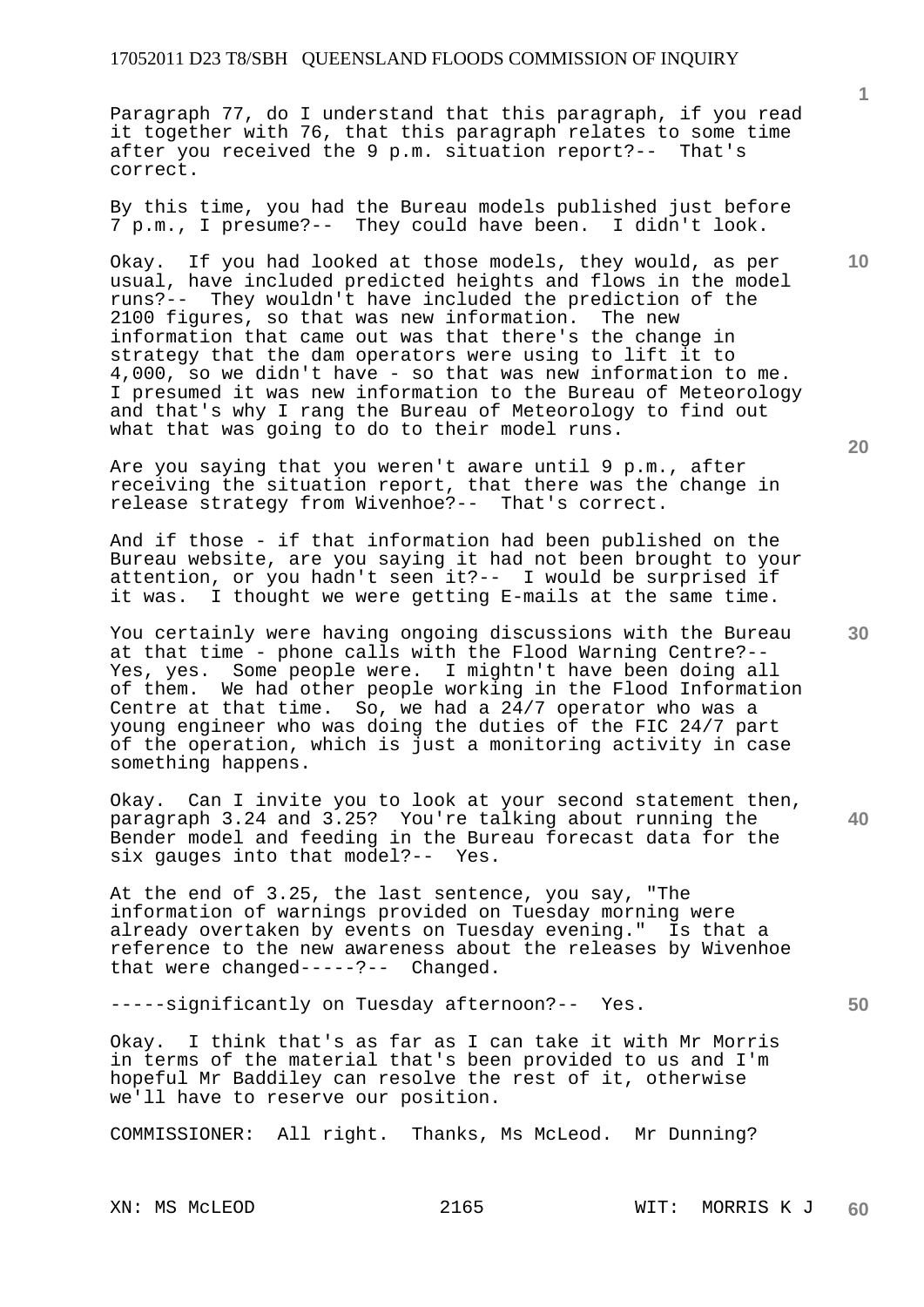MR DUNNING: Thank you, Commissioner. Mr Morris, just one matter: I would like to ask you just a few questions so you might explain, on a practical level, what the consequences of the different flow rates are for the city of Brisbane itself. Now, can you tell the Commission, please, at about what level - sorry, when we talk of flow rates in Brisbane, what are the sources of that water that we're concerned with?-- The water that's coming from either the Bremer River, the Lockyer River, or across Wivenhoe.

Now, what that will be in a particular instance is governed by where the rain is falling, obviously?-- That's correct.

But if we talk of those combined flow rates, can you tell the Commissioners, please, at about what level do you start getting flows in Brisbane that cause difficulties?-- And we only learned about it the year before last, so on a very low level, at 1,000 CUMECS we've found that that starts picking up debris and having it floating down the river and causing an interruption to our ferry services. So, right down at 1,000 CUMECS, as long there hasn't been a flush beforehand, then debris starts floating down the river and causing the Council to stop running its ferry services which disrupts a whole range of people trying to get to or from work.

All right. Then beyond 1,000 CUMECS combined flow, what's the next level of interruption or dislocation to Brisbane?-- The next level is generally below the City gauge. It's to do with flows that are sitting on top of the high tide. So, if there's no big tide, there's not going to be much consequences, but we're talking about 1,500 CUMECS and upwards where, on top of the high tide, it starts affecting properties and roads and parked cars, so we get places like Victoria Street and Sandgate Road that gets cut with salt water, and people have left their cars in those locations during the day to go to work, to come back to find that their car had been inundated with salt water. Some businesses can't open their doors because the water is stopping them from getting into their offices.

All right. At about what range are we talking? 1,500 to-----?-- Yeah, 1,500 it starts. It gets worse as it goes up.

All right. Thank you. And then after those - are they relatively isolated incidents?-- They are isolated pockets along the lower part of the river.

All right. Then after - what is the sort of next jump from those isolated pockets?-- The next jump is the 3,500 or thereabouts. That's where we start getting inundation into properties and start affecting people's homes and, as it goes up, it starts to get about floor level. So, once we get to 4,000, we are above floor level in certain houses.

Yes, certainly. Thanks, Mr Morris. Thanks, Commissioner.

**10** 

**20** 

**30** 

**1**

**40**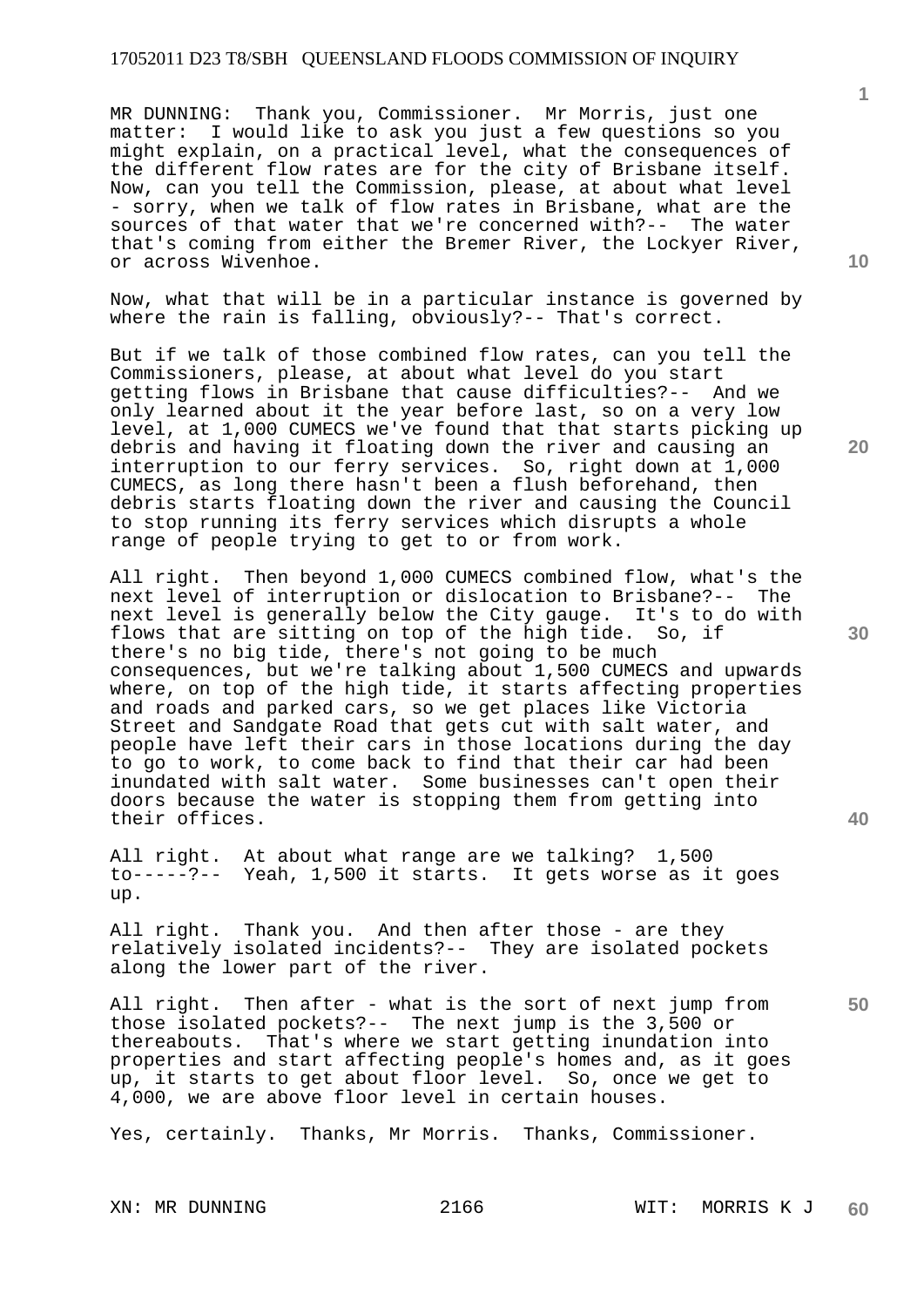COMMISSIONER: Mr Callaghan?

MR CALLAGHAN: No, I have nothing further. May Mr Morris be excused?

COMMISSIONER: Thanks. Mr Morris, you're excused. Thank you very much.

WITNESS EXCUSED

MR CALLAGHAN: I call Mark Babister.

**20** 

**10** 

**1**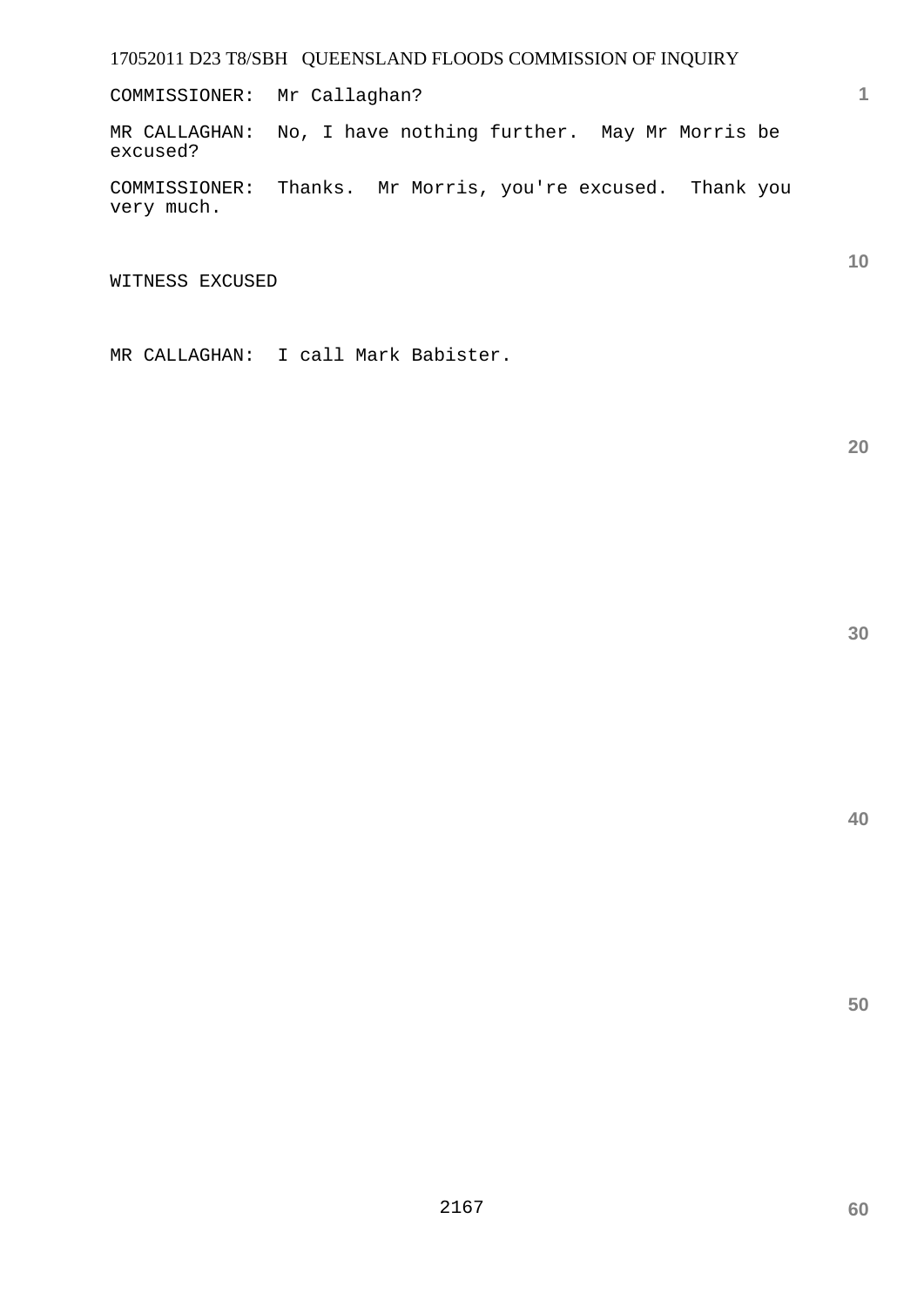MARK KENNETH BABISTER, SWORN AND EXAMINED:

**10 20 30 40 50**  MR CALLAGHAN: Could you tell the Commission your full name and occupation, please?-- Full name is Kenneth - Mark Kenneth Babister, and my occupation is a civil engineer. Mr Babister, at the request of the Commission, you prepared a report dated 11 May 2011; is that correct?-- Yes. Do you have a copy of that with you?-- Yes. Is it the case that there are three amendments that you'd like to make with respect to some minor corrections in that report?-- Yeah, four minor amendments I'd like to make. Four?-- Four, sorry. Okay. I know about three. I know about paragraph 94; is that right?-- Yes. And what's the correction there?-- Just replacing the date January '10 with January '11. And then there's paragraph 151?-- Just replacing the word "closing the loop" with "closing the water balance". Delete "loop", insert "water balance"; is that right?-- That's right. COMMISSIONER: Is there a copy that's going to be tendered as an exhibit, because it might be worth just making those changes if they're small ones. MR CALLAGHAN: I think - is the copy that you've got there marked?-- Yes. Not the copy of the corrections, the copy of the report?-- It is marked. Okay, all right. We'll get you to mark the copy that you've been given with those amendments. If you could amend paragraphs 94 and 151? Sorry, have you done those two?-- I'm just doing it. Yes. And then there was paragraph 155; is that right?-- That's right. And how would you amend that?-- I would like to - to the words "the manual does not provide any guidance", change that to "the manual only provides limited guidance". All right, could you amend that? And there's a fourth amendment you would like to make; is that right?-- Yes, in paragraph 106, I've neglected to include the Lockyer Creek.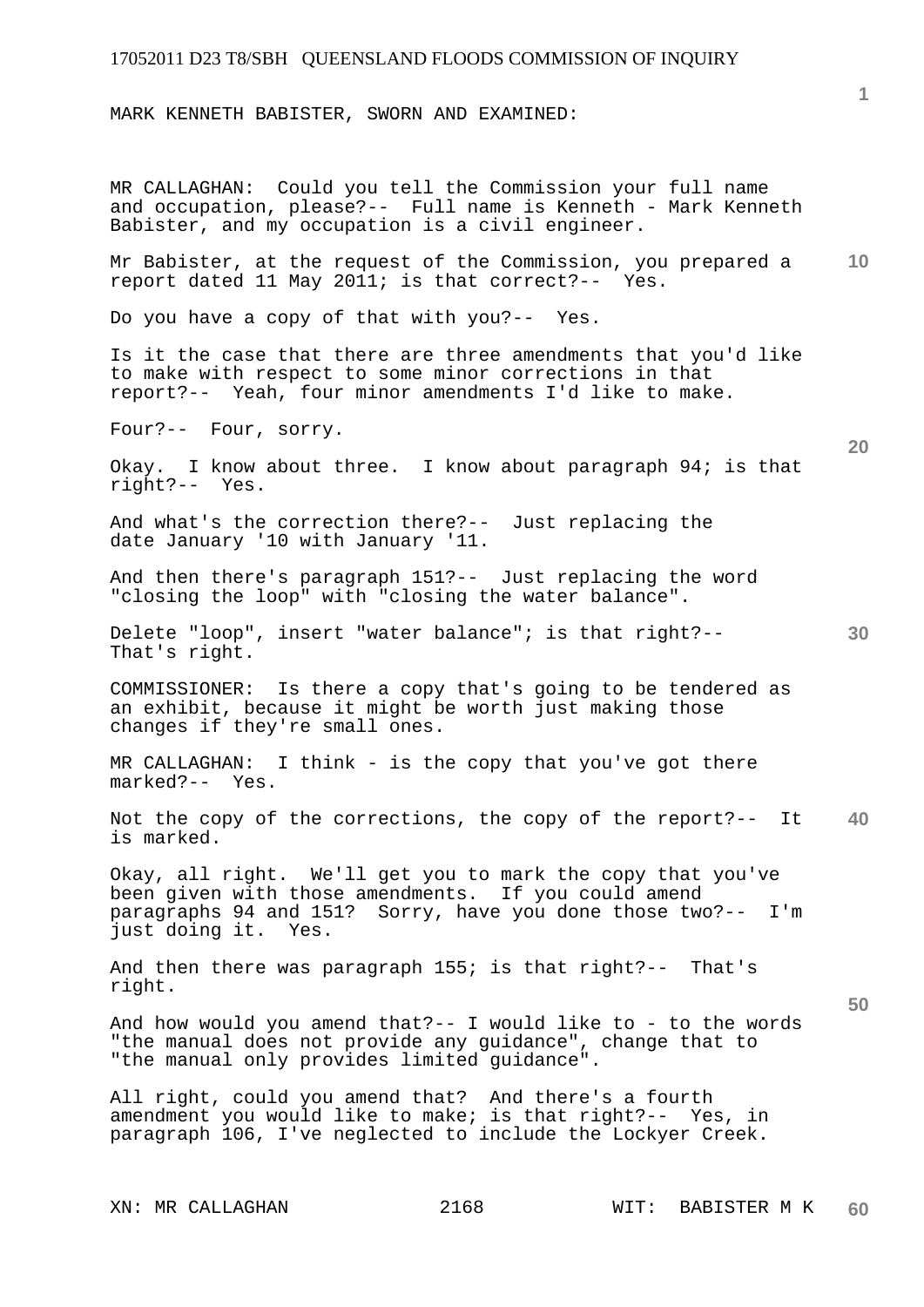I beg your pardon?-- I've neglected to include the term "Lockyer" - or it adds clarity by adding "Lockyer Creek".

Lockyer Creek?-- Yes. So - it did say, "It releases from the dam and flows in the Bremer River." It should say, "It releases from the dam and flows in the Bremer River and Lockyer Creek."

All right?-- It really just adds clarity, though.

All right. Can you just insert that. All right. I tender the copy that's been amended by the witness.

COMMISSIONER: Exhibit 407.

ADMITTED AND MARKED "EXHIBIT 407"

MR CALLAGHAN: Now, the parties have that document, Mr Babister, so I don't intend to take you through it. I just want to get you to comment on one other document, which is Exhibit 395, described as a draft study proposal. You've reviewed that document; is that correct?-- Yes.

And is one concern you have about it that there's no intention yet flagged to advance - to address advances in technology and especially in so far as the hydrology is concerned; is that right?-- That's correct.

All right. Can I show you another document, a document titled, "List of suggested work to be done to review the manual of operational procedures for flood mitigation at Wivenhoe Dam and Somerset Dam". For reference, this is the document, the existence of which I announced yesterday afternoon. Mr Babister, you've reviewed that document; is that correct?-- That's correct.

And is it fair to say that it addresses - or at least identifies, I should say, the subject matter which you feel should be addressed in any review of the manual?-- It does.

And just to be clear, not everything here is something that you've identified. There are ideas from other sources?-- There are, correct.

But the suggestions which you would make are incorporated in this document; is that correct?-- Yes.

Yes, all right. I might tender a copy of that document.

COMMISSIONER: 408.

ADMITTED AND MARKED "EXHIBIT 408"

**30** 

**20** 

**50** 

**10**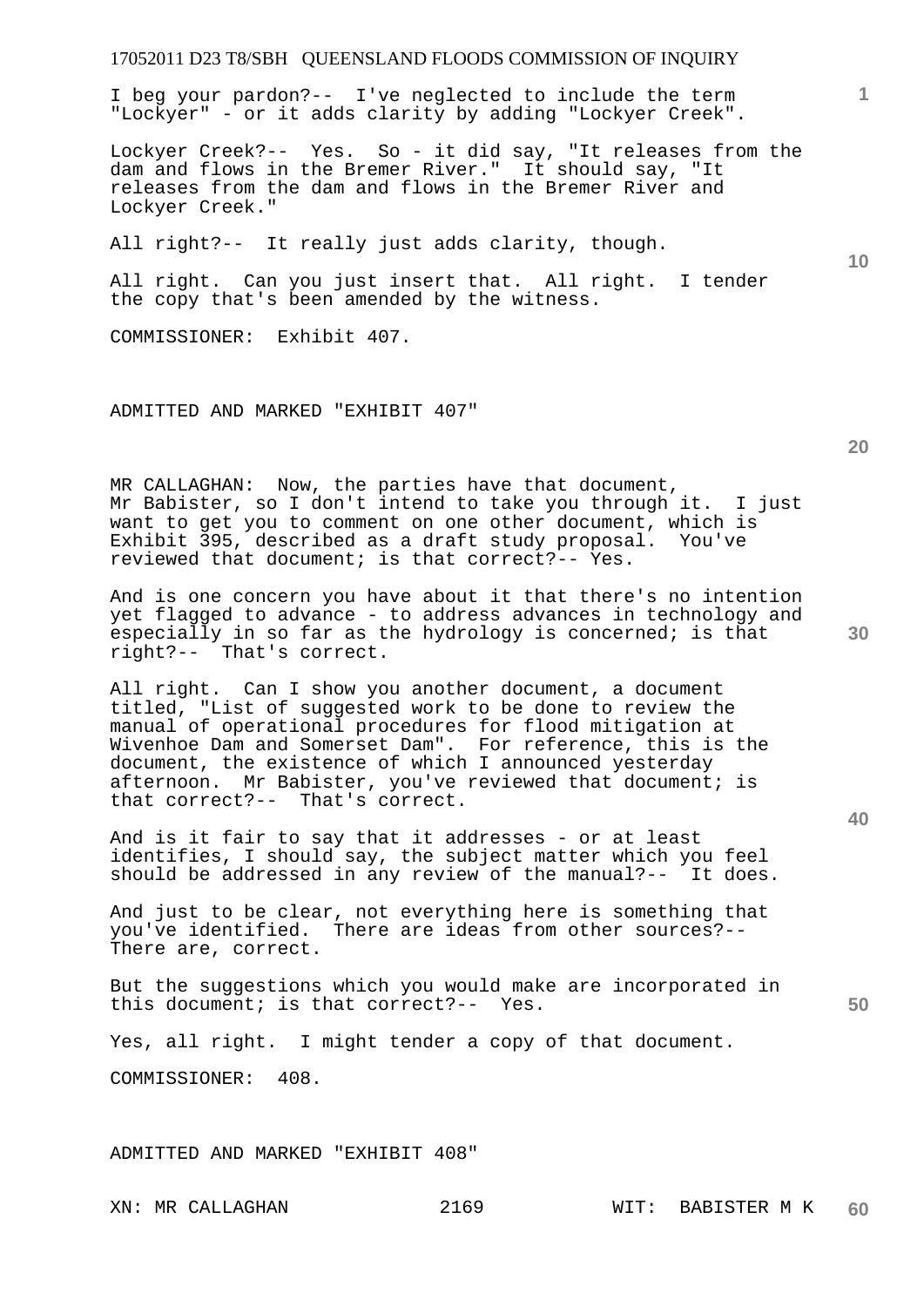MR CALLAGHAN: And in anticipation of the possibility that a number of other documents might be referred to in the course of the evidence of this witness, I'll tender a report of Rory Nathan dated 11 March 2011.

COMMISSIONER: 409.

ADMITTED AND MARKED "EXHIBIT 409"

MR CALLAGHAN: A report of Colin Apelt, dated 9 March 2011. COMMISSIONER: 410.

ADMITTED AND MARKED "EXHIBIT 410"

MR CALLAGHAN: An apparently undated report of Brian Shannon. COMMISSIONER: 411.

ADMITTED AND MARKED "EXHIBIT 411"

MR CALLAGHAN: A report of Leonard McDonald. COMMISSIONER: 412.

ADMITTED AND MARKED "EXHIBIT 412"

MR CALLAGHAN: A report of Greg Roads, that's R-O-A-D-S. COMMISSIONER: 413.

ADMITTED AND MARKED "EXHIBIT 413"

MR CALLAGHAN: And a report of Brian Cooper.

| $XN$ : | ΜR | CALLAGHAN | 71 U V<br>--<br>$\sim$ | ᇄᆍᅟᆖ<br>WI. | <b>BABISTER</b><br>TZ.<br>M<br>. . | 60 |
|--------|----|-----------|------------------------|-------------|------------------------------------|----|
|--------|----|-----------|------------------------|-------------|------------------------------------|----|

# **1**

**10** 

**20** 

**40**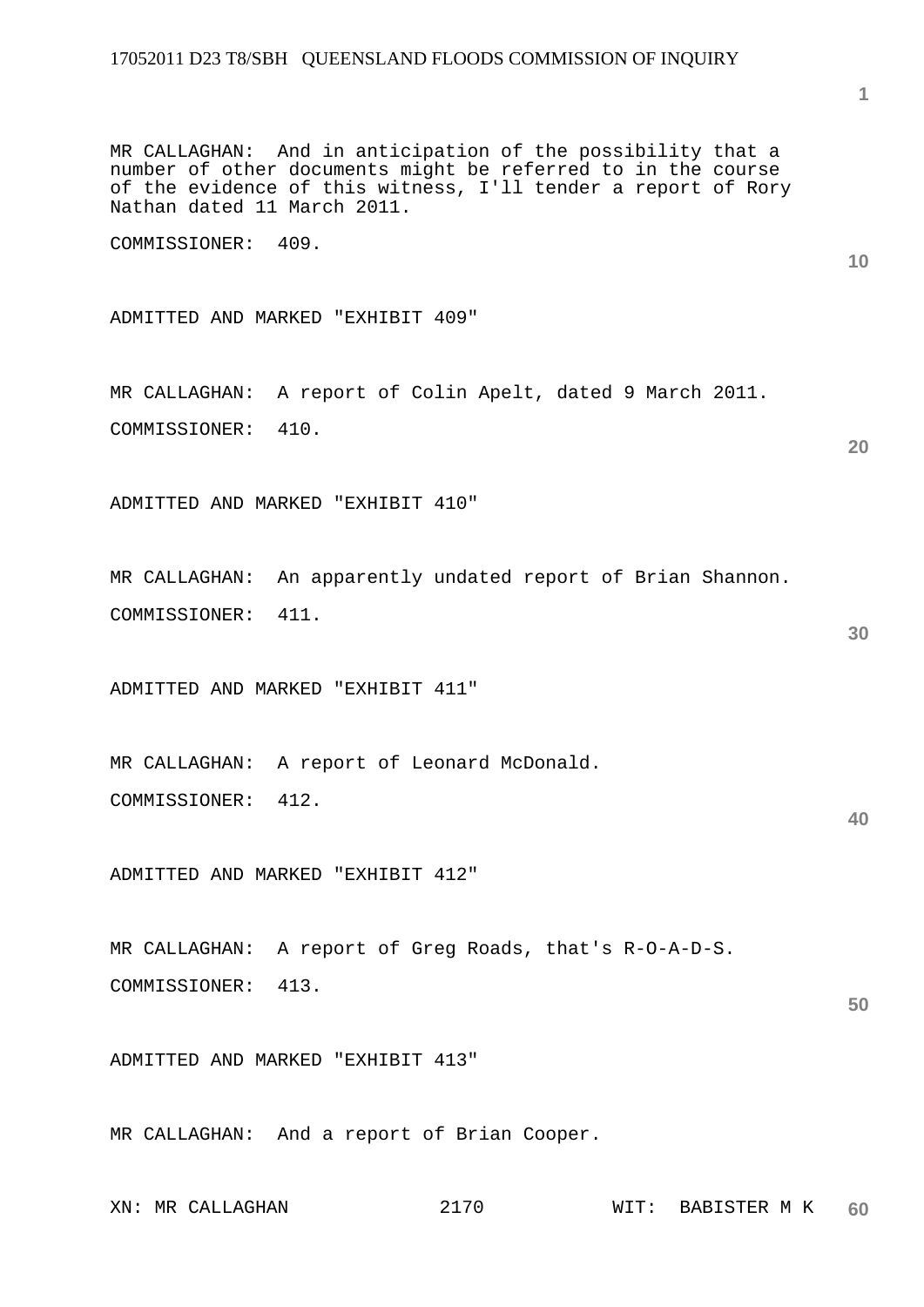COMMISSIONER: 414.

ADMITTED AND MARKED "EXHIBIT 414"

**10**  MR CALLAGHAN: And in view of the time constraints, Madam Commissioner, I won't ask the witness any further questions at this stage.

COMMISSIONER: Thank you. Mr O'Donnell?

MR O'DONNELL: If I can deal with some preliminary matters, Mr Babister. You've identified in your expert report that there's a tension within the dam, given that it is used for contradictory purposes, one is retention of water to meet South-East Queensland's water needs, another being flood mitigation?-- Yes.

There is an inherent tension between the two?-- Yes.

You've also referred to the fact that the manual specifies the number of objectives to be achieved in management of the dam, and there is attention between those?-- Yes.

**30**  And you've made the point that the manual attempts to balance the competing objectives set out in it?-- Yes.

And you say in paragraph 137, in your view it provides a reasonable balance?-- Yes.

You've made some suggestions in your report for things to be considered, such as reliance on rainfall forecasts and so on, which we'll come to in more detail, but as I understand your report, they are things you are suggesting to be considered in the course of a review of the manual?-- That's true.

You're not banging your fist on the desk and saying these need to be in the manual?-- No, I'm saying for rainfall forecasts, for instance, they should be investigated and their utility determined.

Yes, and that goes for all of your suggestions for all matters to be included in the manual?-- Yes.

And you anticipate that a review of the manual will take some months, as I read your report?-- Yes, I think a proper review of the manual will take more than probably six months. It shouldn't be rushed. There are some issues, and I don't think we should fix some of those issues that potentially cause other issues. It needs to be done over a proper time-frame.

Sure. You might need to speak more into the microphone. I'm finding you hard to hear. One comment I was interested in is

**1**

**20** 

**40**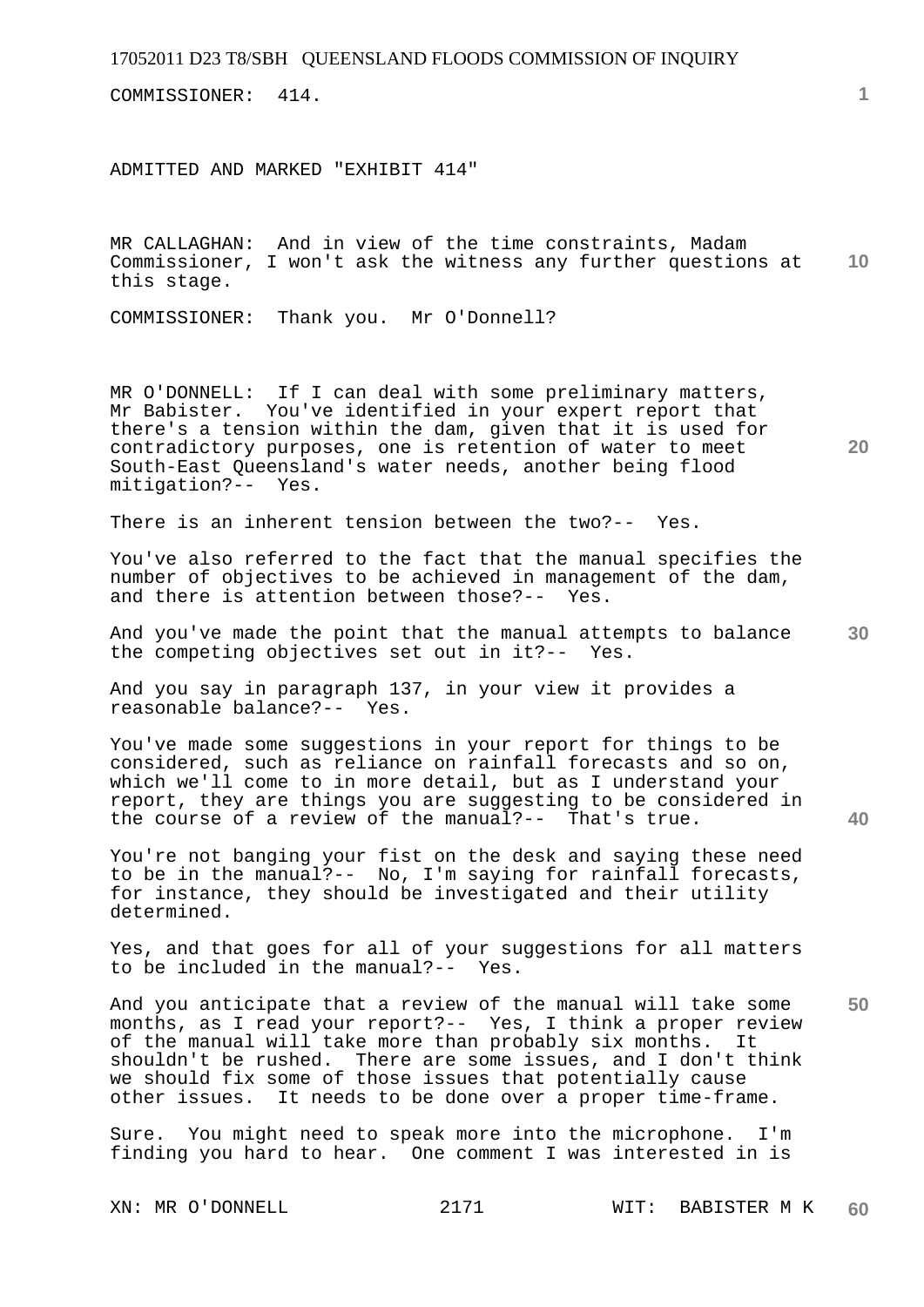in paragraph 141 of your report. You say, "It must be remembered that no operational procedure can produce the optimal outcome for all floods." You repeat that, I think, at 168. That's a topic I wanted to focus upon. The range of flows can extend from small to medium to large, and they can be varied over time with the rainfall occurring only in the dam catchment, other events can have rainfall as well in the downstream area of the catchment, all of which can affect how you manage the dam during the event; that's right, isn't it?-- Yes.

So, it is appropriate to have a range of strategies available to the engineers-----?-- Yes.

-----managing the event, and to give them a discretion within the strategies?-- I certainly think there should be some discretion between the strategies.

And hence you have people managing the flood event who are highly qualified and highly experienced in management of-----?-- Yes, you must have people who are highly experienced, qualified and also familiar with the catchment.

One event - one type of event that presents particular problems in managing a flood event is a very large event; that's right, isn't it?-- Yes.

Because there are physical limitations of what the Wivenhoe Dam can - the amount of water it can-----?-- The dam has a finite storage for flood mitigation, so if you have an event exceeding that, then your ability to manage it is very limited.

And, in particular, your ability to manage the flood event without having very high releases?-- Yes.

Because once you've - or the level between 67 and 74 have a finite water retention capacity. I think the manual puts it at 910,000 megalitres. So, once you have a flood event which has inflows coming into the dam substantially above that in a limited space of time, the people managing the flow event are likely to face the situation where they have no alternative but to make very large releases?-- If they can't store the water in that zone, they will have to move to a strategy which is really protecting of the dam where they're releasing water at a much higher rate.

Yes. And that, in fact, is what occurred in this event, didn't it?-- Yes. But they do have the ability, depending on what you release prior to that, on how much of that space is available.

Yes, certainly. You make the point in - if you look at paragraph 78 of your report - you make the point that it is misleading to characterise the January event as a dam release flood. In substance, you say that the truth is that the releases from the dam were a product of the very large rainfall and the inflows into the dam?-- That's correct, the

**10** 

**1**

**20** 

**30** 

**40**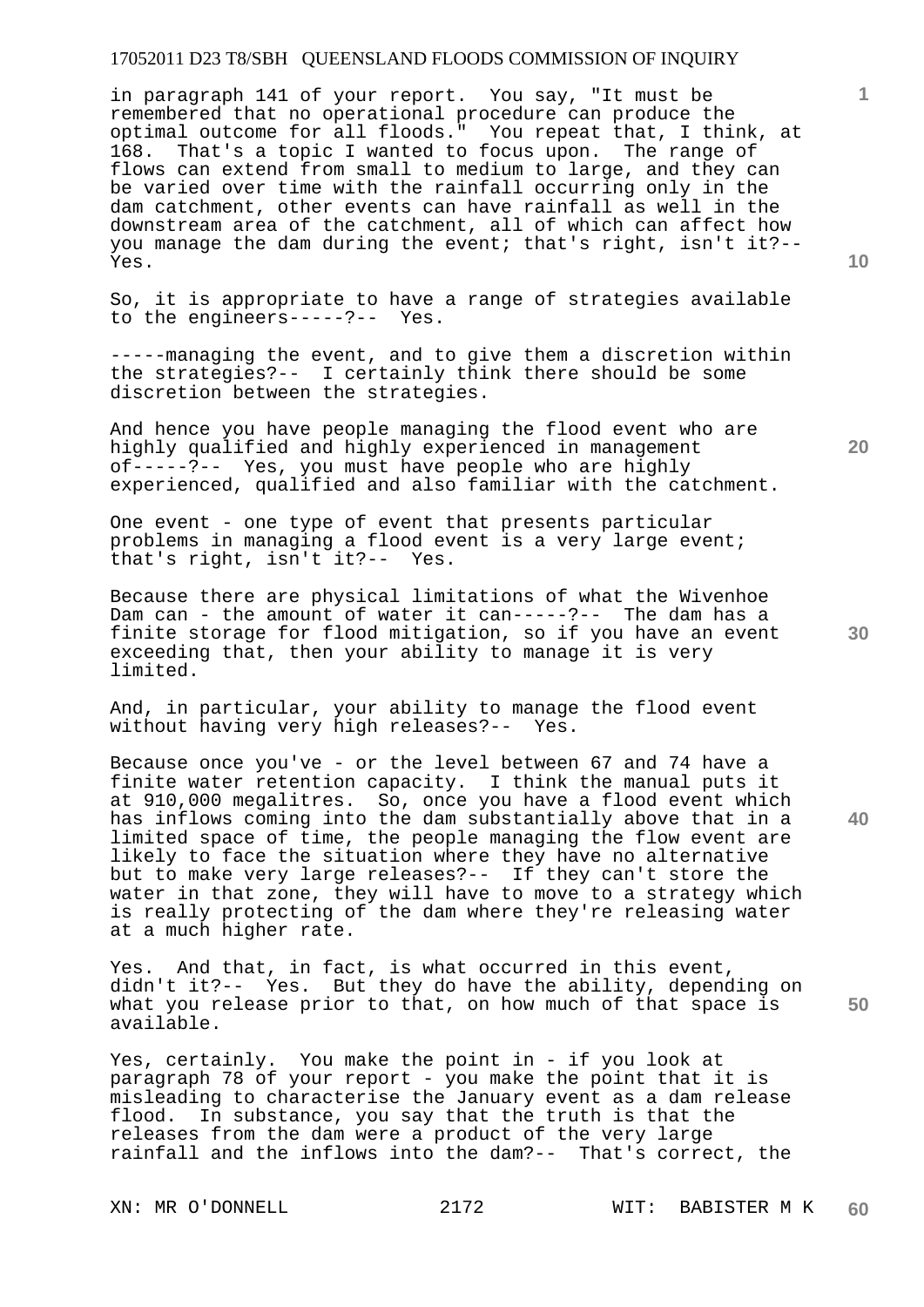causative mechanism was rainfall. It wasn't the dam.

And you also make the point in paragraph 77 that the Somerset and Wivenhoe Dams did achieve attenuation of the peak flood discharges resulting in lower levels and reduced inundation compared to what would have been the situation but for the management of the dam?-- That's right. The dam certainly did mitigate the flood to some extent.

**10**  Could I suggest we see some demonstration of that or modelling of that in the Flood Report. Do you have the Flood Report with you?-- The SEQ-----

Yes. If you look in volume 1, page 149 - it's the figure on that page - the dark blue line represents the actual flows at the Brisbane Port Office, and the dotted ochre line, would you say-----?-- Yes.

**20**  -----represents what would have been the flow rates had Wivenhoe and Somerset not been built?-- Yeah, I think that's a reasonable preliminary estimate.

And we see the same representation in terms of river heights on the next page, 150. The actual river heights is represented by the dark blue line and the very top dotted line, which looks to be ochre in colour, is what would have been the river heights, but for the Wivenhoe and Somerset Dams?-- Once again, that's a pretty preliminary estimate, but I think, as a guideline, that's probably about right.

But it conforms to your opinion that the operation of the dams did achieve attenuation both in terms of flows in the Brisbane River, and in terms of peak heights reached?-- Yes.

And the extent of flooding?-- Yes.

Thank you. From the management of the flood event in January, can I suggest there were a number of features of the event which presented particular problems. One was the sheer volume of inflow into the dam - some 2.65 million megalitres?-- Yes.

That, in itself, put it into an extremely large category, didn't it?-- It did.

Larger than anything in living history?-- I'm not quite sure how the comparisons with 1893 go, and our information on that is a bit sketchy, but it is certainly up there with the largest or second largest volume that we know about.

It was also a situation where not only was there extensive rainfall within the catchment leading to inflows into the dam, but there was also extensive rainfall below the dam catchment and contributions to the river below the dam catchment from the Bremer and Lockyer?-- Yes.

Which were occurring quite independently from the new releases from the dam?-- I'm not sure what you mean by "independently", but they were occurring at the same time.

XN: MR O'DONNELL 2173 WIT: BABISTER M K **60** 

**30** 

**40** 

**50**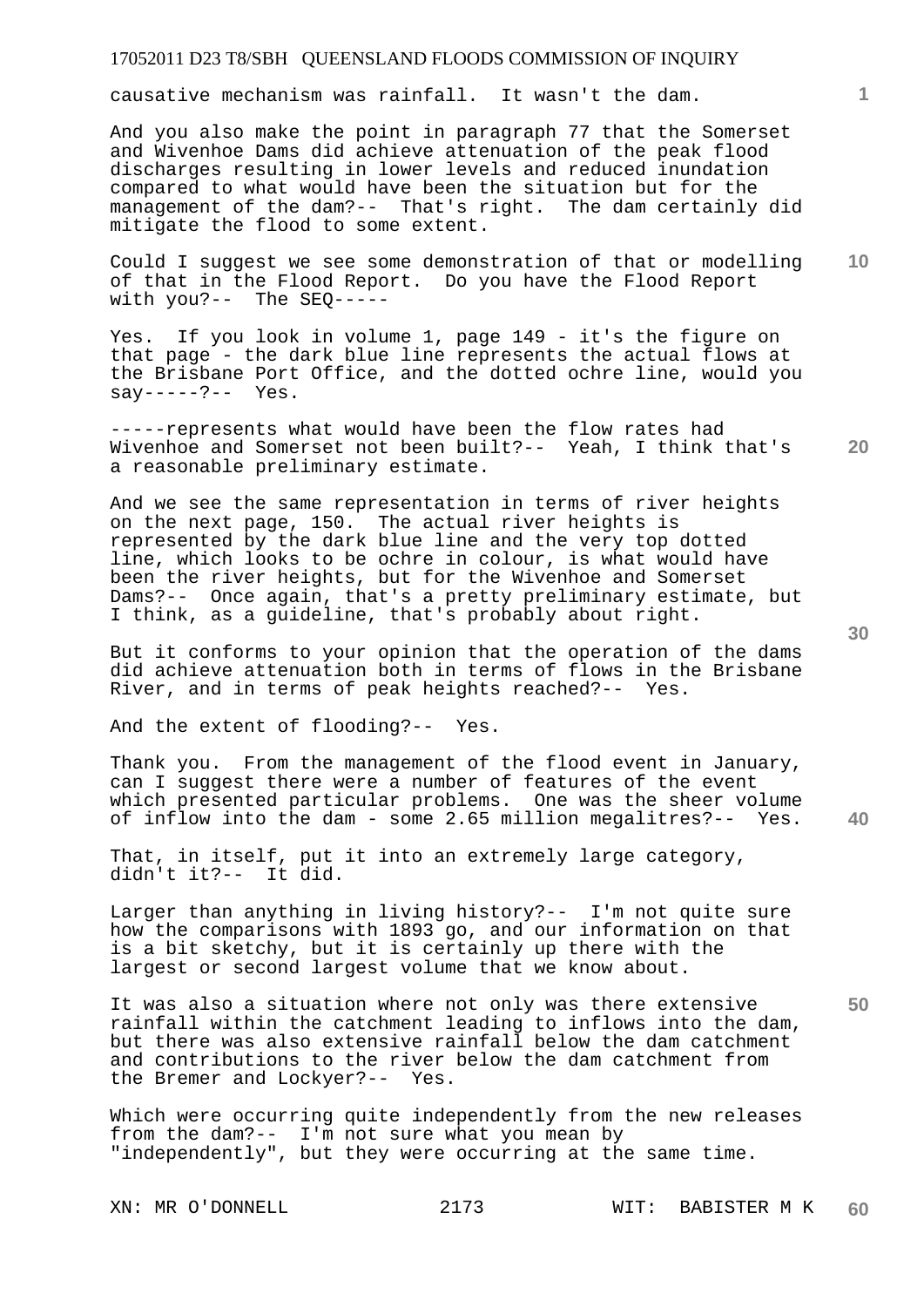Yes?-- The same storm mechanism contributed to them.

And the further problem was that the inflows to the dam came in two separate peaks, both very steep?-- Yes, the double peak nature of the event certainly increased the difficulty in dealing with it.

And the rate of inflow over those crucial three days of the 9th, 10th and 11th?-- Yes.

So, you agree it was a very difficult event to manage?-- It was a difficult event to manage and deal with, I agree with that.

I suggest there were two other - well, a number of other matters, but there were two in particular I wanted to mention. Can we look at Mr Ayre's second statement, please? That's Exhibit 18?-- Sorry, what page?

If you look at page 38, paragraphs 100 and 101. To fill you in on the timing, they're addressing Monday the 10th at 6.30 a.m.. You'll get that from back at paragraph 97 where he sets out the situation report that issued at that time?-- Yes.

You see that his evidence is on the Monday, the information or the best information they had from the Bureau of Meteorology was that the rainfall-producing system was moving south and contracting towards the coast and therefore was moving downstream of the dam. And he says in 101, "This was a critical issue, because if we did release more water on top of the heavy rain in the downstream areas, it would have caused more damage than necessary." You accept that was an important matter for the engineers to take into account in deciding whether to increase releases on that Monday, the 10th?-- Yes, I do agree with that. I haven't looked at that particular issue in the level of detail that you're asking, but I certainly accept what Robert said and I'd concur.

Can I suggest the second important consideration in the management of the event - if you look in your report at page 41, you itemise there how the rainfall predictions compare to the actual rainfall, and I'm focusing on the critical days from Saturday the 8th to Tuesday the 11th. You agree they were the days when the large inflows-----?-- That's right, that's when the bulk of the rainfall occurred.

Exactly. And what we see is that the rainfall predictions proved to be unreliable. On the first three days, they substantially underestimated the rain that fell and on the last day they overestimated the rain that fell?-- Yes, I certainly agree with that.

The dam engineers operating or managing the flood event had realtime information as to what rain was falling and what the inflows of the dam were through their gauges and the real time modelling system, didn't they?-- Yes.

**1**

**20** 

**30** 

**40**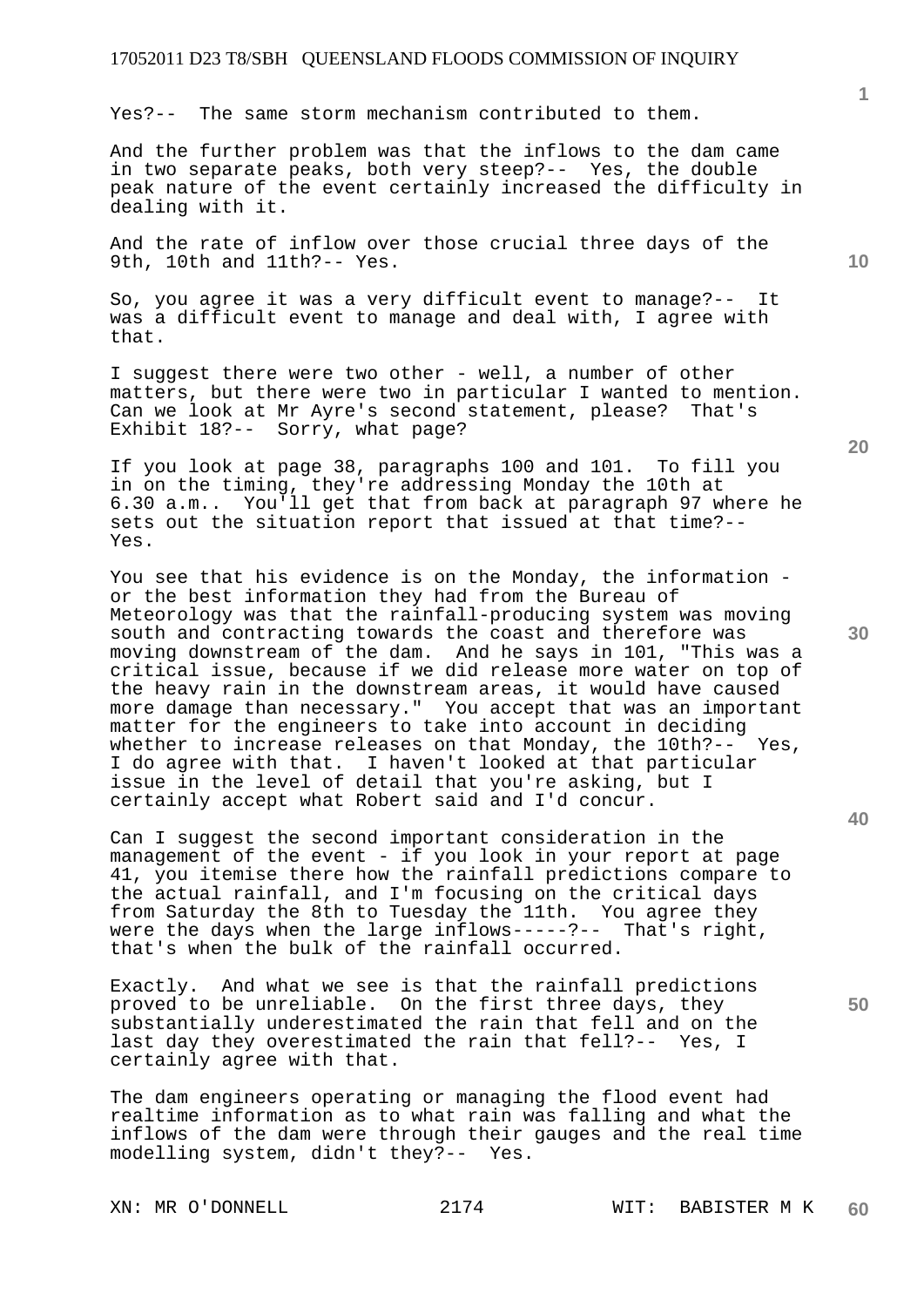So, if the engineers are sitting there, they receive the Bureau's predictions every 12 hours, but they know from their realtime information that those predictions are being constantly falsified. That creates a problem in relying - or placing any reliance on those weather forecasts?-- There's a real problem with relying on forecast rain. I certainly do not dispute that. But what you're suggesting is that they should rely on no rainfall occurring from then on. That's the bit I-----

I wasn't suggesting that, what I was saying was in managing this event on those crucial days, it's a problem for the engineers, isn't it, if the forecasts they're getting from the Bureau, they're seeing with their own eyes to be inaccurate by reference to the realtime information they're getting on the system?-- Yes, but by their very nature, forecast rainfall will always have a level of inaccuracy as well. You can't look for a perfect forecast. That's probably just by chance. There's going to be a level of uncertainty in all forecast rain.

**30** 

**50** 

**1**

**10**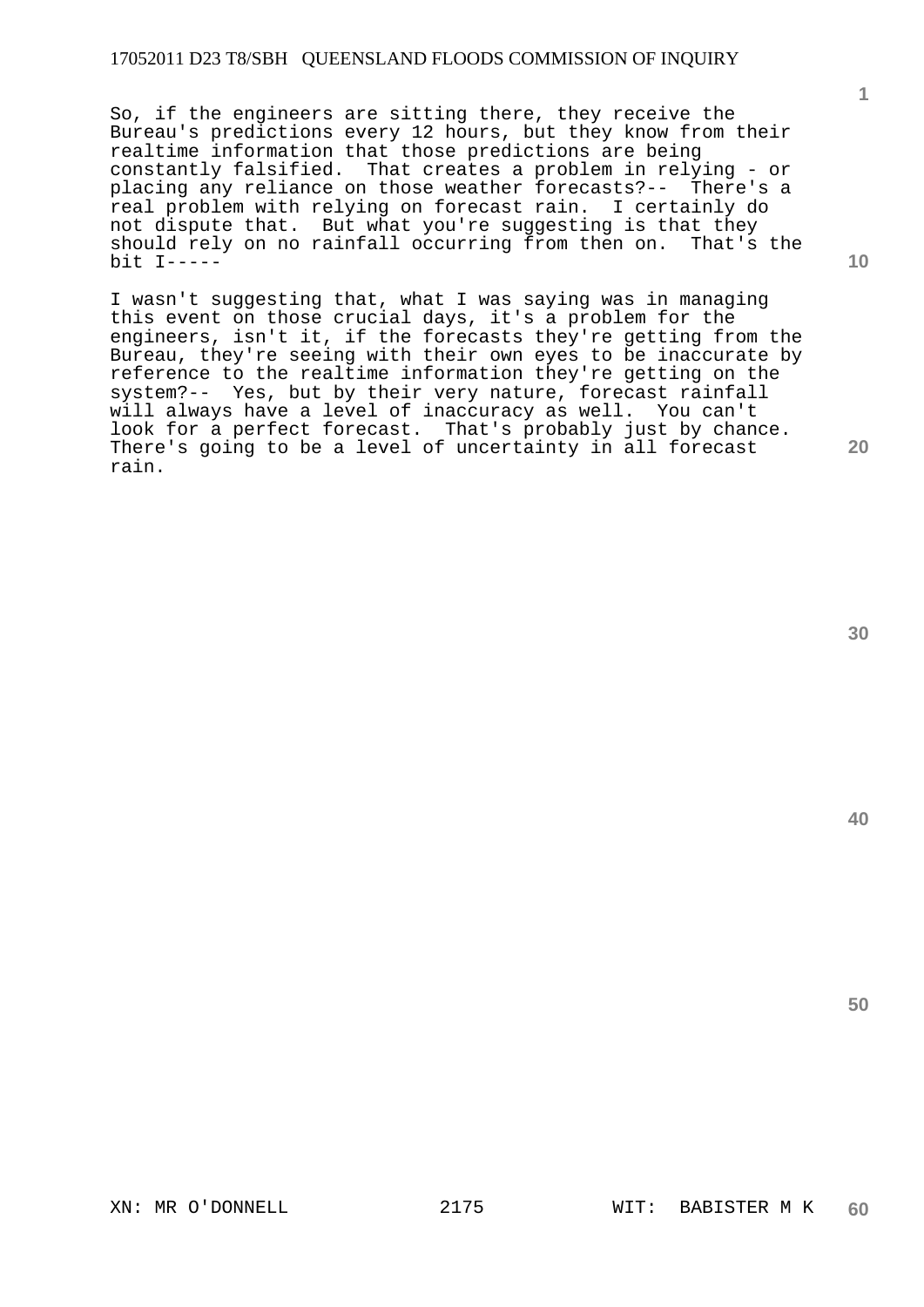Certainly is but if you are actually seeing during the rain event that the forecasts are proving inaccurate that would heighten your reluctance to place reliance on it, wouldn't it, as you manage the event in real time?-- To a certain extent, yes. I would be reluctant to put emphasis on - too much emphasise on forecast rain until I had done a testing of its robustness. In this instance, they really hadn't had that opportunity to do that. They hadn't really had an event since this sort of rainfall product had been around, a large event so this was the first time, to my knowledge, the first large scale use they had of this information and I would have - if I was an operator I would be naturally cautious as well about using it.

Particularly if you saw that during the event itself the rainfall being quite different from what the forecast was?-- All of those - those first few, four or five or six forecasts were an underestimate by the order of 50 per cent in rounded terms. I think after several forecasts with a similar level of inaccuracy you might be, sort of, thinking that it is not going to be too much trouble if I use those forecasts and I should be possibly factoring that into some of my decisions because you are not going to - if the area is persisting where you are 50 per cent under what is occurring in broad terms.

Yes?-- So you could, it would have proved incorrect on the last two forecasts but you could have formed the view there was some utility in that rain for those forecasts.

You accept that is a judgment call for the engineers?-- That is a complex judgment call and we without prior studies to determine the robustness of that sort of rainfall it would be a very difficult call to make.

Thank you. We will come back to rainfall shortly. Let's go to something else in the meantime. Could I take you to something else in your report? Would you look please at 104? You say there that in the second sentence, "The flow releases from Wivenhoe Dam were the major component of the flood peak."?-- Yes.

You repeat that again at 164. You don't produce any modelling as part of your report?-- No, I was reluctant at this stage without access to slightly more robust models to attribute absolute proportions. It is also a bit difficult because two hydrographs merge attributing components to each. You either have to work out which part contributed to the peak, or what contributed to the volume so it is very hard to use, like, a percentage because it is the peak flow that normally causes the damage and it is how those two or three sources of flow interact. That is something I guess we might later on find how complicated it is. The major component really did come from the dam.

What modelling have you done to determine that?-- I've - to this point in time I have really looked at everybody else's modelling and gone through different people's results and worked out the contributions. I haven't done some modelling

**10** 

**1**

**20** 

**40**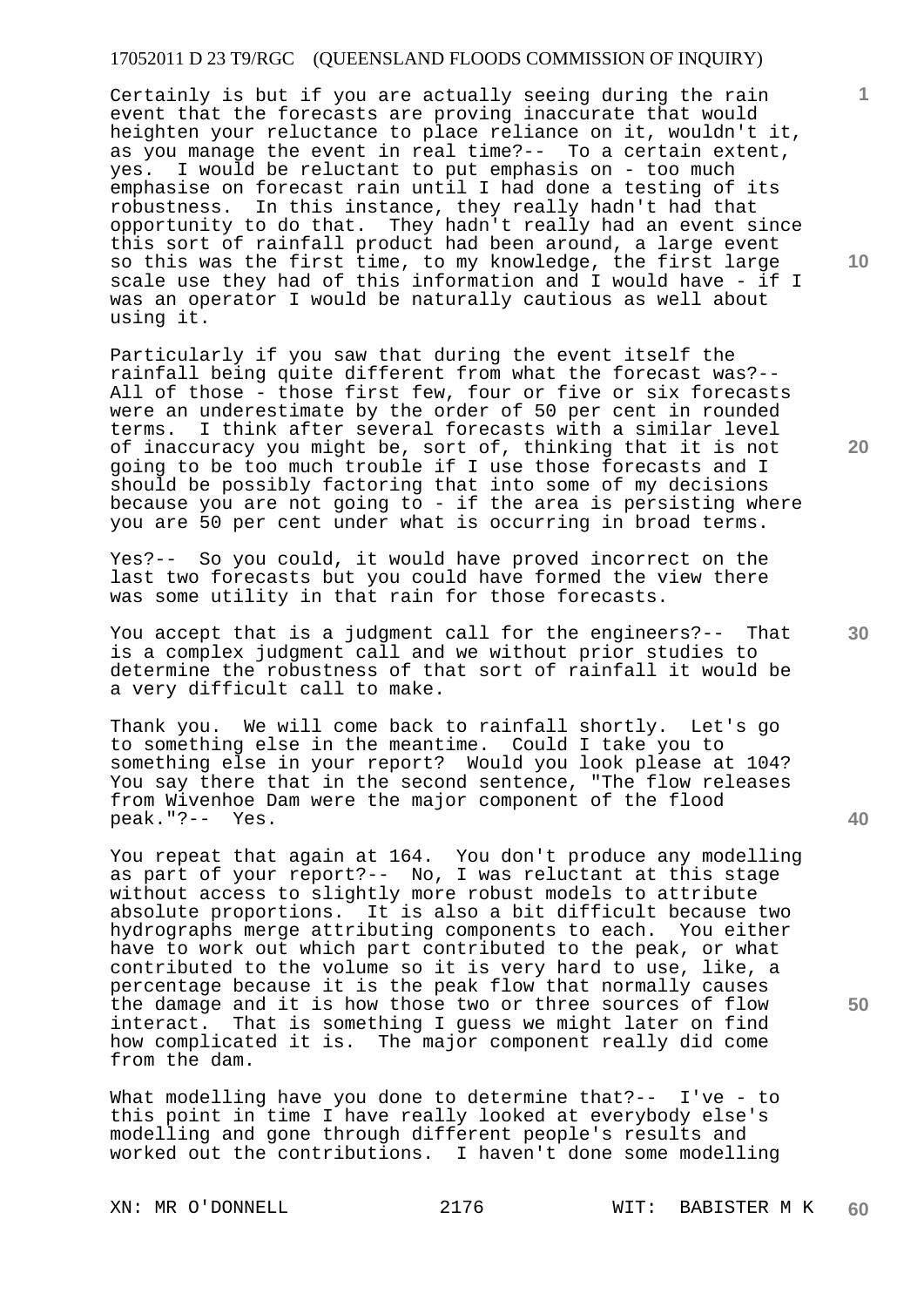where we could look at the sensitivity of these different components and how they've added together. All the modelling I have seen to date is really based on simple routing models that don't really add the components together in a particularly robust way.

Well, does that mean then you can't say from your own work that releases from Wivenhoe were the major-----?-- I can say they were the major because the majority of the volume, the largest amount of water came from the dam, but in terms of getting more detail about the percentage or the component it is rather difficult.

If we look at the Flood Report for a moment, please? If we look at page 150. That's a model based on hydrologic analysis?-- Yes.

You call it run off?-- A simple routing model, yes, the terms are interchangeable.

If you look at the lowest line on the page, on that figure, the red line, that's a modelling of the Wivenhoe releases only and what impact they would have had on the river height?-- Yes.

Then the one just above that which is a purple line, would you say? Case number 2, anyway?-- Yes.

It is the model of what would have been the river heights achieved if there were no releases from Wivenhoe?-- Yes, using a relatively simple tool.

In other words, suggesting the combination of water in the river, inflows from the Bremer, Lockyer and general rainfall would produce that?-- Elsewhere, yes.

**40**  That, on its face, suggests that the releases from Wivenhoe would have produced a river height which was less than the river height that would have been produced with-----?-- That certainly suggests it if you put it that way. If the question is whether the releases from Wivenhoe were more than everything else or were the Wivenhoe releases the dominant cause compared to any other cause - I am not sure which of the questions you are asking.

I was really challenging your statement that the releases from Wivenhoe were the major component of the flood peak. The flood peak is the river height?-- Down at that level in the river there is a whole lot of hydrologic components going on, hydraulic components with the tide and this model doesn't account for those either. So I don't think you can even make a determination off this tool. Like, it doesn't really properly account for that sort of behaviour.

I am not following?-- The model doesn't really account for some of the processes that are occurring in that part of the river.

**10** 

**1**

**30** 

**20**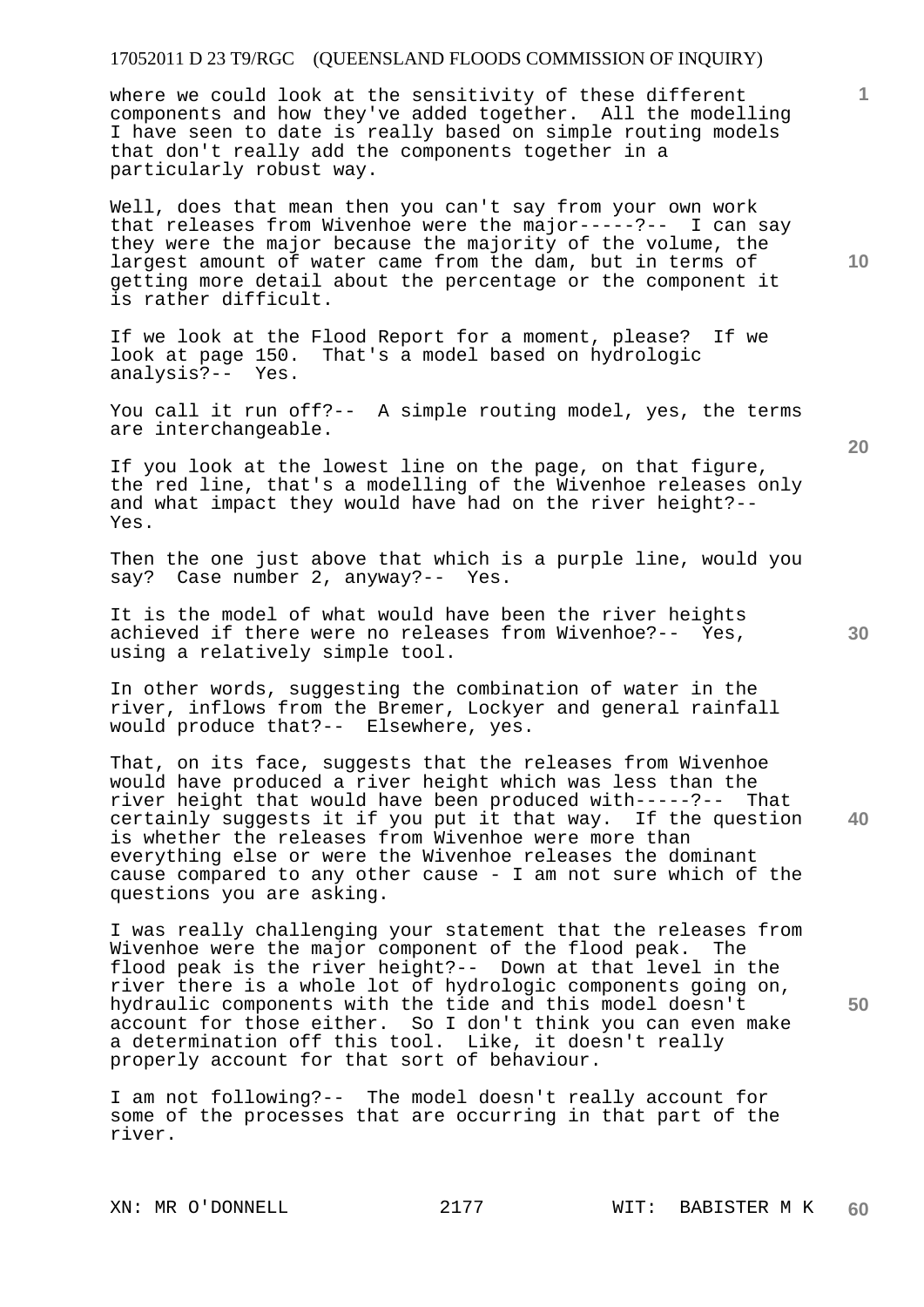That may be so but you haven't done any modelling to demonstrate something else is the true situation?-- No.

So you really can't make that statement you do in 104, the second sentence?-- I guess you've challenged me on that, yes. I don't know if this modelling really proves it either but I certainly have the view compared to any other cause releases from the dam are the most significant.

You haven't done any modelling to say whether the releases from the dam on their own would have produced greater flooding than all the other causes?-- I don't - I don't think this is a very sensible way to look at it either, though. It is not as if you can ever have a flood where it only came out of the dam and there was nothing else happening elsewhere. It is how all those individual bits add together.

Maybe so. I am just challenging whether there is a factual foundation for your statement in 104, second sentence?-- I want to see, sort of, more robust modelling in a range of locations.

I am suggesting for you to have made that statement you should have had modelling which supported it. You don't, do you?-- I don't at this stage, no.

Let's turn to 140. At 140 you say, "With the benefit of hindsight it is clear that an earlier escalation of the dam outflow rate would have reduced the ultimate peak release discharge downstream of Moggill including at the Brisbane CBD." Now, you make that statement but you produce no modelling to support the accuracy of that statement, do you?-- That is correct.

Can we take it you have done no modelling?-- I have done no modelling to specifically show that but certainly if you have an earlier and lower discharge you will, under some circumstances, get a lower flood level and much of the work that has been done in the past suggests that as well. It is not just based on my opinion. There is lots of earlier work or some earlier work suggesting that if you release water earlier in these large events then you can have a lower flow level.

That may be so as a general proposition but is that early work referable to the January event?-- Specifically? I think it gives a fair bit of insight into earlier releases, yes.

Was it work done in respect of the January-----?-- No.

It wasn't?-- No.

You've done no modelling in respect of the January event to compare the effects of earlier releases on the downstream peak flows?-- I have done no modelling at this stage.

Have you seen Mr Malone's second affidavit where he does modelling on this topic?-- I have but I don't know how

**30** 

**20** 

**10**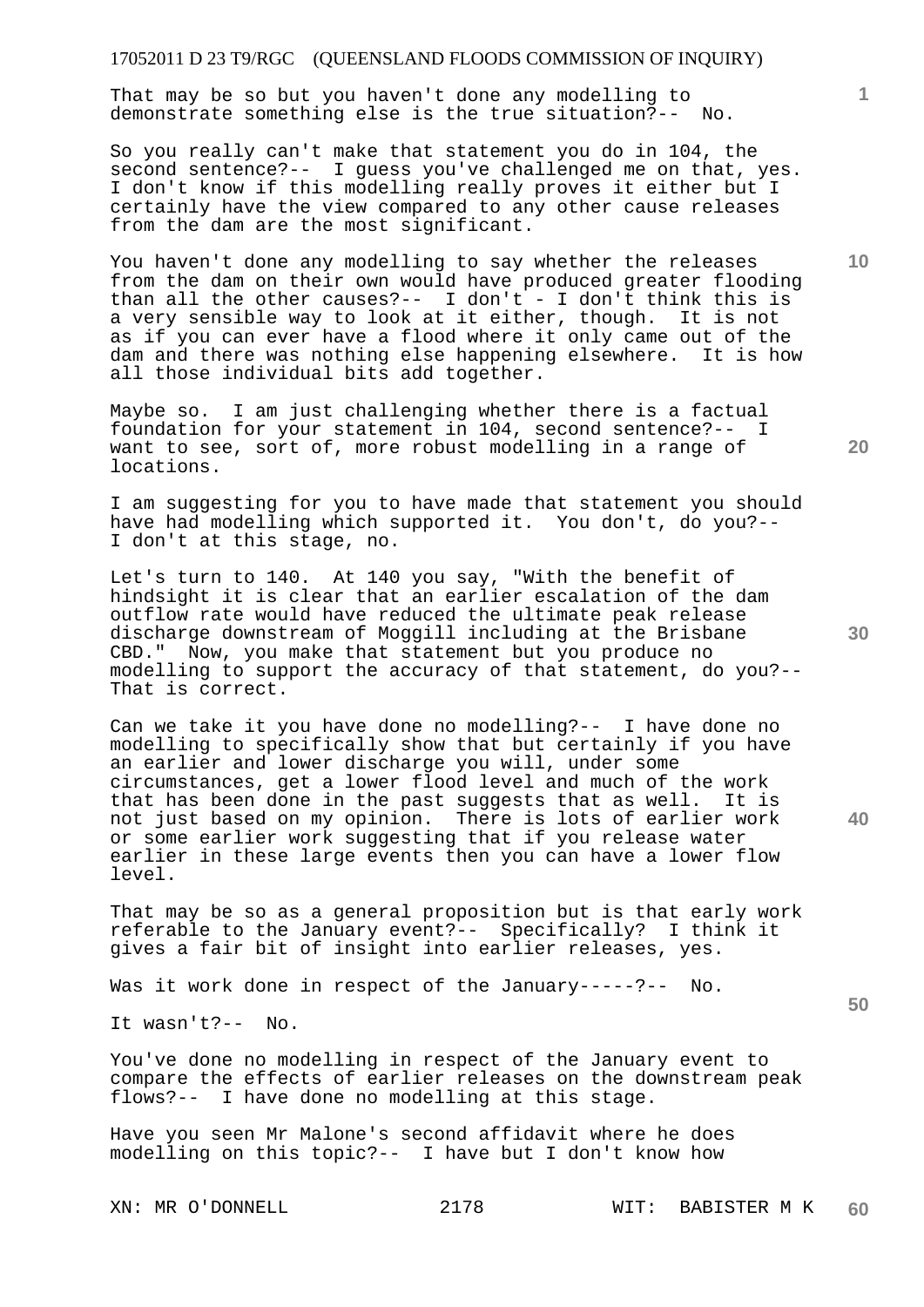familiar I am with it at this stage.

It is in the material brief to you, isn't it?-- Yes.

So you did have it when you came to prepare your report?-- I have been through a large number of documents.

In a fairly short time?-- In a relatively short time, yes.

Could I just show to you briefly, this is Exhibit 33, Mr Malone's second witness statement, paragraph 3. What he considers, you will see this particularly in 3C, if releases on Sunday the 9th at about 9 a.m. were increased to - from 1,450 CUMECS to 3,000 CUMECS by midnight that night and continued until the Tuesday at 3 p.m. Then on the next page he has a figure showing what were the actual releases from Wivenhoe in the solid blue line as against what would have been the modified releases on that hypothetical basis in the dotted line. The modified releases get to a much lower rate of release, only about - just below 5,000 CUMECS. Then he models on the third page the impacts of those two different rates of release, both at Moggill and at the Brisbane Port Office and finds in summary that there is not a great deal of difference?-- That's one release scenario. There is a multitude of scenarios and different ways you could release the water.

Quite, but my point is you make that statement at 140 but you haven't done the modelling to support it?-- I agree.

That's true, isn't it?-- Yes.

So you should withdraw that until you have modelling to support it, shouldn't you?-- I do believe that is what I have stated is the case but if it needs to be proved I am happy to do the work to support it.

You haven't done it to date?-- I haven't done the work to date, no.

You can close that up, thank you. Would you turn to 119, please? In 119 you are addressing the developments of the model - sorry developments of the manual since it was originally produced in the 80s. You address some limitations on the original manual from the Hegarty and Weeks publication and in 119 you say, "They are important limitations and the recommendations have not been sufficiently addressed as part of subsequent revisions of the manual which invariably involve fine-tuning of the existing overall strategy without critical review of various aspects of the underlying analysis and methodology." You go on to emphasise in 120 that the five yearly reviews of the manual should involve reconsideration of things such as design, hydrology, methodology, updating of models and inclusion of new historical data."?-- Yes.

Where do you get that from, that those things have not occurred?-- Well, they've occurred to a limited extent-----

**10** 

**1**

**20** 

**40**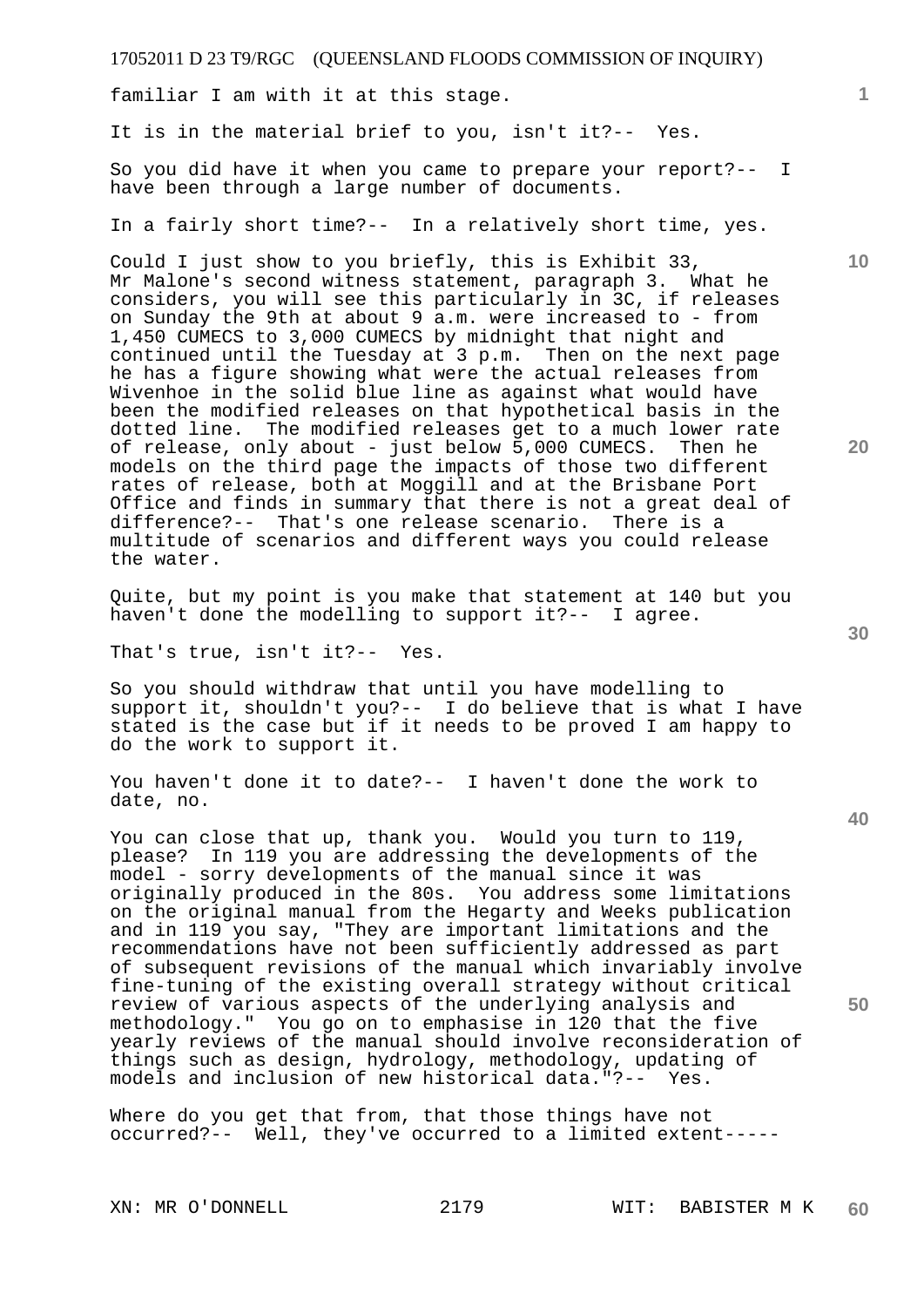I asked you what is the factual basis for your assertion those things have not occurred in the subsequent revisions of the manual.

COMMISSIONER: He says they have not been sufficiently addressed as opposed to not occurred as all.

MR O'DONNELL: No, the last sentence of 119 said, "Without critical review of various aspects of the underlying analysis methodology."?-- I would have expected in those reviews that some of the operational trigger points and those things would have been investigated as well and how the trigger points that are currently used with different events would have occurred as the ability to test more events and we had more computing power occurred, but there has been no work to my knowledge that I could find where any questions have been asked about whether the operation triggers and some of those components are correct - correct is not the right word - whether they're the right or better trigger levels could be achieved or performance or testing or how well the design methodology matches some of the historical events. There has been limited<br>work. I could not find anything really seeing - testing I could not find anything really seeing - testing whether the current operation which hasn't changed really significantly is the most appropriate operation. In fact, I couldn't even find in any historical document outlining it in detail, alternative methodologies. It is like we have one.

Let me take you to some documents. If you look at Exhibit 402, please. If you look at page 9, please. I need to take you to several selected passages from this. This is the 2005 report when there was an upgrade to Wivenhoe to introduce the spillway in the fuse plugs. The third paragraph. Then page 10 the first two dot points. Page 11 there is a discussion of previous flood studies. Look particularly at the third paragraph to the end of that page. You see in the third paragraph that rainfall routing models were developed during the 1990 to 1994 work?-- Yes.

Then in the next paragraph that, "The Bureau of Meteorology was requested to provide up to date probable maximum precipitation estimates in the catchment." The next paragraph we see those estimates were provided in 2003. The report also provided the latest information on temporal patterns, and spacial rainfall weightings to be used with the new PMP data?-- Yep. The PMP data is really looking at the extreme upper end of the dam's behaviour and that has constantly changed as our understanding of probable maximum floods has changed. I don't think that is particularly relevant to the operation of the dam in any of its ordinary modes and this report looked at fuse plugs and redid some of the hydrology but it didn't make any significant changes or didn't investigate the gate operations, it just looked at how fuse plugs which were necessary for dam safety would change things.

But it updated the hydrology?-- It did update some of the hydrology but this report from my review of it didn't actually go back and compare the changed rainfall and the aerial reduction factors to the flood frequency analysis so I am not

**10** 

**1**

**20** 

**30** 

**40**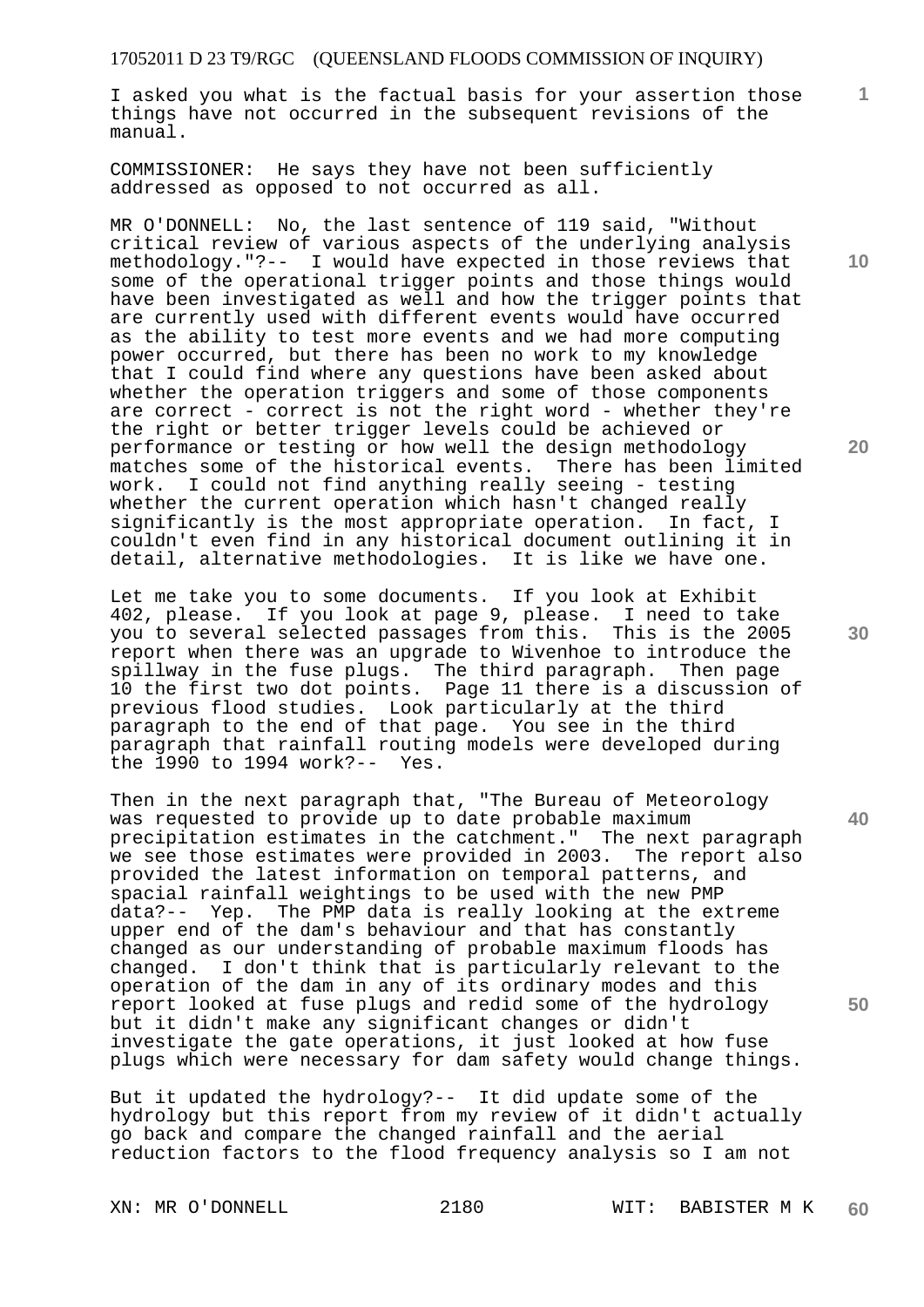even sure whether it did a better job on the hydrology than the previous '92, '93 work. It seems to have a bit of a disconnect with some of the earlier work.

Let me take you to some other passages. Page 58, 2.2 addresses the rainfall run off routing model. So it took the model developed in 1994 and then we see at page 60 that model has been calibrated by reference to historical flood events. Under the heading "Model Calibration and Testing", the last sentence says, "It has been successfully tested against several recent flood events." Then the last paragraph is important. Page 63, 3.2 identifies they have used the updated BOM rainfall, PMP situation. Page 64, 3.3 second dot point says the rainfall has been spatially weighted. If you go back to paragraph 118 of your report you quote there from Weeks and Heggarty with their three limitations. The first limitation was calibration of the downstream model. Now, this records that has been done here, hasn't it? Downstream model is discussed at 58 to 60 of this report, the model upstream and downstream, all catchments have been modelled, haven't they? Then that model has been updated in terms of calibrations as we see at page 60?-- Yes.

So work has been done on that?-- I am not arguing that no work has been done. I am arguing that some of the tools that the hydrologic model has clearly had several updates and it has clearly been recalibrated a couple of times.

Well, it is a new model. There was a new model introduced in the 90s?-- There was a refinement of the earlier one was my understanding.

Wasn't it a new model when the real time flood information was introduced?-- That is - from my understanding that was an implementation of the prior code with some adjustments. I don't know whether you could call it new. It was an evolutionary change to the existing model is my reading of the reports. It certainly has more calibration done. Some of the problems have been addressed.

Well, I don't understand then in paragraph 119 you say, "Without critical review of various aspects of the underlying analysis and methodology." If you accept the designed hydrology methodology has been updated, and there has been updating of models and there has been the inclusion of new historical data, aren't they the three things you are referring to-----?-- They were the, sort of, three core things that Weeks and Heggarty identified, yes.

**50**  Yes?-- I don't - I am not too sure whether the durations have all been satisfactorily looked at for more frequent floods. Certainly the durations have been looked at for probable maximum floods. There is probably a little bit more room to explore on that, the more frequent than the 100 year. The PMP work looks at very and very rare events and it ran out to five days or something but the - some of the work around the 100 year event really looked at - just mainly focussed on two or -36 hour and 48 hour events and not longer events and longer

**10** 

**1**

**20** 

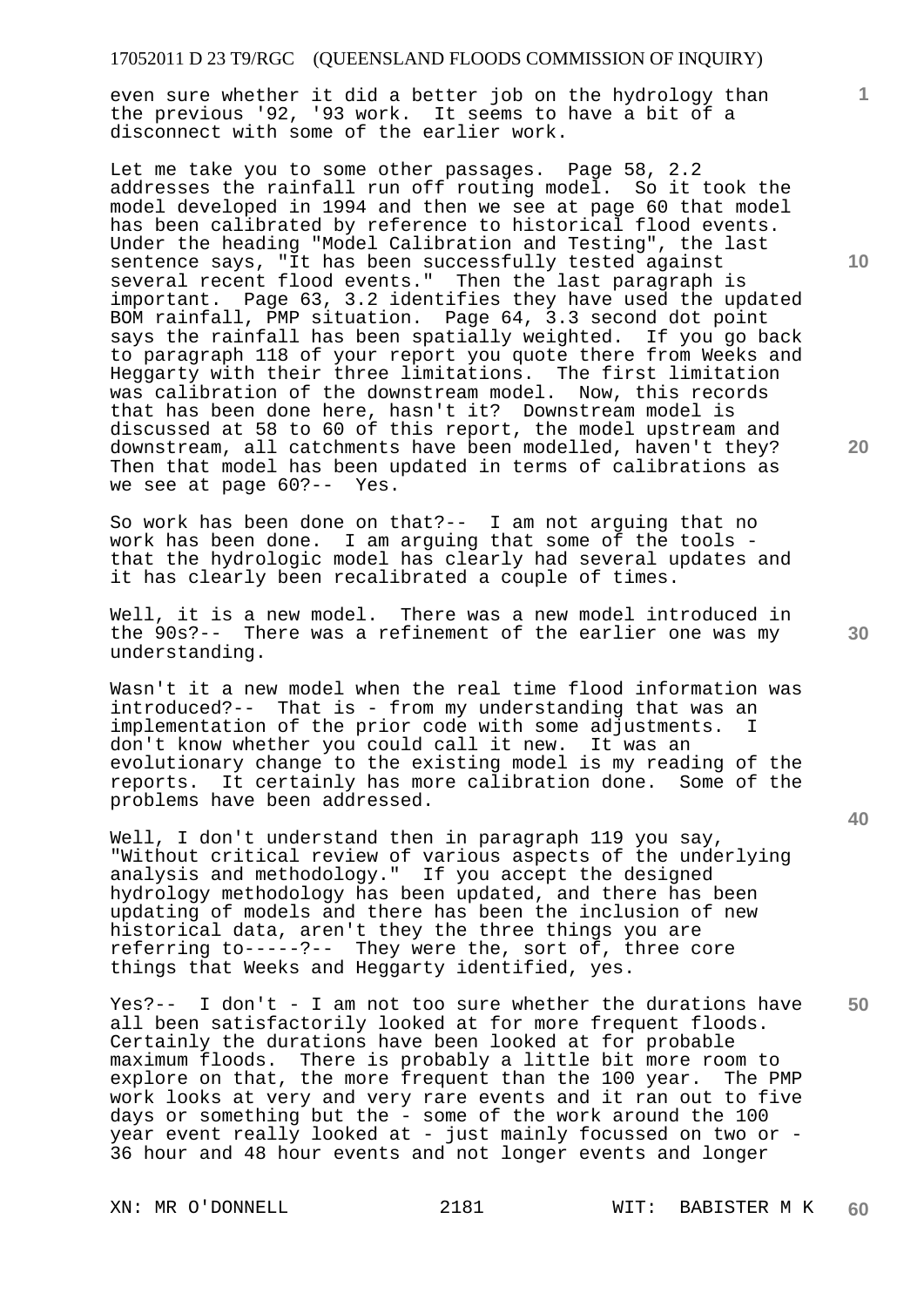events do have - appear to be quite critical for this dam and its operational procedure.

Have a look at page 64 of the 2005 report. Doesn't that address events out to 120 hours?-- What page was it?

Sixty-four?-- If you could scroll up slightly. It certainly does for 200 year style floods, yes.

It is not right to say that the design methodology was confined to just 48 hour events?-- I will concede that.

Then at 120 of your report you say that, "The limitations in the design hydrology have led to a set of procedures that are optimised for design flood assumptions but are susceptible to real floods that deviate substantially from the design assumptions." What are the limitations in design hydrology?-- The design hydrology approach that has been used essentially uses one temporal pattern to describe the flood's behaviour. So you can only get the peak of the rainfall occurring in one location, whether it is the front, the middle or the back or something. So by using one pattern you are going to - you don't really get a full understanding of the variability of real storms. Like the one we had recently was double peak, you could get one with a peak at the back or one with a peak at the front. Unless you have a process that looks at all these quite plausible temporal patterns how the rainfall will occur you are not going to get a good understanding of how this operation will work.

What makes you say that those things have not been looked at?-- Well, I didn't find them in the detail in this study. It is certainly not the way I would like to see them looked at. I found some recommendations in an earlier report of 2003 suggesting it should be carried out and to my knowledge I have not found it anywhere where it has been looked at. A lot of this stuff I am suggesting I guess is relatively new. It has really been only entering practise in the last five years. Practises are changing so we look at an ensemble approach particularly for things where we have complex operations so instead of using single patterns you could look at a range of patterns to get an idea of how something will perform.

A range of rainfall patterns, you mean?-- Temporal patterns, spacial patterns. A lot of the variability that you see in real events you want to try and incorporate them in your modelling process.

Is your evidence then you are not critical of the previous revisions of the desired hydrology and testing it against-----?-- No, I am not particularly critical-----

-----updated models, you are saying there has been new developments for the last five years, do you say?-- Yes, and I am critical that the gate operation has not really been looked at in detail over that period.

What do you say the gate operation has not been looked at?--

**1**

**10** 

**30** 

**40**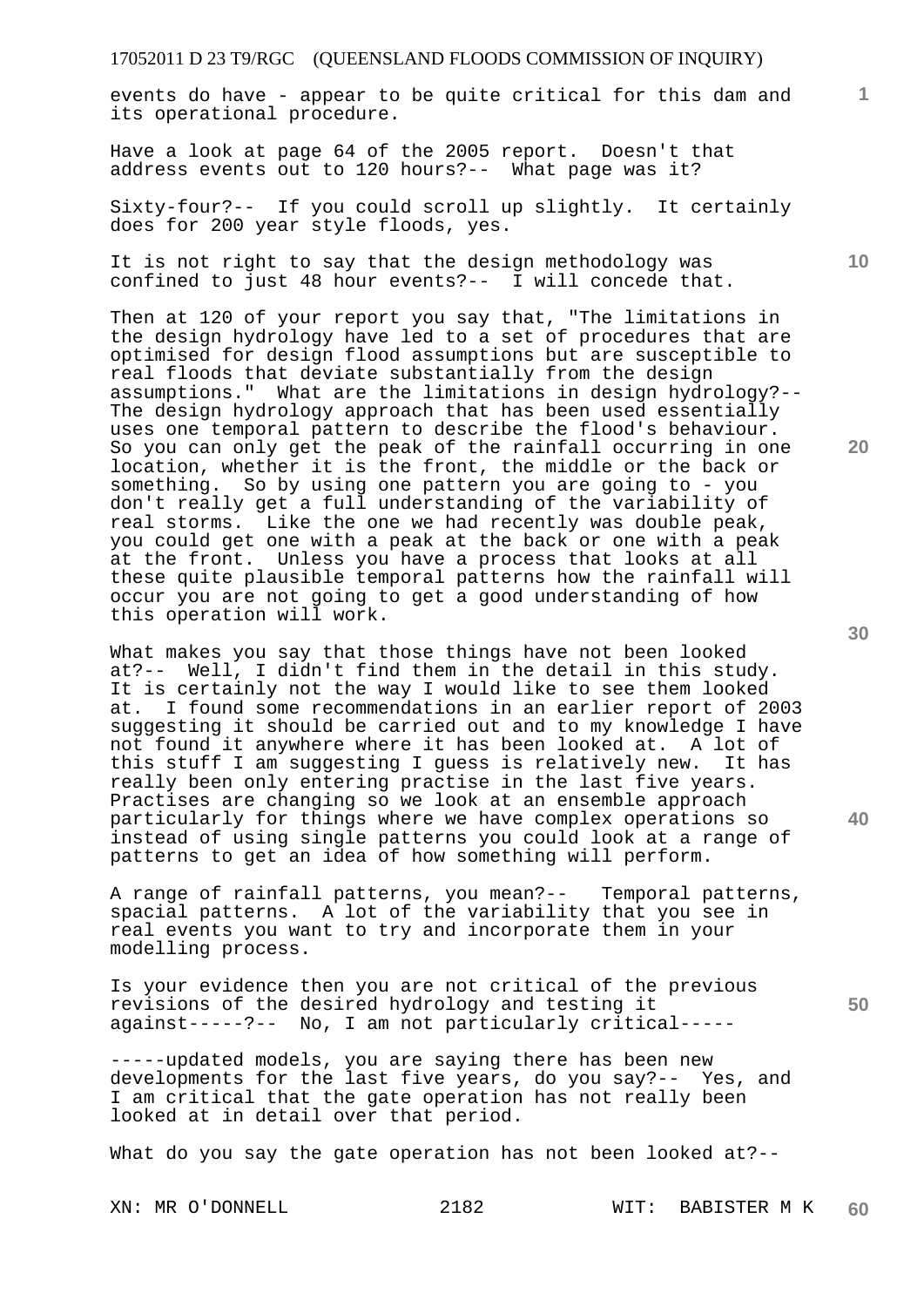I have seen very few reports or information looking at different trigger levels or changes. There seems to be an absence of any real information on whether the right operation or alternatives should be considered or have been considered and discarded.

That doesn't mean it hasn't been considered, it is only that you haven't seen documentation?-- Well, I guess that's true. If there is documentation I would like to see it.

Is really what you are say you have inferred it hasn't been considered because there has been no whole-scale changes to the gate operations in different provisions of the manual?-- Not because there has been changes. I haven't seen any reports looking at possible changes other than minor changes to things like FSL triggers and alternative strategies.

Sorry your voice is dropping away?-- Sorry, I haven't seen any reports looking at alternative strategies or major modifications or trialling of anything else. There seems to have been no evolutionary change, significant change to the gate operation change since Heggarty and Weeks. Even Heggarty and Weeks didn't really detail alternatives. We seem to have one operation that has been with us since 1985 and no real documentation on why we have adopted that and Heggarty and Weeks made it quite clear that they thought people would operate in larger floods using discretionary power as well which leads me to believe that they thought there was reasons to vary from that procedure.

**20** 

**40** 

**50** 

**1**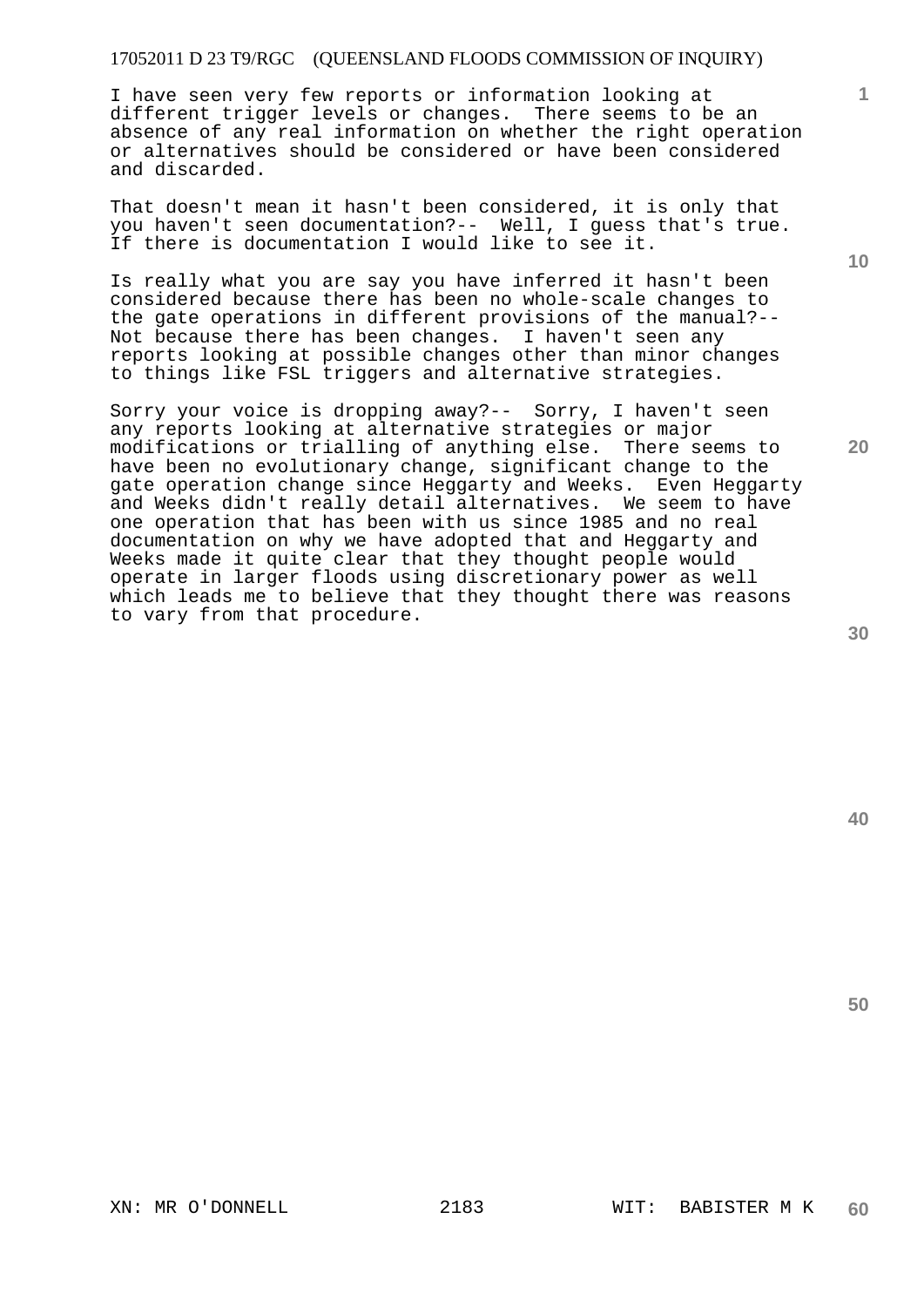So, by "gate operations", do you mean the four strategies?-- The strategies, yes.

And the trigger at which each strategy is introduced?-- Yes.

But if this - the revisions of the design hydrology we've been looking at have been known to those who have reconsidered different revisions of the manual and the updating of models with rainfall and so on and testing the models against historical events, then if that information is known to those who have been considering revisions of the manual, it might well have been taken into account in deciding whether to change the strategies in the manual?-- It certainly could have been considered. I just would have expected over that period it would have been documented.

All right. Would you open up the Flood Report as well, please? If you look at page 101, there should be a heading in the corner of the page "Runoff-Routing"?-- Mine's got "Flood Model Validating Performance". 101?

Yes, if you go to the foot of the page?-- Yes.

There's a subheading, "Runoff-Routing", which is modelling the inflows to the dam; that's right, isn't it?-- Yes.

If you look in the second paragraph, it says, "The runoff-routing process was calibrating using ten historical flood events up to 1994 and was used to successfully simulate operational floods from various dates in 1999, 2001 and 2010." That suggests, doesn't it, that the model has been regularly tested against flood events as they have occurred?-- Yes, and I agree with you it has.

Which is correct practice?-- Yes.

**40**  And that would inform someone considering the revision of the manual whether the strategy levels ought to be changed or be left the same?-- No, that gives them a modelling tool to test strategy levels - a good, well-calibrated modelling tool. There doesn't seem to be any information on whether they've used it in the way that you're suggesting.

Well, you haven't seen any documentation?-- I haven't seen any documentation.

That's as far as you can take it, isn't it?-- Sorry?

That's as far as you can take it?-- Yes.

All right. You can close that up, thank you. Sorry, can I just show you one other document on this topic? Can you look at Mr Tibaldi's second statement? That's Exhibit 52. Do you have that there?-- No, I don't have that one with me.

COMMISSIONER: It's on the screen, Mr O'Donnell.

**10** 

**1**

**30** 

**50**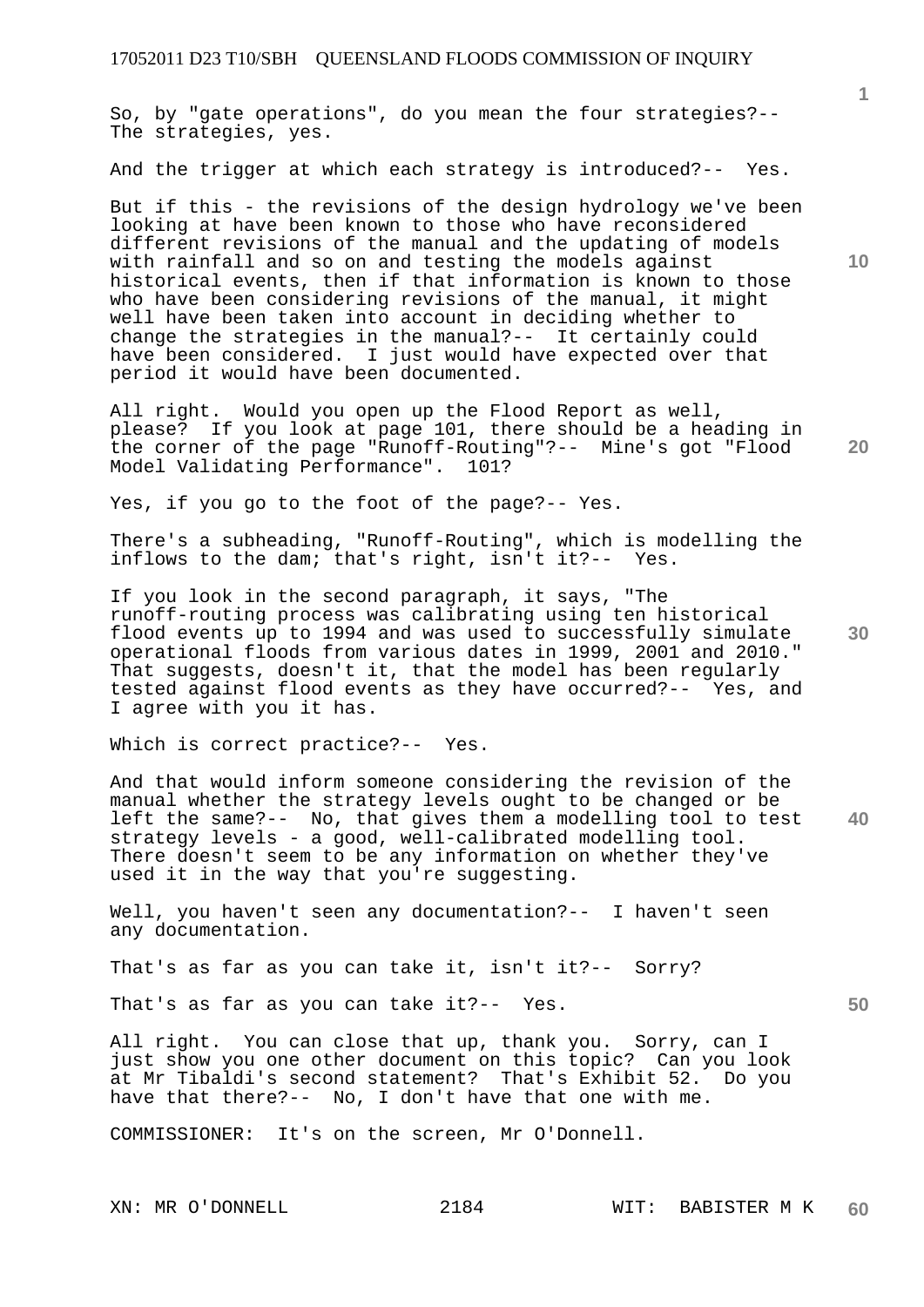**1 10 20 30 40 50**  MR O'DONNELL: Annexure JT1. COMMISSIONER: And which part of JT1? MR O'DONNELL: I was going to go to the first page first. It would be easier to use the paper. I had asked that the documents be ready for all of this. COMMISSIONER: Well, I'll get my staff to snap to it, Mr O'Donnell. Do we have a paper copy? Mr Callaghan, do you know? MR CALLAGHAN: Just digging one up, your Honour. COMMISSIONER: All right. MR O'DONNELL: On page 1, you will see this is the Wivenhoe-Somerset Interaction study. Then if you turn, please, to page 6, if you read the first three bullet points, please?-- Sorry, you would like me to read them? Yes, please?-- Out loud----- No?-- -----or just----- Yes, please?-- Okay. That's the sort of work you were referring to in your report?-- Yes, this study really just looked at the interaction of the two dams and getting the right balance between the two dams. That's right. But then they tested it against a range of flood events?-- Yes, but it didn't really look critically at the operations. It just looked at trying to get this balance right between the two dams. I think this is a good study, a sensible study, but I don't think it's really looked at detail - in detail at whether the operation - and how it works downstream is quite correct. It is just a balancing between the two dams. But then testing it against a range of flood events?-- Yes, design flood events. Part of the analysis of how the interaction of the two dams would perform in a range of flood events?-- Yes. That's part of the things that you say ought to be done?-- It's part. Thank you. You can close that up. Would you mind turning in your report to paragraph 142? Could I suggest what you say there is an overstatement?-- I'll have to pull out Robert's----- You say that forecasts were only used to provide possible insight into the operational situation. There was an example we looked at before in his witness statement, paragraph 100,

17052011 D23 T10/SBH QUEENSLAND FLOODS COMMISSION OF INQUIRY

XN: MR O'DONNELL 2185 WIT: BABISTER M K **60**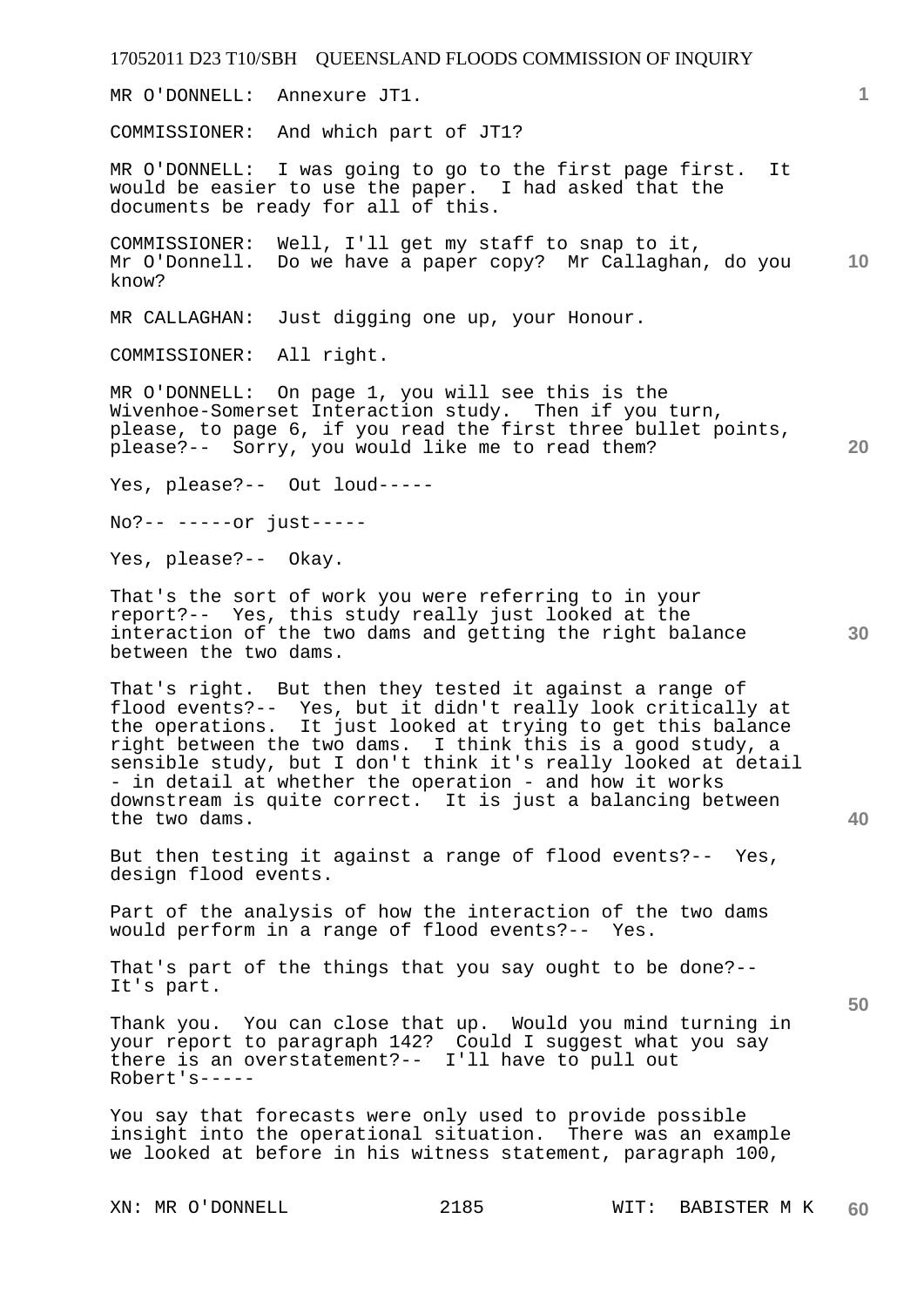where he said, "On the 10th of January they took into account the weather forecasts that the rain system was moving south downstream of the dam and they took that into account in deciding what releases to make on that date." That would be an example of taking forecasts into account and making operational decisions about the management of the flood event?-- I don't think that decision changed the activity on that day very much.

I didn't ask whether it changed it. I'm asking you it is an example of taking into account forecasts in the management of the flood event?-- I think that's a very subtle thing you're suggesting there. I do not believe that the use of forecasts was really going to change any operational decision in the way they managed the dam.

I didn't ask you what you believed. I'm putting to you that your statement in 142 is an overstatement?-- It might be a slight overstatement.

Could I suggest another example, discussed in Mr Malone's first affidavit, Exhibit 45, paragraph 57 - and you can look at it if you wish to - he says on the morning of Tuesday, the 11th, just before they moved to W4 strategy, they did a model run about 7 o'clock. They checked with the Bureau of Meteorology whether the existing rainfall system causing the then falling rain at Wivenhoe, was that going to stop or would it continue. They advised it would continue and they took that into account then in making the decision to move to a W4 strategy. If that's correct, that would be another example of taking rainfall into account - rainfall estimate into account in making an operational decision?-- I think by that stage they had already - it was pretty inevitable that W4 was going to be enacted, or getting very close, is my understanding-----

So, you disagree with me?-- I don't think that information substantially changed their decision - influenced their decision. I'd have to check the timing. But my reading of the timelines is that it didn't - the forecast didn't change their decisions.

Let's move to something else. If you're looking at your witness statement or your report, paragraph 47, it's the last sentence. I'm referring here to forecasts from the Bureau of Meteorology. The last sentence you say, "It's only in recent times that the information value in these forecast products have had enough utility for it to be considered in a quantitative way in decision-making." Now, by a "quantitative" way, do you mean - or could I give an example of what you mean? The situation where you get a forecast from the Bureau of, say, 50 millimetres of rain falling in the next 12 hours, and you're contemplating the flood engineers using that information that there'll be 50 millimetres falling in the catchment in determining what releases to make from the dam?-- In determining a change in the operation or a change in a release, yes.

Right. And you also address this in 143 of your report. You

**20** 

**10** 

**1**



**40**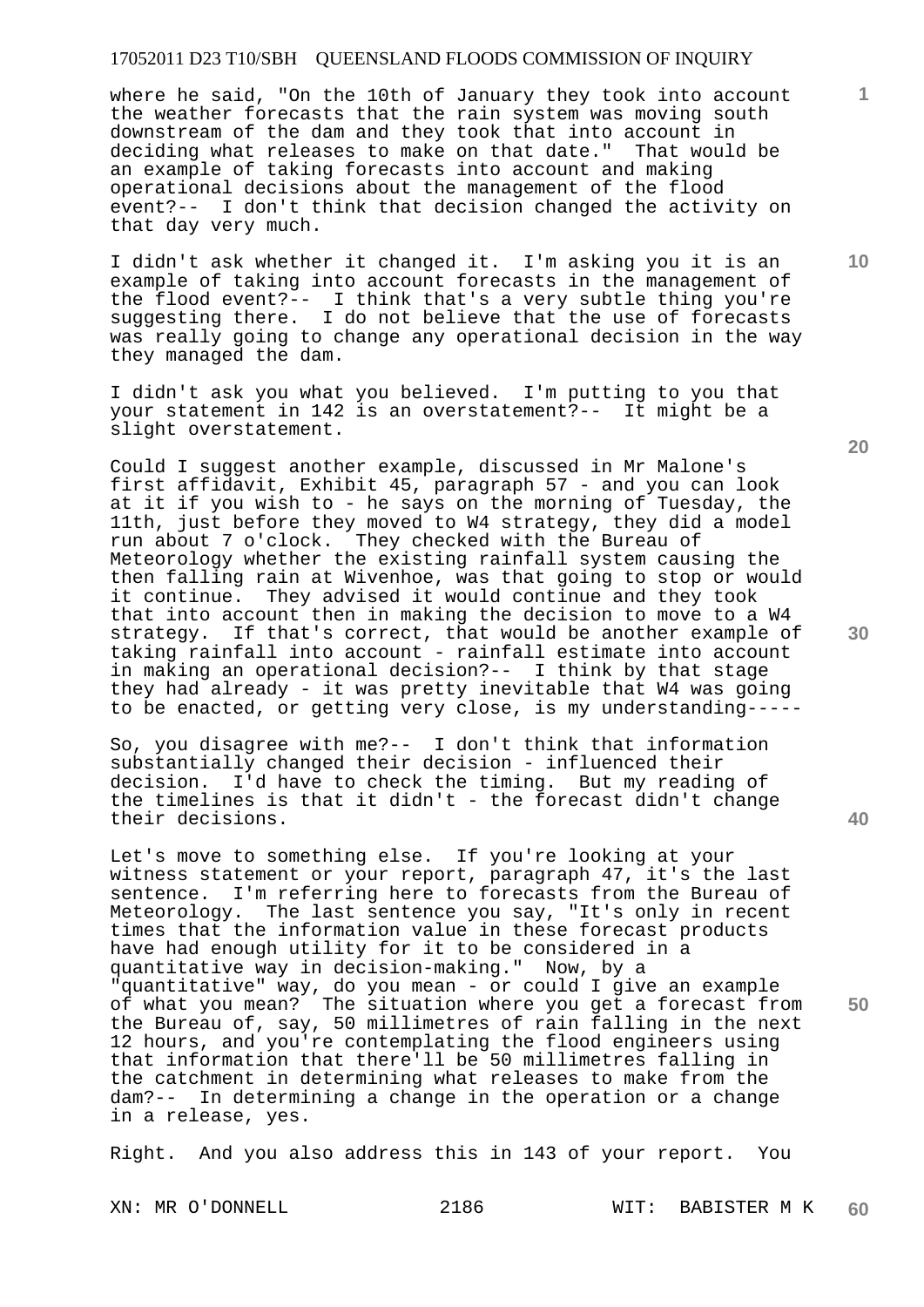refer to the quality of forecast information getting more reliable over time. And again at 170 - on page 29, 170 - the second sentence, you say, "Short term rainfall forecasts have only recently become sufficiently reliable that it - should it be that it be appropriate to consider using the operational decisions." What's the basis for your saying that there's been this recent improvement in forecasts so that they can now be considered sufficiently reliable to be used in making quantitative decisions about the operation of a flood event?-- Five years ago, from my discussion with a range of meteorologists and researchers in this area, the forecasting tools were a thing they used-----

Sorry, I can't hear?-- Five years ago, these tools were of limited use and their skill or ability to accurately predict rainfall was quite low. The science and the research in that area by the Bureau and other organisations has come a long way in the last five years. I had a recent statistic where the three day - some three day forecasts are now as accurate as the one day forecasts. That's not in Brisbane. There's been a significant increase in their robustness or utility-----

Is this what you've been told by someone from the Bureau?-- I've spoken to researchers from a range - a range of meteorologists and people working actively in this area, not just the Bureau, and it's been debated by different water authorities and other organisations for - you know, it is an active area of discussion. The Bureau is now moving into forecasting stream flows three months out and in other areas they're about to roll out some new products.

Have you read Mr Baddiley's witness statement?-- I have.

It was provided to you, wasn't it?-- Yes.

Do you have it there?-- No.

Can it be brought up, please?

MR CALLAGHAN: Which one?

MR O'DONNELL: The first. He's the Regional Hydrology Manager for Queensland from the Bureau and he addresses this at page 5 - pages 5 to 6. If you look on paragraph 20, the last sentence regarding the QPF calculations for specific catchments and apparent reliance on some QPF estimates, "The Bureau has continually and openly advised of the uncertainty of these catchment estimates." 21: "The Bureau has, over a long period of time, advised Seqwater of uncertainty in rainfall forecasts over a small space and time scales, such as catchments." In 22, towards the end of that paragraph, he particularly addresses the difficulty of predicting the actual location of the heaviest rain, even on a few hours' notice. And in 24, he quotes from an earlier advice from the Bureau. If you look at the last three lines of that quote, "The forecasts themselves do not provide a definitive basis on which to make operational decisions on releasing flood waters from the dams." Can you contradict that?-- I'm of the view

**10** 

**1**

**20** 

**40**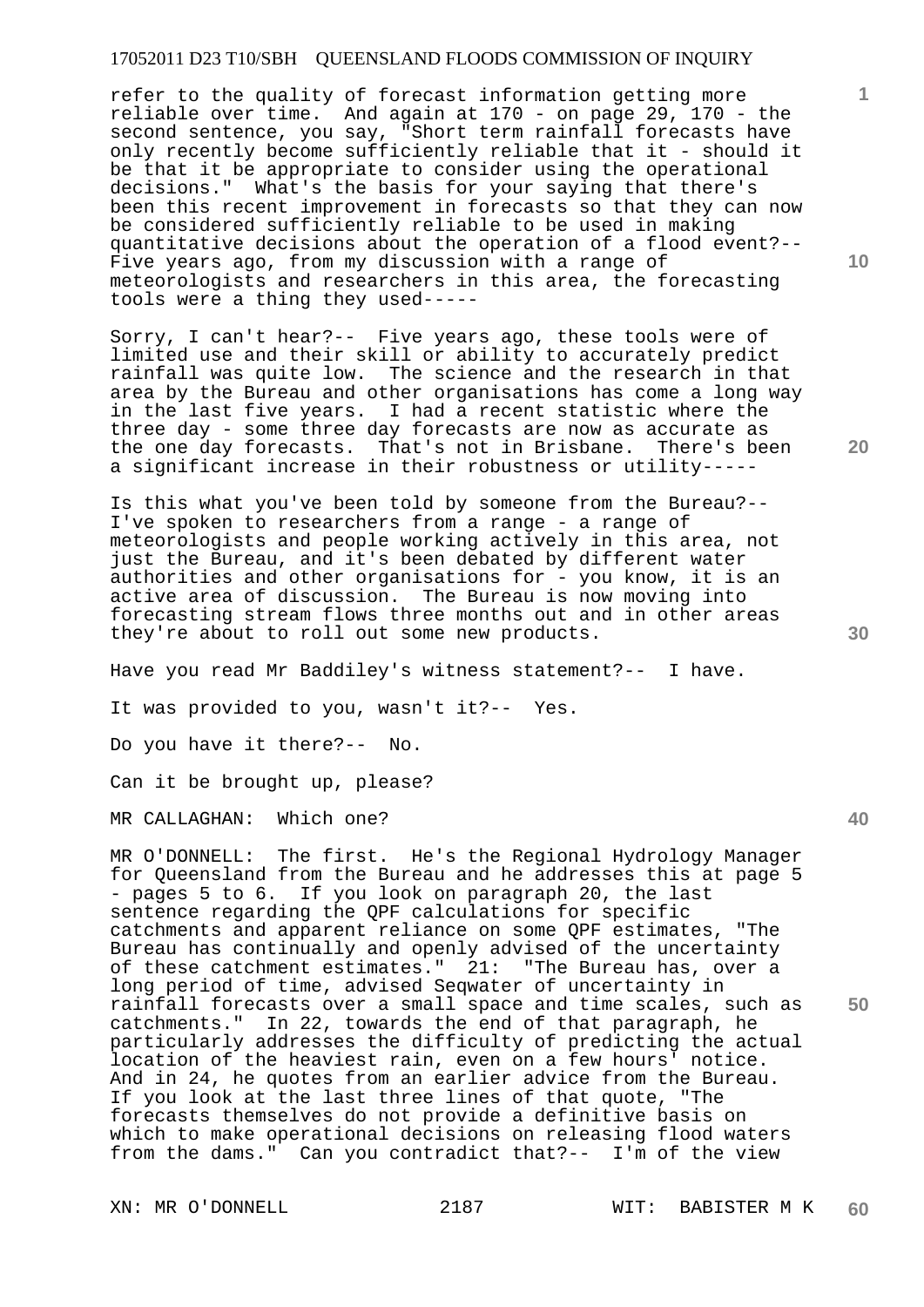that the Bureau do not provide guarantees and it is their role to provide information, it is actually for the users of the information to decide the utility of that and how that information is used. The Bureau is a very conservative organisation, and I think a statistical analysis should be used of what utility is in those rainfall estimates and that should be the basis of making a decision. Is their information content of use? I would much rather use a statistical approach to look at their robustness than wait for the Bureau to tell you the forecast rain is the right thing to use.

Right, well I'm addressing your assertion in your report that in recent times, the information in forecasts has become sufficiently reliable to be used in a quantitative way in making decisions about management of a flood event?-- It's to be considered, I think. You were quoting from my text. I think we might have lost-----

Sure?-- I think I said to be considered in a quantitative way.

Yes, in decision-making?-- Yes, I didn't say it should be, I think it should be considered.

You might have to explain the subtlety of that for me?-- We need to look at how robust these estimates are. We probably don't have a very big sample. We need to see whether there's information content that's useful in making operational decisions or we need to work out when they're going to be sufficiently robust to make operational decisions. So, there's information value in these forecasts. The Bureau they'll never be perfect. It's a simple - relatively simple statistical analysis of the information content and how well it can inform decisions or how often you would get them wrong if you used it. So, I'm really just saying they've now got to a point where we should be considering using them and working out whether they are at that point, or whether they need to get a little bit more robust before we start using them.

The best information as to whether they are sufficiently reliable to be considered would come from the Bureau?-- I think somebody who owns a large piece of infrastructure has a responsibility upon them to also assess that independently.

How could someone who is not from the Bureau assess the reliability of the Bureau's forecasts, apart from their actual experience of using them?-- I think up until this recent event, there's probably a very limited sample set to use, but you need to look at how robust they were in previous events and maybe in other locations and maybe different synoptic systems, but an analysis should be carried out of how robust they are and what information content exists. I'm surprised the Bureau have not published very widely on this particular aspect. A number of people have looked to try and find information on it.

Sorry, what sort of analysis are you talking about?-- Just a

**30** 

**20** 

**40** 

**50** 

**10**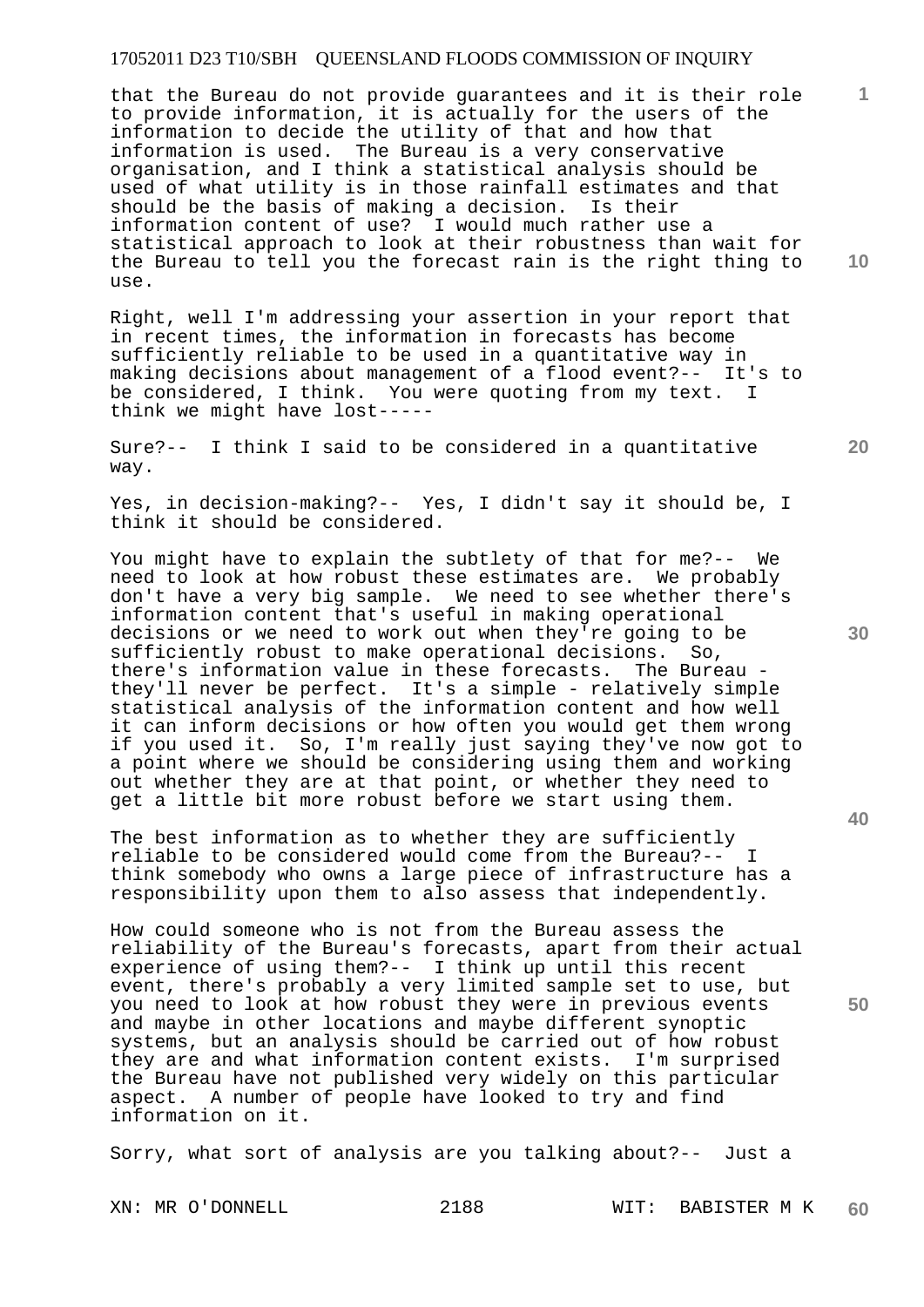relatively simple analysis on the reliability of these estimates, how much they over and underestimate, what the sort of variance from a perfect prediction is, and then, more importantly than just looking at then how that would affect operational decisions, if you did try and use it, would you get it wrong more often than right, or can you discount them to get some value out of them? There are a range of different ways, but these forecasts have some information content that is worth using - well, potentially worth using, as long as the benefits are greater than the downside. It should be tested.

You just want to work out whether statistically they get it more right than they get it wrong?-- Well, in simple terms that's what you would be doing, and how that would affect your decisions, and how that would affect outcomes. If you could make better operational decisions 80 per cent of the time and less bad - worse operational decisions 20 per cent of the time, it might be worth using in an operational sense, because currently what you're doing is you're assuming at the time you make a run, no further rain will occur, and that's often very unrealistic as well.

But it might be unreliable to make decisions to actually increase releases or reduce releases on forecasts which the Bureau themselves say are not sufficiently reliable to form the basis for decision-making in a narrow area such as rainfall catchment?-- This is a reasonably large catchment. The problem with some of these forecasts is they miss the catchments or they're working out exactly where the rainfall will occur. Sometimes the problem is not so much that they get the rainfall wrong, it's that they get the location slightly wrong.

All right, thank you. You can close up Mr Baddiley's witness statement. Can I suggest that in the forecasts that are currently available or were available on January 11, there are some limitations on what the Bureau issues. The QPF seems to be regarded as the most reliable 24 hour forecast. Do you agree with that?-- Yes.

And you've seen the QPF that actually issued during this event - they're reported in the Flood Report. You would have seen frequently that there is a range of rainfall estimates, 50 to 100 mils, or greater than 100 mils. It's often a degree of uncertainty in the forecasts themselves. There's an unreliability in terms of the spacial - that is, where the rain will fall - there is a degree of unreliability in the location of the rainfall?-- Yes. location of the rainfall?--

**50**  You don't know where within the area the rain might fall. The rain might fall one side of the dam or the other, or downstream of the dam, and there's a degree of unreliability in the timing of the rainfall that's predicted?-- Yes.

Will it tall in the first hour of the 24 hours or spread evenly over the 24 hours or in the last few hours?-- There's also a potential level of conservatism in how their information is put into the modelling system as well. If you

**10** 

**1**

**20**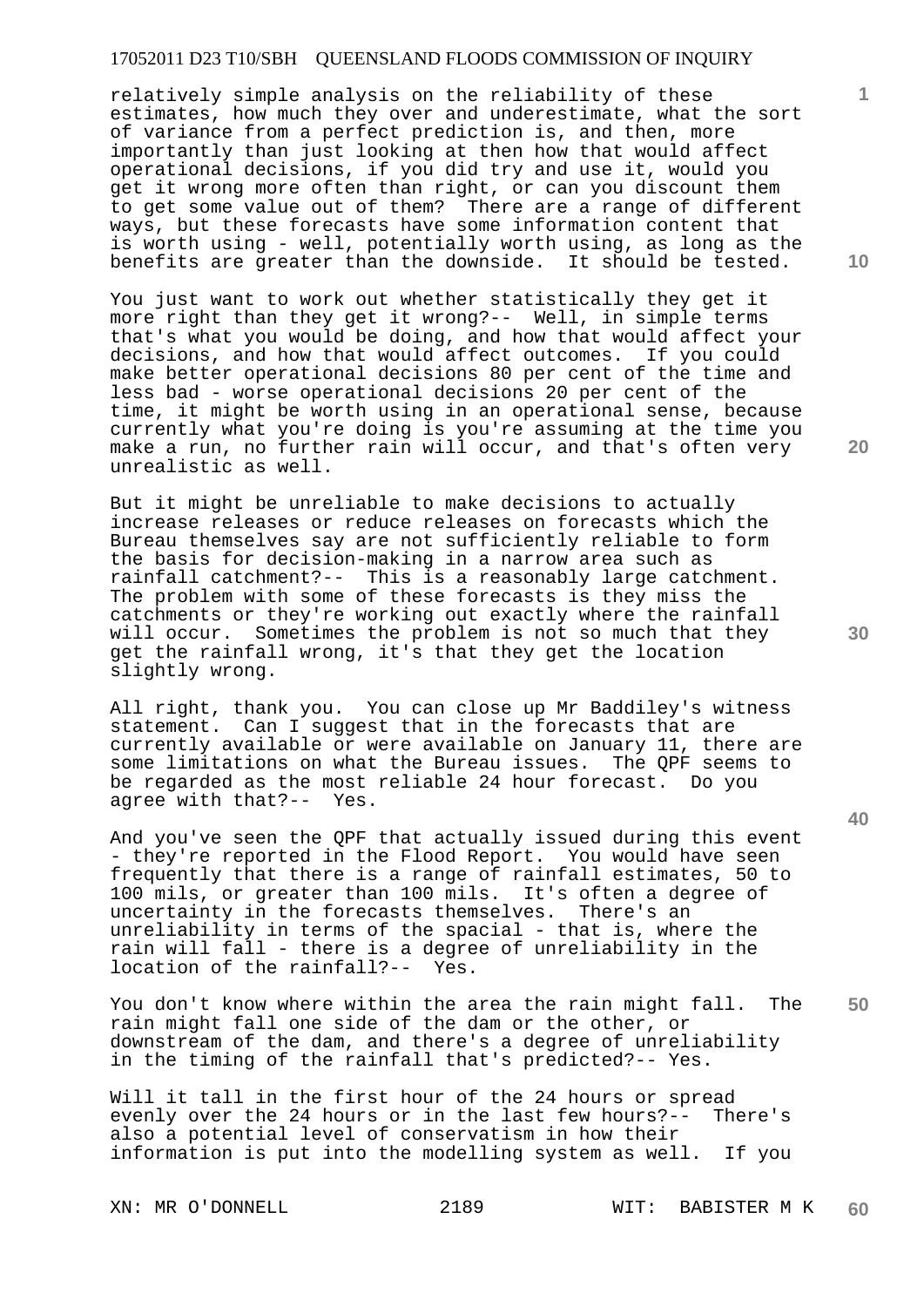get a 24 hour estimate you are pretty much stuck with assuming that rainfall occurs over 24 hours and, if you make that assumption, then you're probably going to lose more to the loss process than if it occurs over a-----

Sorry?-- If you make that assumption, which is the only assumption you could really make with a 24 hour forecast, that it occurs uniform over that 24 hours, your modelling process will actually take more out as losses than if it occurred over an hour. So there is - in using that rainfall estimate in a modelling framework, there is a level of conservatism where not as much of that rainfall will be tending to run off anyway, so that also needs to be factored into the factors you're listing. So, that's one on the opposite side of the ledger where it's any real rainfall - even if it is the same amount, it's likely to produce slightly more run off.

Mmm. The system that's operated to date is to effectively leave it to the flood engineers as to what reliance they place on the rainfall forecasts in their day-to-day management of the flood event?-- Yes.

And we would agree that that is one approach?-- Yes.

And it has the advantage that you can modify your - the exercise of your discretion depending on the particular rain event, how reliable the engineers perceive the forecast to be. If it's a slow-moving rain depression, they might place more reliance on it than other rain events, and you would regard that as sensible?-- Yes, different synoptic systems are bound to produce different levels of reliability.

You have a suggestion in your report - if you look at 148 where you would incorporate reliance on weather predictions with a discount factor?-- Yes.

As I understand 148, you're only suggesting that that's a possibility?-- That's just an example in a risk framework where once you've assessed the reliability of these forecasts-----

Mmm?-- -----you could then use them to inform decisions, but because there's an uncertainty associated with them, you might not make the decision on the same level. You might only make the decision if it predicts a higher level or something like that. It needs to be done in some sort of risk management approach.

All right. So, you're only putting that forward as something to be considered in the course of the manual review?-- Yes, I'm not really - I don't think I'm really critical of not using forecasts. They're a relatively new thing. The quality of them has not really been tested that much, but, going forwards, I think at some point no doubt they'll have sufficient liability that we should be using them and we should be working out in some sort of risk management framework how to use them, and we might just determine that, until they get to a certain accuracy, they're probably not

**10** 

**1**

**20** 

**30** 

**40**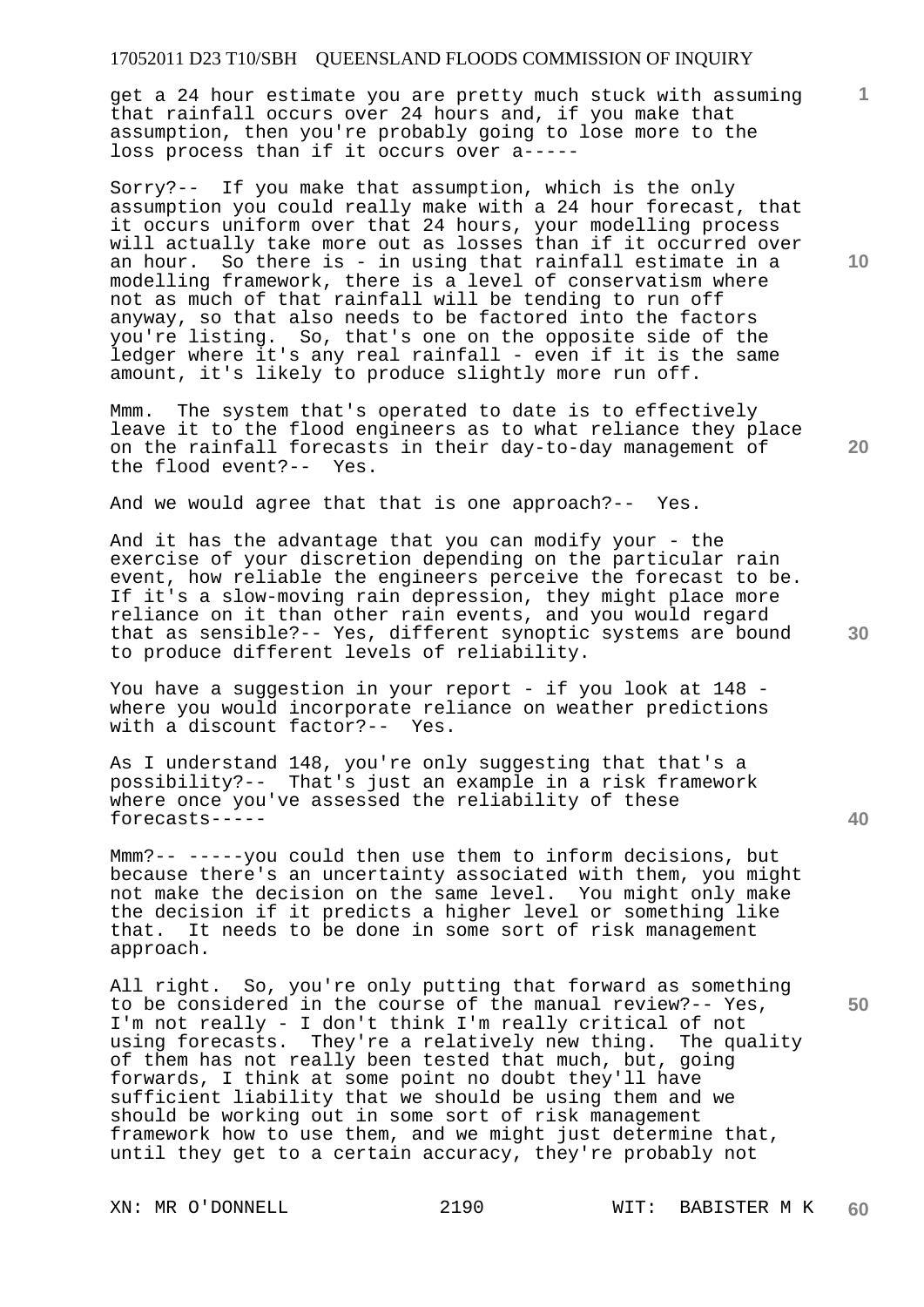used.

In that context, you also raise the question of what you call an ensemble of different weather models. This is in 49 of your report?-- Yes.

And you suggest that if that was available from the Bureau, then the modelling could use a - is it a stochastic method?-- Yes, if you got eight forecasts based on different weather models, whether they were some of the Bureau's or some other organisation's that the Bureau has access to access to, if all eight models are giving similar estimates, then you're a lot more confident that that estimate is probably right. If the eight models are all completely different - they've got the rainfall falling in different locations - then it's telling you that we're not really sure. So, running an ensemble lets you get some understanding of the uncertainty of that forecast and whether you should be taking it on board.

But that depends on the Bureau issuing a range of weather forecasts?-- Yes.

Which they don't currently do?-- At the moment that's not an option.

No?-- But I understand that it is quite a possible option. It's possible, and certainly quite likely in the future.

Yes. So, if that wasn't produced by the Bureau, then you could look at a stochastic method?-- Yes.

Do you have the SKM report there? It should be Exhibit 409?-- Yep.

I understand from your report you agree with the SKM report?-- Largely, yes.

Look on page 9. Now, they talk about the stochastic approach in the second paragraph on page 9 on the basis that it uses multiple model simulations?-- Yes.

And they qualify that in the next paragraph by saying that, "The deterministic modelling is the accepted paradigm in current flood estimation practice.", and it is the deterministic modelling which has been used-----?-- To date.

-----by Seqwater to date?-- Yes, as an industry, we're in the process of moving from a deterministic modelling approach to a stochastic modelling process. We are in that transition now. It is not general practice, but it is used sometimes for things - large pieces of infrastructure like dams, and it's pretty much agreement at the sort of standard - the guideline level that we need to move to this framework in the future for most complex decisions to get a better understanding of some of the uncertainties and the range of variability.

The last sentence of that paragraph says that, "The possibility of moving towards a more stochastic framework

**10** 

**1**

**50**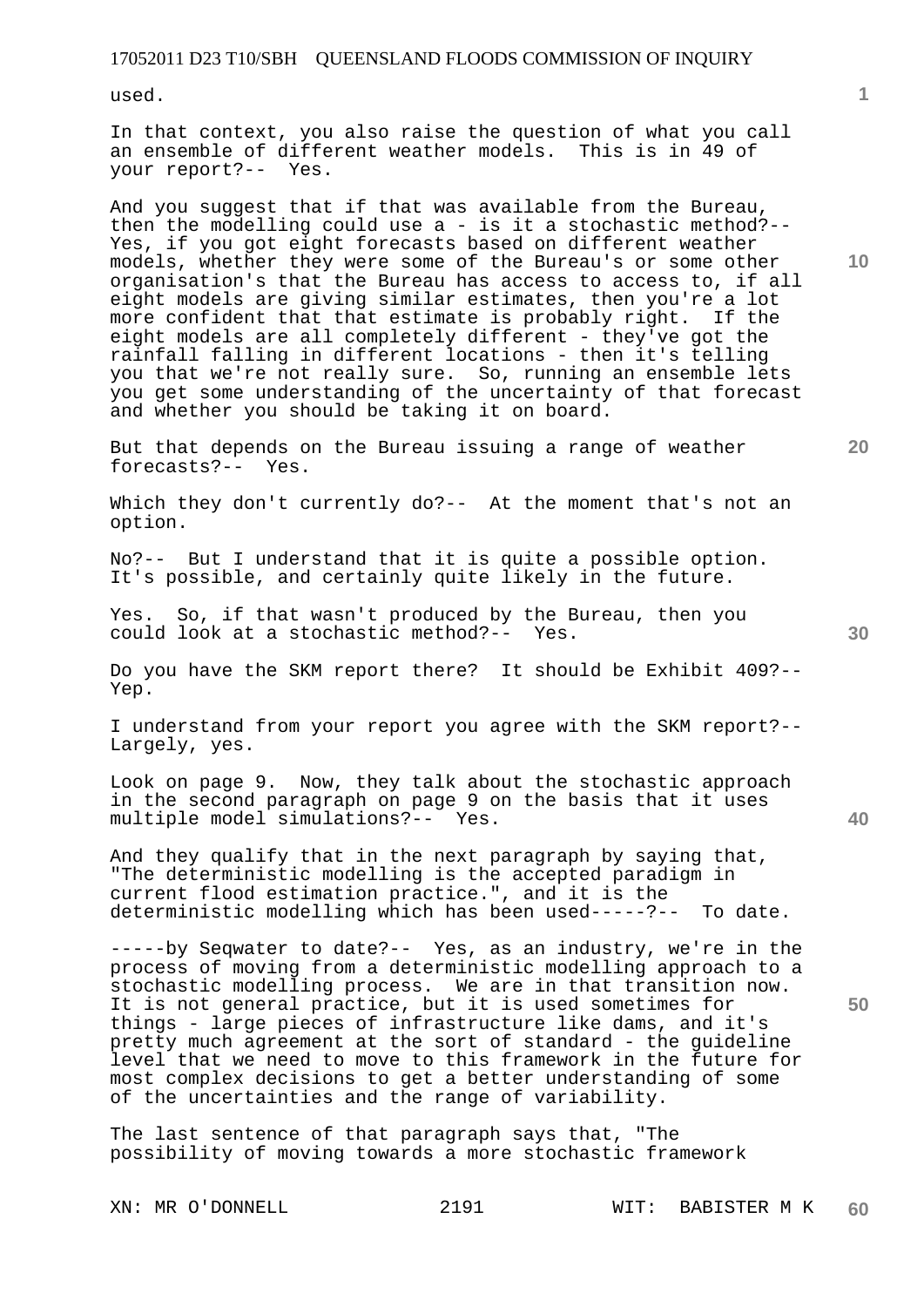should be seen as an opportunity for future improvement, and should not be interpreted as a criticism of current practice." You would agree with that?-- Yes.

So, you're raising the stochastic as something for the future, depending upon the Bureau introducing a range of weather models?-- Yes, there's two things in here. One's about the design methodology, a stochastic framework, and the second part is really about how to use forecast, and I'm suggesting them for both. For the design methodology, you're looking at flooding events on the catchment, we should be using a stochastic methodology. The last part of this SKM report is suggesting something similar with ensemble forecasts, but they are not necessarily linked.

**20** 

**1**

**10** 

**40**